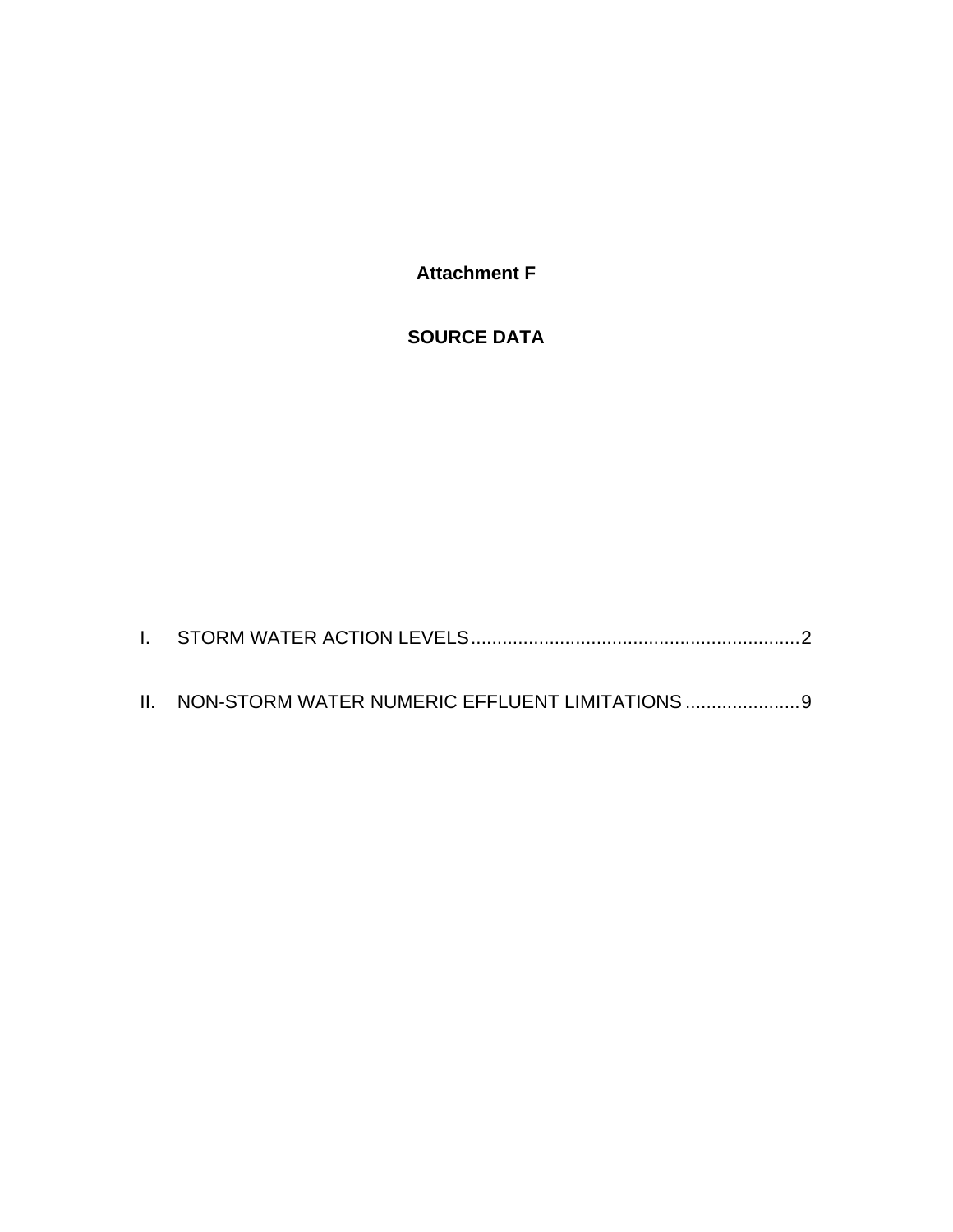### **I. STORM WATER ACTION LEVELS**

| <b>N02+NO3</b><br>(mg/l) | <b>Phosphorous</b><br>Total (mg/l) | Cadmium<br><b>Total</b><br>(ug/l) | <b>Copper</b><br><b>Total</b><br>(ug/l) | Lead<br><b>Total</b><br>(ug/l) | <b>Nickel</b><br><b>Total</b><br>(ug/l) | <b>Zinc</b><br><b>Total</b><br>(ug/l) | <b>Turbidity</b><br>(NTU) |
|--------------------------|------------------------------------|-----------------------------------|-----------------------------------------|--------------------------------|-----------------------------------------|---------------------------------------|---------------------------|
| 4.70                     | 7.90                               | 9.80                              | 800.00                                  | 660.00                         | 120.00                                  | 22500.00                              | 10                        |
| 4.20                     | 7.19                               | 6.00                              | 340.00                                  | 620.00                         | 110.00                                  | 18000.00                              | 15                        |
| 3.90                     | 4.96                               | 6.00                              | 320.00                                  | 540.00                         | 100.00                                  | 11000.00                              | 15                        |
| 3.90                     | 4.50                               | 6.00                              | 270.00                                  | 520.00                         | 100.00                                  | 9970.00                               | 16                        |
| 3.60                     | 4.40                               | 6.00                              | 244.00                                  | 460.00                         | 95.00                                   | 9100.00                               | 22                        |
| 3.60                     | 4.24                               | 6.00                              | 230.00                                  | 450.00                         | 89.00                                   | 8800.00                               | 23                        |
| 3.60                     | 2.59                               | 5.30                              | 220.00                                  | 450.00                         | 87.00                                   | 6500.00                               | 23                        |
| 3.50                     | 2.59                               | 5.00                              | 220.00                                  | 440.00                         | 84.00                                   | 5500.00                               | 24                        |
| 3.30                     | 2.50                               | 4.10                              | 210.00                                  | 430.00                         | 81.00                                   | 5000.00                               | 24                        |
| 3.30                     | 2.50                               | 4.00                              | 210.00                                  | 400.00                         | 75.00                                   | 4900.00                               | 30                        |
| 3.10                     | 2.50                               | 4.00                              | 209.00                                  | 380.00                         | 71.00                                   | 4600.00                               | 31                        |
| 3.00                     | 2.27                               | 4.00                              | 209.00                                  | 360.00                         | 69.00                                   | 4300.00                               | 33                        |
| 2.96                     | 2.00                               | 4.00                              | 200.00                                  | 350.00                         | 68.00                                   | 3800.00                               | 36                        |
| 2.90                     | 2.00                               | 4.00                              | 200.00                                  | 330.00                         | 68.00                                   | 3800.00                               | 36                        |
| 2.70                     | 2.00                               | 4.00                              | 200.00                                  | 320.00                         | 64.00                                   | 3400.00                               | 39                        |
| 2.70                     | 2.00                               | 3.90                              | 200.00                                  | 320.00                         | 63.00                                   | 3390.00                               | 40                        |
| 2.60                     | 1.90                               | 3.80                              | 200.00                                  | 320.00                         | 60.00                                   | 3100.00                               | 45                        |
| 2.60                     | 1.90                               | 3.40                              | 180.00                                  | 310.00                         | 60.00                                   | 2500.00                               | 50                        |
| 2.60                     | 1.80                               | 3.40                              | 180.00                                  | 310.00                         | 59.00                                   | 2200.00                               | 50                        |
| 2.50                     | 1.80                               | 3.20                              | 166.00                                  | 310.00                         | 59.00                                   | 2100.00                               | 60                        |
| 2.50                     | 1.70                               | 3.10                              | 163.00                                  | 310.00                         | 58.00                                   | 1829.00                               | 61                        |
| 2.32                     | 1.70                               | 3.00                              | 160.00                                  | 300.00                         | 54.00                                   | 1700.00                               | 62                        |
| 2.30                     | 1.70                               | 3.00                              | 150.00                                  | 290.00                         | 54.00                                   | 1500.00                               | 65                        |
| 2.20                     | 1.60                               | 3.00                              | 140.00                                  | 280.00                         | 54.00                                   | 1400.00                               | 65                        |
| 2.20                     | 1.60                               | 3.00                              | 140.00                                  | 270.00                         | 54.00                                   | 1300.00                               | 66                        |
| 2.10                     | 1.60                               | 3.00                              | 140.00                                  | 270.00                         | 53.00                                   | 1300.00                               | 69                        |
| 2.10                     | 1.53                               | 3.00                              | 140.00                                  | 270.00                         | 53.00                                   | 1285.00                               | 70                        |
| 2.10                     | 1.50                               | 3.00                              | 140.00                                  | 270.00                         | 52.00                                   | 1200.00                               | 72                        |
| 2.10                     | 1.50                               | 3.00                              | 130.00                                  | 260.00                         | 52.00                                   | 1100.00                               | 80                        |
| 2.00                     | 1.47                               | 3.00                              | 130.00                                  | 260.00                         | 47.00                                   | 1054.00                               | 84                        |
| 2.00                     | 1.46                               | 3.00                              | 128.00                                  | 250.00                         | 47.00                                   | 1000.00                               | 97                        |
| 2.00                     | 1.40                               | 3.00                              | 120.00                                  | 250.00                         | 45.00                                   | 980.00                                | 111                       |
| 2.00                     | 1.40                               | 3.00                              | 120.00                                  | 250.00                         | 44.00                                   | 960.00                                | 140                       |
| 1.90                     | 1.40                               | 3.00                              | 120.00                                  | 245.00                         | 44.00                                   | 850.00                                | 151                       |
| 1.90                     | 1.30                               | 2.90                              | 120.00                                  | 230.00                         | 42.00                                   | 850.00                                | 157                       |
| 1.90                     | 1.30                               | 2.80                              | 120.00                                  | 230.00                         | 42.00                                   | 850.00                                | 590                       |
| 1.90                     | 1.30                               | 2.70                              | 111.00                                  | 225.00                         | 40.00                                   | 850.00                                |                           |
| 1.90                     | 1.30                               | 2.60                              | 111.00                                  | 220.00                         | 39.00                                   | 840.00                                |                           |
| 1.80                     | 1.30                               | 2.50                              | 110.00                                  | 220.00                         | 36.00                                   | 780.00                                |                           |
| 1.80                     | 1.30                               | 2.40                              | 110.00                                  | 210.00                         | 35.00                                   | 768.00                                |                           |
| 1.70                     | 1.24                               | 2.40                              | 110.00                                  | 210.00                         | 35.00                                   | 760.00                                |                           |
| 1.70                     | 1.20                               | 2.30                              | 110.00                                  | 200.00                         | 34.00                                   | 750.00                                |                           |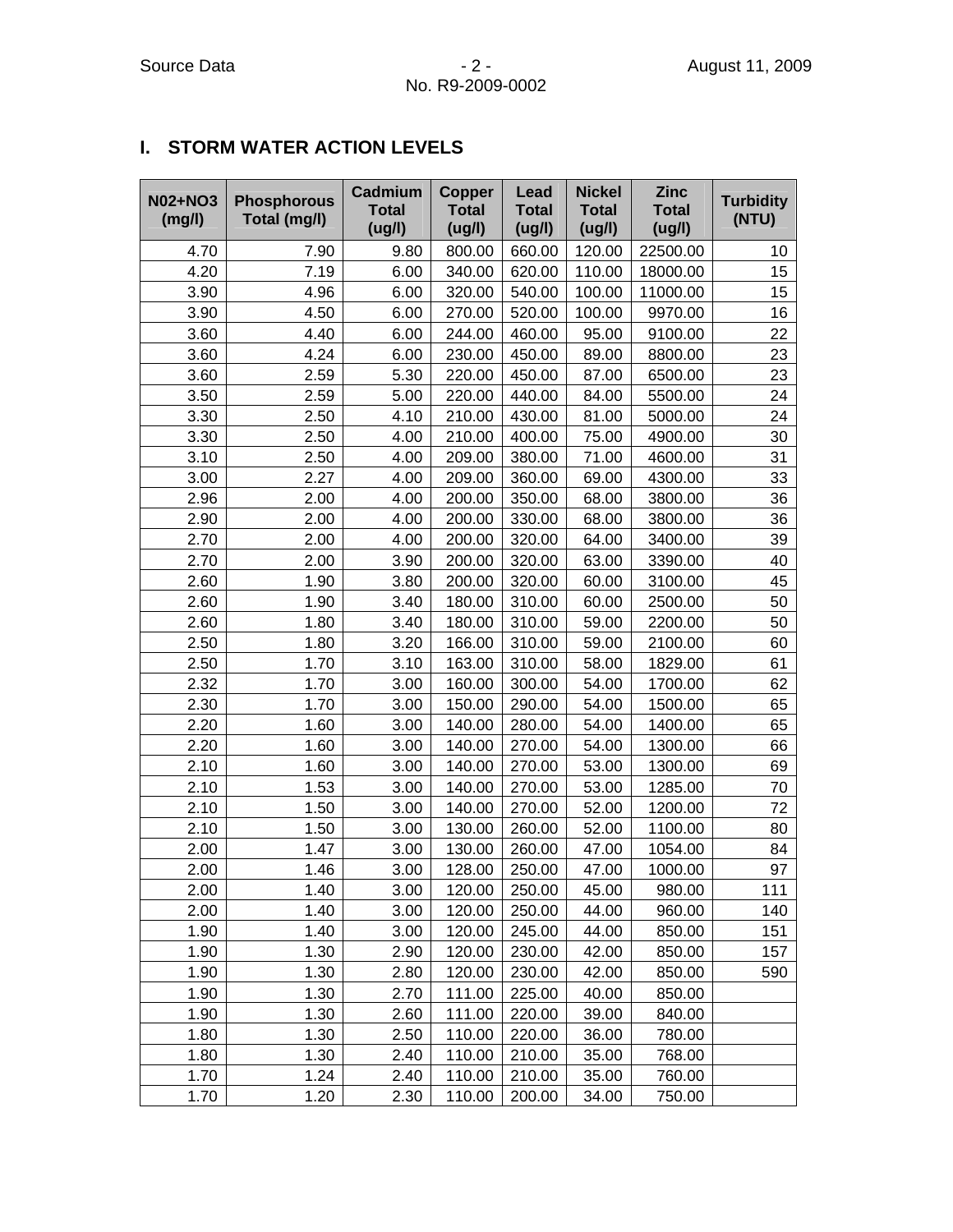| 1.70 | 1.20 | 2.20 | 110.00 | 200.00 | 33.00 | 740.00 |  |
|------|------|------|--------|--------|-------|--------|--|
| 1.70 | 1.20 | 2.10 | 110.00 | 190.00 | 33.00 | 740.00 |  |
| 1.70 | 1.20 | 2.00 | 100.00 | 190.00 | 33.00 | 730.00 |  |
| 1.70 | 1.10 | 2.00 | 100.00 | 190.00 | 33.00 | 720.00 |  |
| 1.70 | 1.10 | 2.00 | 100.00 | 190.00 | 32.00 | 710.00 |  |
| 1.60 | 1.10 | 2.00 | 100.00 | 170.00 | 32.00 | 710.00 |  |
| 1.60 | 1.10 | 2.00 | 100.00 | 170.00 | 32.00 | 700.00 |  |
| 1.60 | 1.06 | 2.00 | 100.00 | 170.00 | 32.00 | 700.00 |  |
| 1.60 | 1.00 | 2.00 | 99.00  | 160.00 | 32.00 | 690.00 |  |
| 1.60 | 0.96 | 2.00 | 94.00  | 160.00 | 30.00 | 690.00 |  |
| 1.60 | 0.96 | 2.00 | 91.00  | 150.00 | 29.00 | 680.00 |  |
| 1.60 | 0.94 | 2.00 | 91.00  | 150.00 | 28.00 | 680.00 |  |
| 1.53 | 0.94 | 2.00 | 90.00  | 150.00 | 27.00 | 670.00 |  |
| 1.50 | 0.92 | 2.00 | 90.00  | 150.00 | 27.00 | 660.00 |  |
| 1.50 | 0.91 | 2.00 | 89.00  | 150.00 | 27.00 | 660.00 |  |
| 1.50 | 0.85 | 2.00 | 87.00  | 140.00 | 27.00 | 660.00 |  |
| 1.50 | 0.85 | 2.00 | 87.00  | 140.00 | 27.00 | 650.00 |  |
| 1.50 | 0.85 | 2.00 | 84.00  | 140.00 | 26.00 | 630.00 |  |
| 1.50 | 0.83 | 2.00 | 83.00  | 130.00 | 26.00 | 610.00 |  |
| 1.40 | 0.83 | 2.00 | 82.00  | 130.00 | 25.00 | 610.00 |  |
| 1.40 | 0.83 | 2.00 | 81.00  | 130.00 | 24.50 | 597.00 |  |
| 1.40 | 0.81 | 2.00 | 81.00  | 130.00 | 24.00 | 590.00 |  |
| 1.40 | 0.81 | 2.00 | 77.00  | 130.00 | 24.00 | 590.00 |  |
| 1.40 | 0.81 | 2.00 | 77.00  | 123.00 | 24.00 | 576.00 |  |
| 1.40 | 0.80 | 2.00 | 76.00  | 120.00 | 24.00 | 570.00 |  |
| 1.40 | 0.80 | 2.00 | 74.00  | 120.00 | 23.00 | 570.00 |  |
| 1.32 | 0.78 | 2.00 | 72.00  | 120.00 | 23.00 | 560.00 |  |
| 1.30 | 0.78 | 1.90 | 72.00  | 120.00 | 23.00 | 560.00 |  |
| 1.30 | 0.77 | 1.90 | 72.00  | 120.00 | 23.00 | 540.00 |  |
| 1.30 | 0.77 | 1.90 | 72.00  | 115.00 | 23.00 | 540.00 |  |
| 1.30 | 0.76 | 1.80 | 72.00  | 110.00 | 23.00 | 520.00 |  |
| 1.30 | 0.76 | 1.80 | 71.00  | 110.00 | 22.00 | 520.00 |  |
| 1.30 | 0.75 | 1.80 | 70.00  | 110.00 | 22.00 | 520.00 |  |
| 1.30 | 0.75 | 1.70 | 70.00  | 110.00 | 22.00 | 510.00 |  |
| 1.29 | 0.75 | 1.60 | 67.00  | 102.00 | 22.00 | 500.00 |  |
| 1.20 | 0.74 | 1.60 | 66.00  | 100.00 | 21.00 | 500.00 |  |
| 1.20 | 0.73 | 1.60 | 66.00  | 100.00 | 21.00 | 490.00 |  |
| 1.20 | 0.72 | 1.60 | 66.00  | 100.00 | 21.00 | 480.00 |  |
| 1.20 | 0.72 | 1.60 | 65.00  | 100.00 | 21.00 | 475.00 |  |
| 1.20 | 0.72 | 1.60 | 65.00  | 100.00 | 21.00 | 470.00 |  |
| 1.20 | 0.71 | 1.50 | 63.00  | 99.00  | 20.00 | 470.00 |  |
| 1.20 | 0.71 | 1.50 | 63.00  | 97.00  | 20.00 | 462.00 |  |
| 1.20 | 0.69 | 1.40 | 62.00  | 97.00  | 20.00 | 460.00 |  |
| 1.20 | 0.68 | 1.30 | 62.00  | 97.00  | 19.00 | 460.00 |  |
| 1.20 | 0.68 | 1.30 | 60.00  | 95.00  | 19.00 | 450.00 |  |
| 1.20 | 0.68 | 1.20 | 60.00  | 91.00  | 19.00 | 440.00 |  |
| 1.10 | 0.68 | 1.20 | 59.00  | 90.00  | 19.00 | 440.00 |  |
| 1.10 | 0.68 | 1.20 | 56.59  | 90.00  | 19.00 | 440.00 |  |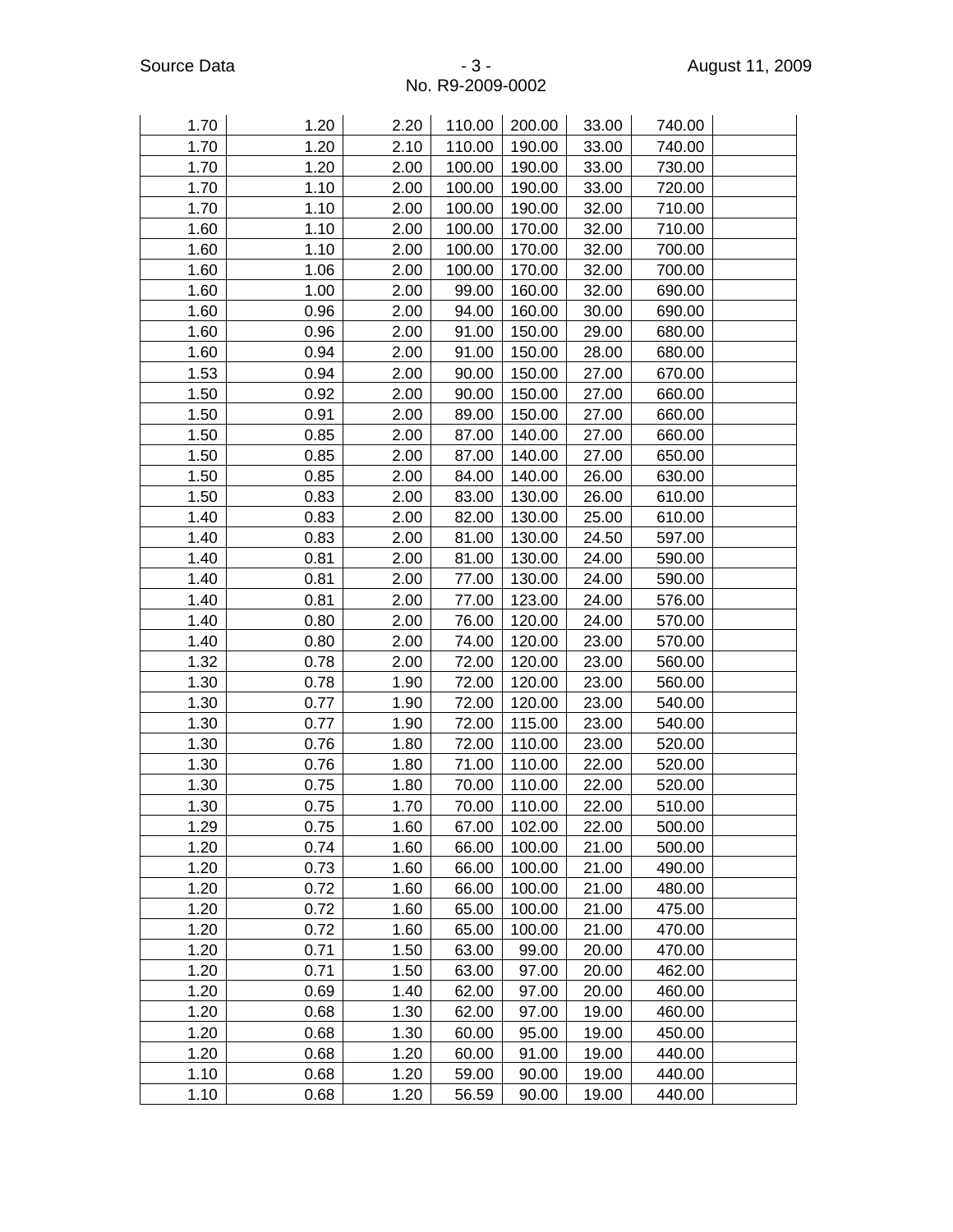#### 1.10 0.67 1.20 55.00 87.00 19.00 430.00 1.10 0.66 1.10 55.00 86.00 19.00 430.00 1.10 0.66 1.10 54.00 86.00 19.00 430.00 1.10 | 0.65 | 1.10 | 54.00 | 84.00 | 18.40 | 420.00 1.10 0.65 1.10 54.00 82.00 18.00 420.00 1.10 | 0.65 | 1.10 | 53.00 | 82.00 | 18.00 | 410.00 1.10 | 0.65 | 1.00 | 53.00 | 81.00 | 18.00 | 409.00 1.00 0.63 1.00 52.00 78.00 18.00 400.00 1.00 0.62 1.00 51.00 78.00 18.00 400.00 1.00 0.61 1.00 50.00 78.00 17.00 400.00 1.00 0.60 1.00 50.00 77.00 16.00 390.00 1.00 0.60 1.00 50.00 76.00 16.00 390.00 1.00 0.59 1.00 50.00 76.00 15.40 390.00 0.99 0.57 1.00 50.00 69.00 15.00 390.00 0.99 0.57 1.00 50.00 69.00 15.00 390.00 0.98 0.56 1.00 50.00 67.00 15.00 370.00 0.97 0.56 1.00 50.00 66.00 15.00 370.00 0.96 0.55 1.00 49.00 66.00 14.00 370.00 0.96 0.55 1.00 49.00 66.00 14.00 360.00 0.95 0.55 1.00 49.00 65.00 14.00 360.00 0.95 0.53 1.00 48.00 64.00 14.00 360.00 0.93 0.53 1.00 48.00 61.00 14.00 360.00 0.93 0.53 1.00 47.00 57.00 14.00 350.00 0.93 0.52 1.00 46.08 57.00 14.00 350.00 0.93 0.52 1.00 46.00 56.00 14.00 350.00 0.92 0.52 1.00 46.00 56.00 13.00 340.00 0.90 0.52 1.00 44.25 53.00 13.00 340.00 0.88 0.51 1.00 44.00 53.00 13.00 340.00 0.87 0.51 1.00 44.00 52.60 13.00 340.00 0.86 0.50 1.00 44.00 52.00 13.00 340.00 0.85 0.49 1.00 44.00 51.00 13.00 340.00 0.84 0.49 1.00 43.00 51.00 13.00 334.00 0.83 0.48 1.00 43.00 50.00 13.00 330.00 0.81 0.48 1.00 43.00 50.00 13.00 330.00 0.81 0.48 1.00 42.00 50.00 12.02 330.00 0.80 0.47 1.00 42.00 50.00 12.00 330.00 0.80 0.47 1.00 42.00 50.00 12.00 330.00 0.78 0.47 1.00 41.00 50.00 12.00 330.00 0.78 0.46 1.00 40.00 50.00 12.00 330.00 0.77 0.46 1.00 40.00 50.00 12.00 320.00 0.77 0.46 1.00 40.00 50.00 12.00 320.00 0.77 0.45 1.00 40.00 50.00 11.40 320.00 0.74 0.45 1.00 40.00 50.00 11.00 320.00 0.73 0.44 1.00 39.00 49.00 11.00 310.00 0.72 0.44 1.00 39.00 47.00 11.00 310.00 0.69 0.44 1.00 39.00 46.00 11.00 310.00 0.69 0.44 1.00 39.00 46.00 11.00 308.00 0.69 0.44 1.00 39.00 44.00 11.00 300.00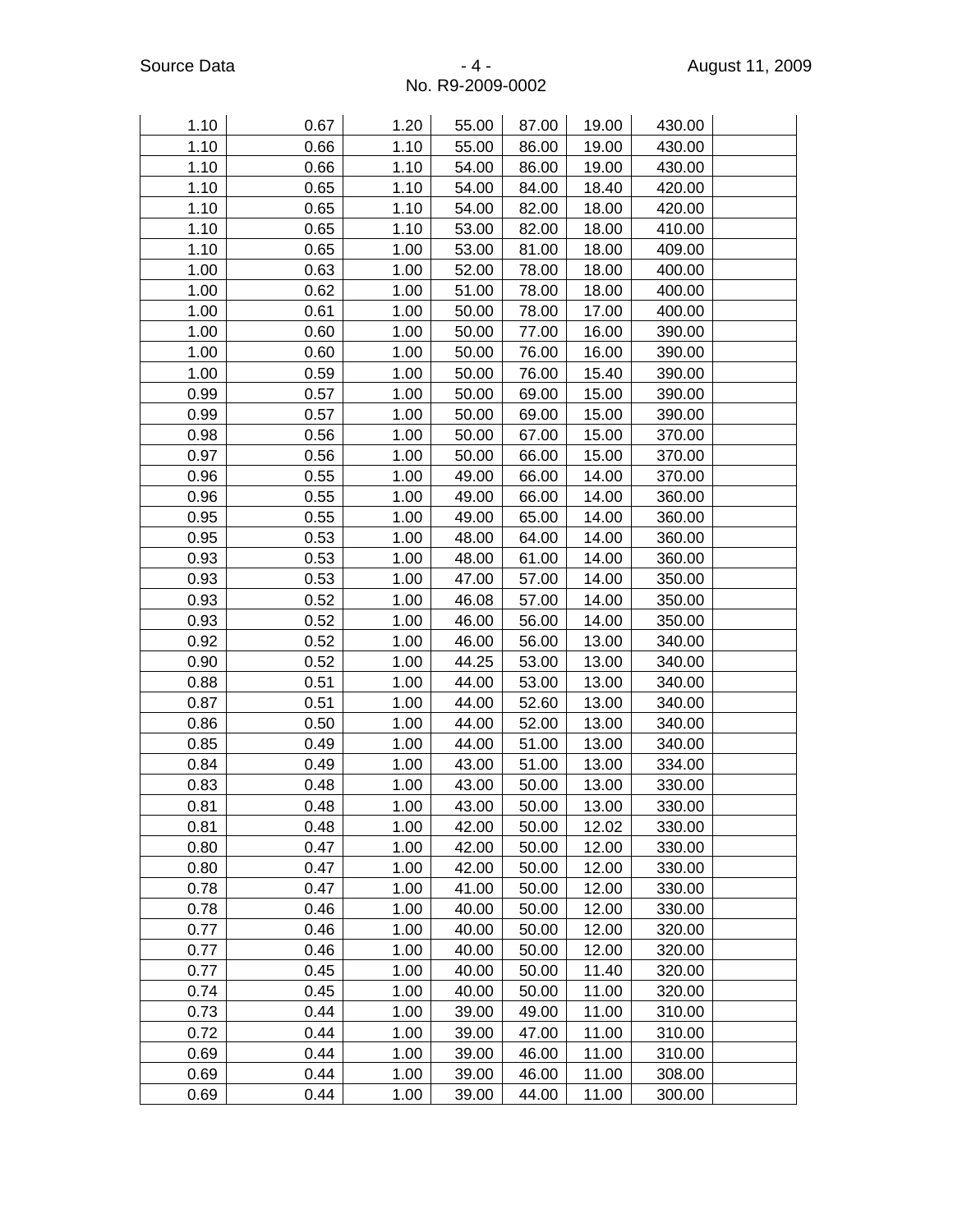| 0.67 | 0.44 | 1.00 | 39.00 | 44.00 | 11.00 | 300.00 |  |
|------|------|------|-------|-------|-------|--------|--|
| 0.67 | 0.44 | 1.00 | 37.00 | 43.00 | 11.00 | 300.00 |  |
| 0.66 | 0.43 | 1.00 | 37.00 | 42.00 | 11.00 | 300.00 |  |
| 0.66 | 0.42 | 1.00 | 37.00 | 41.00 | 10.50 | 290.00 |  |
| 0.65 | 0.42 | 1.00 | 37.00 | 41.00 | 10.20 | 285.00 |  |
| 0.63 | 0.41 | 1.00 | 37.00 | 41.00 | 10.20 | 280.00 |  |
| 0.62 | 0.41 | 1.00 | 36.00 | 41.00 | 10.10 | 280.00 |  |
| 0.62 | 0.41 | 1.00 | 36.00 | 41.00 | 10.00 | 280.00 |  |
| 0.62 | 0.40 | 1.00 | 36.00 | 40.10 | 10.00 | 280.00 |  |
| 0.60 | 0.40 | 1.00 | 36.00 | 40.00 | 10.00 | 280.00 |  |
| 0.59 | 0.40 | 1.00 | 35.00 | 39.30 | 10.00 | 280.00 |  |
| 0.59 | 0.40 | 1.00 | 35.00 | 39.00 | 10.00 | 280.00 |  |
| 0.58 | 0.40 | 1.00 | 34.00 | 39.00 | 10.00 | 280.00 |  |
| 0.57 | 0.40 | 1.00 | 34.00 | 39.00 | 10.00 | 280.00 |  |
| 0.57 | 0.40 | 1.00 | 33.40 | 38.00 | 10.00 | 270.00 |  |
| 0.55 | 0.40 | 1.00 | 33.00 | 38.00 | 10.00 | 270.00 |  |
| 0.52 | 0.40 | 1.00 | 33.00 | 38.00 | 10.00 | 270.00 |  |
| 0.50 | 0.40 | 1.00 | 33.00 | 37.00 | 9.70  | 270.00 |  |
| 0.50 | 0.39 | 1.00 | 33.00 | 36.00 | 9.30  | 270.00 |  |
| 0.46 | 0.39 | 1.00 | 33.00 | 36.00 | 9.20  | 270.00 |  |
| 0.42 | 0.39 | 1.00 | 32.26 | 36.00 | 9.03  | 260.00 |  |
| 0.42 | 0.38 | 1.00 | 32.01 | 36.00 | 9.00  | 260.00 |  |
| 0.35 | 0.38 | 1.00 | 32.00 | 35.00 | 9.00  | 260.00 |  |
| 0.10 | 0.38 | 1.00 | 32.00 | 34.00 | 9.00  | 260.00 |  |
| 0.06 | 0.37 | 1.00 | 32.00 | 34.00 | 9.00  | 260.00 |  |
|      | 0.36 | 1.00 | 32.00 | 33.00 | 9.00  | 250.00 |  |
|      | 0.36 | 1.00 | 32.00 | 33.00 | 8.90  | 250.00 |  |
|      | 0.36 | 1.00 | 32.00 | 33.00 | 8.79  | 250.00 |  |
|      | 0.36 | 1.00 | 31.00 | 33.00 | 8.60  | 250.00 |  |
|      | 0.35 | 1.00 | 31.00 | 32.00 | 8.50  | 247.00 |  |
|      | 0.35 | 1.00 | 31.00 | 32.00 | 8.50  | 242.13 |  |
|      | 0.35 | 1.00 | 31.00 | 31.94 | 8.47  | 240.00 |  |
|      | 0.35 | 1.00 | 30.00 | 30.00 | 8.26  | 240.00 |  |
|      | 0.34 | 1.00 | 30.00 | 30.00 | 8.00  | 240.00 |  |
|      | 0.34 | 1.00 | 30.00 | 30.00 | 8.00  | 240.00 |  |
|      | 0.34 | 1.00 | 30.00 | 30.00 | 8.00  | 240.00 |  |
|      | 0.34 | 1.00 | 30.00 | 30.00 | 8.00  | 230.00 |  |
|      | 0.34 | 1.00 | 29.00 | 30.00 | 8.00  | 230.00 |  |
|      | 0.34 | 1.00 | 29.00 | 30.00 | 8.00  | 220.00 |  |
|      | 0.33 | 1.00 | 28.00 | 29.00 | 8.00  | 220.00 |  |
|      | 0.33 | 1.00 | 28.00 | 29.00 | 8.00  | 220.00 |  |
|      | 0.33 | 0.98 | 28.00 | 29.00 | 8.00  | 210.00 |  |
|      | 0.33 | 0.94 | 28.00 | 29.00 | 8.00  | 210.00 |  |
|      | 0.33 | 0.94 | 27.19 | 28.00 | 8.00  | 210.00 |  |
|      | 0.33 | 0.92 | 27.00 | 28.00 | 7.80  | 210.00 |  |
|      | 0.32 | 0.90 | 27.00 | 28.00 | 7.70  | 210.00 |  |
|      | 0.32 | 0.90 | 27.00 | 27.00 | 7.60  | 210.00 |  |
|      | 0.32 | 0.86 | 26.00 | 27.00 | 7.60  | 210.00 |  |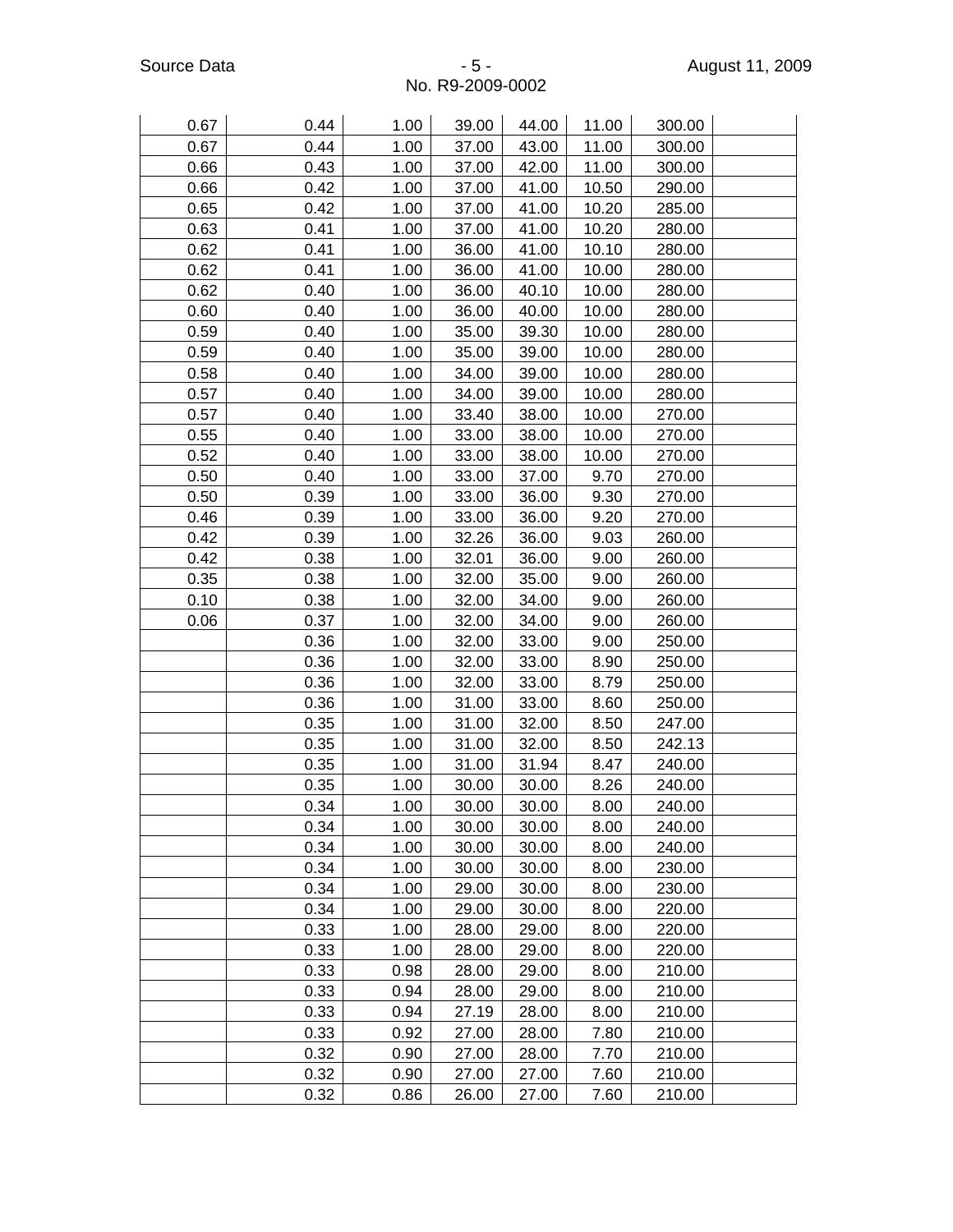| 0.32 | 0.80 | 26.00 | 26.31 | 7.42 | 205.00 |  |
|------|------|-------|-------|------|--------|--|
| 0.32 | 0.80 | 26.00 | 26.00 | 7.40 | 202.79 |  |
| 0.31 | 0.71 | 25.00 | 26.00 | 7.31 | 202.00 |  |
| 0.31 | 0.70 | 25.00 | 25.00 | 7.20 | 200.00 |  |
| 0.30 | 0.70 | 25.00 | 25.00 | 7.10 | 200.00 |  |
| 0.30 | 0.60 | 24.00 | 25.00 | 7.00 | 200.00 |  |
| 0.30 | 0.60 | 24.00 | 24.60 | 7.00 | 200.00 |  |
| 0.30 | 0.59 | 23.00 | 24.00 | 6.90 | 200.00 |  |
| 0.30 | 0.59 | 23.00 | 24.00 | 6.70 | 200.00 |  |
| 0.30 | 0.52 | 23.00 | 24.00 | 6.00 | 200.00 |  |
| 0.30 | 0.50 | 23.00 | 24.00 | 6.00 | 194.49 |  |
| 0.29 | 0.50 | 23.00 | 23.00 | 6.00 | 190.00 |  |
| 0.29 | 0.50 | 22.00 | 23.00 | 6.00 | 190.00 |  |
| 0.29 | 0.50 | 22.00 | 23.00 | 6.00 | 190.00 |  |
| 0.29 | 0.50 | 21.00 | 23.00 | 6.00 | 190.00 |  |
| 0.29 | 0.50 | 21.00 | 23.00 | 6.00 | 184.13 |  |
| 0.29 | 0.50 | 21.00 | 23.00 | 6.00 | 180.00 |  |
| 0.28 | 0.50 | 21.00 | 22.20 | 6.00 | 180.00 |  |
| 0.28 | 0.50 | 20.36 | 22.00 | 5.92 | 180.00 |  |
| 0.28 | 0.50 | 20.00 | 22.00 | 5.90 | 180.00 |  |
| 0.27 | 0.50 | 20.00 | 22.00 | 5.40 | 180.00 |  |
| 0.27 | 0.50 | 20.00 | 22.00 | 5.13 | 180.00 |  |
| 0.27 | 0.50 | 20.00 | 21.20 | 5.10 | 180.00 |  |
| 0.26 | 0.50 | 20.00 | 21.10 | 5.00 | 170.00 |  |
| 0.26 | 0.40 | 19.00 | 21.00 | 5.00 | 170.00 |  |
| 0.26 | 0.40 | 19.00 | 20.00 | 5.00 | 170.00 |  |
| 0.26 | 0.40 | 18.00 | 19.10 | 5.00 | 170.00 |  |
| 0.25 | 0.30 | 18.00 | 19.00 | 5.00 | 160.00 |  |
| 0.25 | 0.30 | 18.00 | 19.00 | 5.00 | 160.00 |  |
| 0.25 | 0.30 | 18.00 | 19.00 | 5.00 | 160.00 |  |
| 0.25 | 0.30 | 18.00 | 19.00 | 5.00 | 160.00 |  |
| 0.25 | 0.30 | 17.00 | 18.50 | 5.00 | 160.00 |  |
| 0.25 | 0.30 | 17.00 | 18.00 | 5.00 | 160.00 |  |
| 0.24 | 0.20 | 17.00 | 18.00 | 5.00 | 160.00 |  |
| 0.24 | 0.20 | 17.00 | 18.00 | 5.00 | 160.00 |  |
| 0.24 | 0.20 | 17.00 | 18.00 | 5.00 | 160.00 |  |
| 0.23 | 0.04 | 17.00 | 17.00 | 4.80 | 160.00 |  |
| 0.23 |      | 17.00 | 17.00 | 4.74 | 150.00 |  |
| 0.23 |      | 17.00 | 17.00 | 4.70 | 150.00 |  |
| 0.23 |      | 17.00 | 17.00 | 4.60 | 150.00 |  |
| 0.22 |      | 16.00 | 17.00 | 4.55 | 150.00 |  |
| 0.22 |      | 16.00 | 17.00 | 4.38 | 150.00 |  |
| 0.22 |      | 16.00 | 17.00 | 4.16 | 146.00 |  |
| 0.22 |      | 16.00 | 17.00 | 4.00 | 145.00 |  |
| 0.22 |      | 16.00 | 17.00 | 4.00 | 140.00 |  |
| 0.22 |      | 15.00 | 16.90 | 4.00 | 140.00 |  |
| 0.22 |      | 15.00 | 16.00 | 3.64 | 140.00 |  |
| 0.21 |      | 15.00 | 15.00 | 3.60 | 140.00 |  |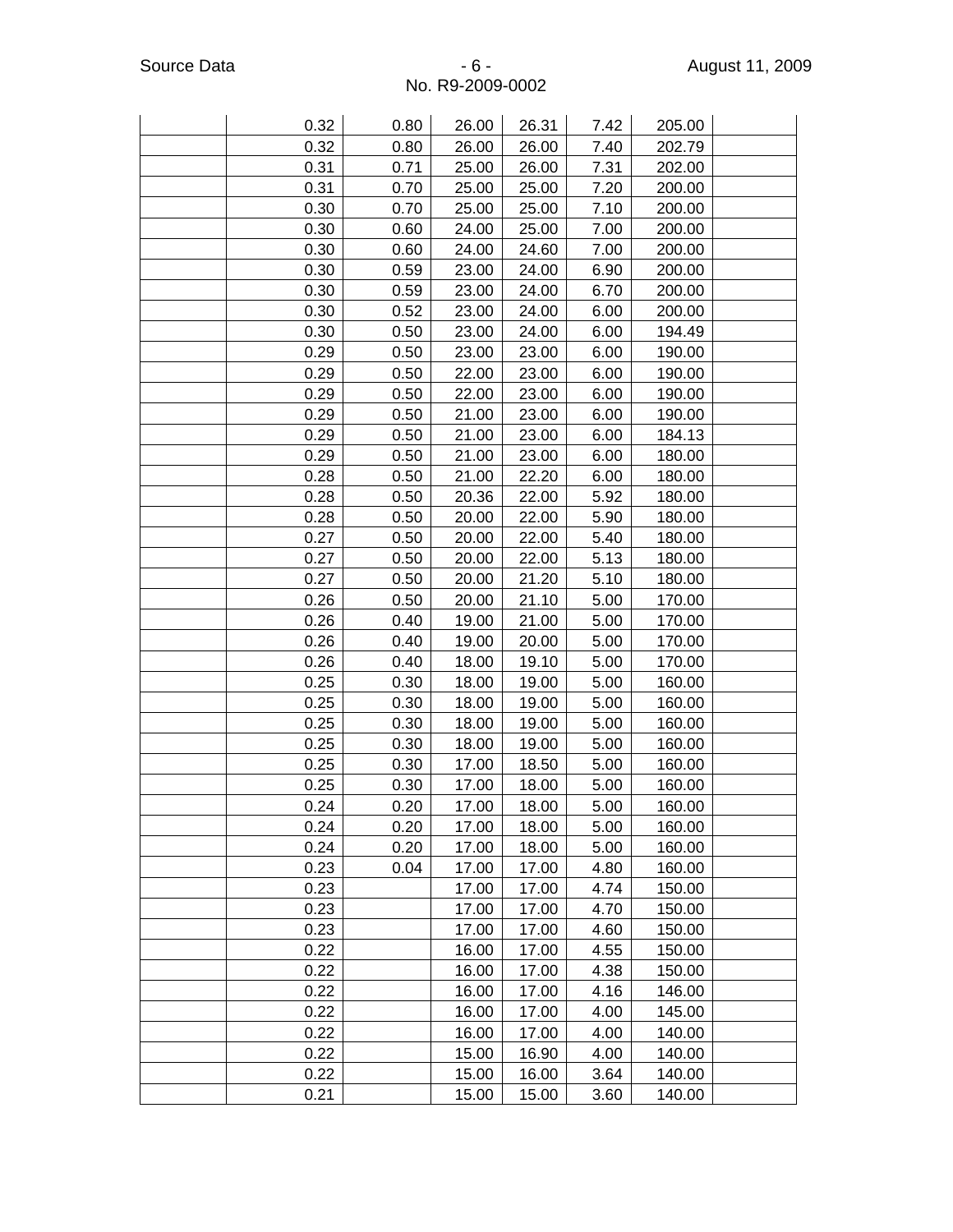| 0.21 | 15.00 | 15.00 | 3.50 | 140.00 |  |
|------|-------|-------|------|--------|--|
| 0.21 | 15.00 | 15.00 | 3.00 | 140.00 |  |
| 0.21 | 14.50 | 15.00 | 3.00 | 140.00 |  |
| 0.21 | 14.00 | 15.00 | 2.80 | 140.00 |  |
| 0.21 | 14.00 | 14.00 | 2.00 | 140.00 |  |
| 0.20 | 14.00 | 14.00 | 1.00 | 140.00 |  |
| 0.20 | 14.00 | 14.00 | 1.00 | 136.55 |  |
| 0.20 | 14.00 | 13.00 |      | 135.60 |  |
| 0.20 | 14.00 | 13.00 |      | 130.00 |  |
| 0.20 | 13.00 | 13.00 |      | 130.00 |  |
| 0.20 | 13.00 | 13.00 |      | 130.00 |  |
| 0.20 | 13.00 | 13.00 |      | 130.00 |  |
| 0.20 | 13.00 | 12.00 |      | 130.00 |  |
| 0.20 | 13.00 | 12.00 |      | 130.00 |  |
| 0.19 | 13.00 | 12.00 |      | 130.00 |  |
| 0.19 | 12.00 | 12.00 |      | 127.00 |  |
| 0.19 | 12.00 | 12.00 |      | 124.00 |  |
| 0.19 | 12.00 | 12.00 |      | 122.05 |  |
| 0.19 | 12.00 | 11.00 |      | 120.00 |  |
| 0.19 | 11.00 | 11.00 |      | 120.00 |  |
| 0.19 | 11.00 | 11.00 |      | 120.00 |  |
| 0.18 | 10.00 | 10.00 |      | 120.00 |  |
| 0.18 | 10.00 | 10.00 |      | 112.11 |  |
| 0.18 | 10.00 | 10.00 |      | 110.00 |  |
| 0.18 | 10.00 | 10.00 |      | 110.00 |  |
| 0.18 | 9.60  | 10.00 |      | 110.00 |  |
| 0.18 | 9.60  | 10.00 |      | 110.00 |  |
| 0.17 | 9.10  | 10.00 |      | 110.00 |  |
| 0.17 | 9.10  | 10.00 |      | 110.00 |  |
| 0.17 | 9.00  | 10.00 |      | 110.00 |  |
| 0.17 | 8.30  | 9.60  |      | 110.00 |  |
| 0.17 | 8.20  | 9.40  |      | 110.00 |  |
| 0.16 | 8.00  | 9.10  |      | 108.00 |  |
| 0.15 | 8.00  | 9.00  |      | 100.00 |  |
| 0.15 | 7.70  | 9.00  |      | 100.00 |  |
| 0.15 | 7.70  | 9.00  |      | 100.00 |  |
| 0.15 | 7.00  | 9.00  |      | 100.00 |  |
| 0.15 | 7.00  | 8.00  |      | 100.00 |  |
| 0.15 | 6.80  | 8.00  |      | 100.00 |  |
| 0.14 | 6.80  | 8.00  |      | 99.00  |  |
| 0.14 | 6.80  | 8.00  |      | 98.00  |  |
| 0.14 | 6.50  | 8.00  |      | 97.00  |  |
| 0.14 | 6.50  | 8.00  |      | 93.40  |  |
| 0.14 | 6.30  | 8.00  |      | 92.00  |  |
| 0.14 | 6.30  | 7.60  |      | 92.00  |  |
| 0.14 | 6.10  | 7.50  |      | 90.00  |  |
| 0.13 | 5.60  | 7.00  |      | 90.00  |  |
| 0.13 | 5.40  | 7.00  |      | 90.00  |  |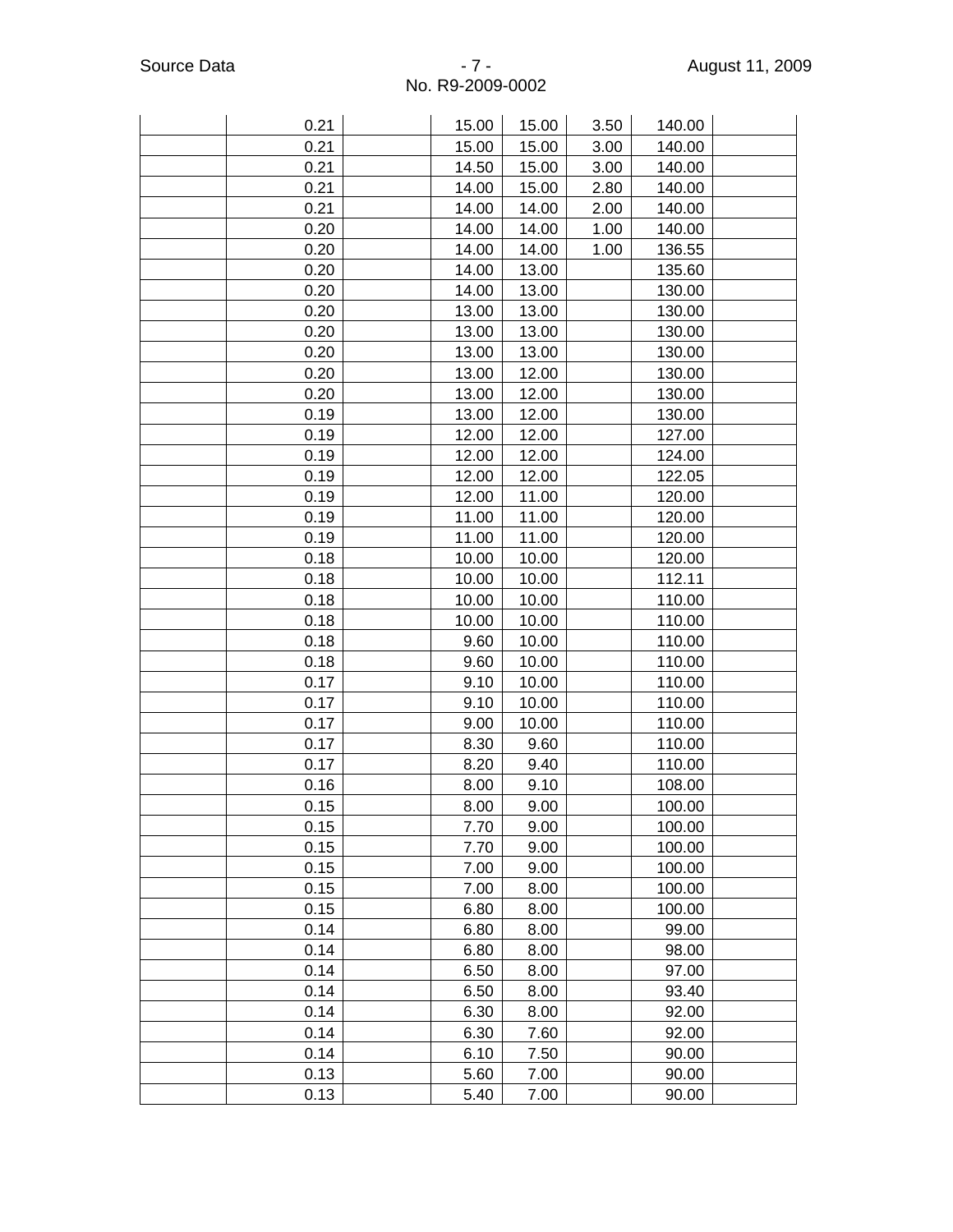| 0.13 | 5.20 | 6.00 | 86.00 |  |
|------|------|------|-------|--|
| 0.13 | 5.00 | 6.00 | 83.00 |  |
| 0.13 | 4.90 | 6.00 | 81.00 |  |
| 0.12 | 4.50 | 5.90 | 81.00 |  |
| 0.12 | 4.10 | 5.80 | 80.00 |  |
| 0.12 | 4.10 | 5.40 | 80.00 |  |
| 0.11 | 3.90 | 5.00 | 80.00 |  |
| 0.11 | 3.40 | 5.00 | 80.00 |  |
| 0.11 | 2.60 | 5.00 | 80.00 |  |
| 0.11 | 2.60 | 5.00 | 79.00 |  |
| 0.10 | 2.60 | 5.00 | 73.00 |  |
| 0.10 | 2.30 | 5.00 | 72.00 |  |
| 0.10 | 2.00 | 4.80 | 70.00 |  |
| 0.10 | 2.00 | 4.80 | 70.00 |  |
| 0.09 | 1.70 | 4.70 | 70.00 |  |
| 0.08 | 1.50 | 4.60 | 70.00 |  |
| 0.06 | 1.50 | 4.00 | 64.00 |  |
| 0.03 | 1.50 | 4.00 | 63.00 |  |
|      | 1.40 | 3.80 | 61.00 |  |
|      | 1.40 | 3.00 | 60.00 |  |
|      |      | 3.00 | 56.00 |  |
|      |      | 2.30 | 44.00 |  |
|      |      | 2.00 | 40.00 |  |
|      |      | 1.60 | 37.00 |  |
|      |      |      | 35.00 |  |
|      |      |      | 30.00 |  |
|      |      |      | 26.00 |  |
|      |      |      | 24.00 |  |
|      |      |      | 20.00 |  |
|      |      |      | 10.00 |  |
|      |      |      | 5.00  |  |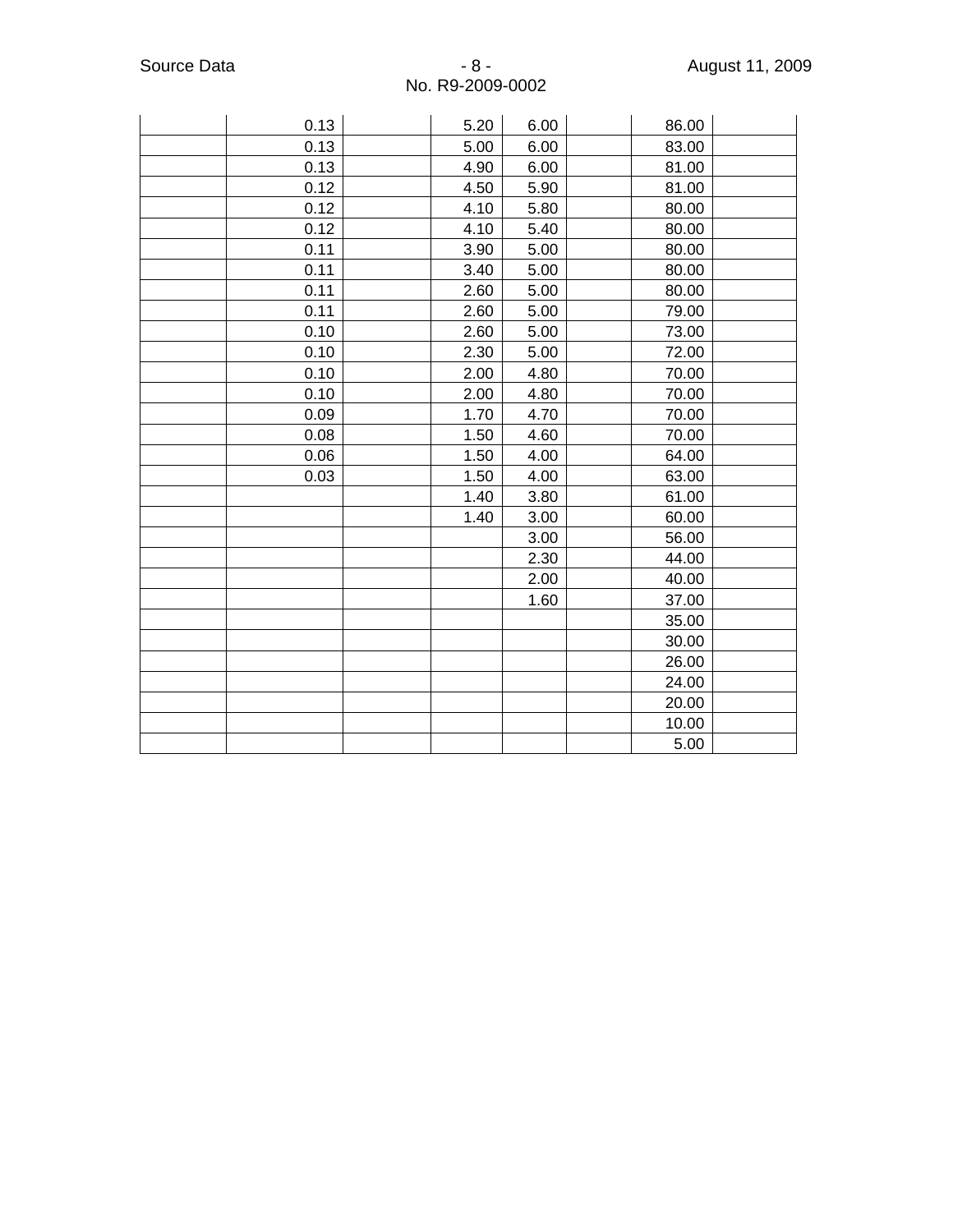#### **II. NON-STORM WATER NUMERIC EFFLUENT LIMITATIONS**

| Site     | Chromium | <b>Nickel</b>  | Copper | Zinc | Silver | Cadmium        | Lead   | <b>Total Coliform</b> | Fecal Coliform | Enterococcus | Dissolved Oxygen | 玉    | Turbidity  | Nitrate as N | Surfactsnats<br>(MBAS) | Reactive<br>Phosphorous |
|----------|----------|----------------|--------|------|--------|----------------|--------|-----------------------|----------------|--------------|------------------|------|------------|--------------|------------------------|-------------------------|
|          |          |                |        | µg/L |        |                |        |                       | CFU/100mL      |              | mg/L             |      | <b>NTU</b> |              | mg/L                   |                         |
| AVJ01P26 | < 8.00   | 4.7            | 7.3    | 230  | 2.00   | < 1.00         | 2.00   | 41,000                | 21,000         | 5,100        | 7.92             | 7.5  | 12.2       | 3.9          | 0.4                    | 2.88                    |
| AVJ01P26 | < 8.00   | 5.4            | 11     | 22   | 2.00   | < 1.00         | 2.00   | 30,000                | 21,000         | 45,000       | 9.73             | 7.52 | 2.79       | 8.3          | 0.3                    | 2.98                    |
| AVJ01P26 | < 8.00   | < 4.00         | 13     | 45   | 2.00   | < 1.00         | 2.00   | 10,300                | 8,200          | 8,400        | 4.3              | 8.3  | 2.8        | 2.8          |                        | 1.11                    |
| AVJ01P26 | < 8.00   | 5.6            | 8.3    | 44   | 2.00   | < 1.00         | 2.00   | 44,000                | 19,400         | 18,400       | 8.04             | 7.91 | 6.02       | 2.9          |                        | 2.55                    |
| AVJ01P26 | < 8.00   | 32             | 39     | 140  | 2.00   | 1.4            | 7.5    | 67,000                | 46,000         | 32,000       | 7.76             | 7.72 | 9.24       | 2.7          |                        | 1.88                    |
| AVJ01P26 | 1.1      | 6.7            | 8      | 28   | < 0.50 | 0.51           | < 0.50 | 330,000               | 22,000         | 24,000       | 6.48             | 8.17 | 2.53       | 3.9          | 0.1                    | 1.72                    |
| AVJ01P26 | 2.3      | 8.3            | 7.3    | 25   | 0.79   | $\overline{2}$ | 1.6    | 410,000               | 20,000         | 16,000       | 7.85             | 7.82 | 6.03       | 5.6          | < 0.05                 | 2.87                    |
| AVJ01P26 | < 0.50   | 4.2            | 2.5    | 9.6  | < 0.50 | < 0.50         | < 0.50 | 130,000               | 21,000         | 6,000        | 7.8              | 7.85 | 2.5        | 4.1          | < 0.04                 | 1.96                    |
| AVJ01P26 | 0.89     | $\overline{7}$ | 8.5    | 28   | < 0.50 | < 0.50         | < 0.50 | <b>NR</b>             | <b>NR</b>      | <b>NR</b>    | 7.76             | 7.78 | 4.26       | 8.6          | 0.17                   | 3.87                    |
| AVJ01P26 | < 0.50   | 5.3            | 5.1    | 21   | < 0.50 | < 0.50         | < 0.50 | 160,000               | 38,000         | 11,000       | 5.83             | 7.55 | 2.36       | 4.4          | 0.14                   | 4.33                    |
| AVJ01P26 | < 0.50   | 4.3            | 7.8    | 11   | < 0.50 | < 0.50         | < 0.50 | 25,000                | 6,000          | 22,000       | 7.15             | 8    | 40.4       | 3.6          | 0.11                   | 1.98                    |
| AVJ01P26 | 0.66     | 3.2            | 6.7    | 14   | < 0.50 | < 0.50         | < 0.50 | 28,000                | 3,100          | 760          | 9.51             | 8.07 | 3.91       | 5.4          | 0.05                   | 2.79                    |
| AVJ01P26 | < 0.50   | 3.9            | 6.3    | 23   | < 0.50 | 1.2            | < 0.50 | 57,000                | 3,000          | 3,600        | 6.45             | 8.03 | 3.31       | 5.6          | 0.07                   | 3.26                    |
| AVJ01P26 | < 0.50   | 4.1            | 3.6    | 17   | < 0.50 | < 0.50         | < 0.50 | 150,000               | 11,000         | 11,000       | 6.59             | 8.07 | 6.06       | 6.7          | 0.1                    | 3.3                     |
| AVJ01P26 | < 0.50   | 3              | 4.3    | 25   | < 0.50 | < 0.50         | < 0.50 | >24,000               | 220            | 2,500        | 8.48             | 7.95 | 3.25       | 5.3          | 0.23                   | 1.67                    |
| AVJ01P26 | 0.54     | 3.4            | 23     | 15   | < 0.50 | < 0.50         | < 0.50 | 44,000                | 7,100          | 14,700       | 8.85             | 8.01 | 3.02       | 4.1          | 0.11                   | 1.82                    |
| AVJ01P26 | < 0.50   | 4.6            | 4.4    | 12   | < 0.50 | < 0.50         | < 0.50 | >45,000               | 10,000         | 30,000       | 11.45            | 7.87 | 4.36       | 5.9          | 0.1                    | 2.7                     |
| AVJ01P26 | 0.57     | 4.9            | 3.3    | 16   | < 0.50 | < 0.50         | < 0.50 | 56,000                | 4,100          | 10,800       | 8.55             | 8.03 | 3.09       | 11.3         | 0.1                    | 3.67                    |
|          |          |                |        |      |        |                |        |                       |                |              |                  |      |            |              |                        |                         |
| AVJ01P27 | < 8.00   | 8.5            | 7.4    | 55   | 2.00   | 1.8            | 2.00   |                       |                |              | 10.67            | 7.85 | 23.7       | 7.6          | 0.3                    | 4.03                    |
| AVJ01P27 | < 8.00   | 6.2            | 14     | 50   | 2.00   | 1.8            | 2.00   | 89,000                | 67,000         | 36,000       | 8.55             | 8.08 | 12.4       | 6            | 0.1                    | 3.15                    |
| AVJ01P27 | < 8.00   | 6              | 7.7    | 46   | 2.00   | 1.5            | 2.00   | 88,000                | 31,000         | 71,000       | 7.38             | 6.97 | 7.72       | 8.5          | 0.15                   | 3.14                    |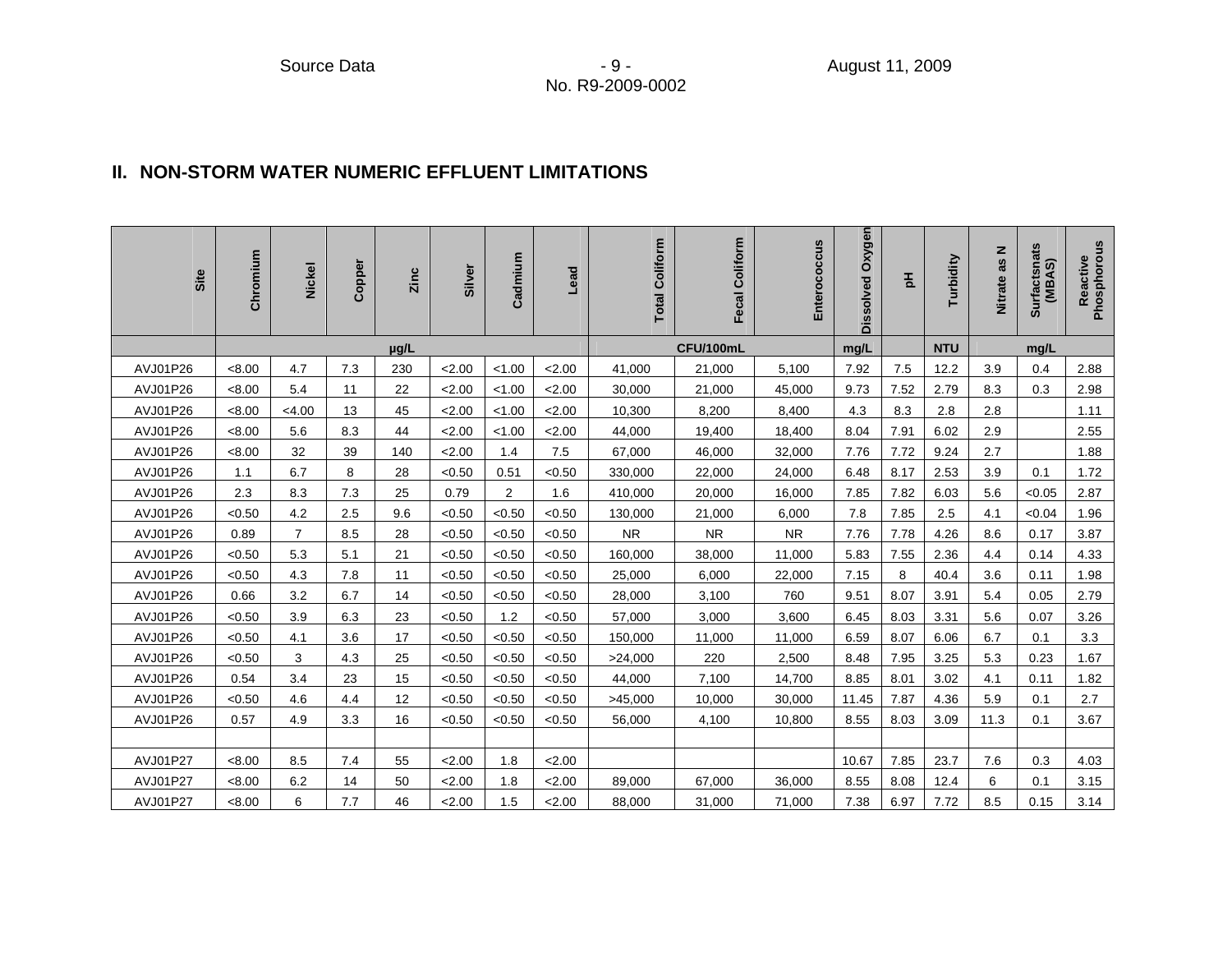Source Data - 10 - August 11, 2009

| AVJ01P27 | <8.00          | 6.9            | 8.5 | 44  | 2.00    | 1.5    | 2.00    | 107,000  | 48,000   | 8,600   | 8.65        | 7.68 | 14.3 | 1.5  | 0.12   | 0.58  |
|----------|----------------|----------------|-----|-----|---------|--------|---------|----------|----------|---------|-------------|------|------|------|--------|-------|
| AVJ01P27 | < 8.00         | $\overline{7}$ | 10  | 130 | 2.00    | 1.5    | 2.00    | 80,000   | 31,000   | 33,000  | 4.73        | 7.66 | 11.5 | 1.9  | 3.34   | 2.5   |
| AVJ01P27 | $<$ 40.00      | < 20.00        | 27  | 91  | < 10.00 | < 5.00 | < 10.00 | 147,000  | 104,000  | 128,000 | 7.6         | 7.7  | 10.8 | 0.6  |        | <0.06 |
| AVJ01P27 | < 8.00         | 19             | 40  | 130 | 2.00    | 2.1    | 2.00    | >200,000 | >200,000 | 50,000  | 6.88        | 7.55 | 11.2 | 5.6  |        | 2.12  |
| AVJ01P27 | < 8.00         | 5.2            | 7.9 | 47  | 2.00    | < 1.00 | 2.00    | 54,000   | 44,000   | 31,000  | 6.94        | 7.51 | 18.7 | 8.8  |        | 3.87  |
| AVJ01P27 | < 8.00         | 29             | 39  | 130 | 2.00    | 1.5    | 5.3     | 53,000   | 36,000   | 12,600  | 12.2        | 7.5  | 10.6 | 5.1  |        | 1.31  |
| AVJ01P27 | < 8.00         | 28             | 38  | 74  | 2.00    | < 1.00 | 2.00    | 148,000  | 69,000   | 13,200  | 7.05        | 8.27 | 7.03 | 5.8  | < 0.05 | 2.34  |
| AVJ01P27 | $\overline{a}$ | 18             | 5.6 | 18  | < 0.50  | 1.8    | < 0.50  | 350,000  | 9,000    | 23,000  | 5.9         | 7.9  | 3.77 | 6.6  | 0.2    | 1.78  |
| AVJ01P27 | 1.1            | 11             | 6   | 24  | < 0.50  | 0.83   | < 0.50  | 430,000  | >120,000 | 13,000  | 8           | 7.27 | 4.22 | 6.2  | 0.06   | 2.22  |
| AVJ01P27 | 2.2            | 15             | 16  | 42  | < 0.50  | 2.3    | 2.8     | 410,000  | 120,000  | 59,000  | 7.3         | 7.43 | 18.9 | 5.1  | 0.06   | 5.3   |
| AVJ01P27 | 0.94           | 9.2            | 4.7 | 21  | < 0.50  | 0.72   | < 0.50  | 250,000  | 58,000   | 22,000  | 7.89        | 7.6  | 4.33 | 7.9  | < 0.05 | 2.75  |
| AVJ01P27 | < 0.50         | 8.5            | 3.4 | 23  | < 0.50  | 0.77   | < 0.50  | 120,000  | 82,000   | 20,000  | 6.68        | 7.72 | 3.5  | 8.2  | < 0.05 | 4.27  |
| AVJ01P27 | 1.6            | 13             | 7.1 | 26  | < 0.50  | 1.2    | < 0.50  | 73,000   | 47,000   | 4,600   | 9.42        | 7.61 | 3.15 | 7.2  | 0.06   | 2.44  |
| AVJ01P27 | 0.65           | 8.4            | 7.6 | 27  | < 0.50  | 0.82   | < 0.50  | 150,000  | 600      | 6,800   | 9.1         | 7.7  | 5.48 | 4.8  | 0.15   | 2.36  |
| AVJ01P27 | 0.63           | 11             | 4.9 | 32  | < 0.50  | 0.86   | < 0.50  | 160,000  | 70,000   | 28,000  | 6.89        | 7.47 | 4.47 | 6.8  | 0.13   | 3.85  |
| AVJ01P27 | 0.97           | 8.9            | 5.5 | 46  | < 0.50  | 0.71   | < 0.50  | 46,000   | 11,000   | 7,000   | 6.88        | 7.49 | 7.25 | 7.4  | 0.12   | 7.55  |
| AVJ01P27 | < 0.50         | 5.7            | 2.6 | 10  | < 0.50  | < 0.50 | < 0.50  | 60,000   | 27,000   | 19,000  | $\mathbf 0$ | 7.94 | 19.6 | 5.7  | 0.35   | 3.04  |
| AVJ01P27 | 1              | 8.1            | 7.1 | 26  | < 0.50  | 1.5    | < 0.50  | 86,000   | 32,000   | 6,700   | 8.63        | 7.62 | 16.1 | 8.6  | 0.08   | 4.81  |
| AVJ01P27 | 0.9            | 6              | 5.5 | 19  | < 0.50  | 0.84   | < 0.50  | 64,000   | 3,200    | 1,000   | 8.15        | 7.91 | 6.64 | 7.6  | 0.07   | 3.49  |
| AVJ01P27 | 0.85           | 7.2            | 6.3 | 51  | < 0.50  | 0.87   | < 0.50  | 730,000  | 120,000  | 230,000 | 6.03        | 7.78 | 15.4 | 4.9  | 0.75   | 3.29  |
| AVJ01P27 | 0.5            | 4.1            | 1.9 | 4.6 | < 0.50  | < 0.50 | < 0.50  | 34,000   | 5,800    | 5,500   | 6.17        | 7.79 | 7.1  | 3.5  | 0.05   | 1.78  |
| AVJ01P27 | < 0.50         | 4.6            | 1.8 | 5.7 | < 0.50  | < 0.50 | < 0.50  | 190,000  | 7,600    | 7,000   | $\mathbf 0$ | 8.25 | 5.35 | 4    | 0.05   | 2.39  |
| AVJ01P27 | 1.1            | 7.3            | 3.5 | 15  | < 0.50  | 0.87   | < 0.50  | 90,000   | 20,000   | 10,700  | 9.61        | 7.76 | 4.79 | 7.2  | 1.05   | 2.17  |
| AVJ01P27 | 1.1            | 11             | 5.4 | 20  | < 0.50  | 1.1    | < 0.50  | >96,000  | 5,200    | 6,800   | 8.16        | 7.91 | 4.77 | 11.5 | 0.1    | 3.15  |
| AVJ01P27 | 0.71           | 7.4            | 2.9 | 16  | < 0.50  | 0.56   | < 0.50  | >84,000  | 11,000   | 29,000  | 6.09        | 7.89 | 5.25 | 7.9  | 0.1    | 2.78  |
| AVJ01P27 | 0.87           | 8.8            | 3.1 | 8.4 | < 0.50  | 0.51   | < 0.50  | >50,000  | 9,000    | 7,400   | 5.36        | 7.51 | 4.24 | 6.1  | 0.12   | 3.03  |
| AVJ01P27 | 0.73           | 6.9            | 3   | 8.2 | < 0.50  | < 0.50 | < 0.50  | 70,000   | 3,800    | 9,100   | 5.94        | 7.85 | 7.92 | 7.8  | 0.1    | 2.18  |
| AVJ01P27 | 0.72           | 7.4            | 4.7 | 16  | < 0.50  | 0.69   | < 0.50  | 72,000   | 6,800    | 16,700  | 8.63        | 7.76 | 5.53 | 8    | 0.1    | 3.92  |
| AVJ01P27 |                |                |     |     |         |        |         |          |          |         | 8.66        | 7.71 | 6.33 | 11.7 | 0.1    | 4.03  |
|          |                |                |     |     |         |        |         |          |          |         |             |      |      |      |        |       |
| AVJ01P28 | <8.00          | 9.1            | 9.8 | 79  | 2.00    | < 1.00 | 2.00    |          |          |         | 5.14        | 7.89 | 22.3 | 4.6  | 0.6    | 3.54  |
| AVJ01P28 | < 8.00         | 7.7            | 19  | 78  | 2.00    | < 1.00 | 2.00    | 83,000   | 26,000   | 6,600   | 7.22        | 7.97 | 7.98 | 6.5  | 0.5    | 4.3   |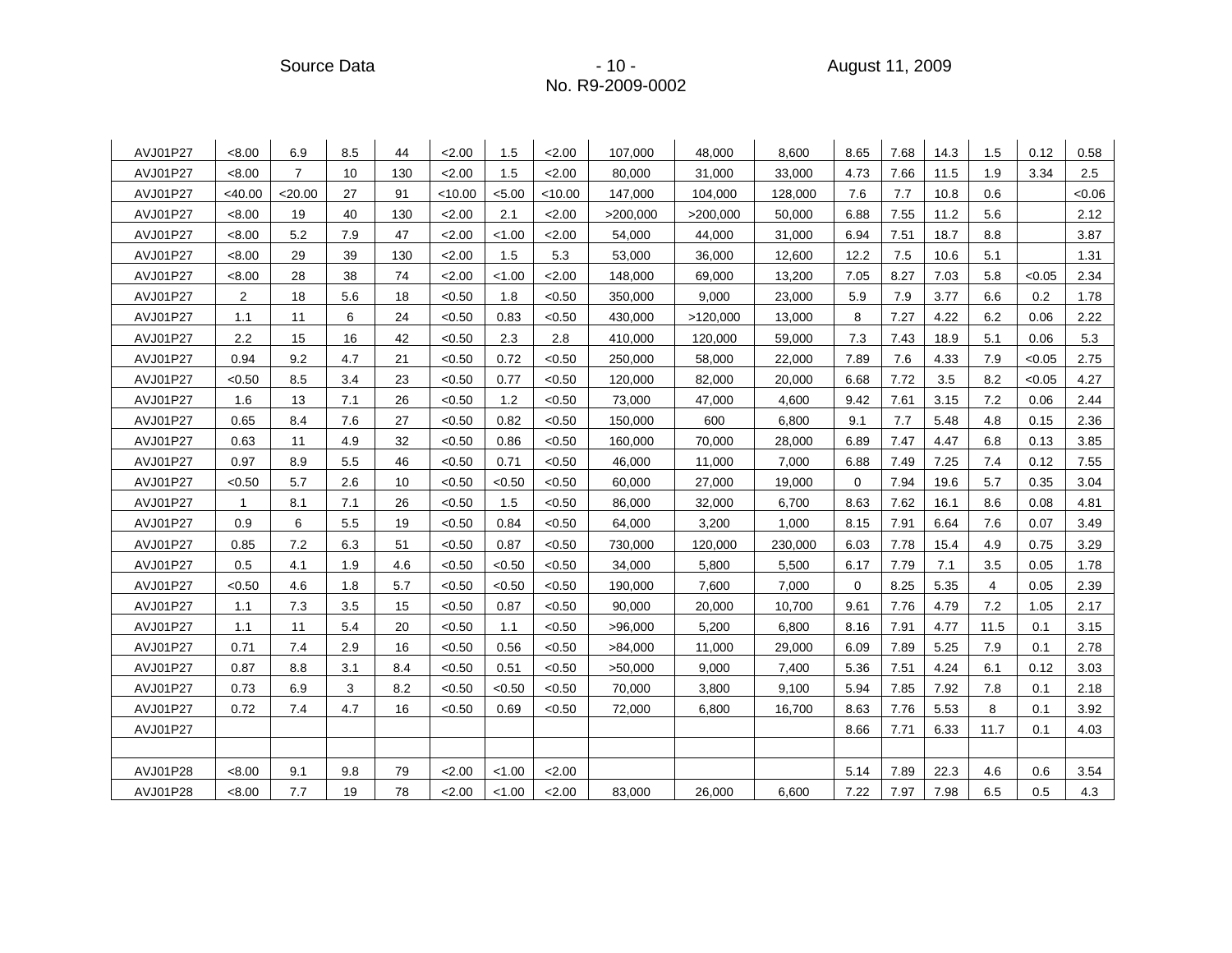Source Data - 11 - August 11, 2009

| AVJ01P28 | <8.00  | 6.8 | 8.8 | 44  | 2.00   | < 1.00 | 2.00   | 94,000      | 44,000      | 52,000      | 8.1         | 7.11 | 9.69 | 8.4  | 0.35         | 3.81 |
|----------|--------|-----|-----|-----|--------|--------|--------|-------------|-------------|-------------|-------------|------|------|------|--------------|------|
| AVJ01P28 | < 8.00 | 9.5 | 13  | 54  | 2.00   | < 1.00 | 2.00   | 119,000     | 31,000      | 23,000      | 10.7        | 7.89 | 24.2 | 2    | 0.26         | 0.87 |
| AVJ01P28 | < 8.00 | 7.8 | 9.5 | 49  | 2.00   | < 1.00 | 2.00   | 101,000     | 33,000      | 26,000      | 4.76        | 7.98 | 15.3 | 2.2  | 0.5          | 1.12 |
| AVJ01P28 |        |     |     |     |        |        |        |             |             |             |             |      |      |      |              |      |
| AVJ01P28 | < 8.00 | 11  | 12  | 140 | 2.00   | < 1.00 | 2.00   | 181,000     | 104,000     | 48.000      | 3.06        | 7.37 |      | 5.8  | 0.65         | 3.29 |
| AVJ01P28 | < 8.00 | 8.9 | 10  | 95  | 2.00   | < 1.00 | 2.00   | >200,000    | >200,000    | 36,000      | 3.95        | 7.56 | 11.1 | 5.4  | 0.4          | 5.34 |
| AVJ01P28 |        |     |     |     |        |        |        |             |             |             |             |      |      |      |              |      |
| AVJ01P28 | < 8.00 | 10  | 6.5 | 55  | 2.00   | < 1.00 | 2.00   | $<$ 200,000 | 76,000      | $<$ 200,000 | 8.63        | 7.78 | 20.7 | 7.4  | 0.07         | 5.16 |
| AVJ01P28 | < 8.00 | 23  | 58  | 98  | 2.00   | < 1.00 | 2.00   | $<$ 200,000 | $<$ 200,000 | 44,000      | 7.05        | 8.15 | 67.6 | 6    | 0.2          | 3.44 |
| AVJ01P28 | < 8.00 | 9.9 | 17  | 52  | 2.00   | < 1.00 | 2.00   | $<$ 200,000 | $<$ 200,000 | 54,000      | 5.09        | 8.32 | 27   | 7.3  | 0.26         | 4.84 |
| AVJ01P28 | 0.52   | 9.1 | 11  | 34  | < 0.50 | 0.59   | < 0.50 | >1,200,000  | >120,000    | 15,000      | 4.58        | 7.6  | 4.8  | 5.4  | $\mathbf{1}$ | 4.91 |
| AVJ01P28 | < 0.50 | 11  | 25  | 34  | < 0.50 | < 0.50 | < 0.50 | 840,000     | >120,000    | 8,000       | 4.51        | 7.19 | 5.4  | 6.3  | 0.1          | 4.07 |
| AVJ01P28 | 0.57   | 15  | 6.7 | 30  | < 0.50 | 3.1    | 0.92   | 660,000     | 60,000      | 13,000      | 4.91        | 7.49 | 5.54 | 6.6  | 0.06         | 4.92 |
| AVJ01P28 | < 0.50 | 8.8 | 6.2 | 24  | < 0.50 | < 0.50 | < 0.50 | >120,000    | 330,000     | 29,000      | 3.62        | 7.52 | 8.71 | 7.2  | 0.17         | 5.73 |
| AVJ01P28 | < 0.50 | 9.3 | 8   | 50  | < 0.50 | 0.64   | < 0.50 | 770,000     | 260,000     | 250,000     | 7.03        | 7.75 | 18.1 | 8.4  | 0.12         | 4.5  |
| AVJ01P28 | 0.59   | 13  | 9.8 | 47  | < 0.50 | 0.83   | < 0.50 | 1,010,000   | 530,000     | 3,800       | 4.61        | 7.63 | 9.01 | 5.6  | 0.4          | 4.98 |
| AVJ01P28 | < 0.50 | 13  | 8.8 | 45  | < 0.50 | 0.83   | < 0.50 | 1,300,000   | 10,000      | 19,000      | 3.55        | 7.5  | 9.76 | 7.2  | 0.4          | 5.6  |
| AVJ01P28 | 0.92   | 13  | 9.9 | 56  | < 0.50 | 0.67   | < 0.50 | 1,040,000   | 330,000     | 63,000      | 5.6         | 7.45 | 12.9 | 7.8  | 0.13         | 7.75 |
| AVJ01P28 | 0.71   | 9.2 | 8.9 | 39  | < 0.50 | 0.57   | < 0.50 | >1,200,000  | 290,000     | 8,000       | 3.13        | 7.6  | 10.2 | 4.8  | 0.17         | 5.36 |
| AVJ01P28 | < 0.50 | 9   | 7.7 | 26  | < 0.50 | 0.86   | < 0.50 | 770,000     | 76,000      | 15,000      | $\mathbf 0$ | 7.72 | 9.8  | 8.9  | 0.25         | 5.03 |
| AVJ01P28 | < 0.50 | 8.8 | 11  | 44  | < 0.50 | 0.71   | < 0.50 | 530,000     | 21,000      | 8,200       | 5.9         | 7.62 | 14.5 | 9.3  | 0.45         | 6.58 |
| AVJ01P28 | 1.5    | 11  | 16  | 34  | < 0.50 | 0.98   | < 0.50 | 320,000     | 11,000      | 1,700       | 8.35        | 7.97 | 5.96 | 10.8 | 3.6          | 4.26 |
| AVJ01P28 | 0.51   | 14  | 8.6 | 27  | < 0.50 | 1      | < 0.50 | 800,000     | 30,000      | 16,000      | 8.01        | 7.98 | 11.9 | 9.2  | 0.45         | 3.19 |
| AVJ01P28 | < 0.50 | 6.8 | 4.1 | 17  | < 0.50 | < 0.50 | < 0.50 | 310,000     | 7,000       | 2,500       | 7.19        | 7.87 | 23.1 | 7.4  | 0.15         | 3.89 |
| AVJ01P28 | < 0.50 | 8.1 | 4.8 | 20  | < 0.50 | < 0.50 | < 0.50 | 910,000     | 38,000      | 6,000       | 0           | 7.87 | 63.3 | 9.4  | 0.3          | 4.2  |
| AVJ01P28 | 1.1    | 11  | 22  | 22  | < 0.50 | < 0.50 | < 0.50 | 2,700,000   | 23,000      | 5,800       | 9.39        | 8.03 | 3.86 | 10.1 | 0.4          | 2.19 |
| AVJ01P28 | 0.84   | 12  | 7.9 | 31  | < 0.50 | 0.72   | < 0.50 | 280,000     | 19,000      | 10,500      | 8.59        | 7.78 | 29.3 | 7.6  | 0.42         | 4.31 |
| AVJ01P28 | < 0.50 | 8   | 5.9 | 18  | < 0.50 | < 0.50 | < 0.50 | 930,000     | 37,000      | 2,800       | 8.21        | 7.97 | 2.09 | 6.9  | 0.1          | 2.82 |
| AVJ01P28 | < 0.50 | 2.7 | 2.1 | 7.6 | < 0.50 | < 0.50 | < 0.50 | 1,230,000   | 34,000      | 3,400       | 8.28        | 7.82 | 9.43 | 2.1  | 0.22         | 1.13 |
| AVJ01P28 | < 0.50 | 7.8 | 5.1 | 20  | < 0.50 | < 0.50 | < 0.50 | 1,000,000   | 27,000      | 6,200       | 8.59        | 7.85 | 7.45 | 10   | 0.25         | 3.85 |
| AVJ01P28 |        |     |     |     |        |        |        | 180,000     | 20,000      | 5,200       | 7.25        | 7.75 | 18.7 | 10   | 0.21         | 5.8  |
| AVJ01P28 |        |     |     |     |        |        |        |             |             |             | 8           | 7.86 | 11.5 | 8.2  | 0.17         | 3.98 |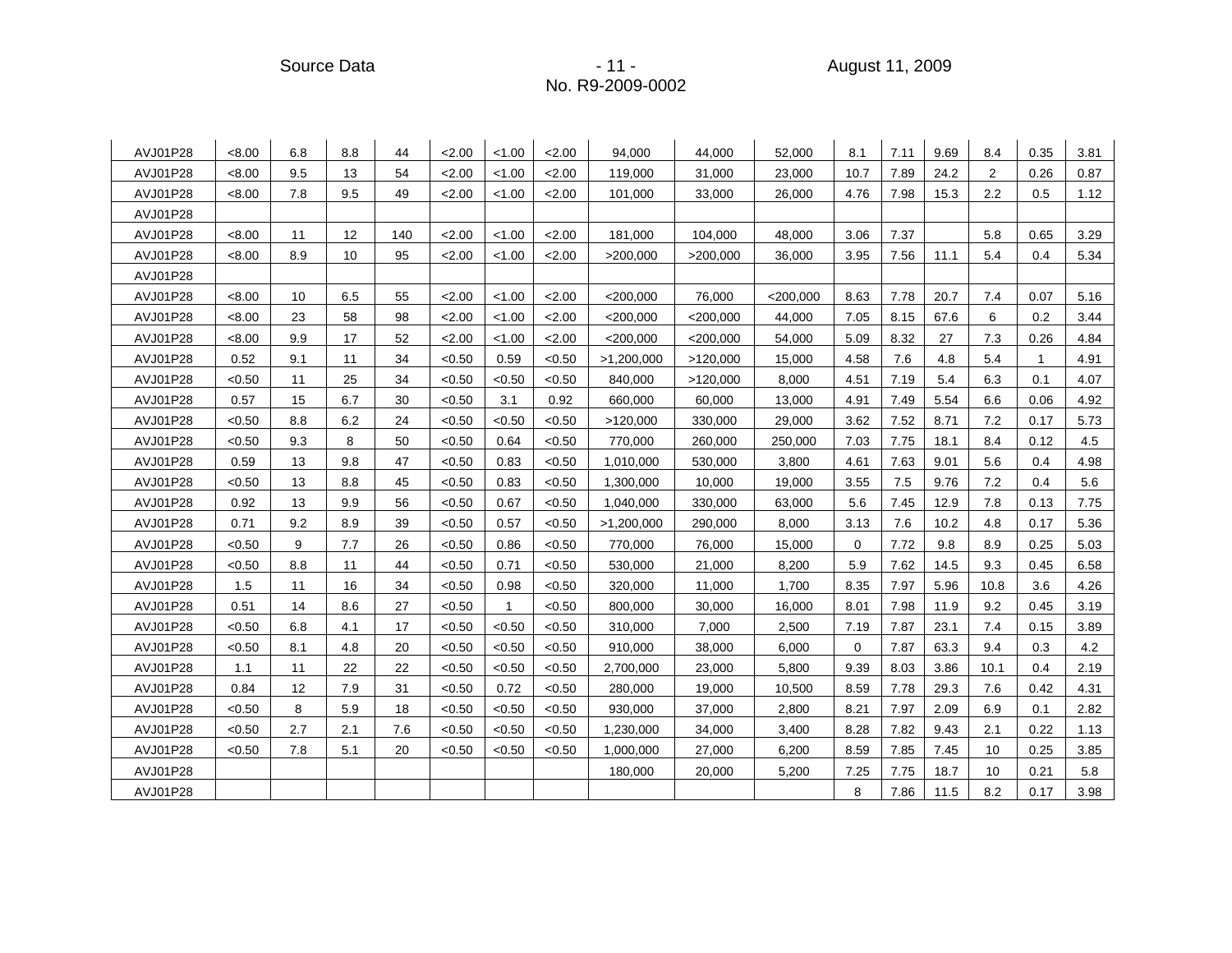| AVJ01P33 | < 8.00       | 6.1   | 3   | 15  | 2.00   | < 1.00       | 2.00   | 11,000      | 3,000       | 6,100     | 10.3  | 7.97 | 1.49 | 2.4  | < 0.05 | $\overline{2}$ |
|----------|--------------|-------|-----|-----|--------|--------------|--------|-------------|-------------|-----------|-------|------|------|------|--------|----------------|
| AVJ01P33 | < 8.00       | 14    | 11  | 39  | 2.00   | 1.5          | 2.00   | 151,000     | 71,000      | 72,000    | 7.17  | 7.48 | 260  | 4.4  | < 0.05 | 9.84           |
| AVJ01P33 | < 8.00       | 4.2   | 3.3 | 17  | 2.00   | < 1.00       | 2.00   | 37.000      | 14,600      | 9.700     | 8.65  | 7.33 | 1.81 | 3.8  | < 0.05 | 1.86           |
| AVJ01P33 | < 8.00       | 9.1   | 6.8 | 69  | 2.00   | < 1.00       | 2.00   | 7,900       | 1,240       | 1,630     | 10.2  | 7.7  | 7.34 | 2.6  |        | 1.97           |
| AVJ01P33 | < 8.00       | 9.2   | 15  | 160 | 2.00   | < 1.00       | 2.4    | 199,000     | 177,000     | 29,000    | 8.22  | 8.38 | 17.2 | 8.3  | 1.4    | 2.59           |
| AVJ01P33 | < 8.00       | 11    | 8   | 27  | 2.00   | < 1.00       | 2.00   | 86,000      | 67,000      | 123,000   | 10.23 | 8.47 | 1.85 | 2.3  |        | 2.17           |
| AVJ01P33 | < 0.50       | 9.4   | 2.3 | 10  | < 0.50 | < 0.50       | < 0.50 | 43,000      | 3,800       | 7,000     | 9.34  | 7.84 | 4.75 | 3.8  | 0.08   | 1.91           |
| AVJ01P33 | 1.7          | 6.3   | 15  | 8.9 | < 0.50 | < 0.50       | < 0.50 | 110,000     | 12,000      | 38,000    | 8.82  | 8.34 | 3.39 | 2.3  | < 0.05 | 2.53           |
| AVJ01P33 | < 0.50       | 12    | 1.2 | 7.2 | < 0.50 | < 0.50       | < 0.50 | 19,000      | 4,300       | 600       | 9.36  | 8.24 | 0.7  | 3.3  | < 0.02 | 1.77           |
| AVJ01P33 | 0.65         | 20    | 10  | 52  | < 0.50 | 1.2          | < 0.50 | <b>NR</b>   | <b>NR</b>   | <b>NR</b> | 8.65  | 7.89 | 6.01 | 10.3 | 0.1    | 13.35          |
| AVJ01P33 | < 0.50       | 15    | 12  | 21  | < 0.50 | 1.1          | < 0.50 | 210,000     | 88,000      | 29,000    | 7.46  | 7.81 | 376  | 6.5  | 0.08   | 5.16           |
| AVJ01P33 | 1.1          | 16    | 1.7 | 6.4 | < 0.50 | 0.92         | < 0.50 | 210,000     | 5,000       | 7,000     | 8.64  | 8.07 | 0.79 | 5.9  | 0.1    | 1.43           |
| AVJ01P33 | 0.95         | 6.3   | 4.3 | 4.4 | < 0.50 | < 0.50       | < 0.50 | 2,200       | 400         | 4,300     | 10.19 | 8.3  | 2.7  | 4.9  | 0.07   | 1.48           |
| AVJ01P33 | 0.64         | 14    | 2.3 | 6.8 | < 0.50 | 0.81         | < 0.50 | 33,000      | 2,700       | 6,500     | 7.32  | 8.21 | 1.01 | 5.4  | 0.05   | 1.93           |
| AVJ01P33 | < 0.50       | 11    | 1.6 | 3.3 | < 0.50 | < 0.50       | < 0.50 | 12,000      | 1,700       | 900       | 8.64  | 8.19 | 0.47 | 5.6  | 0.05   | 1.59           |
| AVJ01P33 | 0.58         | 4.8   | 3.5 | 12  | < 0.50 | < 0.50       | < 0.50 | >4,800      | 160         | 1,000     | 10.02 | 8.16 | 3.76 | 3.9  | 0.1    | 1.42           |
| AVJ01P33 | $\mathbf{1}$ | 7.5   | 2.4 | 11  | < 0.50 | < 0.50       | < 0.50 | 26,000      | 700         | 2,500     | 11.67 | 8.09 | 0.47 | 4    | 0.1    | 1.39           |
| AVJ01P33 | 0.51         | 9.2   | 6   | 24  | < 0.50 | 3            | < 0.50 | >135,000    | 36,000      | 7,400     | 11.04 | 7.66 | 2.48 | 4.7  | 0.1    | 6.15           |
| AVJ01P33 | 0.68         | 5.8   | 3.8 | 7.1 | < 0.50 | < 0.50       | < 0.50 | 47,000      | 320         | 1,170     | 9.86  | 8.13 | 4.23 | 5.9  | 0.1    | 2.17           |
|          |              |       |     |     |        |              |        |             |             |           |       |      |      |      |        |                |
| AVJ02P05 | < 8.00       | 6.2   | 50  | 120 | 2.00   | < 1.00       | 3.4    | 17,650      | 6,850       | 20,600    | 9.21  | 8.17 | 3.35 | 2.1  | 0.15   | 0.96           |
| AVJ02P05 | < 8.00       | 5.6   | 11  | 42  | 2.00   | < 1.00       | 2.00   | 82,000      | 17,000      | 33,000    | 9.2   | 7.57 | 15.7 | 9.1  | < 0.05 | 4.2            |
| AVJ02P05 | < 8.00       | <4.00 | 22  | 21  | 2.00   | < 1.00       | 2.00   | 92,000      | 31,000      | 38,000    | 9.22  | 7.54 | 9.45 | 4.2  | 0.65   | 1.17           |
| AVJ02P05 | < 8.00       | 9.9   | 13  | 53  | 2.00   | < 1.00       | 2.00   | 38,000      | 15,800      | 12,800    | 9.18  | 8.23 | 2.49 | 7.2  | < 0.05 | 1.64           |
| AVJ02P05 | < 8.00       | 8.8   | 14  | 67  | 2.00   | $\mathbf{1}$ | 2.00   | >200,000    | 124,000     | 166,000   | 8.52  | 8.2  | 28.2 | 7.8  | 0.2    | 3.75           |
| AVJ02P05 | < 8.00       | 12    | 8.6 | 40  | 2.00   | < 1.00       | 2.00   | $<$ 200,000 | $<$ 200,000 | 164,000   | 9.02  | 7.92 | 6.46 | 10.6 | 0.08   | 4.82           |
| AVJ02P05 | $\mathbf{1}$ | 9.7   | 9.4 | 41  | < 0.50 | < 0.50       | < 0.50 | 50,000      | 9,000       | 9.000     | 9.8   | 7.85 | 1.25 | 4.4  | 0.06   | 0.61           |
| AVJ02P05 | 0.65         | 8.8   | 9.1 | 32  | < 0.50 | < 0.50       | < 0.50 | 280,000     | 60,000      | 11,000    | 8.8   | 7.99 | 4.93 | 7.8  | 0.08   | 3.3            |
| AVJ02P05 | 1.1          | 8.5   | 9   | 38  | < 0.50 | < 0.50       | < 0.50 | 22,000      | 20,000      | 6,300     | 8.9   | 7.9  | 0.9  | 5.5  | < 0.05 | 0.94           |
| AVJ02P05 | 0.7          | 10    | 6.8 | 33  | < 0.50 | < 0.50       | < 0.50 | <b>NR</b>   | <b>NR</b>   | <b>NR</b> | 9.75  | 8.06 | 1.28 | 5.1  | < 0.05 | 0.95           |
| AVJ02P05 | 0.6          | 6.3   | 9.1 | 29  | < 0.50 | < 0.50       | < 0.50 | 41,000      | 7,300       | 6,600     | 9.14  | 8.06 | 1.28 | 3.7  | < 0.05 | 3.06           |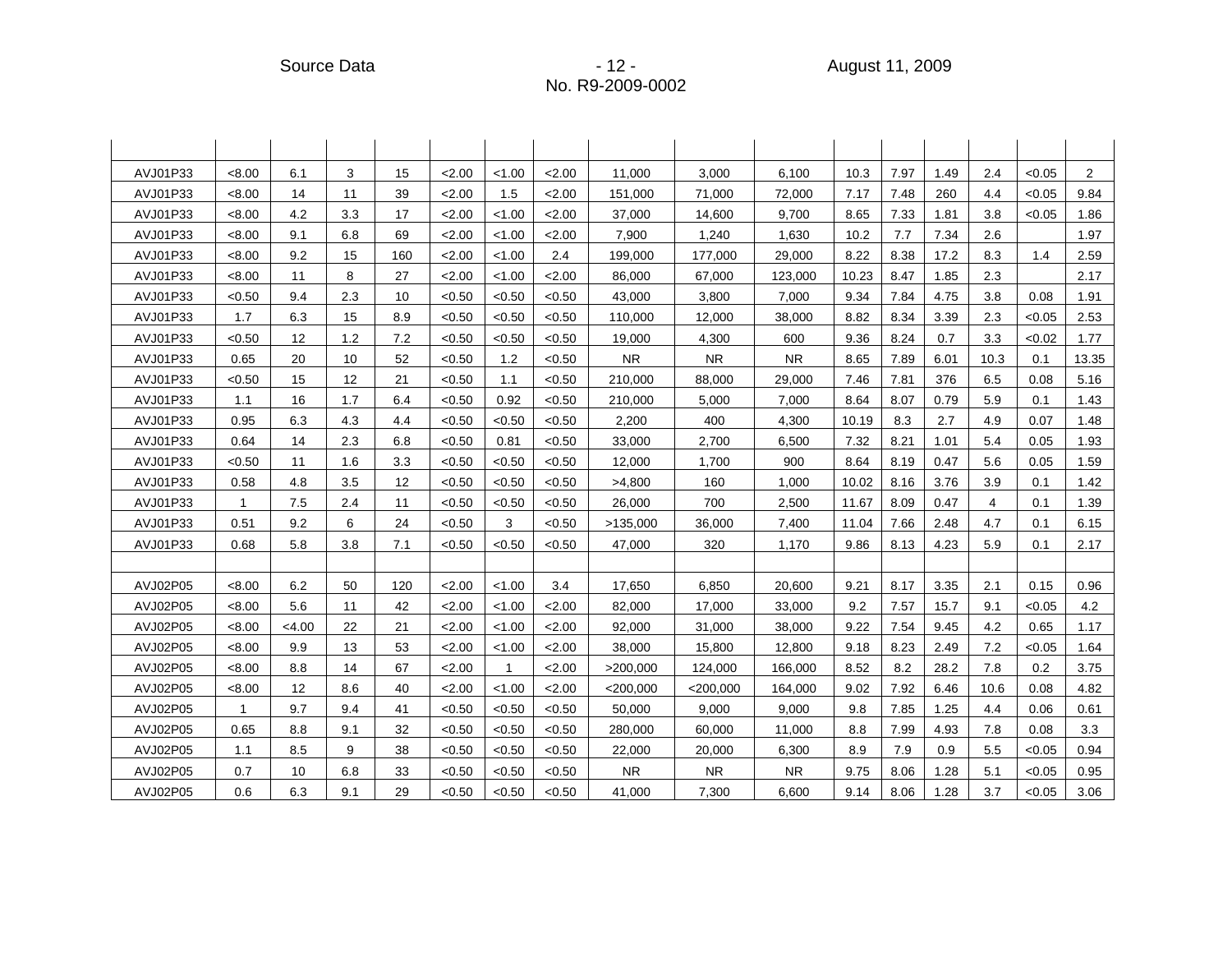Source Data - 13 - August 11, 2009

| AVJ02P05 | 1.3          | 3.4    | 5.9          | 29             | < 0.50 | < 0.50 | < 0.50 | 34,000  | 15,000  | 6,000  | $\Omega$ | 7.71 | 1.34 | 6.7            | < 0.01 | 1.04 |
|----------|--------------|--------|--------------|----------------|--------|--------|--------|---------|---------|--------|----------|------|------|----------------|--------|------|
| AVJ02P05 | 1.1          | 8.7    | 9.4          | 96             | < 0.50 | 1.8    | < 0.50 | 9,300   | 1,300   | 11,000 | 9.66     | 8.04 | 3.44 | $\overline{7}$ | 0.05   | 3.59 |
| AVJ02P05 | 1.5          | 5.8    | 9.6          | 36             | < 0.50 | < 0.50 | < 0.50 | 26,000  | 4,000   | 500    | 6.67     | 8.09 | 173  | 8.4            | 0.1    | 2.31 |
| AVJ02P05 | 0.84         | 6.9    | 5.2          | 19             | < 0.50 | 1.2    | < 0.50 | 200,000 | 410,000 | 48,000 | 9.07     | 8.06 | 5.42 | 9.7            | 0.05   | 3.62 |
| AVJ02P05 | 0.99         | 5.7    | 3.4          | 30             | < 0.50 | < 0.50 | < 0.50 | >2,600  | 40      | 160    | 9.44     | 8.22 | 1.41 | 5.2            | 0.11   | 0.99 |
| AVJ02P05 | 1.4          | 7.8    | 7.6          | 31             | < 0.50 | 0.57   | < 0.50 | 20,000  | 340     | 1,190  | 11.7     | 8.25 | 3.52 | 10             | 0.21   | 1.92 |
| AVJ02P05 | 1.3          | 6.4    | 4.4          | 9.8            | < 0.50 | 0.84   | < 0.50 | >43,000 | 430     | 6,200  | 12.63    | 7.68 | 33.8 | 10.8           | 0.22   | 2.03 |
| AVJ02P05 | $\mathbf{1}$ | 5.7    | 14           | 28             | < 0.50 | 0.63   | < 0.50 | 47,000  | 4,100   | 15,000 | 9.87     | 8.07 | 6.34 | 5.1            | 0.1    | 0.9  |
|          |              |        |              |                |        |        |        |         |         |        |          |      |      |                |        |      |
| COL02P50 | < 8.00       | <4.00  | 2.8          | 55             | 2.00   | < 1.00 | 2.00   | 4,350   | 3,100   | 2.400  | 8.86     | 7.91 | 2.66 | 0.9            | < 0.05 | 2.24 |
| COL02P50 | < 8.00       | < 4.00 | 2.00         | 18             | 2.00   | < 1.00 | 2.00   | 620     | 130     | 280    | 6.92     | 7.5  | 2.24 | 1.1            | < 0.05 | 2.22 |
| COL02P50 | <8.00        | < 4.00 | 4.8          | 27             | 2.00   | < 1.00 | 2.00   | 1,490   | 130     | 870    | 6.93     | 7.07 | 7.38 | 1.2            | < 0.05 | 2.54 |
| COL02P50 | < 8.00       | 5      | 2.00         | 71             | 2.00   | < 1.00 | 2.00   | 530     | 380     | 590    | 8.84     | 7.55 | 1.02 | 1.1            | 0.13   | 1.48 |
| COL02P50 | < 8.00       | 280    | 8.9          | 120            | 2.00   | 88     | 2.00   | 16,400  | 6,300   | 11,100 | 8.5      | 7.82 | 10.6 | 4              | 0.1    | 1.24 |
| COL02P50 |              |        |              |                |        |        |        |         |         |        |          |      |      |                |        |      |
| COL02P50 | < 8.00       | 8.4    | 2.00         | 38             | 2.00   | < 1.00 | 2.00   | 6,300   | 4,200   | 3,100  | 8.91     | 7.31 | 0.89 | 1.1            |        | 2.76 |
| COL02P50 | < 0.50       | 12     | 0.97         | 6.6            | < 0.50 | < 0.50 | < 0.50 | 6,000   | 40      | 50     | 9.1      | 7.16 | 0.45 | 1.5            | < 0.05 | 0.89 |
| COL02P50 | < 0.50       | 7.9    | 0.54         | 4.8            | < 0.50 | < 0.50 | < 0.50 | 4,500   | 20      | 90     | 8.39     | 7.31 | 0.63 | 1.9            | < 0.05 | 1.76 |
| COL02P50 | < 0.50       | 7.5    | 0.59         | 4.7            | < 0.50 | < 0.50 | < 0.50 | 30      | 20      | $<$ 10 | 8.87     | 7.27 | 0.4  | 1.2            | < 0.05 | 1.27 |
| COL02P50 | < 0.50       | 12     | 0.8          | 7.4            | < 0.50 | < 0.50 | < 0.50 | 3,000   | 210     | 80     | 8.8      | 7.48 | 0.67 | 2.3            | 0.08   | 1.6  |
| COL02P50 | < 0.50       | 11     | < 0.50       | 5.6            | < 0.50 | < 0.50 | < 0.50 | 190     | 60      | 140    | 10.14    | 7.19 | 1.51 | 1.4            | 0.1    | 2.55 |
| COL02P50 | < 0.50       | 7.1    | 1.1          | 5.8            | < 0.50 | < 0.50 | < 0.50 | 8,000   | 600     | 400    | 8.52     | 7.7  | 0.78 | $\mathbf{1}$   | 0.13   | 1.48 |
| COL02P50 | < 0.50       | 5.8    | 0.76         | 12             | < 0.50 | < 0.50 | < 0.50 | 280     | 10      | $<$ 10 | 9.18     | 7.54 | 1.41 | 1.1            | 0.05   | 1.32 |
| COL02P50 | < 0.50       | 5.7    | 1.2          | 8.6            | < 0.50 | < 0.50 | < 0.50 | 570     | < 10    | 200    | 8.3      | 7.67 | 1.01 | 1.4            | 0.05   | 1.39 |
| COL02P50 | < 0.50       | 6      | $\mathbf{1}$ | 6.8            | < 0.50 | < 0.50 | < 0.50 | 2,300   | 200     | 500    | 8.23     | 7.65 | 0.78 | 1.3            | 0.05   | 1.61 |
| COL02P50 | < 0.50       | 9.6    | 3.9          | 15             | < 0.50 | 0.83   | < 0.50 | 33,000  | 50      | 2,300  | 8.22     | 7.41 | 3.21 | 3.8            | 0.1    | 1.56 |
| COL02P50 | < 0.50       | 7.1    | 2.2          | 8              | < 0.50 | 0.6    | < 0.50 | >6,300  | >380    | 840    | 9.22     | 8.04 | 0.92 | 2.5            | 0.12   | 1.3  |
| COL02P50 | < 0.50       | 7.8    | 1.6          | $\overline{7}$ | < 0.50 | < 0.50 | < 0.50 | >6,600  | 640     | 690    | 7.11     | 7.75 | 1.36 | 3.6            | 0.1    | 1.29 |
| COL02P50 | < 0.50       | 5.7    | 1.9          | 9.2            | < 0.50 | < 0.50 | < 0.50 | 6,900   | 60      | 140    | 9.1      | 7.47 | 1.25 | 2.5            | 0.1    | 1.01 |
| COL02P50 |              |        |              |                |        |        |        |         |         |        | 9.73     | 7.47 | 0.86 | 2.4            | 0.1    | 1.33 |
|          |              |        |              |                |        |        |        |         |         |        |          |      |      |                |        |      |
| COL02P55 | < 8.00       | 61     | 4.1          | 33             | 2.00   | 16     | 2.00   | 27,000  | 18,000  | 13,000 | 7.38     | 8.09 | 3.98 | 1.7            | < 0.05 | 0.86 |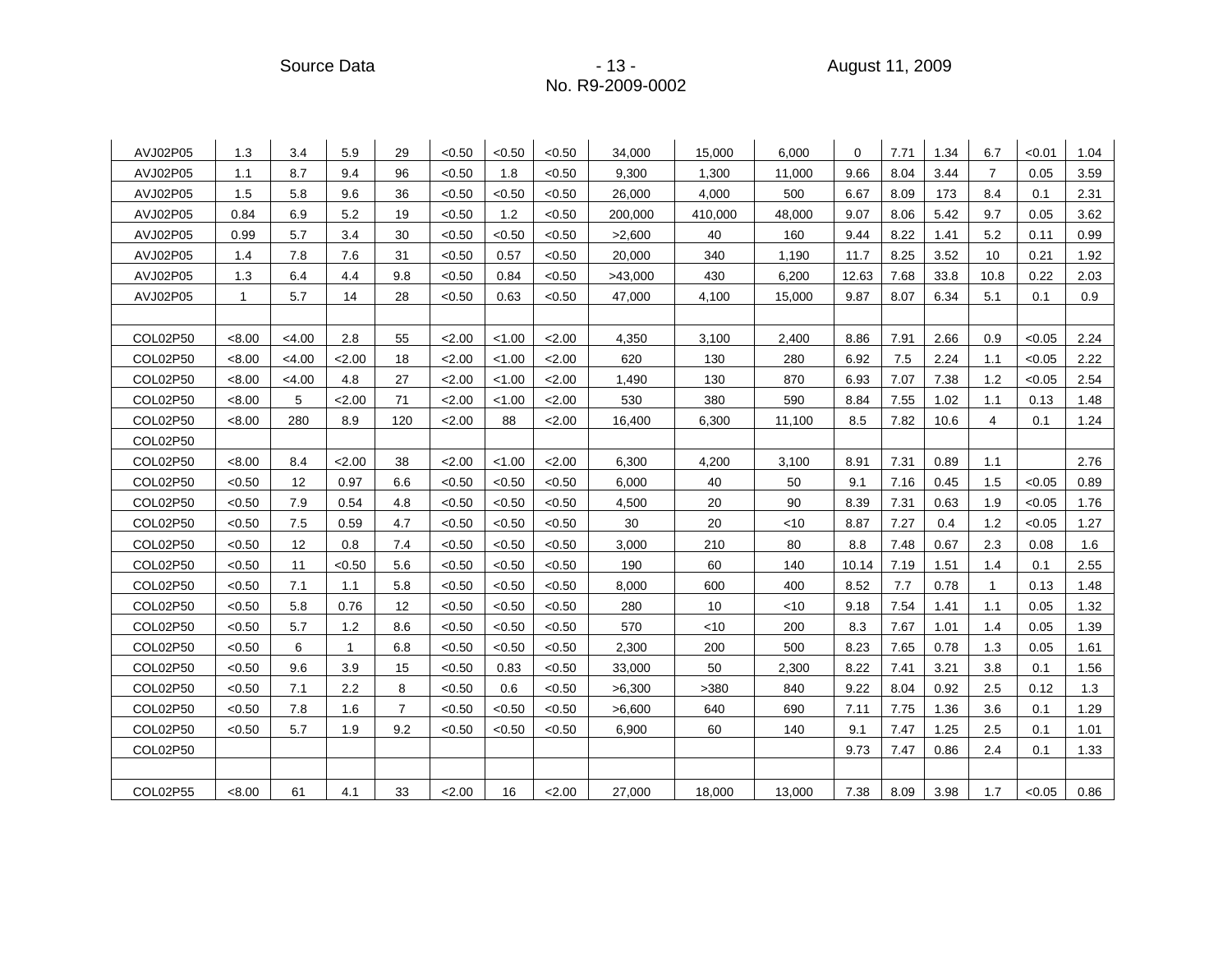Source Data - 14 - August 11, 2009

| COL02P55 | < 8.00 | 230 | 5.9 | 75  | 2.00   | 75     | 2.00   | 18,700   | 3,600    | 5,800   | 6.86           | 8.2  | 8.05 | 5.2  | < 0.05 | 1.15 |
|----------|--------|-----|-----|-----|--------|--------|--------|----------|----------|---------|----------------|------|------|------|--------|------|
| COL02P55 | < 8.00 | 290 | 4.3 | 87  | 2.00   | 110    | 2.00   | 6,800    | 4,100    | 5,400   | 7.52           | 7.42 | 4.92 | 6    | < 0.05 | 0.4  |
| COL02P55 | < 8.00 | 210 | 5.2 | 120 | 2.00   | 68     | 2.00   | 16,800   | 3,900    | 10,400  | 9.59           | 7.95 | 15.9 | 3.9  | < 0.05 | 2.13 |
| COL02P55 | < 8.00 | 6.6 | 3.2 | 35  | 2.00   | < 1.00 | 2.00   | 1,140    | 630      | 620     | 8.36           | 7.6  | 0.91 | 0.5  | 0.08   | 1.43 |
| COL02P55 |        |     |     |     |        |        |        |          |          |         |                |      |      |      |        |      |
| COL02P55 | 0.61   | 210 | 4.8 | 73  | < 0.50 | 49     | < 0.50 | 470,000  | 43,000   | 113,000 | 6.83           | 7.65 | 15.6 | 3.8  | 0.12   | 1.84 |
| COL02P55 | < 0.50 | 75  | 3.9 | 18  | < 0.50 | 18     | < 0.50 | 440,000  | 200,000  | 28,000  | 8.19           | 7.63 | 13.6 | 4    | < 0.05 | 2.01 |
| COL02P55 | < 0.50 | 61  | 3.7 | 22  | < 0.50 | 12     | < 0.50 | 180,000  | 80,000   | 37,000  | 8.4            | 7.27 | 18.8 | 4.1  | 0.06   | 2.62 |
| COL02P55 | 0.96   | 220 | 8.9 | 66  | < 0.50 | 61     | < 0.50 | 550,000  | 110,000  | 9,000   | 8.55           | 7.85 | 8.43 | 6.5  | 0.1    | 1.99 |
| COL02P55 | < 0.50 | 88  | 6.5 | 39  | < 0.50 | 11     | < 0.50 | 640,000  | 26,000   | 47,000  | 6              | 7.5  | 8.57 | 4.6  | 0.18   | 2.74 |
| COL02P55 | 0.63   | 71  | 5.1 | 30  | < 0.50 | 5.2    | < 0.50 | 67,000   | 27,000   | 16,000  | $\overline{7}$ | 7.8  | 5.46 | 4.5  | 0.18   | 2.43 |
| COL02P55 | 0.51   | 140 | 8.1 | 59  | < 0.50 | 34     | < 0.50 | 260,000  | 16,000   | 11,000  | 6.24           | 7.62 | 7.73 | 3.8  | 0.14   | 1.6  |
| COL02P55 | < 0.50 | 100 | 5.6 | 35  | < 0.50 | 13     | < 0.50 | 63,000   | 28,000   | 7,200   | 6.65           | 7.92 | 18.9 | 6.6  | 0.11   | 1.94 |
| COL02P55 | < 0.50 | 69  | 4.5 | 24  | < 0.50 | 3.6    | < 0.50 | 80,000   | 30,000   | 26,000  | 6.01           | 8    | 12.2 | 4.2  | 0.05   | 2.28 |
| COL02P55 | < 0.50 | 65  | 7.8 | 34  | < 0.50 | 4.6    | < 0.50 | >143,000 | 3,000    | 23,000  | 7.2            | 7.57 | 14.2 | 5.1  | 0.12   | 2.7  |
| COL02P55 | < 0.50 | 93  | 5   | 36  | < 0.50 | 8.6    | < 0.50 | >86,000  | 2,100    | 10,700  | 6.62           | 8.04 | 5.16 | 5.3  | 0.12   | 0.91 |
| COL02P55 | < 0.50 | 71  | 4.5 | 37  | < 0.50 | 3.9    | < 0.50 | 370,000  | 22,000   | 54,000  | 4.88           | 7.73 | 17.2 | 6.6  | 0.23   | 1.72 |
| COL02P55 | < 0.50 | 100 | 4.8 | 53  | < 0.50 | 6.2    | < 0.50 | 76,000   | >2,100   | 5,600   | 5.52           | 7.66 | 7.53 | 7.9  | 0.24   | 0.9  |
| COL02P55 |        |     |     |     |        |        |        |          |          |         | 8.78           | 7.78 | 19.5 | 3.9  | 0.1    | 0.94 |
|          |        |     |     |     |        |        |        |          |          |         |                |      |      |      |        |      |
| DPK01P04 |        |     |     |     |        |        |        | >200,000 | >200,000 | 35,000  | 9              | 7.93 | 6.91 | 3.3  |        | 0.95 |
| DPK01P04 | < 8.00 | 98  | 7.4 | 58  | 2.00   | 4.7    | 2.00   | 86,000   | 16,000   | 89,000  | 9.01           | 7.85 | 6.57 | 3.2  | 0.1    | 1.65 |
| DPK01P04 | < 0.50 | 100 | 45  | 35  | < 0.50 | 9.3    | < 0.50 | 240,000  | 74,000   | 11,600  | 5.91           | 7.96 | 8.74 | 3.5  | 0.07   | 1.43 |
| DPK01P04 | 0.57   | 79  | 7.5 | 28  | < 0.50 | 4.5    | < 0.50 | 22,000   | 3,200    | 3,200   | 9.04           | 7.8  | 19.7 | 5.1  | 0.1    | 1.87 |
| DPK01P04 | < 0.50 | 82  | 5.1 | 29  | < 0.50 | 3.7    | < 0.50 | 100,000  | 19,000   | 17,000  | 8.71           | 7.89 | 4.79 | 3.8  | 0.12   | 1.85 |
| DPK01P04 | 3.8    | 59  | 7.2 | 45  | < 0.50 | 5.1    | < 0.50 | 420,000  | 690      | 5,000   | 8.43           | 7.83 | 4.74 | 24.3 | 0.11   | 3.06 |
| DPK01P04 | < 0.50 | 93  | 8.6 | 32  | < 0.50 | 7.1    | < 0.50 | 1,200    | 270      | 150     | 9.47           | 7.53 | 4.24 | 3.8  | 0.14   | 3.12 |
| DPK01P04 | < 0.50 | 90  | 9.1 | 26  | < 0.50 | 8.9    | < 0.50 | 30,000   | 6,900    | 9,000   | 8.45           | 7.79 | 6.2  | 4.2  | 0.08   | 1.65 |
| DPK01P04 | < 0.50 | 140 | 5   | 130 | < 0.50 | 12     | < 0.50 | 34,000   | 14,000   | 5,800   | 9.39           | 7.92 | 5.55 | 3.4  | 0.12   | 1.45 |
| DPK01P04 | < 0.50 | 88  | 9.1 | 36  | < 0.50 | 6.6    | < 0.50 | 49,000   | 11,000   | 17,000  | 8.89           | 7.89 | 3.47 | 3.5  | 0.1    | 1.76 |
| DPK01P04 | 0.56   | 72  | 6.7 | 38  | < 0.50 | 3.3    | < 0.50 | 720,000  | 28,000   | 58,000  | 8.68           | 7.93 | 15.3 | 3.7  | 0.15   | 2.03 |
| DPK01P04 | 0.5    | 86  | 7.5 | 33  | < 0.50 | 8.6    | < 0.50 | >22,000  | 3,300    | 6,300   | 8.63           | 7.85 | 17.8 | 3.9  | 0.12   | 2.15 |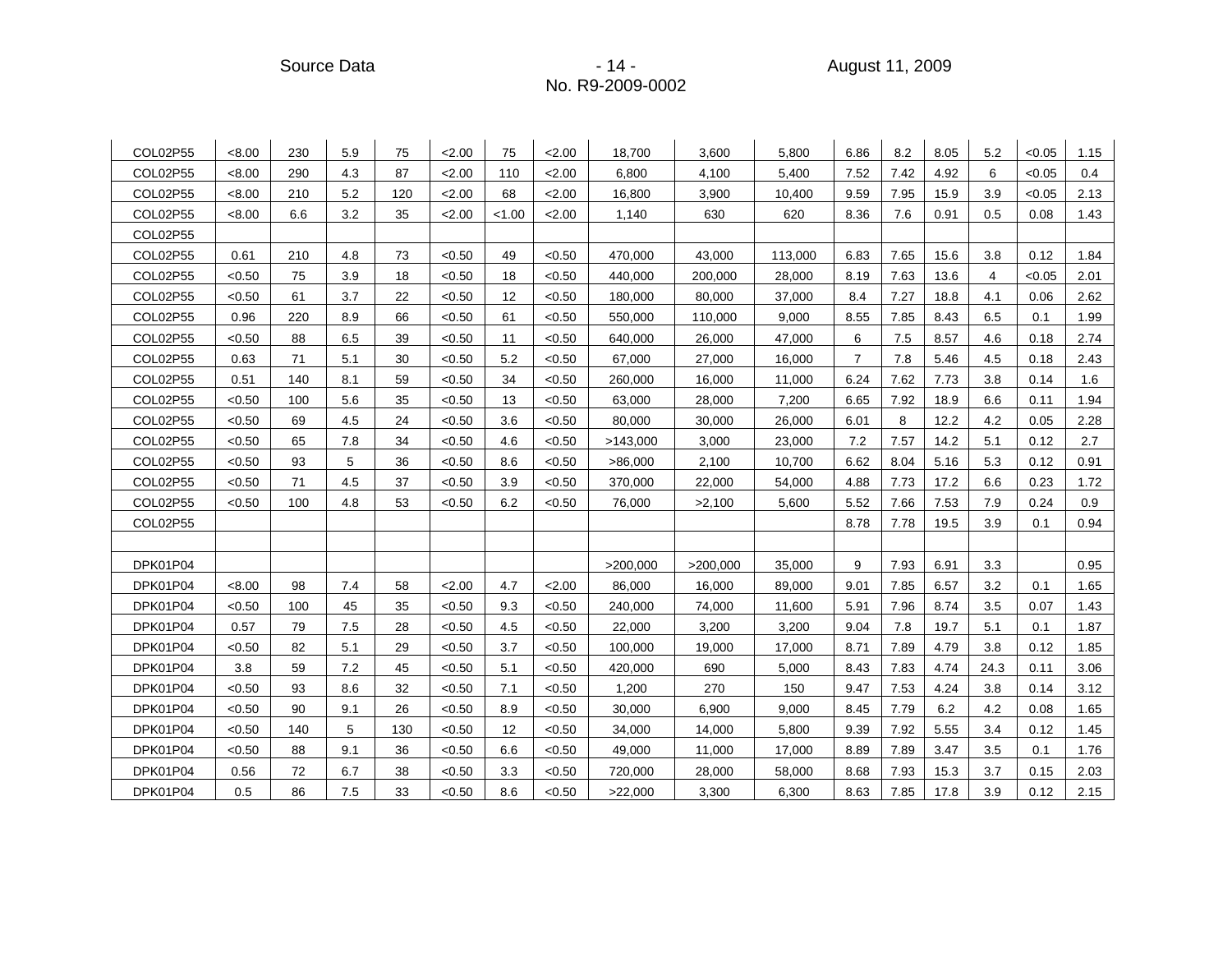Source Data - 15 - 15 - 15 - 15 - 15 - August 11, 2009

| DPK01P04        | < 0.50 | 93  | 5.7 | 20  | < 0.50 | 1.4 | < 0.50 | >28,000    | 1,800   | 3,300  | 9.66  | 8.21 | 5.2            | 4.1  | 0.1    | 1.06  |
|-----------------|--------|-----|-----|-----|--------|-----|--------|------------|---------|--------|-------|------|----------------|------|--------|-------|
| DPK01P04        | < 0.50 | 83  | 4.6 | 15  | < 0.50 | 1.2 | < 0.50 | 86,000     | 7,400   | 20,000 | 8.24  | 7.94 | 7.69           | 4.5  | 0.1    | 0.93  |
| DPK01P04        |        |     |     |     |        |     |        |            |         |        | 10.23 | 7.87 | 4.82           | 4.1  | 0.1    | 1.46  |
|                 |        |     |     |     |        |     |        |            |         |        |       |      |                |      |        |       |
| <b>DPL01S02</b> | < 8.00 | 180 | 4.6 | 90  | 2.00   | 13  | 2.00   | 69,000     | 18,000  | 8,100  | 7.87  | 7.8  | 3.63           | 4.1  | 0.33   | 0.49  |
| <b>DPL01S02</b> | < 8.00 | 170 | 3   | 66  | 2.00   | 20  | 2.00   | 21,000     | 16,000  | 28,000 | 11.17 | 7.27 | 6.9            | 2.1  | < 0.05 | <0.06 |
| <b>DPL01S02</b> | < 8.00 | 140 | 5   | 71  | 2.00   | 6.5 | 2.00   | 126,000    | 57,000  | 8,600  | 8.97  | 7.48 | 4.46           | 4.3  | < 0.05 | 0.24  |
| <b>DPL01S02</b> | <8.00  | 140 | 4.7 | 63  | 2.00   | 5.3 | 2.00   | 46,000     | 23,000  | 33,000 | 4.59  | 7.58 | 3.74           | 1.5  | 0.18   | 0.08  |
| <b>DPL01S02</b> | < 8.00 | 170 | 3.2 | 100 | 2.00   | 13  | 2.00   | 73,000     | 22,000  | 47,000 | 9.02  | 7.55 | 3.63           | 4.1  | 0.3    | 0.29  |
| <b>DPL01S02</b> | 12     | 190 | 8.4 | 110 | 2.00   | 12  | 4.5    | 10,600     | 6,300   | 4,300  | 13.36 | 7.75 | 2.32           | 4.7  | 0.08   | 0.34  |
| <b>DPL01S02</b> | < 8.00 | 150 | 5.5 | 92  | 2.00   | 8.1 | 2.00   | 28,000     | 20,000  | 12,400 | 8.08  | 7.77 | 2.94           | 3.8  |        | 0.44  |
| <b>DPL01S02</b> | < 8.00 | 160 | 10  | 56  | 2.00   | 9.2 | 2.00   | 2,900      | 2,200   | 810    | 11.34 | 7.66 | 2.82           | 4.7  |        | 0.28  |
| <b>DPL01S02</b> | < 8.00 | 250 | 3.7 | 68  | 2.00   | 26  | 2.00   | 4,600      | 3,300   | 4,100  | 14.7  | 7.8  | 2.1            | 5    |        | 0.4   |
| <b>DPL01S02</b> | < 8.00 | 220 | 2.9 | 88  | 2.00   | 16  | 2.00   | 76,000     | 44,000  | 66,000 | 13.1  | 7.9  | 2.7            | 5.4  | 0.1    | 0.45  |
| <b>DPL01S02</b> | 0.66   | 400 | 3.8 | 200 | < 0.50 | 48  | < 0.50 | 49,000     | 5,200   | 1,900  | 8.6   | 7.96 | 1.73           | 8    | 0.25   | 0.33  |
| <b>DPL01S02</b> | 0.71   | 510 | 6.4 | 220 | < 0.50 | 54  | < 0.50 | 120,000    | 20,000  | 1,400  | 8.54  | 8.27 | 2.26           | 9.9  | 0.09   | 0.39  |
| <b>DPL01S02</b> | 1.1    | 460 | 21  | 230 | < 0.50 | 54  | < 0.50 | 25,000     | 5,000   | 3,200  | 8.05  | 7.59 | 1.36           | 10.5 | 0.06   | 0.37  |
| <b>DPL01S02</b> | 0.74   | 410 | 4.2 | 160 | < 0.50 | 43  | < 0.50 | 33,000     | 17,000  | 2,600  | 8.47  | 7.75 | 1.88           | 9.4  | 0.1    | 0.31  |
| <b>DPL01S02</b> | 1.1    | 480 | 5.6 | 150 | < 0.50 | 34  | < 0.50 | 190,000    | 74,000  | 7,400  | 8.59  | 7.79 | $\overline{2}$ | 10.1 | 0.1    | 0.24  |
| <b>DPL01S02</b> | 0.64   | 470 | 4.4 | 210 | < 0.50 | 57  | < 0.50 | 3,200      | 1,190   | 560    | 10.27 | 7.66 | 1.06           | 9    | 0.07   | 0.27  |
| <b>DPL01S02</b> | 0.53   | 340 | 4.5 | 140 | < 0.50 | 34  | < 0.50 | 33,000     | 10,000  | 9,200  | 8.6   | 7.83 | 3.81           | 7.8  | 0.2    | 0.55  |
| <b>DPL01S02</b> | 0.75   | 260 | 3.9 | 84  | < 0.50 | 23  | < 0.50 | 32,000     | 40      | 2,300  | 7.98  | 7.9  | 1.46           | 6.3  | 0.07   | 0.45  |
| <b>DPL01S02</b> | 0.55   | 230 | 4.4 | 62  | < 0.50 | 19  | < 0.50 | 33,000     | 4,200   | 3,400  | 9.24  | 7.49 | 0.99           | 7.6  | 0.07   | 0.4   |
| DPL01S02        | 0.66   | 360 | 6.7 | 110 | < 0.50 | 35  | < 0.50 | >1,200,000 | 210,000 | 48,000 | 8.81  | 7.61 | 2.24           | 10.3 | 0.13   | 0.39  |
| <b>DPL01S02</b> | 0.73   | 300 | 4.4 | 140 | < 0.50 | 37  | < 0.50 | 77,000     | 5,500   | 600    | 9     | 7.87 | 1.38           | 8.8  | 0.15   | 0.51  |
| <b>DPL01S02</b> | 0.53   | 280 | 3.9 | 98  | < 0.50 | 33  | < 0.50 | 3,800      | 300     | 1,200  | 9.26  | 7.81 | 0.87           | 7.9  | 0.06   | 0.4   |
| <b>DPL01S02</b> | 0.51   | 230 | 3.1 | 71  | < 0.50 | 30  | < 0.50 | 7,500      | 500     | 1,400  | 8.89  | 7.42 | 1.33           | 7.2  | 0.1    | 0.32  |
| <b>DPL01S02</b> | 0.6    | 260 | 3   | 71  | < 0.50 | 35  | < 0.50 | 32,000     | 5,600   | 3,700  | 10.81 | 7.72 | 3.65           | 9.9  | 0.1    | 0.3   |
| <b>DPL01S02</b> | 0.62   | 320 | 3   | 98  | < 0.50 | 39  | < 0.50 | 42,000     | 5,200   | 1,900  | 8     | 7.81 | 1.17           | 11.1 | 0.05   | 0.42  |
| DPL01S02        | 0.59   | 320 | 9.1 | 130 | < 0.50 | 40  | < 0.50 | 163,000    | 3,600   | 1,110  | 9.28  | 7.72 | 3.02           | 9.7  | 0.12   | 0.23  |
| <b>DPL01S02</b> | 0.56   | 340 | 3.4 | 140 | < 0.50 | 41  | < 0.50 | 36,000     | 490     | 860    | 6.63  | 8.03 | 2.77           | 8.8  | 0.1    | 0.3   |
| <b>DPL01S02</b> | 0.72   | 400 | 4.1 | 100 | < 0.50 | 14  | < 0.50 | 49,000     | 5,300   | 8,500  | 7.74  | 7.85 | 2.02           | 8.1  | 0.09   | 0.17  |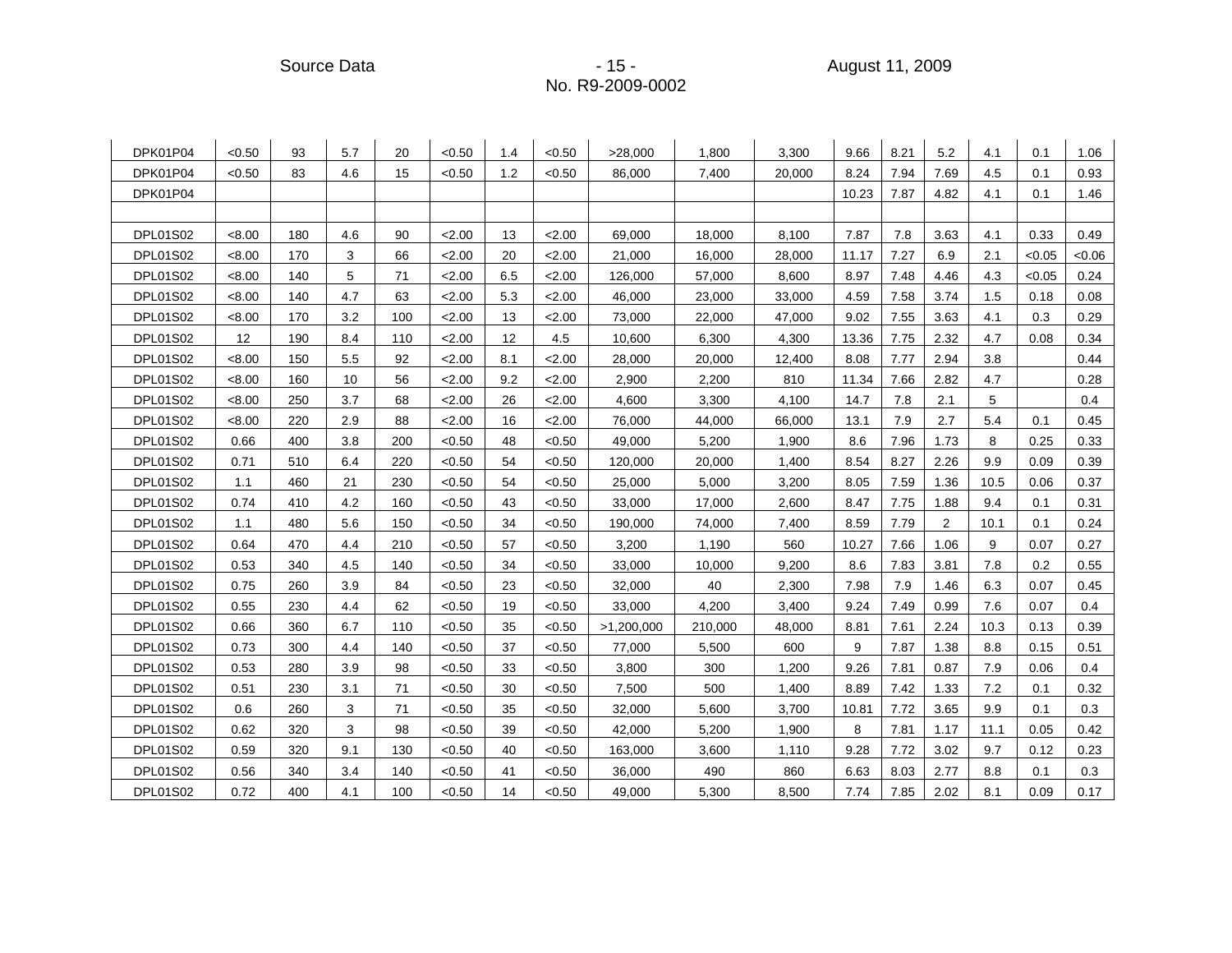Source Data - 16 - August 11, 2009 - 16 - August 11, 2009

| DPL01S02        | < 1.00 | 250 | 3   | 55      | < 1.00 | 5.7    | < 1.00 | 136,000 | 3,100  | 3,500  | 8.45  | 8.09 | 3    | 7.1            | 0.12   | 0.3  |
|-----------------|--------|-----|-----|---------|--------|--------|--------|---------|--------|--------|-------|------|------|----------------|--------|------|
| <b>DPL01S02</b> | 0.52   | 210 | 3.7 | 60      | < 0.50 | 11     | < 0.50 | 78,000  | 4,100  | 3,700  | 8.09  | 8.31 | 2.77 | 7.8            | 0.1    | 0.3  |
| DPL01S02        | < 1.00 | 310 | 5   | 130     | < 1.00 | 24     | < 1.00 | 31,000  | 4,400  | 3,100  | 7.96  | 7.75 | 2.25 | 8              | 0.11   | 0.3  |
| <b>DPL01S02</b> | 0.54   | 260 | 5.4 | 93      | < 1.00 | 30     | < 1.00 | >7,500  | 220    | 470    | 9.44  | 7.73 | 2.52 | 7.3            | 0.1    | 0.32 |
|                 |        |     |     |         |        |        |        |         |        |        |       |      |      |                |        |      |
| DPL01S03        | < 8.00 | 5   | 5   | 82      | 2.00   | < 1.00 | 2.00   | 61,000  | 14,300 | 1,130  | 11.38 | 8.02 | 2.63 | 7.8            | 0.15   | 0.66 |
| <b>DPL01S03</b> | < 8.00 | 8.1 | 7.1 | 23      | 2.00   | < 1.00 | 2.00   | 30,000  | 22,000 | 42,000 | 7.93  | 8.22 | 3.37 | 6.1            | < 0.05 | 0.62 |
| <b>DPL01S03</b> | < 8.00 | 4.5 | 9.4 | 38      | 2.00   | < 1.00 | 2.00   | 19,900  | 10,500 | 14,900 | 1.13  | 8.25 | 4.29 | 2.1            | 0.19   | 0.11 |
| DPL01S03        | <8.00  | 5.9 | 3.4 | 17      | 2.00   | < 1.00 | 2.00   | 44,000  | 14,400 | 14,200 | 9.87  | 8.3  | 4.46 | 8.6            | 0.07   | 0.24 |
| <b>DPL01S03</b> | < 8.00 | 9.9 | 7.9 | 35      | 2.00   | < 1.00 | 2.9    | 1,590   | 860    | 460    | 7.6   | 8.1  | 0.56 | 8.5            | 0.1    | 0.42 |
| <b>DPL01S03</b> | < 8.00 | 11  | 6.5 | 31      | 2.00   | < 1.00 | 2.00   | 21,400  | 16,000 | 6,300  | 8.37  | 8.19 | 1.79 | 7.8            | < 0.05 | 0.45 |
| DPL01S03        | < 8.00 | 11  | 6.7 | 20      | 2.00   | < 1.00 | 2.00   | 6,300   | 4,400  | 1,670  | 11.33 | 7.95 | 2.84 | 7.6            | 0.1    | 0.2  |
| DPL01S03        | < 8.00 | 13  | 3.3 | < 10.00 | 2.00   | < 1.00 | 2.00   | 14,200  | 11,000 | 5,500  | 15.2  | 8.4  | 2.9  | $\overline{7}$ |        | 0.47 |
| <b>DPL01S03</b> | < 8.00 | 14  | 4.2 | 22      | 2.00   | < 1.00 | 2.00   | 46,000  | 38,000 | 9,950  | 15.9  | 8.55 | 1.41 | 7.1            | 0.2    | 0.4  |
| DPL01S03        | 1.2    | 24  | 3.1 | 7.5     | < 0.50 | < 0.50 | 1.6    | 27,000  | 6,300  | 2,100  | 8.69  | 8.23 | 0.66 | 13.3           | < 0.05 | 0.55 |
| DPL01S03        | < 0.50 | 29  | 3.8 | 4.9     | < 0.50 | < 0.50 | < 0.50 | 20,000  | 10,000 | 3,000  | 9.41  | 7.65 | 1.03 | 12.7           | 0.1    | 0.28 |
| DPL01S03        | < 0.50 | 26  | 4   | 12      | < 0.50 | < 0.50 | < 0.50 | 22,000  | 9,000  | 3,000  | 9.46  | 7.95 | 2.83 | 12.1           | < 0.05 | 0.47 |
| DPL01S03        | < 0.50 | 13  | 7.6 | 12      | < 0.50 | < 0.50 | < 0.50 | 19,000  | 14,000 | 5,400  | 8.52  | 8.18 | 4.06 | 12.1           | 0.3    | 0.48 |
| DPL01S03        |        |     |     |         |        |        |        |         |        |        |       |      |      |                |        |      |
| DPL01S03        | < 0.50 | 13  | 6.5 | 2.3     | < 0.50 | < 0.50 | < 0.50 | 4,000   | 3,200  | 480    | 8.94  | 8.13 | 0.8  | 13.1           | < 0.05 | 0.25 |
| DPL01S03        | < 0.50 | 23  | 3.1 | 7.4     | < 0.50 | < 0.50 | < 0.50 | 8,400   | 5,300  | 560    | 9.4   | 8.07 | 3.53 | 11.4           | < 0.05 | 0.28 |
| DPL01S03        | < 0.50 | 15  | 4.3 | 5       | < 0.50 | < 0.50 | < 0.50 | 8,600   | 6,000  | 2,300  | 9.95  | 8.07 | 1.67 | 8.5            | < 0.05 | 0.35 |
| <b>DPL01S03</b> | < 0.50 | 19  | 4   | 4.4     | < 0.50 | < 0.50 | < 0.50 | 21,000  | 100    | 360    | 7.72  | 7.98 | 1.4  | 11.8           | 0.13   | 0.4  |
| DPL01S03        | < 0.50 | 4.7 | 3.5 | 2       | < 0.50 | < 0.50 | < 0.50 | 9,000   | 7,200  | 1,400  | 9.2   | 7.86 | 1.22 | 12.9           | 0.07   | 0.46 |
| DPL01S03        | 0.94   | 17  | 9.4 | 5.2     | < 0.50 | < 0.50 | < 0.50 | 13,000  | 10,300 | 5,300  | 9.65  | 7.98 | 0.93 | 5.9            | < 0.05 | 0.39 |
| <b>DPL01S03</b> | < 0.50 | 8.5 | 3.2 | 5.6     | < 0.50 | < 0.50 | < 0.50 | 8,600   | 3,500  | 2,700  | 9.22  | 8.17 | 1.24 | 12.6           | 0.06   | 0.59 |
| DPL01S03        | < 0.50 | 5.8 | 3.8 | 4.1     | < 0.50 | < 0.50 | < 0.50 | 9,000   | 6,100  | 690    | 9.25  | 8.19 | 4.41 | 12             | 0.07   | 0.61 |
| <b>DPL01S03</b> | < 0.50 | 5   | 3.7 | 4       | < 0.50 | <0.50  | < 0.50 | 38,000  | 6,300  | 1,300  | 8.52  | 7.93 | 6.85 | 11.1           | 0.08   | 0.46 |
| <b>DPL01S03</b> | < 0.50 | 16  | 4.8 | 7.5     | < 0.50 | < 0.50 | < 0.50 | 56,000  | 23,000 | 5,400  | 10.55 | 8.15 | 7.51 | 10.7           | 0.1    | 0.44 |
| DPL01S03        | < 0.50 | 5.9 | 2.1 | 2.2     | < 0.50 | < 0.50 | < 0.50 | 20,000  | 12,000 | 4,300  | 7.1   | 8.06 | 2.76 | 11.3           | 0.05   | 0.22 |
| DPL01S03        | < 0.50 | 8.6 | 6.6 | 8.1     | < 0.50 | < 0.50 | < 0.50 | 48,000  | 8,400  | 3,300  | 9.9   | 8.23 | 1.61 | 12.5           | 0.12   | 0.49 |
| <b>DPL01S03</b> | < 0.50 | 6.9 | 3.8 | 2.9     | < 0.50 | < 0.50 | < 0.50 | 29,000  | 4,400  | 4,400  | 8.36  | 8.21 | 0.69 | 10.4           | 0.1    | 0.3  |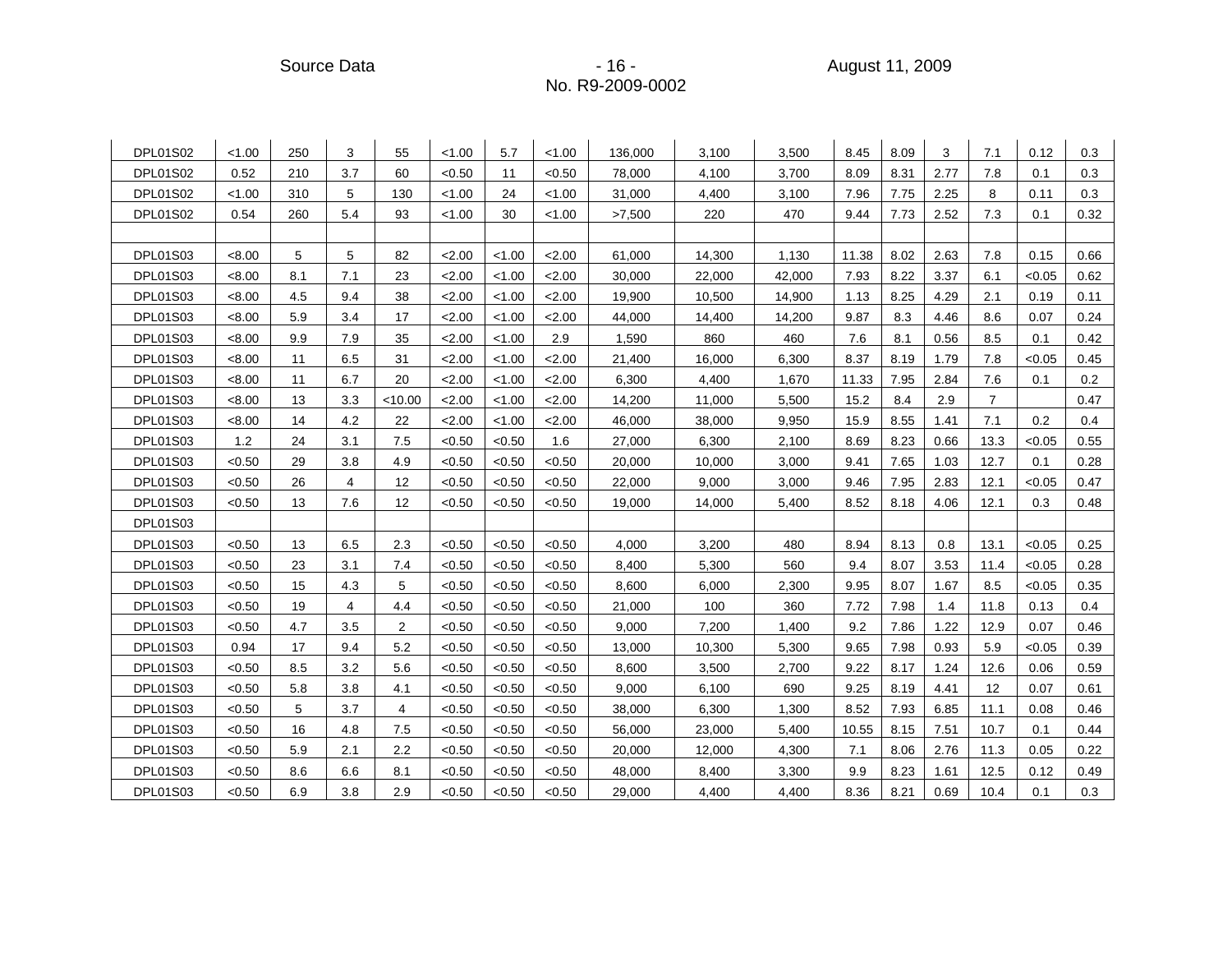Source Data - 17 - August 11, 2009

| <b>DPL01S03</b> | 0.82   | 8.5 | 8.3 | 6.8 | < 0.50 | < 0.50 | < 0.50 | 22,000   | 3,900    | 2,200  | 8.7   | 8.26 | 1.23 | 9.4  | 0.16         | 0.49 |
|-----------------|--------|-----|-----|-----|--------|--------|--------|----------|----------|--------|-------|------|------|------|--------------|------|
| <b>DPL01S03</b> | < 1.00 | 8   | 4.3 | 4.3 | < 1.00 | < 1.00 | < 1.00 | >930,000 | 22,000   | 3,200  | 9.8   | 8.19 | 0.81 | 10.4 | 0.33         | 0.2  |
| <b>DPL01S03</b> | < 0.50 | 4.7 | 4.3 | 5.6 | < 0.50 | < 0.50 | < 0.50 | 32,000   | 7,000    | 4,900  | 9     | 8.12 | 3.02 | 14.3 | 0.1          | 0.59 |
| <b>DPL01S03</b> | < 0.50 | 4.3 | 6.1 | 6.6 | < 0.50 | < 0.50 | < 1.00 | 21,000   | 3,600    | 740    | 10.36 | 8.2  | 3.76 | 18.3 | 0.1          | 0.32 |
| <b>DPL01S03</b> | < 0.50 | 3.8 | 7.4 | 8.2 | < 0.50 | < 0.50 | < 1.00 | 5,200    | 350      | 220    | 11.73 | 8.08 | 2.88 | 8.3  | 0.1          | 0.38 |
|                 |        |     |     |     |        |        |        |          |          |        |       |      |      |      |              |      |
| DPL01SCWD       | < 0.50 | 130 | 5.1 | 28  | < 0.50 | 9.8    | < 0.50 | 550,000  | >120,000 | 58,000 | 5.59  | 7.14 | 3.14 | 4.8  | 0.15         | 1.33 |
| DPL01SCWD       | < 0.50 | 97  | 3.8 | 13  | < 0.50 | 12     | < 0.50 | 42,000   | 13,000   | 1,500  | 5.24  | 7.27 | 2.25 | 2.2  | < 0.05       | 0.93 |
| DPL01SCWD       | 0.64   | 47  | 5.8 | 10  | < 0.50 | 3.7    | < 0.50 | 2,500    | 2,100    | 560    | 16.96 | 9.42 | 3.33 | 0.9  | < 0.05       | 0.08 |
| DPL01SCWD       | < 0.50 | 59  | 6.5 | 8   | < 0.50 | 3.8    | < 0.50 | 22,000   | 9,000    | 2,700  | 7.8   | 7.79 | 6.46 | 4.6  | 0.06         | 2.73 |
| DPL01SCWD       | < 0.50 | 63  | 4.9 | 13  | < 0.50 | 6.4    | < 0.50 | 260,000  | 113,000  | 7,200  | 6.3   | 8.31 | 3.6  | 2.8  | < 0.05       | 0.99 |
| DPL01SCWD       | 0.53   | 230 | 4.4 | 39  | < 0.50 | 24     | <0.50  | 25,000   | 14,000   | 450    | 6.75  | 7.55 | 2.18 | 3.7  | 0.07         | 0.6  |
| DPL01SCWD       | 16     | 130 | 6.6 | 22  | < 0.50 | 16     | < 0.50 | 25,000   | 40       | 1,000  | 4.8   | 7.59 | 3.15 | 5.1  | < 0.05       | 0.94 |
| DPL01SCWD       | 0.83   | 64  | 6.6 | 16  | < 0.50 | 5.6    | < 0.50 | 360,000  | 4,200    | 1,500  | 14.31 | 8.42 | 3.31 | 1.8  | 0.17         | 1.04 |
| DPL01SCWD       | < 0.50 | 57  | 4.5 | 14  | < 0.50 | 2.7    | <0.50  | 210,000  | 50,000   | 38,000 |       | 7.35 | 11.4 | 1.9  | 0.08         | 0.92 |
| DPL01SCWD       | < 0.50 | 41  | 3.8 | 14  | < 0.50 | 2.6    | < 0.50 | 130,000  | 28,000   | 8,000  | 9.61  | 7.98 | 7.7  | 2.2  | < 0.05       | 0.85 |
| DPL01SCWD       | < 0.50 | 96  | 4.4 | 25  | < 0.50 | 12     | < 0.50 | 29,000   | 2,700    | 3,600  | 3.03  | 7.93 | 2.01 | 3.9  | $\mathbf{1}$ | 0.69 |
| DPL01SCWD       | < 0.50 | 87  | 3   | 20  | < 0.50 | 7.5    | < 0.50 | 31,000   | 1,200    | 3,100  | 7.85  | 7.85 | 2.76 | 2    | 0.07         | 0.95 |
| DPL01SCWD       | < 0.50 | 85  | 3.1 | 17  | < 0.50 | 7.6    | < 0.50 | 160,000  | 6,100    | 16,000 | 0.2   | 7.87 | 1.92 | 2.8  | 0.06         | 1.62 |
| DPL01SCWD       | 0.5    | 94  | 1.9 | 9.5 | < 0.50 | 1.6    | < 0.50 | 4,600    | 900      | 600    | 8.5   | 7.87 | 1.03 | 2.8  | 0.05         | 1.14 |
| DPL01SCWD       | < 0.50 | 79  | 3.1 | 25  | < 0.50 | 6.8    | < 0.50 | 40,000   | 5,200    | 2,700  | 5.02  | 8    | 3.83 | 3.6  | 0.05         | 1.12 |
| DPL01SCWD       | < 0.50 | 68  | 4.1 | 16  | < 0.50 | 6.5    | < 0.50 | 220,000  | 5,800    | 7,900  | 10.38 | 8.2  | 3.22 | 2.3  | 0.1          | 0.63 |
| DPL01SCWD       | 0.56   | 89  | 4.5 | 24  | < 0.50 | 7.6    | < 0.50 | 89,000   | 8,000    | 5,600  | 13.23 | 8.18 | 4.39 | 2.6  | 0.22         | 0.84 |
| DPL01SCWD       | < 0.50 | 76  | 5.2 | 12  | < 0.50 | 6.9    | < 0.50 | >74,000  | 7,000    | 150    | 13.49 | 8.11 | 2.82 | 2.6  | 0.1          | 0.91 |
| DPL01SCWD       | < 1.00 | 100 | 7.4 | 20  | < 0.50 | 8      | < 0.50 | 750,000  | 78,000   | 32,000 | 9.86  | 7.79 | 2.19 | 3.7  | 0.1          | 1.31 |
| DPL01SCWD       | < 1.00 | 130 | 4.6 | 40  | < 1.00 | 20     | < 0.50 | 36,000   | 5,800    | 7,600  | 11.63 | 8.05 | 1.95 | 2.7  | 0.1          | 0.92 |
| DPL01SCWD       | < 0.50 | 51  | 6.1 | 9.2 | < 0.50 | 3.6    | < 0.50 | >183,000 | >910     | 1,600  | 13.14 | 8.33 | 2.18 | 2    | 0.1          | 0.84 |
| DPL01SCWD       | < 0.50 | 68  | 4.2 | 11  | < 0.50 | 8.1    | < 1.00 | 31,000   | 910      | 4,600  | 11.57 | 8.11 | 2.89 | 3.2  | 0.1          | 0.62 |
| DPL01SCWD       |        |     |     |     |        |        |        |          |          |        | 9.81  | 8.07 | 1.41 | 2.3  | 0.1          | 0.76 |
|                 |        |     |     |     |        |        |        |          |          |        |       |      |      |      |              |      |
| DPM00P01        | < 8.00 | 130 | 12  | 79  | 2.00   | 14     | 2.00   | 14,000   | 12,400   | 11,400 | 9.46  | 7.71 | 56.5 | 3    | 0.17         | 2.74 |
| DPM00P01        | < 8.00 | 160 | 14  | 84  | 2.00   | 16     | 2.00   | 12,200   | 2,350    | 6,100  | 9.53  | 7.76 | 10.2 | 3.1  | < 0.05       | 0.51 |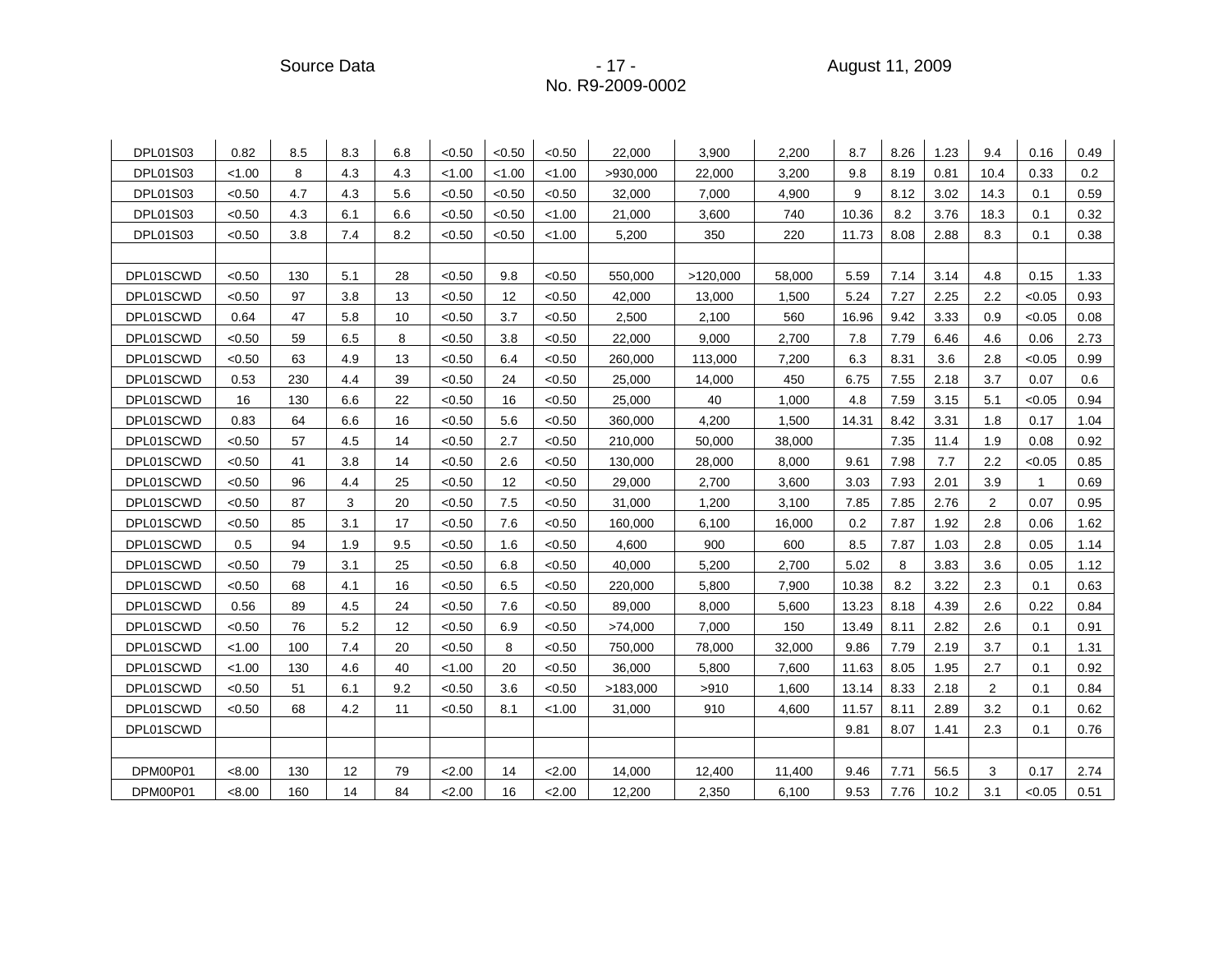| DPM00P01 | < 8.00 | 120 | 13  | 57  | 2.00   | 14     | 2.00   | 3,500   | 2,800  | 3,900    | 10.96 | 7.73 | 3.57 | 1.9 | 0.3    | 0.4   |
|----------|--------|-----|-----|-----|--------|--------|--------|---------|--------|----------|-------|------|------|-----|--------|-------|
| DPM00P01 | < 8.00 | 160 | 9.4 | 86  | 2.00   | 15     | 2.00   | 7,300   | 5,200  | 7,200    | 10.34 | 8.03 | 6.68 | 3   | 0.22   | 0.61  |
| DPM00P01 | < 8.00 | 130 | 5.5 | 62  | 2.00   | 12     | 2.00   | 48,000  | 26,000 | 26,000   | 8.71  | 7.85 | 5.01 | 2.5 | 0.08   | 1.04  |
| DPM00P01 | < 8.00 | 110 | 12  | 51  | 2.00   | 9      | 2.00   | 42,000  | 35,000 | 9,700    | 10.26 | 8.01 | 9.42 | 1.9 |        | 0.99  |
| DPM00P01 | < 0.50 | 120 | 7.8 | 41  | < 0.50 | 11     | < 0.50 | 200,000 | 17,000 | 1,600    | 9.15  | 7.43 | 2.6  | 3.8 | < 0.05 | 0.62  |
| DPM00P01 | < 0.50 | 110 | 5.3 | 31  | < 0.50 | 8.3    | < 0.50 | 12,100  | 6,000  | 1,300    | 9.35  | 7.82 | 3.61 | 6.1 | < 0.04 | 0.86  |
| DPM00P01 | < 0.50 | 130 | 5.4 | 40  | < 0.50 | 13     | < 0.50 | 14,000  | 11,000 | 900      | 9.55  | 7.82 | 3.3  | 5.1 | < 0.05 | 0.64  |
| DPM00P01 | < 0.50 | 130 | 6.7 | 42  | < 0.50 | 11     | < 0.50 | 110,000 | 2,200  | 6,000    | 10.51 | 7.8  | 11.3 | 3.6 | 0.2    | 0.84  |
| DPM00P01 | < 0.50 | 100 | 6.7 | 34  | < 0.50 | 8.3    | < 0.50 | 50,000  | 2,300  | 7,000    | 9.24  | 7.67 | 5.41 | 4.5 | 0.12   | 0.82  |
| DPM00P01 | < 0.50 | 120 | 6.8 | 34  | < 0.50 | 9.5    | < 0.50 | 21,000  | 9,300  | 9,100    | 9.5   | 7.86 | 5.26 | 3.2 | 0.06   | 0.7   |
| DPM00P01 | < 0.50 | 100 | 7.7 | 41  | < 0.50 | 11     | < 0.50 | 3,600   | 1,100  | 1,400    | 9.41  | 7.94 | 204  | 3.8 | 0.07   | 0.92  |
| DPM00P01 | < 0.50 | 140 | 5.3 | 50  | < 0.50 | 15     | < 0.50 | 53,000  | 4,400  | 9,400    | 7.17  | 7.78 | 13.6 | 5.1 | 0.08   | 1.11  |
| DPM00P01 | < 0.50 | 79  | 5.1 | 29  | < 0.50 | 8.4    | < 0.50 | 380,000 | 89,000 | >120,000 | 9.69  | 7.98 | 9.93 | 5   | 0.05   | 0.79  |
| DPM00P01 | < 1.00 | 73  | 7.6 | 31  | < 0.50 | 5.2    | < 0.50 | 41,000  | 1,300  | 2,400    | 10.36 | 8.01 | 5.42 | 2.4 | 0.12   | 0.06  |
| DPM00P01 | < 0.50 | 72  | 5.9 | 32  | < 1.00 | 6.8    | < 1.00 | 58,000  | 12,700 | 30,000   | 8.45  | 7.83 | 8.25 | 4.8 | 0.11   | 1.12  |
| DPM00P01 | < 0.50 | 77  | 5.2 | 26  | < 0.50 | 6.1    | < 0.50 | >85,000 | 17,000 | 24,000   | 20.19 | 7.77 | 7.37 | 3.1 | 0.18   | 0.59  |
| DPM00P01 |        |     |     |     |        |        |        |         |        |          | 9.55  | 7.87 | 7.11 | 2.2 | 0.1    | 0.4   |
|          |        |     |     |     |        |        |        |         |        |          |       |      |      |     |        |       |
| DPM00P05 | < 8.00 | 20  | 11  | 32  | 2.00   | < 1.00 | 2.00   | 1,700   | 265    | 2,500    | 23.65 | 9.01 | 3.14 | 0.3 | 0.14   | 0.21  |
| DPM00P05 | < 8.00 | 15  | 8.7 | 51  | 2.00   | < 1.00 | 2.00   | 6,550   | 1,300  | 1,400    | 8.56  | 8.64 | 4.37 | 2.8 | < 0.05 | 0.44  |
| DPM00P05 | < 8.00 | 10  | 9.3 | 13  | 2.00   | < 1.00 | 2.00   | 17,000  | 14,000 | 2,900    |       | 9.07 | 2.34 | 1.8 | 0.2    | <0.06 |
| DPM00P05 |        |     |     |     |        |        |        |         |        |          |       |      |      |     |        |       |
| DPM00P05 | < 8.00 | 18  | 3.7 | 42  | 2.00   | < 1.00 | 2.00   | 9,100   | 7,800  | 3,500    | 7.98  | 7.41 | 7.05 | 1.6 | 0.12   | 0.89  |
| DPM00P05 |        |     |     |     |        |        |        |         |        |          |       |      |      |     |        |       |
| DPM00P05 | < 0.50 | 19  | 6.6 | 7.4 | < 0.50 | < 0.50 | < 0.50 | 17,000  | 600    | 1.600    | 16.82 | 8.22 | 1.67 | 1.6 | 0.09   | 0.29  |
| DPM00P05 | < 0.50 | 21  | 6.1 | 8.1 | < 0.50 | < 0.50 | < 0.50 | 57,000  | 7,400  | 1,000    | 11.38 | 7.9  | 2.2  | 1.2 | < 0.03 | 0.39  |
| DPM00P05 | < 0.50 | 19  | 2.7 | 7.4 | < 0.50 | < 0.50 | < 0.50 | 14,000  | 6,000  | 700      | 10.68 | 8.02 | 3.27 | 1.2 | < 0.05 | 0.59  |
| DPM00P05 | < 0.50 | 25  | 4.9 | 11  | < 0.50 | < 0.50 | < 0.50 | 3,000   | 110    | 100      | 6.86  | 7.8  | 1.08 | 1.3 | < 0.05 | 0.27  |
| DPM00P05 | < 0.50 | 20  | 3.8 | 5.4 | < 0.50 | < 0.50 | < 0.50 | 640     | 10     | 60       | 8.96  | 7.45 | 0.96 |     | 0.2    | 0.32  |
| DPM00P05 | < 0.50 | 16  | 3.7 | 5.1 | < 0.50 | < 0.50 | < 0.50 | 6,300   | 3,700  | 1,800    | 9.74  | 7.8  | 0.56 | 1.4 | 0.14   | 0.29  |
| DPM00P05 | < 0.50 | 12  | 11  | 5.1 | < 0.50 | < 0.50 | < 0.50 | 3,200   | 600    | 400      | 11.74 | 8.41 | 1.22 | 1.9 | 0.08   | 0.23  |
| DPM00P05 | < 0.50 | 8.3 | 8.7 | 2.8 | < 0.50 | < 0.50 | < 0.50 | 6,000   | < 10   | 320      | 5.78  | 8.76 | 1.17 | 3.9 | 0.07   | 0.3   |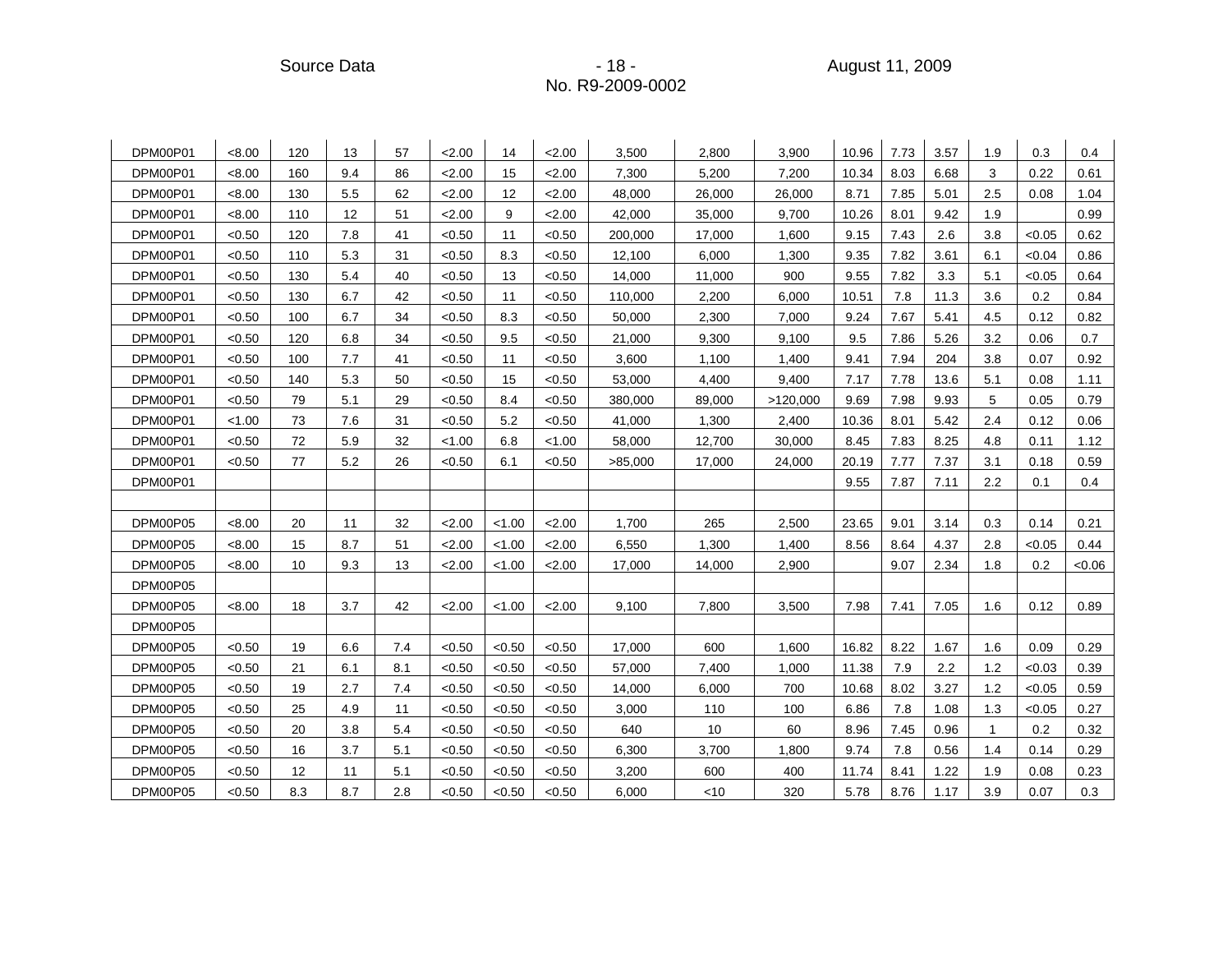| DPM00P05        | < 0.50 | 11  | 2.3            | 2.2  | < 0.50 | < 0.50 | < 0.50 | 19.000  | 4.700 | 4.300 | 10.13 | 8.05 | 2.32 | 1.3            | 0.07   | 0.25 |
|-----------------|--------|-----|----------------|------|--------|--------|--------|---------|-------|-------|-------|------|------|----------------|--------|------|
| DPM00P05        | < 1.00 | 24  | 7.6            | 5    | < 0.50 | < 0.50 | < 0.50 | >560    | 100   | 170   | 12.3  | 8.29 | 2.85 | 2              | 0.13   | 0.3  |
| DPM00P05        | < 0.50 | 11  | 2.6            | 5.9  | < 1.00 | < 1.00 | < 1.00 | 7,700   | 2,300 | 2,800 | 9.03  | 7.88 | 6.07 | 2.1            | 0.1    | 0.3  |
| DPM00P05        | < 0.50 | 12  | 4.2            | 2.00 | < 0.50 | < 0.50 | < 0.50 | >15,000 | 20    | 20    | 16.11 | 8.11 | 12.7 | 2              | 0.1    | 0.3  |
| DPM00P05        | < 0.50 | 13  | 9              | 5.9  | < 0.50 | < 0.50 | 2.00   | 1,700   | 720   | 1,340 | 10.33 | 7.99 | 2.23 | 4.8            | 0.1    | 0.3  |
|                 |        |     |                |      |        |        |        |         |       |       |       |      |      |                |        |      |
| <b>LBBLULGN</b> | < 0.50 | 5.2 | 3.3            | 3.6  | < 0.50 | < 0.50 | < 1.00 | 37,000  | 110   | 580   | 9.92  | 8.02 | 3.66 | 2              | 0.1    | 0.3  |
| LBBLULGN        | < 0.50 | 3.5 | 4.3            | 2.5  | < 1.00 | < 1.00 | < 1.00 | 34,000  | 30    | 2,200 | 12.5  | 8.01 | 3.1  | $\overline{2}$ | 0.15   | 0.3  |
|                 |        |     |                |      |        |        |        |         |       |       |       |      |      |                |        |      |
| LBJ00P02        | < 8.00 | 13  | 4.9            | 29   | 2.00   | < 1.00 | 2.00   | 320     | 10    | 220   | 10.64 | 8.65 | 0.54 | 1.4            | < 0.05 | 0.5  |
| LBJ00P02        |        |     |                |      |        |        |        | 630     | 630   | 2,410 | 10.3  | 8.05 | 2.1  | 1.5            | < 0.05 | 0.8  |
| LBJ00P02        | < 8.00 | 13  | 6              | 27   | 2.00   | < 1.00 | 2.00   | 690     | 130   | 560   | 9.43  | 7.34 | 18.2 | 1.4            | < 0.05 | 0.72 |
| LBJ00P02        | < 8.00 | 13  | 4.7            | 30   | 2.00   | < 1.00 | 2.00   | 30      | 10    | 20    | 9.89  | 8.25 | 0.34 | 1.4            | < 0.05 | 0.25 |
| LBJ00P02        | < 8.00 | 11  | 3.9            | 26   | 2.00   | < 1.00 | 2.00   | 360     | 170   | 90    | 9.33  | 8.16 | 0.91 | 2.3            |        | 0.47 |
| LBJ00P02        | < 8.00 | 11  | 2.00           | 11   | 2.00   | < 1.00 | 2.00   | 1,620   | 310   | 350   | 7.17  | 7.76 | 10.3 | 0.7            | 0.1    | 0.7  |
| LBJ00P02        | 0.67   | 15  | 3              | 16   | < 0.50 | < 0.50 | < 0.50 | 170     | 140   | 480   | 9.7   | 7.62 | 0.44 | 1.8            | < 0.05 | 0.36 |
| LBJ00P02        | 0.56   | 14  | 2.3            | 10   | < 0.50 | < 0.50 | <0.50  | 9,000   | 1,600 | 100   | 10.1  | 7.88 | 0.3  | 1.7            | 0.06   | 0.6  |
| LBJ00P02        | < 0.50 | 14  | $\overline{2}$ | 6    | < 0.50 | < 0.50 | < 0.50 | 4,200   | 310   | 200   | 9.48  | 8.05 | 0.25 | 1.5            | < 0.05 | 0.51 |
| LBJ00P02        | 0.52   | 15  | 2.5            | 7.2  | < 0.50 | < 0.50 | < 0.50 | 270     | < 10  | 10    | 9.65  | 8.12 | 0.19 | 1.8            | < 0.05 | 0.48 |
| LBJ00P02        | 0.61   | 14  | 2.5            | 12   | < 0.50 | < 0.50 | < 0.50 | 16,000  | 6,000 | 9,000 | 10.09 | 7.93 | 0.19 | 0.8            | 0.1    | 0.4  |
| LBJ00P02        | 0.61   | 12  | 3.8            | 7.1  | < 0.50 | < 0.50 | < 0.50 | 10,000  | 1,000 | 2,000 | 9.1   | 7.96 | 0.15 | 1.9            | < 0.05 | 0.49 |
| LBJ00P02        | < 0.50 | 7.8 | 2.4            | 6.7  | < 0.50 | < 0.50 | < 0.50 | 2,400   | 2,000 | 100   | 11.39 | 8.22 | 0.7  | 0.9            | 0.09   | 0.63 |
| LBJ00P02        | 1.9    | 8.2 | 2.4            | 12   | < 0.50 | < 0.50 | < 0.50 | 50,000  | 7,000 | 2,600 | 9.54  | 8.12 | 0.68 | 2.5            | 0.05   | 0.56 |
| LBJ00P02        | < 0.50 | 6.5 | 1.5            | 27   | < 0.50 | < 0.50 | < 0.50 | 11,000  | < 10  | 200   | 10.3  | 8.15 | 0.54 | 0.8            | 0.05   | 0.58 |
| LBJ00P02        | < 0.50 | 7.4 | 2.6            | 9    | < 0.50 | < 0.50 | < 0.50 | >750    | 140   | 240   | 10.35 | 8.12 | 0.52 | 2.2            | 0.1    | 0.3  |
| LBJ00P02        | 0.61   | 4.7 | 2.8            | 6.9  | < 0.50 | < 0.50 | < 0.50 | 2,700   | 9     | 490   | 10.55 | 8.34 | 0.3  | 2              | 0.1    | 0.34 |
| LBJ00P02        | 0.61   | 4.4 | 2.9            | 8    | < 0.50 | < 0.50 | < 0.50 | 5,200   | 220   | 530   | 8.95  | 8.23 | 0.42 | 2              | 0.1    | 0.3  |
| LBJ00P02        |        |     |                |      |        |        |        |         |       |       | 10.87 | 8.13 | 1.34 | $\overline{2}$ | 0.1    | 0.3  |
|                 |        |     |                |      |        |        |        |         |       |       |       |      |      |                |        |      |
| LBLCWI02        | < 0.50 | 2.5 | 2.3            | 4.7  | < 0.50 | < 0.50 | < 0.50 | 690     | 200   | 750   | 12.03 | 8.25 | 0.31 | 2              | 0.1    | 0.3  |
| LBLCWI02        | < 0.50 | 2.6 | 3.4            | 3.5  | < 0.50 | < 0.50 | < 0.50 | >5,800  | 200   | 2,500 | 11.07 | 8.14 | 0.63 | 2              | 0.1    | 0.3  |
|                 |        |     |                |      |        |        |        |         |       |       |       |      |      |                |        |      |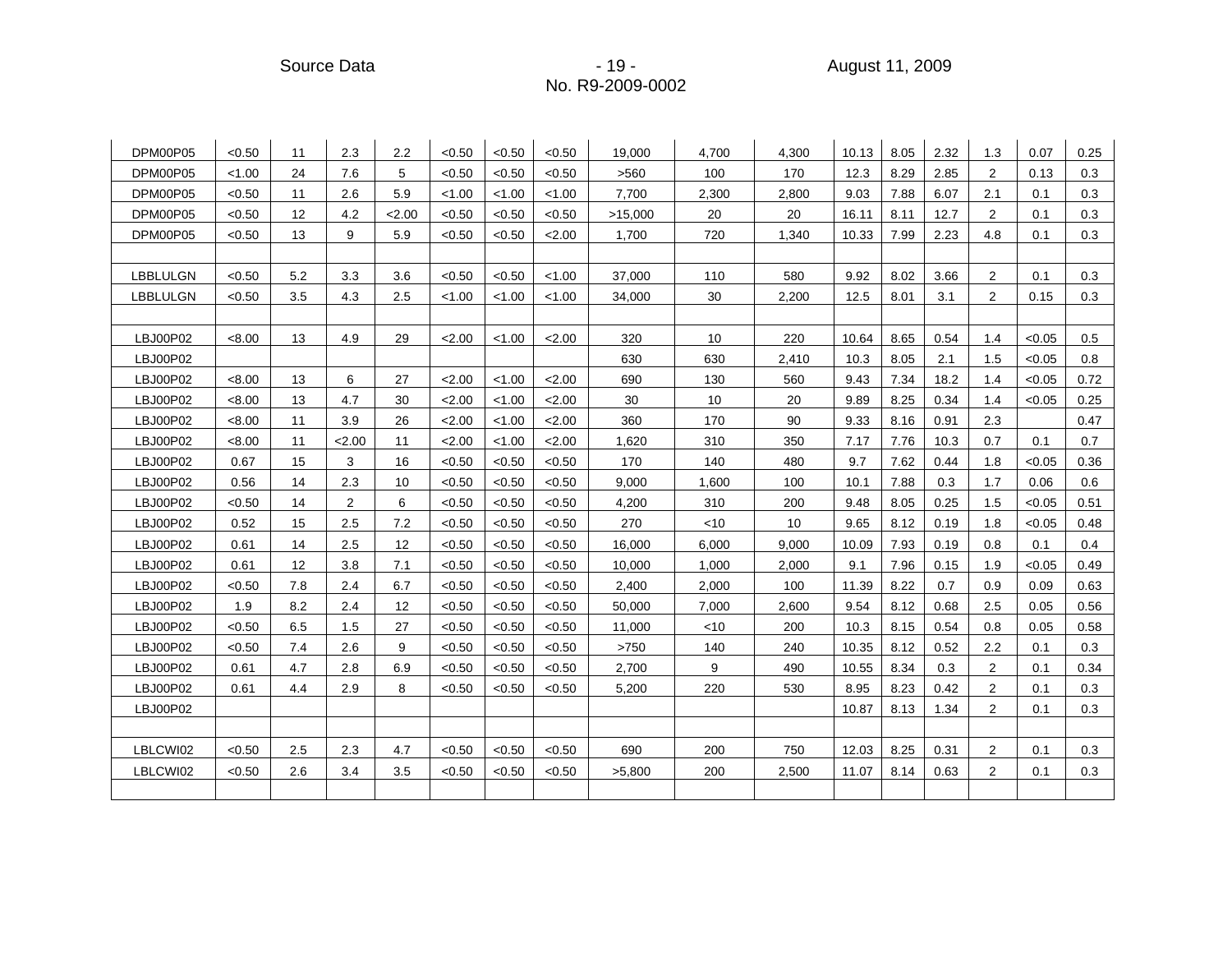| LFJ01P01 | < 0.50 | 8.4            | 3.7  | 8.1 | < 0.50 | < 0.50 | < 0.50 | 140,000 | 10,000 | 7,400  | 8.53  | 7.5  | 0.58           | 8.7  | < 0.05 | 1.07 |
|----------|--------|----------------|------|-----|--------|--------|--------|---------|--------|--------|-------|------|----------------|------|--------|------|
| LFJ01P01 | < 0.50 | 15             | 3.7  | 14  | < 0.50 | < 0.50 | < 0.50 | 23,000  | 11,000 | 2,200  | 8.34  | 7.44 | 0.84           | 10.3 | 0.1    | 1.2  |
| LFJ01P01 | < 0.50 | 8.5            | 2.2  | 6.2 | < 0.50 | < 0.50 | < 0.50 | 57,000  | 22,000 | 9,800  | 7.31  | 7.8  | 1.18           | 11.5 | < 0.05 | 1.08 |
| LFJ01P01 | < 0.50 | 7.6            | 1.6  | 5.3 | < 0.50 | < 0.50 | < 0.50 | 86,000  | 16,000 | 7,900  | 6.16  | 7.76 | $\overline{2}$ | 10.1 | < 0.05 | 1.29 |
| LFJ01P01 | 1.2    | 12             | 22   | 65  | < 0.50 | < 0.50 | < 0.50 | 110,000 | 12,000 | 11,000 | 5.26  | 8.01 | 5.1            | 11.9 | 0.16   | 1.14 |
| LFJ01P01 | < 0.50 | 13             | 3.8  | 13  | < 0.50 | < 0.50 | < 0.50 | 6,700   | 3,300  | 2,500  | 12.35 | 7.86 | 3.64           | 9.7  | < 0.05 | 0.98 |
| LFJ01P01 | < 0.50 | 3.5            | 2.6  | 12  | < 0.50 | < 0.50 | < 0.50 | 30,000  | 13,000 | 2,700  | 8.5   | 7.89 | 0.9            | 9.8  | < 0.05 | 1.2  |
| LFJ01P01 | < 0.50 | 11             | 3.2  | 15  | < 0.50 | < 0.50 | < 0.50 | 49,000  | 44,000 | 7,000  | 7.65  | 7.68 | 1.49           | 8.1  | < 0.05 | 1.19 |
| LFJ01P01 | < 0.50 | 2.7            | 4    | 15  | < 0.50 | < 0.50 | < 0.50 | 53,000  | 25,000 | 7,700  | 8.84  | 7.73 | 1.23           | 8    | < 0.05 | 0.9  |
| LFJ01P01 | < 0.50 | 4.2            | 4.2  | 9.1 | < 0.50 | < 0.50 | < 0.50 | 97,000  | 33,000 | 39,000 | 7.14  | 7.98 | 5.94           | 8.5  | 0.08   | 1.21 |
| LFJ01P01 | 0.64   | 2.3            | 6.3  | 8.2 | < 0.50 | < 0.50 | < 0.50 | 24,000  | 3,200  | 3,700  | 8.13  | 7.99 | 2.09           | 9.5  | 0.05   | 1.33 |
| LFJ01P01 | < 0.50 | 2.1            | 1.6  | 6.3 | < 0.50 | < 0.50 | < 0.50 | 49,000  | 10,000 | 10,800 | 6.9   | 7.91 | 1.16           | 9.2  | 0.05   | 1.31 |
| LFJ01P01 | 0.64   | 2.5            | 2.5  | 10  | < 0.50 | < 0.50 | <0.50  | 50,000  | 13,000 | 7,000  | 7.67  | 7.89 | 1.46           | 9.1  | 0.37   | 1.97 |
| LFJ01P01 | < 0.50 | 2.9            | 2.1  | 2.9 | < 0.50 | < 0.50 | < 0.50 | 39,000  | 16,000 | 20,000 | 7.39  | 8.01 | 2.85           | 8.1  | 0.05   | 1.37 |
| LFJ01P01 | < 0.50 | 2.4            | 1.1  | 5.6 | < 0.50 | < 0.50 | < 0.50 | 41,000  | 63,000 | 3,800  | 6.29  | 7.8  | 2.95           | 10   | 0.1    | 2.16 |
| LFJ01P01 | 0.53   | 4.2            | 3.1  | 10  | < 0.50 | < 0.50 | < 0.50 | >30,000 | 10,000 | 44,000 | 9.04  | 8.11 | 2.57           | 11.6 | 0.1    | 2.15 |
| LFJ01P01 | < 0.50 | 3.2            | 4.8  | 6.3 | <0.50  | < 0.50 | <0.50  | 34,000  | 7,400  | 4,600  | 8.26  | 8.09 | 0.96           | 9.2  | 0.11   | 1.02 |
| LFJ01P01 | < 0.50 | 4              | 1.4  | 6.4 | < 0.50 | < 0.50 | < 0.50 | 19,000  | 6,700  | 3,400  | 8.17  | 8.02 | 1.31           | 8.1  | 0.1    | 1.23 |
| LFJ01P01 | < 0.50 | 4.2            | 2.1  | 5.1 | < 0.50 | < 0.50 | < 0.50 | 27,000  | 12,000 | 6,300  | 7.48  | 7.74 | 1.41           | 7.8  | 0.1    | 1.38 |
| LFJ01P01 | < 0.50 | 2.1            | 0.95 | 3.5 | < 0.50 | < 0.50 | < 0.50 | 61,000  | 14,000 | 4,100  | 8.01  | 7.7  | 0.94           | 10.1 | 0.1    | 1.37 |
| LFJ01P01 | < 0.50 | $\overline{2}$ | 3.1  | 7.7 | < 0.50 | < 0.50 | < 0.50 | >9,400  | 6,700  | 3,600  | 8.84  | 8.02 | 1.74           | 9.1  | 0.1    | 1.42 |
| LFJ01P01 | < 0.50 | 1.7            | 1.8  | 5.8 | < 0.50 | < 0.50 | < 0.50 | 23,000  | 420    | 1,900  | 8.64  | 7.97 | 3.5            | 9.4  | 0.1    | 1.84 |
|          |        |                |      |     |        |        |        |         |        |        |       |      |                |      |        |      |
| LFJ01P05 | < 8.00 | 9.2            | 23   | 65  | 2.00   | < 1.00 | 2      |         |        |        | 7.83  | 8.25 | 12.2           | 0.5  | 1.3    | 4.47 |
| LFJ01P05 | < 8.00 | 7.2            | 7.9  | 57  | 2.00   | < 1.00 | 2.00   | 3,600   | 1,800  | 5,400  | 9.13  | 7.31 | 14.6           | 0.4  | 1.6    | 3.98 |
| LFJ01P05 | < 8.00 | 5.1            | 8    | 39  | 2.00   | < 1.00 | 2.00   | 34,000  | 21,000 | 110    | 8.39  | 7.61 | 5.47           | 1.1  | 0.25   | 3.24 |
| LFJ01P05 | <8.00  | 9.6            | 12   | 64  | 2.00   | < 1.00 | 2.00   | 46,000  | 5,000  | 470    | 8.83  | 8.11 | 10.4           | 0.9  | 0.35   | 1.41 |
| LFJ01P05 | < 8.00 | < 4.00         | 4.5  | 34  | 2.00   | < 1.00 | 2.00   | 7,800   | 810    | 880    | 3.07  | 8.23 | 4.24           | 3.1  | 0.18   | 1.83 |
| LFJ01P05 |        |                |      |     |        |        |        |         |        |        |       |      |                |      |        |      |
| LFJ01P05 | <8.00  | 8.7            | 13   | 72  | 2.00   | < 1.00 | 2.1    | 7,900   | 6,200  | 2,500  | 8     | 8.3  | 14.8           | 2.9  | 0.5    | 2.62 |
| LFJ01P05 |        |                |      |     |        |        |        |         |        |        |       |      |                |      |        |      |
| LFJ01P05 | < 8.00 | 6.3            | 8.8  | 44  | 2.00   | < 1.00 | < 2.00 | 59,000  | 44,000 | 5,900  | 8.27  | 8.15 | 8.2            | 1.7  | 0.2    | 2.33 |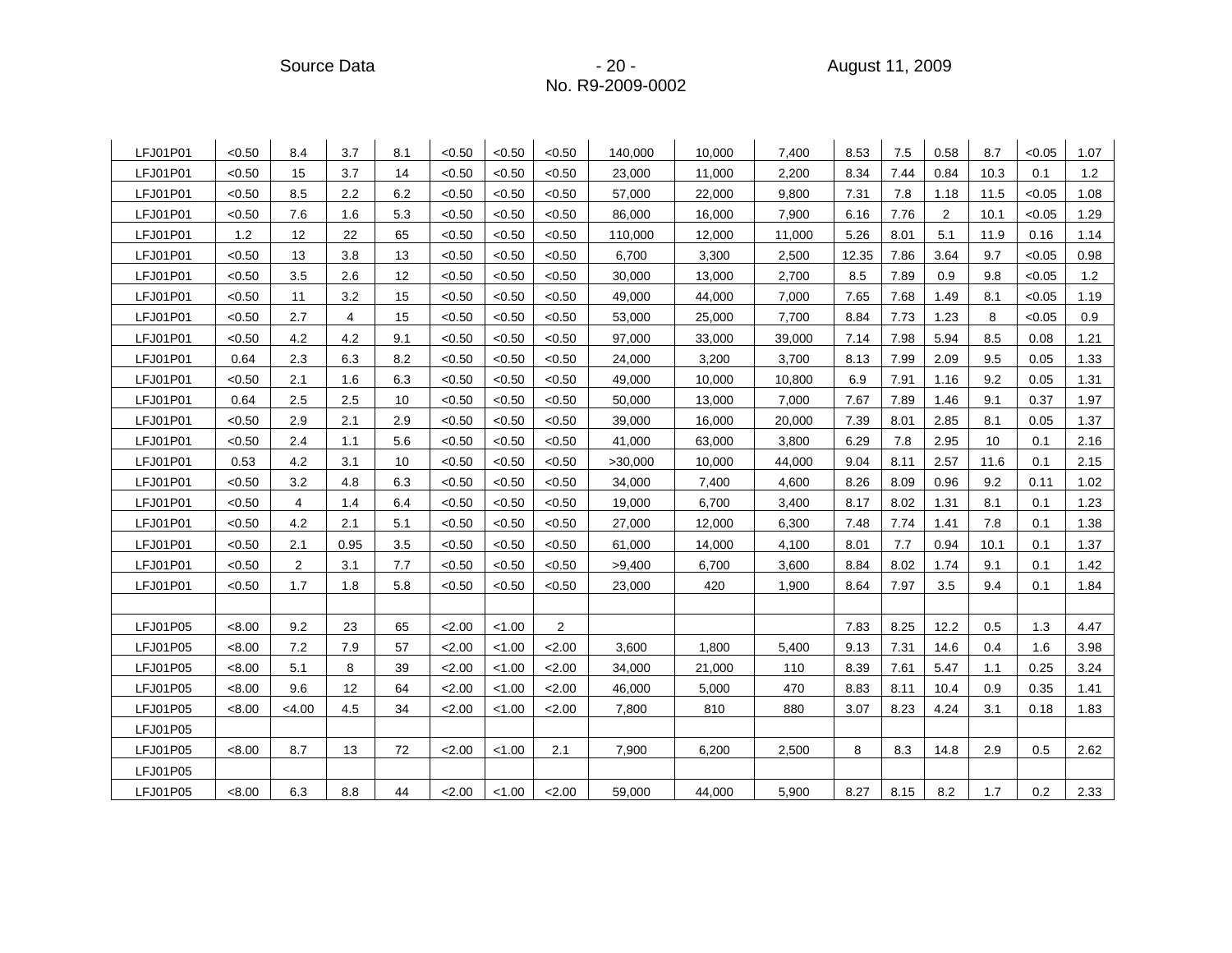| LFJ01P05    |        |     |                |     |        |        |                |             |         |         |       |      |      |                |        |       |
|-------------|--------|-----|----------------|-----|--------|--------|----------------|-------------|---------|---------|-------|------|------|----------------|--------|-------|
| LFJ01P05    | 0.58   | 9.6 | 11             | 42  | < 0.50 | < 0.50 | 0.51           | 220,000     | 32,000  | 6,600   | 9.25  | 7.51 | 7.43 | 1.6            | 0.15   | 2.01  |
| LFJ01P05    | < 0.50 | 5.8 | 5.9            | 47  | < 0.50 | < 0.50 | 0.56           | 410,000     | 140,000 | 14,000  | 8.1   | 8.03 | 1.91 | 1.9            | 0.22   | 1.87  |
| LFJ01P05    | < 0.50 | 2.8 | 5.1            | 27  | < 0.50 | < 0.50 | 1.5            | 62,000      | 18,000  | 560     | 7.8   | 8.31 | 9.4  | 2.4            | < 0.05 | 0.63  |
| LFJ01P05    | 0.52   | 5.4 | 11             | 45  | < 0.50 | < 0.50 | 0.79           | 830,000     | 42,000  | 19,000  | 13.79 | 8.01 | 8.77 | 2.7            | < 0.05 | 3.89  |
| LFJ01P05    | < 0.50 | 12  | 3.5            | 15  | < 0.50 | < 0.50 | < 0.50         | 67,000      | 16,000  | 4,100   | 9.09  | 8.32 | 2.95 | 2              | 0.15   | 0.47  |
| LFJ01P05    | < 0.50 | 4.6 | 5.4            | 41  | < 0.50 | < 0.50 | 0.52           | >1,200,000  | 520,000 | 12,000  | 8.07  | 8.11 | 3.72 | 0.8            | 0.1    | 0.64  |
| LFJ01P05    | 1.9    | 16  | 44             | 180 | < 0.50 | < 0.50 | 1.3            | 60,000      | 50,000  | 3,000   | 7.86  | 7.81 | 83.2 | 2.1            | 2.72   | 1.48  |
| LFJ01P05    | 1.3    | 4.6 | 18             | 24  | < 0.50 | < 0.50 | <0.50          | 380,000     | 52,000  | 10,200  | 8.93  | 8.35 | 4.56 | 1.3            | 0.15   | 3.33  |
| LFJ01P05    | 0.84   | 4.2 | 17             | 52  | < 0.50 | < 0.50 | 1.6            | 240,000     | 22,000  | 29,000  | 8.75  | 8.36 | 5.9  | 1.3            | 0.1    | 11.68 |
| LFJ01P05    | 9.1    | 8.9 | 27             | 50  | < 0.50 | < 0.50 | 1.2            | 420,000     | 10,000  | 120,000 | 7.46  | 8.12 | 6.99 | 1.7            | 0.36   | 2.74  |
| LFJ01P05    | 0.79   | 4.2 | 15             | 120 | < 0.50 | < 0.50 | 3.1            | 840,000     | 44,000  | 17,000  | 8.62  | 8.29 | 7.13 | 2              | 0.15   | 4.18  |
| LFJ01P05    | 1.2    | 12  | 13             | 80  | < 0.50 | < 0.50 | 0.82           | >1,200,000  | 81,000  | 23,000  | 8.46  | 8.08 | 13.9 | 1.8            | 0.05   | 3.95  |
| LFJ01P05    | 0.55   | 5.4 | 8              | 38  | < 0.50 | < 0.50 | < 0.50         | 46,000      | 22,000  | 2,600   | 9.25  | 8.13 | 5.34 | 3              | 0.15   | 2.16  |
| LFJ01P05    | 0.82   | 6.3 | 10             | 42  | < 0.50 | < 0.50 | 0.62           | 64,000      | 1,320   | 3,600   | 9.45  | 8.33 | 3.65 | 2              | 0.45   | 1.29  |
| LFJ01P05    | 0.67   | 5.1 | 15             | 84  | < 0.50 | < 0.50 | 0.7            | 340,000     | 35,000  | 47,000  | 9.83  | 8.24 | 7.88 | 2              | 0.1    | 3.23  |
| LFJ01P05    | 0.82   | 5.2 | 12             | 55  | < 0.50 | < 0.50 | 0.69           | >640,000    | 41,000  | 14,400  | 9.26  | 8.15 | 8.02 | 2              | 0.1    | 1.84  |
| LFJ01P05    | 1.1    | 8.8 | 21             | 220 | < 0.50 | 0.63   | 4              | >10,000,000 | 82,000  | 540,000 | 8.64  | 7.96 | 7.63 | 2              | 0.35   | 6.58  |
| LFJ01P05    | < 0.50 | 2.8 | $\overline{4}$ | 18  | < 0.50 | < 0.50 | < 0.50         | 780,000     | 29,000  | 26,000  | 8.93  | 7.48 | 4.45 | 4              | 0.25   | 1.81  |
| LFJ01P05    | 0.62   | 2.8 | 9.7            | 27  | < 0.50 | < 0.50 | < 0.50         | 3,900,000   | 80,000  | 11,100  | 8.61  | 8.13 | 15   | 2.6            | 0.16   | 1.47  |
| LFJ01P05    | < 0.50 | 3   | 8.7            | 40  | < 0.50 | < 0.50 | < 0.50         | 8,000       | 130     | 2,500   | 11.51 | 8.3  | 4.96 | 2              | 0.16   | 0.9   |
|             |        |     |                |     |        |        |                |             |         |         |       |      |      |                |        |       |
| LFJ01P05@RR | < 0.50 | 5.4 | 3.3            | 13  | < 0.50 | < 0.50 | < 0.50         | 2,100,000   | 14.000  | 28,000  | 9.71  | 8.17 | 9.06 | $\overline{2}$ | 6.5    | 0.85  |
| LFJ01P05@RR | < 0.50 | 5.8 | 10             | 32  | < 0.50 | < 0.50 | $\overline{2}$ | 320,000     | 3,100   | 13,000  | 9.64  | 8.23 | 3.76 | 2              | 6      | 1.55  |
| LFJ01P05@RR | < 0.50 | 2.6 | 3.1            | 15  | < 0.50 | < 0.50 | < 0.50         | >7,300      | 2,500   | 2,600   | 8.95  | 8.63 | 9.74 | 2              | 0.33   | 0.5   |
| LFJ01P05@RR |        |     |                |     |        |        |                |             |         |         |       |      |      |                |        |       |
| LFJ01P05@RR |        |     |                |     |        |        |                |             |         |         |       |      |      |                |        |       |
| LFJ01P05@RR |        |     |                |     |        |        |                |             |         |         |       |      |      |                |        |       |
| LFJ01P05@RR |        |     |                |     |        |        |                |             |         |         |       |      |      |                |        |       |
| LFJ01P05@RR |        |     |                |     |        |        |                |             |         |         |       |      |      |                |        |       |
|             |        |     |                |     |        |        |                |             |         |         |       |      |      |                |        |       |
| LFJ01P08    | < 8.00 | 8.6 | 15             | 78  | 2.00   | 3.3    | < 2.00         | 39,000      | 16,000  | 36,750  | 7.7   | 8.1  | 5.68 | 2.6            | 0.15   | 5.42  |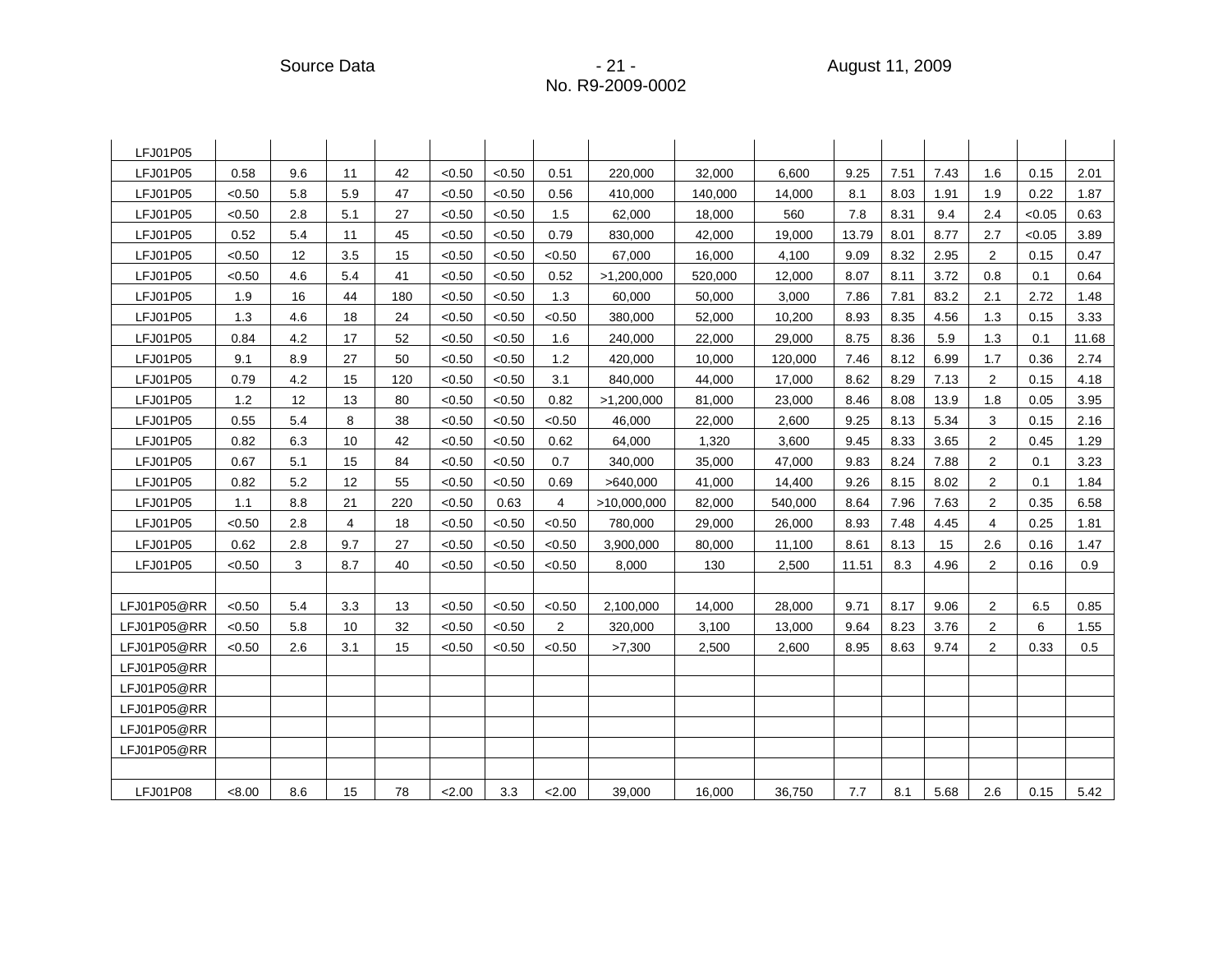Source Data - 22 - August 11, 2009

| LFJ01P08 | <8.00  | 6.2            | 8.9            | 29  | 2.00   | 2.9    | 2.00   | 38,000    | 16,000    | 55,000    | 6.3   | 6.65 | 3.1  | $\overline{2}$ | 0.1      | 1.29 |
|----------|--------|----------------|----------------|-----|--------|--------|--------|-----------|-----------|-----------|-------|------|------|----------------|----------|------|
| LFJ01P08 | < 8.00 | 6.2            | 6.7            | 30  | 2.00   | 3.3    | 2.00   | 88.000    | 14.000    | 1,540     | 8.89  | 7.43 | 3.81 | 1.9            | < 0.05   | 1.83 |
| LFJ01P08 | < 8.00 | $\overline{4}$ | 6.8            | 44  | 2.00   | 2.3    | 2.00   | <b>NR</b> | <b>NR</b> | <b>NR</b> | 8.88  | 8    | 3.18 | 2              | 0.43     | 1.49 |
| LFJ01P08 | < 8.00 | 5.4            | 8.2            | 29  | 2.00   | 1.3    | 2.00   | 65,000    | 56,000    | 43,000    | 8.99  | 8    | 5.73 | 1.4            | 1.7      | 1.19 |
| LFJ01P08 | < 8.00 | 7.6            | $\overline{7}$ | 34  | 2.00   | 1.8    | 2.00   | 101,000   | 38,000    | 79,000    | 7.63  | 7.91 | 13.6 | 2.2            | 0.1      | 1.5  |
| LFJ01P08 | < 0.50 | 12             | 6.2            | 8.9 | < 0.50 | 3.6    | < 0.50 | 100,000   | 29,000    | 4,500     | 9.47  | 7.61 | 1.14 | 1.6            | 0.09     | 0.78 |
| LFJ01P08 |        |                |                |     |        |        |        |           |           |           |       |      |      |                |          |      |
| LFJ01P08 | 1.2    | 9.1            | $\overline{7}$ | 14  | < 0.50 | 1.8    | < 0.50 | 160.000   | 37.000    | 24.000    | 8.97  | 8.22 | 5.33 | 0.9            | 0.13     | 1.41 |
| LFJ01P08 | < 0.50 | 12             | 5.7            | 24  | < 0.50 | 1.8    | < 0.50 | 300,000   | 90,000    | >120,000  | 7.76  | 7.97 | 4.13 | 3.9            | 0.13     | 1.65 |
| LFJ01P08 | < 0.50 | 8.8            | 3.8            | 5.6 | < 0.50 | 0.86   | < 0.50 | 210,000   | 26,000    | 21,000    | 6.94  | 8.02 | 6.3  | 1.4            | 0.07     | 1.21 |
| LFJ01P08 | < 0.50 | 12             | 3.8            | 11  | < 0.50 | 2.1    | < 0.50 | 190,000   | 21,000    | 10,000    | 7.71  | 7.96 | 2.2  | 1.5            | < 0.05   | 0.96 |
| LFJ01P08 | 43     | 12             | 10             | 3.6 | < 0.50 | 0.98   | < 0.50 | 340,000   | 60,000    | 52,000    | 8.52  | 9.02 | 10.7 | 0.9            | 0.13     | 0.36 |
| LFJ01P08 | 1.3    | 6.3            | 8.6            | 14  | < 0.50 | 1.6    | < 0.50 | 69,000    | 68,000    | 11,000    | 7.73  | 7.83 | 1.81 | 1.7            | 0.8      | 1.03 |
| LFJ01P08 | 0.75   | 11             | 5              | 8.3 | < 0.50 | 1.4    | < 0.50 | 44,000    | 25,000    | 8,000     | 7.63  | 7.76 | 2.27 | 1.6            | 0.11     | 2.37 |
| LFJ01P08 | 0.61   | 4.7            | 8.3            | 9.3 | < 0.50 | 1.4    | < 0.50 | 30,000    | 29,000    | 13,000    | 8.53  | 8.09 | 7.1  | $\mathbf{1}$   | 0.1      | 1.5  |
| LFJ01P08 | 0.61   | 4.6            | 6.3            | 20  | < 0.50 | 1.2    | < 0.50 | 160,000   | 32,000    | 25,000    | 7.86  | 8.01 | 10.5 | 0.9            | 0.4      | 1.08 |
| LFJ01P08 | < 0.50 | 3.8            | 3.6            | 8.3 | < 0.50 | 0.69   | < 0.50 | 37,000    | 6.400     | 3,100     | 9.37  | 8.15 | 5.01 | 2              | 0.1      | 1.58 |
| LFJ01P08 | 0.74   | 6.4            | 12             | 26  | < 0.50 | 1.4    | < 0.50 | 190,000   | >44,000   | 8,700     | 8.42  | 8.14 | 4.04 | 2.9            | 0.45     | 2.21 |
| LFJ01P08 | < 0.50 | 7.5            | 4.3            | 8.1 | < 0.50 | 0.75   | < 0.50 | >91,000   | 18,000    | 10,600    | 8.47  | 8.07 | 4.21 | 2.8            | 0.1      | 0.87 |
| LFJ01P08 | 0.67   | 5.7            | 2.7            | 7.9 | < 0.50 | 1.1    | < 0.50 | 800,000   | 61,000    | 9,500     | 12.11 | 8.09 | 3.11 | 2.3            | 0.3      | 1.23 |
| LFJ01P08 |        |                |                |     |        |        |        |           |           |           | 9.47  | 8.17 | 2.79 | $\mathbf{2}$   | 0.12     | 1.09 |
|          |        |                |                |     |        |        |        |           |           |           |       |      |      |                |          |      |
| LHJ04P04 | < 8.00 | 5.4            | 4.8            | 32  | 2.00   | < 1.00 | 2.00   | 8.500     | 1.800     | 6,900     | 8.79  | 7.76 | 2.51 | 1.7            | 0.1      | 0.91 |
| LHJ04P04 | < 8.00 | <4.00          | 6.7            | 16  | 2.00   | < 1.00 | 2.00   | 129,000   | 21.000    | 6,400     | 6.33  | 7.56 | 12.3 | 2.2            | 0.08     | 2.69 |
| LHJ04P04 | <8.00  | < 4.00         | 5.6            | 23  | 2.00   | < 1.00 | 2.00   | 43,000    | 21,000    | 32,000    | 7.82  | 7.21 | 4.07 | 2.2            | < 0.05   | 1.73 |
| LHJ04P04 | <8.00  | 9.4            | 6.2            | 45  | 2.00   | < 1.00 | 2.00   | 41,000    | 12,400    | 12,200    | 8.14  | 7.77 | 2.58 | 1.8            | 0.09     | 0.82 |
| LHJ04P04 | <8.00  | 7.7            | 5.2            | 51  | 2.00   | < 1.00 | 4.9    | 59,000    | 27,000    | 9,250     | 7.54  | 7.8  | 3.77 | 2.8            | 0.1      | 1.21 |
| LHJ04P04 | < 8.00 | 11             | 6              | 17  | 2.00   | < 1.00 | 2.00   | 59,000    | 45,000    | 26,000    | 8.45  | 7.35 | 15.3 | 2.5            | 0.09     | 1.19 |
| LHJ04P04 | 1.2    | 15             | 4.1            | 6.9 | < 0.50 | 2.7    | < 0.50 | 22,000    | 900       | 5,400     | 10.96 | 7.61 | 1.93 | 2.6            | $\Omega$ | 0.96 |
| LHJ04P04 | < 0.50 | 20             | 9.2            | 11  | < 0.50 | < 0.50 | < 0.50 | 690,000   | 83,000    | 22,000    | 8.85  | 7.31 | 3.58 | 1.6            | 0.08     | 0.93 |
| LHJ04P04 | 1      | 18             | 6.2            | 15  | < 0.50 | 0.63   | < 0.50 | 190,000   | 29,000    | 11,000    | 8.49  | 7.56 | 6.28 | 2.8            | 0.07     | 1.17 |
| LHJ04P04 | < 0.50 | 14             | 4.2            | 9.6 | < 0.50 | < 0.50 | < 0.50 | 230,000   | 140,000   | 15,000    | 8.31  | 7.82 | 2.48 | 2.3            | 0.08     | 1.24 |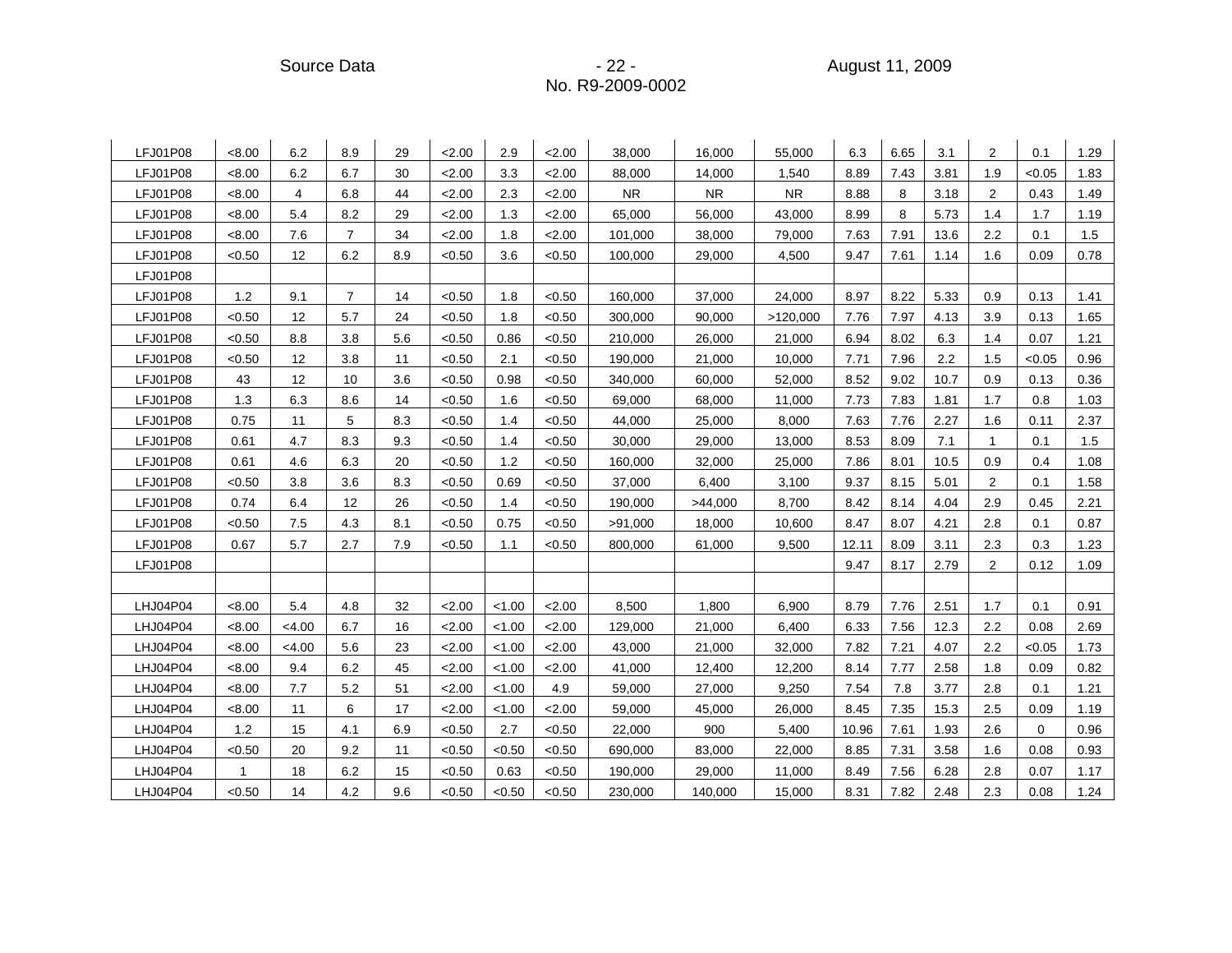| LHJ04P04 | < 0.50 | 18  | 4   | 9.3 | < 0.50 | < 0.50         | < 0.50 | 130.000    | 68.000     | 7.400     | 8.3   | 7.5  | 2.1  | 2.3            | < 0.05 | 0.97 |
|----------|--------|-----|-----|-----|--------|----------------|--------|------------|------------|-----------|-------|------|------|----------------|--------|------|
| LHJ04P04 | < 0.50 | 18  | 3   | 11  | < 0.50 | < 0.50         | < 0.50 | 42,000     | 7,800      | 5,600     | 12.04 | 7.67 | 2.87 | 2.8            | < 0.05 | 1.39 |
| LHJ04P04 | 0.72   | 9.9 | 14  | 48  | < 0.50 | < 0.50         | 2.6    | 400,000    | 20,000     | 16,000    | 8.9   | 7.68 | 14.4 | 2.3            | 0.2    | 1.09 |
| LHJ04P04 | 0.66   | 5.9 | 11  | 26  | < 0.50 | < 0.50         | < 0.50 | 210,000    | 17,000     | 15,000    | 8.24  | 7.74 | 7.62 | 3.4            | 0.15   | 1.23 |
| LHJ04P04 | < 0.50 | 3.9 | 4.9 | 8.2 | < 0.50 | < 0.50         | < 0.50 | 240,000    | 95,000     | 19,000    | 7.3   | 6.83 | 4.27 | 2.6            | 0.07   | 1.16 |
| LHJ04P04 | < 0.50 | 8.2 | 3.7 | 7.4 | < 0.50 | 0.57           | < 0.50 | 260,000    | 100,000    | 8,100     | 11.98 | 7.65 | 3.77 | 3.2            | 0.12   | 1.48 |
| LHJ04P04 | < 0.50 | 4.1 | 3.8 | 12  | < 0.50 | 0.64           | < 0.50 | 4,400      | 900        | 320       | 9.23  | 7.88 | 1.39 | 2.7            | 0.1    | 0.72 |
| LHJ04P04 | < 0.50 | 5.3 | 4   | 6.4 | < 0.50 | 0.5            | < 0.50 | 33,000     | 5,700      | 8,900     | 8.7   | 7.78 | 1.77 | 2.8            | 0.06   | 1.14 |
| LHJ04P04 | < 0.50 | 3.8 | 3.5 | 6.1 | < 0.50 | < 0.50         | < 0.50 | 47,000     | 16,000     | 13,000    | 8.19  | 7.91 | 3.05 | 2.7            | 0.05   | 1.82 |
| LHJ04P04 | < 0.50 | 3.9 | 3.4 | 4.2 | < 0.50 | < 0.50         | < 0.50 | 31,000     | 26,000     | 15,000    | 8.35  | 7.83 | 3.5  | 2.2            | 0.15   | 1.2  |
| LHJ04P04 | < 0.50 | 3.2 | 3.1 | 5.6 | < 0.50 | < 0.50         | < 0.50 | 200,000    | 37,000     | 45,000    | 8.85  | 7.86 | 4.35 | 1.2            | 0.05   |      |
| LHJ04P04 | < 0.50 | 5.4 | 4.2 | 8.2 | < 0.50 | < 0.50         | < 0.50 | >41,000    | 3,800      | 14,400    | 9.08  | 7.85 | 5.03 | 3.5            | 0.12   | 1.21 |
| LHJ04P04 | < 0.50 | 5.1 | 3.4 | 6.6 | < 0.50 | < 0.50         | < 0.50 | 31,000     | 2,000      | 10,200    |       |      | 3.85 | 2.1            | 0.1    | 0.97 |
| LHJ04P04 | < 0.50 | 5.6 | 3.7 | 9.5 | < 0.50 | < 0.50         | < 0.50 | 60,000     | 24,000     | 5,700     | 7.94  | 7.82 | 4.48 | 2              | 0.18   | 0.97 |
| LHJ04P04 | < 0.50 | 5.2 | 3.7 | 5.5 | < 0.50 | < 0.50         | < 0.50 | >55,000    | 18,000     | 28,000    | 9.9   | 7.92 | 2.21 | 2.6            | 0.1    | 0.76 |
| LHJ04P04 | < 0.50 | 3   | 3   | 6.8 | < 0.50 | < 0.50         | < 0.50 | 78,000     | 28,000     | 25,000    | 8.22  | 7.73 | 10.1 | 2.6            | 0.1    | 1.31 |
| LHJ04P04 | < 0.50 | 6.2 | 2.7 | 3.9 | < 0.50 | < 0.50         | < 0.50 | 23,000     | 2,900      | 4,800     | 9.55  | 7.87 | 6.3  | 2.5            | 0.1    | 0.78 |
| LHJ04P04 |        |     |     |     |        |                |        |            |            |           | 9.93  | 7.84 | 10.8 | $\overline{2}$ | 0.1    | 0.85 |
|          |        |     |     |     |        |                |        |            |            |           |       |      |      |                |        |      |
| LHJ05P01 | < 0.50 | 180 | 3.7 | 19  | < 0.50 | 17             | < 0.50 | 2,200      | 2,000      | 2,200     | 6.53  | 7.04 | 5.94 | 3.9            | 0.14   | 1.07 |
| LHJ05P01 | < 0.50 | 180 | 3.9 | 16  | < 0.50 | 7.5            | < 0.50 | 180,000    | 7,000      | 7,000     | 5.89  | 7.22 | 5.52 | 3.9            | 0.18   | 1.93 |
| LHJ05P01 | < 0.50 | 89  | 3.4 | 27  | < 0.50 | 3.5            | < 0.50 | 130.000    | 90.000     | 44,000    | 3.58  | 6.81 | 6.85 | 4.5            | 0.08   | 2.06 |
| LHJ05P01 | < 0.50 | 120 | 2.8 | 15  | < 0.50 | 5.1            | < 0.50 | 310,000    | 110,000    | 1,130,000 | 6.78  | 6.81 | 2.9  | 2.3            | 0.11   | 2.14 |
| LHJ05P01 | < 0.50 | 120 | 4.6 | 14  | < 0.50 | 3.8            | < 0.50 | 330,000    | 70,000     | 86,000    | 4.5   | 7.66 | 3.97 | 3.7            | 0.06   | 2.45 |
| LHJ05P01 | < 0.50 | 170 | 2.8 | 7.5 | < 0.50 | 4.9            | < 0.50 | 14,000     | 6,000      | 15,000    | 4.8   | 6.88 | 0.36 | 3              | 0.05   | 0.78 |
| LHJ05P01 | < 0.50 | 94  | 5.1 | 23  | < 0.50 | $\overline{7}$ | < 0.50 | >1,200,000 | >1,200,000 | 20,000    | 5.76  | 7.26 | 3.85 | 4.1            | 0.12   | 6.78 |
| LHJ05P01 | < 0.50 | 87  | 2.7 | 12  | < 0.50 | 3.6            | < 0.50 | 170,000    | 50,000     | 10,700    | 5.73  | 7.2  | 4.55 | 3              | 0.2    | 2.27 |
| LHJ05P01 | < 0.50 | 55  | 2.6 | 8.1 | < 0.50 | 2.5            | < 0.50 | 40,000     | 10,000     | 10,800    | 4.71  | 6.97 | 3.05 | 1.9            | 0.07   | 1.42 |
| LHJ05P01 | < 0.50 | 88  | 2.5 | 13  | < 0.50 | 3.5            | < 0.50 | 230,000    | 28,000     | 28,000    | 3.83  | 7.58 | 5.62 | $\overline{4}$ | 0.12   | 2.62 |
| LHJ05P01 | < 0.50 | 91  | 7.5 | 20  | < 0.50 | $\overline{7}$ | < 0.50 | 150,000    | 12,600     | 66,000    | 7.2   | 7.25 | 3.77 | 3.88           | 0.1    | 5.49 |
| LHJ05P01 | < 0.50 | 140 | 1.8 | 4.8 | < 0.50 | 3.5            | < 0.50 | 53,000     | 800        | 42,000    | 2.36  | 7.14 | 3.37 | 2.5            | 0.1    | 0.87 |
| LHJ05P01 | < 0.50 | 55  | 2.5 | 6   | < 0.50 | $\overline{2}$ | < 0.50 | >93,000    | 16,000     | 41,000    | 4.82  | 7.54 | 2.19 | $\overline{2}$ | 0.1    | 1.54 |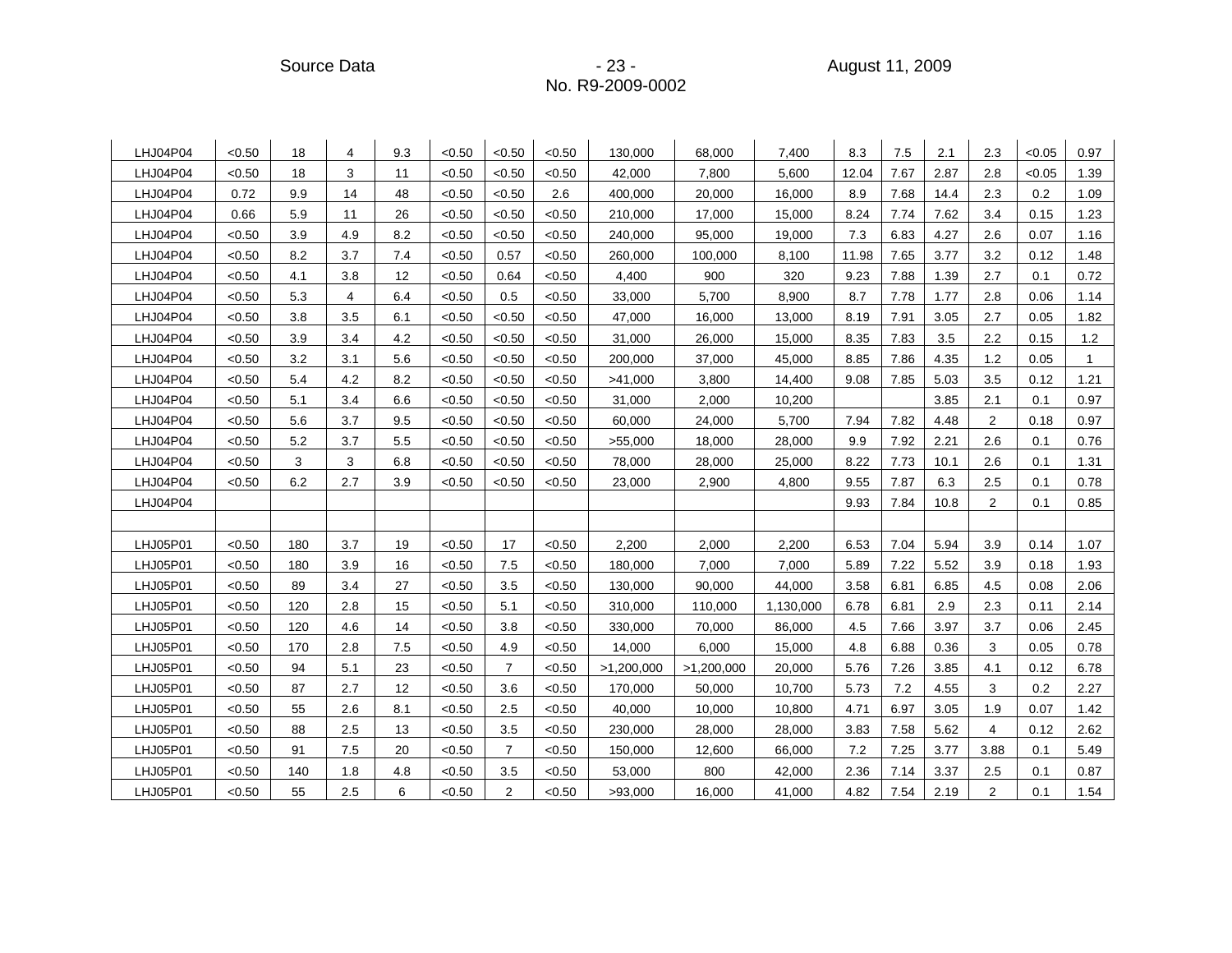Source Data - 24 - August 11, 2009

| LHJ05P01  | < 0.50 | 97  | 1.4            | 5.1  | < 0.50 | 2.3    | < 0.50 | >55,000  | 5,800  | 10,800  | 4.93  | 7.65 | 5.04 | 3              | 0.1    | 0.99           |
|-----------|--------|-----|----------------|------|--------|--------|--------|----------|--------|---------|-------|------|------|----------------|--------|----------------|
| LHJ05P01  | < 0.50 | 80  | $\overline{2}$ | 8.4  | < 0.50 | 3.3    | < 0.50 | >107,000 | 18,000 | 24,000  | 4.82  | 6.82 | 4.28 | 3.1            | 0.1    | 1.66           |
| LHJ05P01  | < 1.00 | 150 | 2.3            | 40   | < 1.00 | 3.9    | < 1.00 | >11,900  | 690    | 2,600   | 4.29  | 6.93 | 1.81 | 2.8            | 0.1    | 0.61           |
| LHJ05P01  | < 0.50 | 150 | 3              | 4.8  | < 0.50 | 6.3    | < 0.50 | 6,500    | 120    | 2,300   | 6.27  | 6.9  | 0.53 | $\overline{c}$ | 0.1    | 0.59           |
|           |        |     |                |      |        |        |        |          |        |         |       |      |      |                |        |                |
| LHL04TBN1 | < 0.50 | 5.4 | 4.3            | 34   | < 0.50 | < 0.50 | < 0.50 | 12,000   | 5,000  | 1,000   | 8.7   | 7.65 | 1.7  | 1.6            | 0.06   | 0.94           |
| LHL04TBN1 | 1.1    | 14  | 19             | 1200 | < 0.50 | 1.8    | 7.1    | 200,000  | 23,000 | 8,500   | 9.16  | 7.68 | 3.19 | 1.6            | 0.35   | 10.85          |
| LHL04TBN1 | < 0.50 | 3   | 3              | 23   | < 0.50 | < 0.50 | 0.75   | 39,000   | 17,000 | 1,600   | 9.52  | 8.01 | 2.17 | 1.5            | 0.1    | 1.28           |
| LHL04TBN1 | < 0.50 | 2.7 | 2.4            | 17   | < 0.50 | < 0.50 | < 0.50 | 90,000   | 88,000 | 2,700   | 8.59  | 8.01 | 1.2  | 0.9            | < 0.05 | 1.32           |
| LHL04TBN1 | < 0.50 | 3   | 2.1            | 14   | < 0.50 | < 0.50 | < 0.50 | 83,000   | 69,000 | 1,300   | 9.24  | 8.32 | 1.2  | $\mathbf 1$    | < 0.05 | 1.15           |
| LHL04TBN1 | < 0.50 | 7.5 | 12             | 85   | < 0.50 | < 0.50 | < 0.50 | 51,000   | 9,000  | 410     | 12.33 | 8.14 | 4.88 | 3              | < 0.05 | 0.97           |
| LHL04TBN1 | < 0.50 | 5.8 | 14             | 41   | < 0.50 | < 0.50 | < 0.50 | 21,000   | 4,200  | 90      | 9.54  | 8.06 | 3.74 | 3              | 0.24   | 1.12           |
| LHL04TBN1 | < 0.50 | 4.9 | 5.6            | 39   | < 0.50 | < 0.50 | < 0.50 | 8,400    | 3,400  | 460     | 8.51  | 8.2  | 1.37 | 2.3            | 0.14   | 1.12           |
| LHL04TBN1 | < 0.50 | 2.7 | 7.3            | 37   | < 0.50 | < 0.50 | < 0.50 | 3,800    | 2,400  | 260     | 8.85  | 7.02 | 2.51 | 1.8            | 0.23   | 0.83           |
| LHL04TBN1 | < 0.50 | 2.2 | 4.8            | 21   | < 0.50 | < 0.50 | < 0.50 | 860,000  | 42,000 | 3,000   | 8.22  | 8.41 | 2.28 | 1.3            | 0.65   | 0.95           |
| LHL04TBN1 | 1.1    | 3   | 12             | 23   | < 0.50 | < 0.50 | < 0.50 | 20,000   | 800    | 130     | 12.2  | 8.92 | 5.19 | 3.4            | 0.1    | 0.81           |
| LHL04TBN1 | < 0.50 | 1.9 | 4.7            | 14   | < 0.50 | < 0.50 | < 0.50 | 7,800    | 280    | 300     | 9.42  | 8.24 | 4.26 | 2.6            | 0.09   | 0.78           |
| LHL04TBN1 | 7.3    | 5.2 | 34             | 44   | < 0.50 | < 0.50 | 1.4    | 29,000   | 2,000  | 3,900   | 10.13 | 8.33 | 3.95 | 4.9            | 0.32   | 1.19           |
| LHL04TBN1 | < 0.50 | 4.5 | 8.2            | 56   | < 0.50 | < 0.50 | 0.98   | 27,000   | 14,000 | 700     | 8.06  | 8.2  | 5.61 | 1.8            | 0.65   | 1.63           |
| LHL04TBN1 | 1.2    | 4.1 | 12             | 35   | < 0.50 | < 0.50 | 0.89   | 36,000   | 10,000 | 2,800   | 8.5   | 8.2  | 5.01 | 2.2            | 0.15   | 1.42           |
| LHL04TBN1 | < 0.50 | 3.3 | 9.5            | 51   | < 0.50 | < 0.50 | < 0.50 | 540,000  | 11,800 | 5,400   | 10.05 | 8.37 | 3.08 | 2.4            | 0.3    | 0.67           |
| LHL04TBN1 | < 0.50 | 2.9 | 6.3            | 32   | < 0.50 | < 0.50 | < 0.50 | 113,000  | 3,400  | 3,300   |       |      | 1.99 | 2.9            | 0.15   | 1.07           |
| LHL04TBN1 | < 0.50 | 3.5 | 6.8            | 44   | < 0.50 | < 0.50 | < 0.50 | >36,000  | 7,000  | 3,400   | 8.45  | 8.13 | 2.38 | $\overline{2}$ | 0.25   | 0.74           |
| LHL04TBN1 | 6.4    | 8.4 | 8.3            | 24   | < 0.50 | < 0.50 | < 0.50 | >10,500  | 2,000  | 1,300   | 9.21  | 7.89 | 1.62 | 16.7           | 0.13   | 2.23           |
| LHL04TBN1 | < 0.50 | 2   | 2.8            | 16   | < 0.50 | < 0.50 | < 0.50 | 42,000   | 8,600  | 3,900   | 8.02  | 7.98 | 4.72 | $\overline{2}$ | 0.15   | 0.92           |
| LHL04TBN1 | < 0.50 | 3   | 7.2            | 33   | < 0.50 | < 0.50 | < 0.50 | 8,900    | 140    | 1,000   | 10.34 | 8.35 | 3.53 | 2.4            | 0.12   | 0.52           |
| LHL04TBN1 |        |     |                |      |        |        |        |          |        |         | 9.68  | 8.3  | 3.84 | 2              | 0.11   | 0.68           |
|           |        |     |                |      |        |        |        |          |        |         |       |      |      |                |        |                |
| LNJ03P01  | < 8.00 | 26  | 4.6            | 52   | 2.00   | 3      | 2.00   | 149,000  | 77,000 | 416,000 | 9.35  | 7.82 | 5.41 | 2.8            | 0.08   | 0.96           |
| LNJ03P01  | < 8.00 | 20  | 21             | 38   | 2.00   | 2.4    | 2.00   | 12,250   | 3,950  | 8,300   | 8.15  | 7.62 | 3.96 | 2.5            | 0.15   | $\overline{2}$ |
| LNJ03P01  | < 8.00 | 18  | 6.1            | 52   | 2.00   | 3.2    | 2.00   | 2,900    | 2,600  | 3,700   | 9.49  | 7.56 | 2.7  | 1.3            | < 0.05 | 0.3            |
| LNJ03P01  | < 8.00 | 28  | 12             | 58   | 2.00   | 3      | 2.00   | 9,900    | 6,200  | 8,450   |       | 7.79 | 4.38 | 3.8            |        | 1.59           |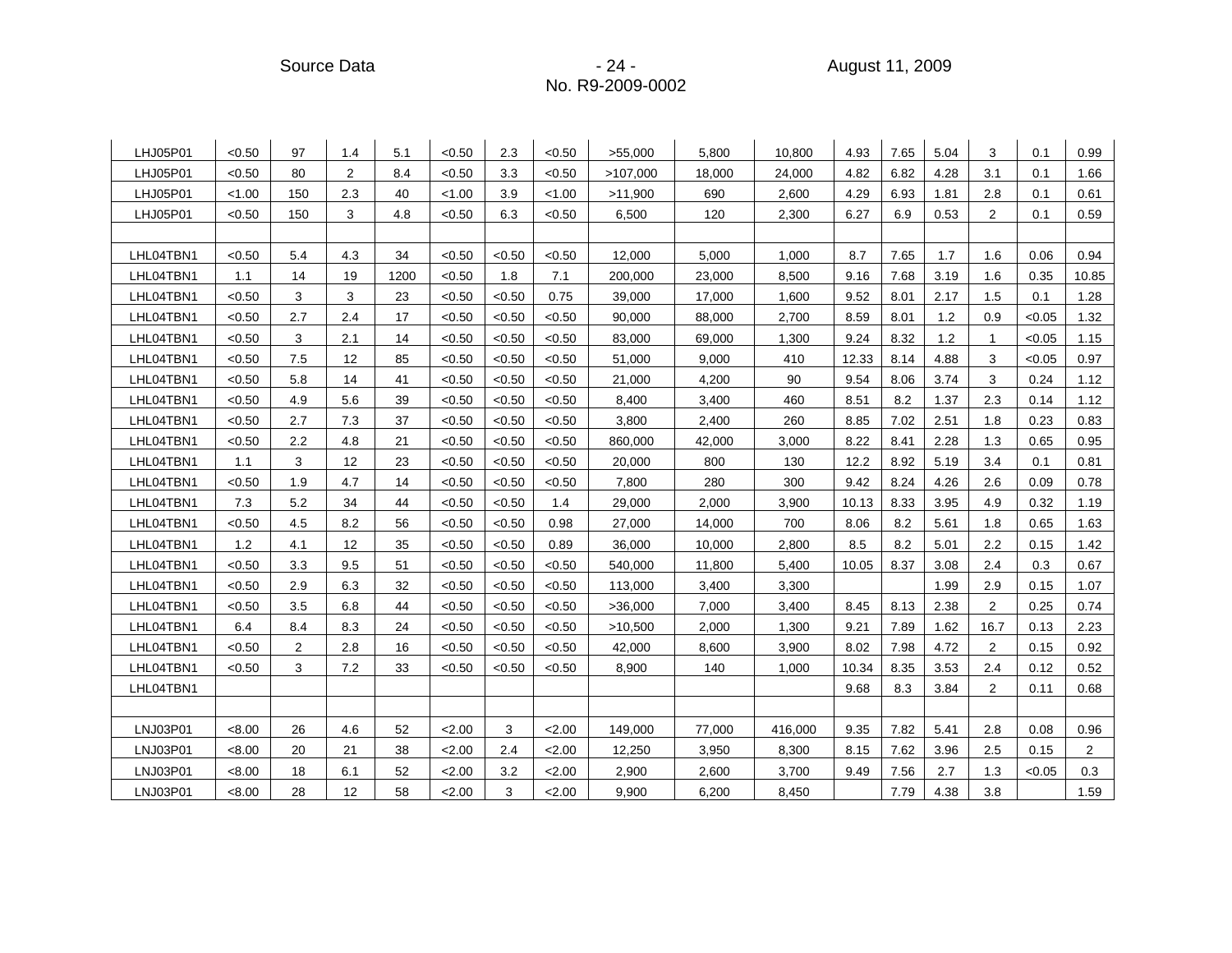#### Source Data - 25 - August 11, 2009 No. R9-2009-0002

| LNJ03P01 | < 8.00 | 25  | 9.4 | 32  | 2.00   | 2.4            | 2.00   | 133,000  | 106,000 | 13,000  | 7.7   | 7.61 | 4.09 | 2    | 0.28   | 1.39 |
|----------|--------|-----|-----|-----|--------|----------------|--------|----------|---------|---------|-------|------|------|------|--------|------|
| LNJ03P01 | < 8.00 | 39  | 520 | 190 | 2.00   | 16             | 2.00   | 39.000   | 26,000  | 7.900   | 7.36  | 7.35 | 6.9  | 3.4  |        | 1.26 |
| LNJ03P01 | 0.64   | 52  | 4.3 | 29  | < 0.50 | 5.9            | < 0.50 | 60.000   | 1.800   | 1.800   | 8.23  | 7.62 | 1.17 | 4    | < 0.05 | 0.69 |
| LNJ03P01 | 0.95   | 42  | 4.9 | 26  | < 0.50 | 3.8            | < 0.50 | 17,000   | 33,000  | 2,500   | 8.21  | 7.45 | 2.31 | 4    | 0.07   | 1.7  |
| LNJ03P01 | < 0.50 | 32  | 3.9 | 17  | < 0.50 | 2.6            | < 0.50 | 150,000  | 23,000  | 6.000   | 8.1   | 7.64 | 3.12 | 3.6  | < 0.05 | 1.31 |
| LNJ03P01 | 0.53   | 39  | 5.4 | 23  | < 0.50 | 4.1            | < 0.50 | 54,000   | 11,200  | 8,800   | 8.1   | 7.36 | 1.86 | 3.8  | 0.07   | 1.36 |
| LNJ03P01 | 0.52   | 25  | 3.1 | 16  | < 0.50 | 1.1            | < 0.50 | 55,000   | 27,000  | 7,900   | 6.93  | 7.27 | 3.18 | 5.2  | 0.07   | 2.93 |
| LNJ03P01 | 0.52   | 22  | 2.8 | 8   | < 0.50 | 0.93           | < 0.50 | 14,000   | 8,200   | 2.200   | 8.15  | 7.73 | 1.23 | 2.7  | < 0.05 | 1.19 |
| LNJ03P01 | 0.59   | 21  | 4.9 | 19  | < 0.50 | 3.2            | < 0.50 | 50,000   | 1,700   | 1,800   | 8.8   | 7.58 | 1.4  | 2.9  | 0.1    | 1.14 |
| LNJ03P01 | 0.5    | 26  | 3   | 20  | < 0.50 | 1.7            | < 0.50 | 34,000   | 14,000  | 7,900   | 8.51  | 7.65 | 2.88 | 4.5  | 0.05   | 2.92 |
| LNJ03P01 | < 0.50 | 35  | 3.1 | 25  | < 0.50 | 3.8            | < 0.50 | 40.000   | 3.000   | 7.300   | 10.47 | 7.59 | 1.6  | 3.9  | 0.05   | 1.19 |
| LNJ03P01 | < 0.50 | 20  | 2.6 | 14  | < 0.50 | 1.7            | < 0.50 | >9,400   | 3,300   | 3,700   | 8.21  | 7.72 | 1.75 | 3.2  | 0.1    | 1.21 |
| LNJ03P01 | < 0.50 | 23  | 2.4 | 13  | < 0.50 | 2.1            | < 0.50 | 28,000   | 800     | 2,100   | 7.95  | 7.79 | 2.08 | 3.6  | 0.1    | 1.02 |
| LNJ03P01 | < 0.50 | 21  | 1.9 | 19  | < 0.50 | $\overline{2}$ | < 0.50 | 26,000   | 360     | 800     | 13.54 | 7.66 | 2.08 | 4    | 0.1    | 1.47 |
| LNJ03P01 |        |     |     |     |        |                |        |          |         |         | 11.29 | 7.92 | 5.85 | 2.6  | 0.33   | 0.74 |
|          |        |     |     |     |        |                |        |          |         |         |       |      |      |      |        |      |
| LNJ03P04 | < 0.50 | 120 | 9.3 | 40  | < 0.50 | 14             | < 0.50 | 63,000   | 20,000  | 8,100   | 12.17 | 7.67 | 8.78 | 4.2  | 0.75   | 1.59 |
| LNJ03P04 | < 0.50 | 130 | 5.1 | 79  | < 0.50 | 12             | < 0.50 | 720.000  | 460.000 | 43.000  | 6.45  | 6.62 | 4.95 | 4.8  | 0.19   | 1.74 |
| LNJ03P04 | 0.8    | 19  | 6.1 | 16  | < 0.50 | 1.1            | < 0.50 | 220,000  | 68,000  | 33,000  | 8.69  | 7.44 | 5.67 | 6.2  | < 0.05 | 3.58 |
| LNJ03P04 | < 0.50 | 65  | 4   | 11  | < 0.50 | 2.2            | < 0.50 | 98,000   | 71,000  | 35,000  | 7.66  | 7.69 | 3.52 | 2.3  | 0.08   | 1.3  |
| LNJ03P04 | < 0.50 | 32  | 4.1 | 13  | < 0.50 | 1.5            | < 0.50 | 160.000  | 120.000 | 73.000  | 7     | 7.73 | 5    | 14.7 | < 0.05 | 2.93 |
| LNJ03P04 | 0.63   | 80  | 19  | 79  | < 0.50 | 11             | < 0.50 | 83,000   | 19,000  | 105,000 | 8.52  | 7.56 | 10.8 | 6.2  | 0.05   | 2.59 |
| LNJ03P04 | < 0.50 | 60  | 5.4 | 20  | < 0.50 | 2.2            | < 0.50 | 63.000   | 8.700   | 17,000  | 8.46  | 7.75 | 7.09 | 5    | 0.08   | 2.18 |
| LNJ03P04 | < 0.50 | 43  | 4.4 | 15  | < 0.50 | 2.2            | <0.50  | 150,000  | 57,000  | 23,000  | 7.72  | 7.88 | 7.03 | 2.3  | 0.18   | 2.61 |
| LNJ03P04 | < 0.50 | 39  | 8   | 22  | < 0.50 | 4              | < 0.50 | 280,000  | 160,000 | 40,000  | 6.8   | 7.7  | 8.63 | 3.4  | 2.8    | 2.81 |
| LNJ03P04 | < 0.50 | 34  | 3   | 13  | < 0.50 | 1.2            | < 0.50 | 42,000   | 13,000  | 5,000   | 7.56  | 7.94 | 8.97 | 4.6  | 0.07   | 3.59 |
| LNJ03P04 | < 0.50 | 58  | 3.6 | 13  | < 0.50 | $\overline{2}$ | < 0.50 | >940,000 | 12,700  | 7,000   | 8.26  | 7.83 | 8.1  | 3.4  | 0.12   | 1.4  |
| LNJ03P04 | < 0.50 | 20  | 5.1 | 15  | < 0.50 | 2.2            | < 0.50 | 33.000   | 1,200   | 5.200   | 12.58 | 7.79 | 3.79 | 3.2  | 0.11   | 1.72 |
| LNJ03P04 | < 0.50 | 41  | 3.7 | 9.9 | < 0.50 | 1              | < 0.50 | >84,000  | 23,000  | 21,000  | 7.62  | 8.11 | 5.33 | 2.3  | 0.12   | 0.89 |
| LNJ03P04 | < 0.50 | 25  | 3.3 | 6.3 | < 0.50 | 1.1            | < 0.50 | >90,000  | 21,000  | 29,000  | 7.83  | 7.98 | 3.82 | 2.9  | 0.38   | 1.18 |
| LNJ03P04 | 0.51   | 130 | 3.8 | 8.8 | < 0.50 | 0.79           | < 0.50 | 200,000  | 27,000  | 13,100  | 7.99  | 8.07 | 14.8 | 3.7  | 0.11   | 0.3  |
| LNJ03P04 | < 0.50 | 49  | 5.8 | 17  | < 0.50 | 2              | < 0.50 | >77,000  | 10,000  | 49,000  | 9.7   | 7.89 | 5.69 | 3    | 0.11   | 0.83 |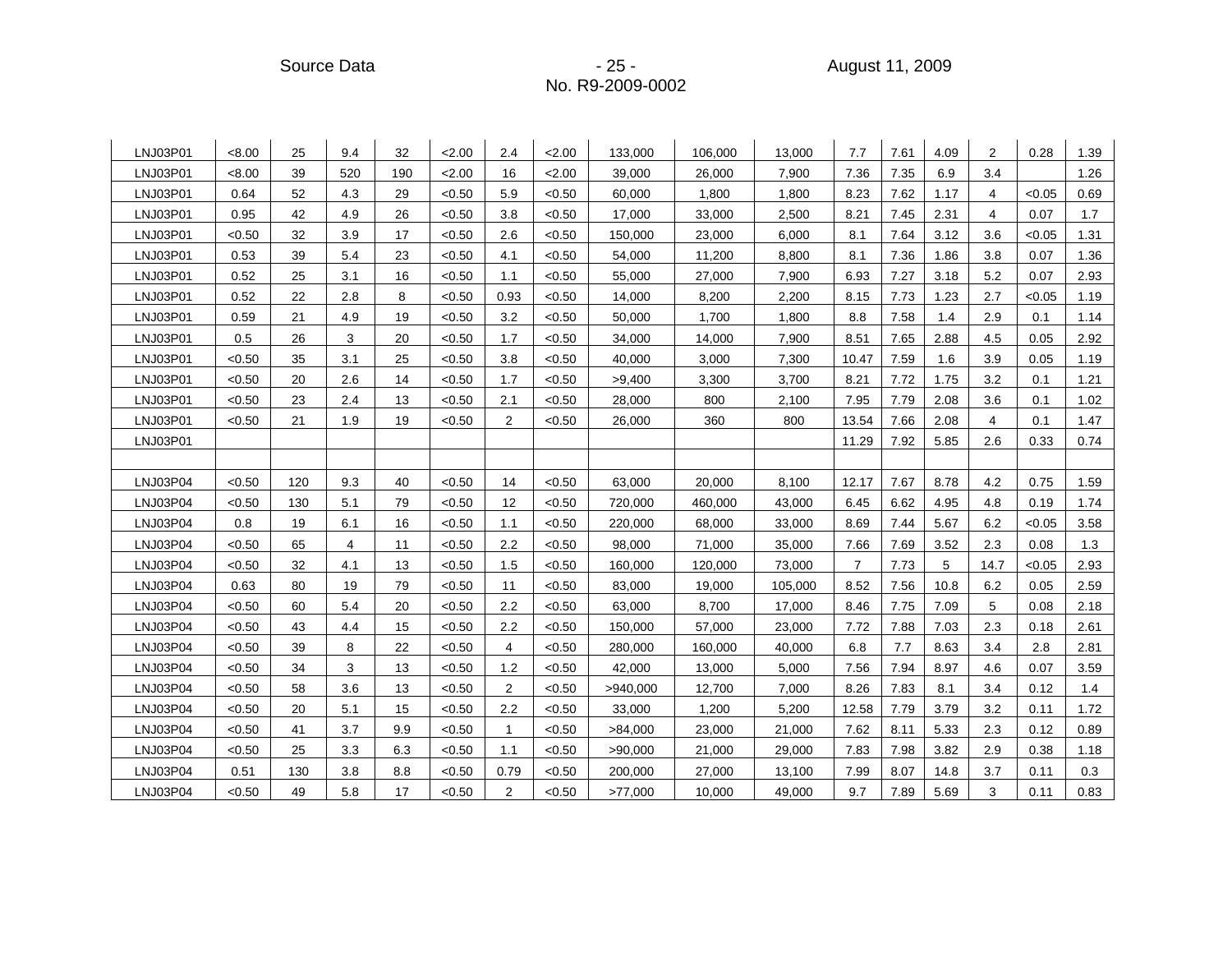Source Data - 26 - August 11, 2009

| LNJ03P04 | < 0.50 | 77  | 3.7            | 9.9 | < 0.50 | 1.3            | < 0.50 | 68,000   | 7,800   | 62,000 | 9.3   | 7.81 | 4.56 | 3.9            | 0.1    | 0.84 |
|----------|--------|-----|----------------|-----|--------|----------------|--------|----------|---------|--------|-------|------|------|----------------|--------|------|
|          |        |     |                |     |        |                |        |          |         |        |       |      |      |                |        |      |
| LNJ03P05 | < 0.50 | 53  | 8.5            | 25  | < 0.50 | 3.7            | < 0.50 | 23,000   | 7.000   | 2.100  | 13.5  | 7.88 | 8.91 | 3.3            | < 0.05 | 0.67 |
| LNJ03P05 | < 0.50 | 130 | 8.3            | 62  | < 0.50 | 6.9            | < 0.50 | 43,000   | 13,000  | 3,600  | 9.12  | 7.7  | 3.71 | 4              | 0.85   | 1.13 |
| LNJ03P05 | < 0.50 | 78  | 6.5            | 26  | < 0.50 | 3.3            | < 0.50 | 68,000   | 67,000  | 25,000 | 9.41  | 7.8  | 3.07 | 3.3            | 0.08   | 0.92 |
| LNJ03P05 | 0.58   | 73  | 7.8            | 34  | < 0.50 | 6              | < 0.50 | 330,000  | 140,000 | 45,000 | 7.88  | 7.7  | 4.01 | 2.2            | 0.1    | 1.1  |
| LNJ03P05 | < 0.50 | 81  | 11             | 29  | < 0.50 | 4.1            | < 0.50 | 56,000   | 42,000  | 6,000  | 7.34  | 7.57 | 3.16 | 4.1            | 0.25   | 1.48 |
| LNJ03P05 | < 0.50 | 97  | 7.9            | 54  | < 0.50 | 8.3            | < 0.50 | 43,000   | 13,000  | 10,000 | 9.92  | 7.86 | 8.3  | 1.6            | 0.05   | 0.9  |
| LNJ03P05 | < 0.50 | 49  | 6.8            | 27  | < 0.50 | 2.9            | < 0.50 | 220,000  | 37,000  | 16,000 | 8.02  | 7.46 | 8.08 | 6.4            | 0.09   | 3.96 |
| LNJ03P05 | < 0.50 | 41  | 4.6            | 17  | < 0.50 | 1.7            | < 0.50 | 63,000   | 4,900   | 11,000 | 8.02  | 7.84 | 13.7 | 2.9            | 0.05   | 1.31 |
| LNJ03P05 | < 0.50 | 39  | $\overline{7}$ | 16  | < 0.50 | 2              | <0.50  | 380,000  | 200,000 | 68,000 | 8.19  | 7.98 | 2.8  | 1.8            | 0.28   | 1.76 |
| LNJ03P05 | < 0.50 | 40  | 4.3            | 15  | < 0.50 | $\overline{2}$ | < 0.50 | 49,000   | 8,000   | 8,000  | 8.07  | 7.52 | 2.56 | 2.6            | 0.05   | 2.05 |
| LNJ03P05 | < 0.50 | 130 | 4.4            | 20  | < 0.50 | 1.2            | < 0.50 | >32,000  | 5,300   | 5,600  | 9.37  | 7.31 | 8.23 | 4.2            | 0.17   | 0.46 |
| LNJ03P05 | < 0.50 | 46  | 6.2            | 23  | < 0.50 | 2.9            | < 0.50 | 300,000  | 14,000  | 23,000 | 13.82 | 7.59 | 4.13 | 2.8            | 0.15   | 0.86 |
| LNJ03P05 | < 0.50 | 38  | 9.3            | 15  | < 0.50 | 1.8            | < 0.50 | 33,000   | 7,200   | 22,000 | 8.2   | 7.77 | 15.4 | 2              | 0.72   | 0.89 |
| LNJ03P05 | < 0.50 | 55  | 5.8            | 14  | < 0.50 | 1.7            | < 0.50 | 24,000   | 5,800   | 5,000  | 9.48  | 8.08 | 3.66 | $\overline{2}$ | 0.1    | 0.77 |
| LNJ03P05 | < 0.50 | 81  | 7.1            | 20  | < 0.50 | 0.81           | < 0.50 | 37,000   | 10,000  | 9,800  | 8.93  | 8.06 | 5.38 | 2.6            | 0.18   | 0.66 |
| LNJ03P05 | < 0.50 | 130 | 4.5            | 40  | < 0.50 | 8.1            | < 0.50 | 28,000   | 3,400   | 14,200 | 9.7   | 7.93 | 3.23 | 3.4            | 0.1    | 0.45 |
| LNJ03P05 | <0.50  | 170 | 4.1            | 53  | < 0.50 | 0.7            | < 0.50 | 22,000   | 1,700   | 8,400  | 10.33 | 7.82 | 14.4 | 3.7            | 0.11   | 0.33 |
|          |        |     |                |     |        |                |        |          |         |        |       |      |      |                |        |      |
| LNJ03P13 | < 0.50 | 390 | 3.6            | 190 | < 0.50 | 47             | < 0.50 | 15,000   | 3,100   | 340    | 7.95  | 7.44 | 0.47 | 4.7            | 0.06   | 0.24 |
| LNJ03P13 | < 0.50 | 260 | 2.8            | 120 | < 0.50 | 18             | < 0.50 | 34,000   | 3,400   | 1,500  | 6.69  | 7.11 | 0.49 | 6.7            | < 0.05 | 0.48 |
| LNJ03P13 | < 0.50 | 180 | 2.9            | 63  | < 0.50 | 4.6            | < 0.50 | 19,000   | 12,000  | 4,700  | 7.69  | 7.25 | 1.1  | 5.3            | < 0.05 | 0.65 |
| LNJ03P13 | 0.55   | 220 | 3              | 76  | < 0.50 | 7.5            | < 0.50 | 43,000   | 7,900   | 5,600  | 8.54  | 7.33 | 1.11 | 6.4            | 0.06   | 0.46 |
| LNJ03P13 | < 0.50 | 160 | 3.2            | 57  | < 0.50 | 5.3            | < 0.50 | 36,000   | 13,000  | 2,000  | 6.01  | 7.62 | 0.71 | 5.5            | 0.1    | 0.35 |
| LNJ03P13 | < 0.50 | 180 | 2.8            | 110 | < 0.50 | 13             | < 0.50 | 14,000   | 610     | 230    | 8.35  | 7.07 | 0.35 | 3.2            | 0.05   | 0.46 |
| LNJ03P13 | < 0.50 | 170 | 3.1            | 97  | < 0.50 | 12             | < 0.50 | 8,200    | 220     | 2,800  | 6.58  | 7.37 | 0.71 | 6.1            | 0.05   | 0.48 |
| LNJ03P13 | < 0.50 | 120 | 2.6            | 57  | < 0.50 | 12             | < 0.50 | 29,000   | 3,500   | 8.800  | 5.82  | 7.45 | 1.83 | 4.8            | 0.06   | 0.68 |
| LNJ03P13 | < 0.50 | 120 | 2.5            | 52  | < 0.50 | 8              | < 0.50 | 24,000   | 9,000   | 11,000 | 6.27  | 7.58 | 1.26 | 4.9            | 0.1    | 0.66 |
| LNJ03P13 | < 0.50 | 86  | 1.9            | 35  | < 0.50 | 4.4            | < 0.50 | 24,000   | 1,100   | 800    | 7.08  | 7.75 | 0.33 | 5              | 0.05   | 0.3  |
| LNJ03P13 | 0.56   | 160 | 3.3            | 82  | < 0.50 | 17             | < 0.50 | >158,000 | >46,000 | 860    | 6.32  | 7.52 | 1.04 | 5.7            | 0.11   | 0.24 |
| LNJ03P13 | < 0.50 | 120 | 2.3            | 63  | < 0.50 | 13             | < 0.50 | 30,000   | 460     | 2,900  | 8.18  | 7.32 | 0.86 | 5.1            | 0.12   | 0.45 |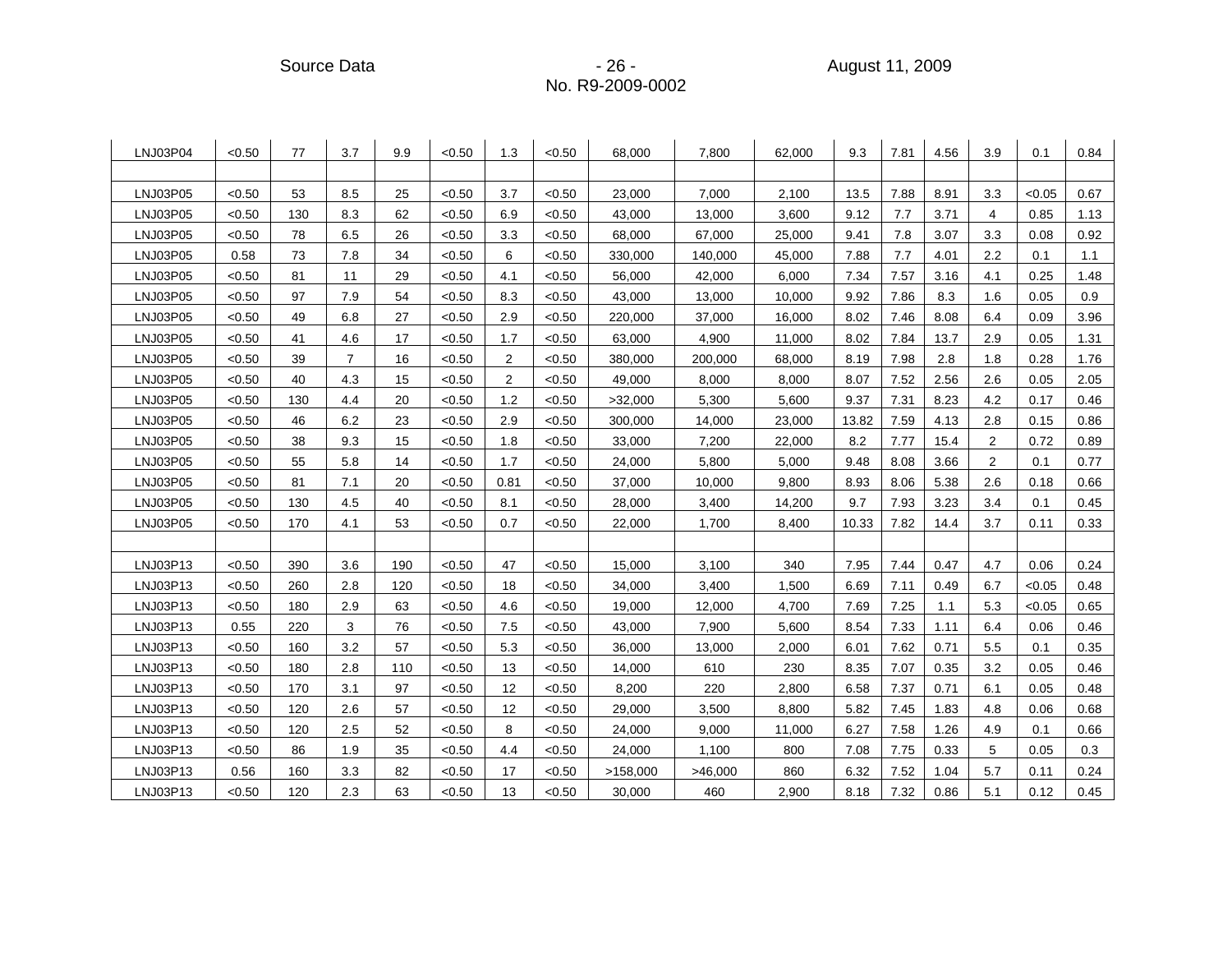Source Data - 27 - August 11, 2009

| LNJ03P13        | < 0.50 | 110 | 2.5 | 45 | < 0.50 | 9      | < 0.50 | 4,900   | 1,330           | 910     | 6.02    | 7.88 | 0.6  | 4.3            | 0.1    | 0.3  |
|-----------------|--------|-----|-----|----|--------|--------|--------|---------|-----------------|---------|---------|------|------|----------------|--------|------|
| LNJ03P13        | < 0.50 | 100 | 2.7 | 37 | < 0.50 | 7.7    | < 0.50 | 15,000  | 420             | 1.320   | 7.26    | 7.74 | 0.6  | 3.1            | 0.1    | 0.32 |
| LNJ03P13        | < 0.50 | 81  | 3.1 | 43 | < 0.50 | 7.7    | < 0.50 | 5,800   | 510             | 950     | 7.14    | 8.05 | 0.96 | 6.6            | 0.1    | 0.3  |
| LNJ03P13        | 0.56   | 120 | 2.9 | 52 | < 0.50 | 9.5    | < 0.50 |         |                 |         | 8.09    | 7.5  | 0.4  | 3.4            | 0.1    | 0.3  |
| LNJ03P13        |        |     |     |    |        |        |        | 22,000  | 390             | 550     | 9.73    | 7.65 | 0.54 | 4.6            | 0.1    | 0.38 |
|                 |        |     |     |    |        |        |        |         |                 |         |         |      |      |                |        |      |
| LNJ04@LPAZ      | 0.51   | 100 | 2.3 | 23 | < 0.50 | 1.6    | < 0.50 | >40,000 | 8,400           | 5,700   | 8.42    | 7.51 | 6    | $\overline{4}$ | 0.1    | 0.57 |
| LNJ04@LPAZ      |        |     |     |    |        |        |        | 37,000  | 5,100           | 5,500   | 5.74    | 7.19 | 5.02 | 4.2            | 0.1    | 0.83 |
|                 |        |     |     |    |        |        |        |         |                 |         |         |      |      |                |        |      |
| LNJ04DSRP       | < 0.50 | 57  | 6.2 | 35 | < 0.50 | 9.4    | < 0.50 | 170     | $< \negspace 9$ | 50      | 5.83    | 7.42 | 5.74 | 4.9            | 0.1    | 5.55 |
| LNJ04DSRP       |        |     |     |    |        |        |        | 32,000  | 1,000           | 2,300   | 6.83    | 7.66 | 3.61 | 4.5            | 0.1    | 0.8  |
|                 |        |     |     |    |        |        |        |         |                 |         |         |      |      |                |        |      |
| <b>LNK01P07</b> | < 8.00 | 5.4 | 9.1 | 33 | 2.00   | < 1.00 | 2.00   | 24,000  | 16,000          | 8,200   | 8.85    | 8.39 | 8.83 | 2.4            | < 0.05 | 1.67 |
| <b>LNK01P07</b> | < 8.00 | 7.7 | 12  | 36 | 2.00   | < 1.00 | 2.00   | 18,600  | 5,000           | 3,900   | 8.99    | 6.89 | 2.48 | 4              | 0.1    | 2.37 |
| <b>LNK01P07</b> | < 8.00 | 6   | 13  | 29 | 2.00   | < 1.00 | < 2.00 | 25,000  | 16,300          | 54,000  | 8.33    | 7.23 | 6.17 | 3              | < 0.05 | 2.03 |
| <b>LNK01P07</b> | < 8.00 | 5.5 | 13  | 35 | 2.00   | < 1.00 | 2.00   | 54,000  | 30,000          | 16,100  | 8.52    | 7.8  | 5.07 | 3              | 0.13   | 1.77 |
| <b>LNK01P07</b> | < 8.00 | 6.8 | 12  | 70 | 2.00   | < 1.00 | 2.00   | 12,600  | 6,900           | 11,800  | 8.29    | 8.2  | 2.2  | 2.9            | 0.08   | 1.79 |
| <b>LNK01P07</b> | < 8.00 | 8.8 | 18  | 39 | 2.00   | < 1.00 | 2.00   | 67,000  | 52,000          | 7,700   | 7       | 7.8  | 15.5 | 3.4            |        | 2.78 |
| <b>LNK01P07</b> | < 0.50 | 7.8 | 11  | 15 | < 0.50 | < 0.50 | < 0.50 | 410,000 | 116,000         | 143,000 | 8.33    | 7.3  | 2.62 | 4.6            | 0.16   | 2.24 |
| <b>LNK01P07</b> | < 0.50 | 9.5 | 7.6 | 25 | < 0.50 | < 0.50 | < 0.50 | 440,000 | >120,000        | 86,000  | 8.6     | 7.68 | 6.68 | 3.3            | < 0.05 | 4.8  |
| <b>LNK01P07</b> | < 0.50 | 8.4 | 6   | 11 | < 0.50 | < 0.50 | < 0.50 | 330,000 | 100,000         | 280,000 | 8.67    | 7.91 | 5.32 | 4.3            | < 0.05 | 2.5  |
| <b>LNK01P07</b> | < 0.50 | 9.8 | 6.9 | 21 | < 0.50 | < 0.50 | < 0.50 | 570,000 | 117,000         | 11,000  | $8.8\,$ | 7.9  | 3.19 | 4.5            | 0.06   | 2.83 |
| <b>LNK01P07</b> | < 0.50 | 12  | 8.7 | 31 | < 0.50 | < 0.50 | < 0.50 | 110,000 | 14,000          | 23,000  | 8.73    | 7.61 | 6.88 | 5.3            | 0.08   | 3.84 |
| <b>LNK01P07</b> | < 0.50 | 18  | 5.7 | 16 | < 0.50 | < 0.50 | < 0.50 | 91,000  | 66,000          | 36,000  | 8.34    | 7.59 | 6.57 | 3.2            | 0.1    | 2.92 |
| <b>LNK01P07</b> | < 0.50 | 5.2 | 6.6 | 16 | < 0.50 | < 0.50 | < 0.50 | 32,000  | 21,000          | 7,400   | 9.31    | 7.9  | 5.85 | 6.3            | 0.06   | 3.56 |
| <b>LNK01P07</b> | < 0.50 | 6.2 | 6.1 | 10 | < 0.50 | < 0.50 | < 0.50 | 107,000 | 17,000          | 22,000  | 9.2     | 8.1  | 1.99 | 3.5            | 0.05   | 1.76 |
| <b>LNK01P07</b> | < 0.50 | 4.2 | 13  | 13 | < 0.50 | < 0.50 | < 0.50 | 160,000 | 50,000          | 29,000  | 8.24    | 8.04 | 5.92 | 2.9            | 0.05   | 2.49 |
| <b>LNK01P07</b> | < 0.50 | 5.3 | 5.8 | 13 | < 0.50 | < 0.50 | < 0.50 | 510,000 | 22,000          | 7,400   | 10.65   | 7.94 | 5.73 | 4.8            | 0.1    | 1.86 |
| <b>LNK01P07</b> | < 0.50 | 5.6 | 6.7 | 17 | < 0.50 | < 0.50 | < 0.50 | 190,000 | 22,000          | 28,000  | 8.36    | 7.98 | 2.7  | 3.8            | 0.11   | 2.12 |
| <b>LNK01P07</b> | < 0.50 | 5.7 | 13  | 17 | < 0.50 | < 0.50 | 0.93   | 135,000 | >4,600          | 30,000  | 14.45   | 8.64 | 14   | 2.7            | 0.18   | 1.9  |
| <b>LNK01P07</b> | < 0.50 | 3.6 | 5.2 | 11 | < 0.50 | < 0.50 | < 0.50 | >29,000 | >450            | 6,500   | 10.11   | 7.94 | 5.09 | 3.7            | 0.1    | 1.61 |
| <b>LNK01P07</b> |        |     |     |    |        |        |        |         |                 |         | 9.87    | 8.12 | 5.82 | 4.2            | 0.1    | 1.98 |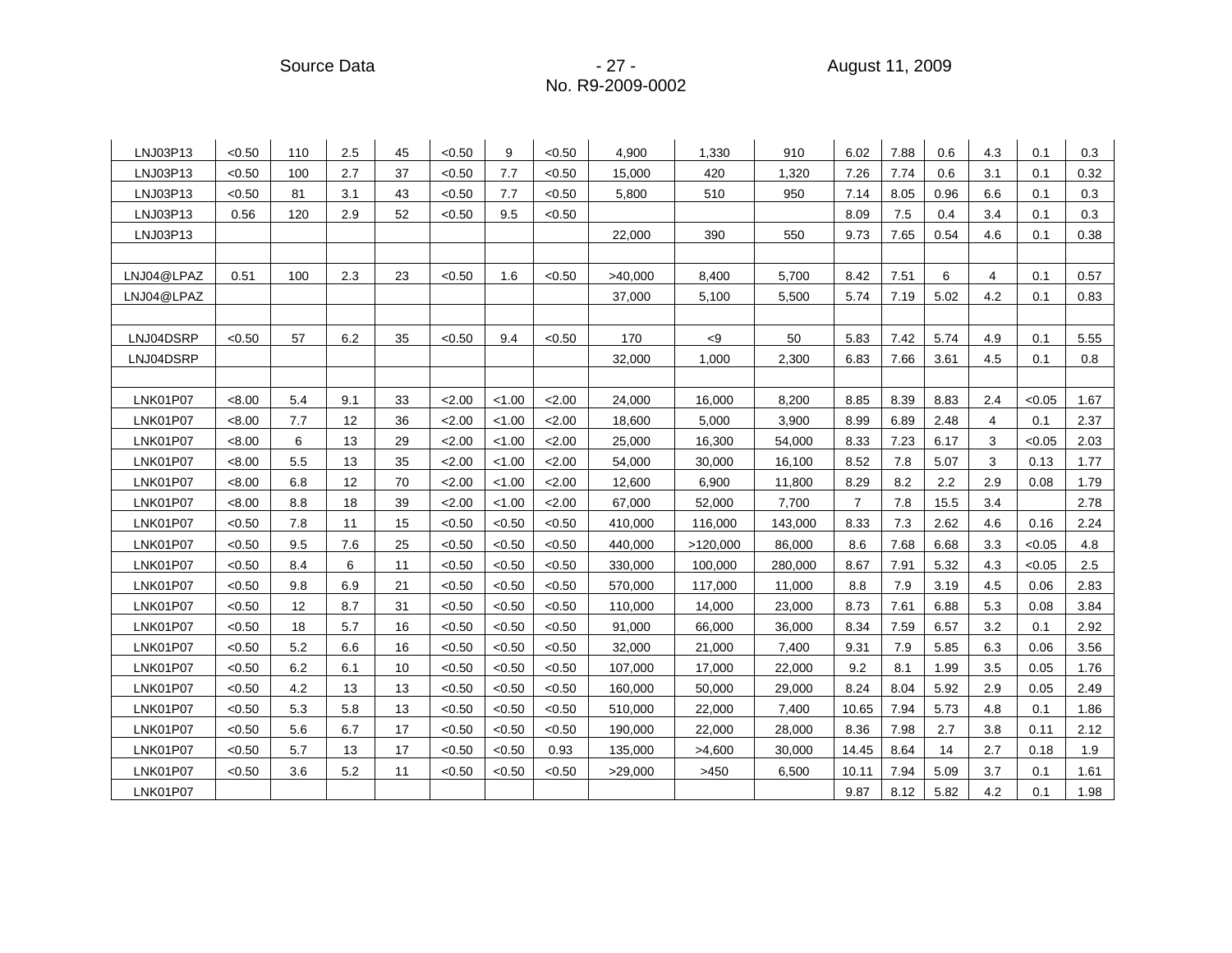| <b>LNK01P08</b> | < 8.00 | 6      | 10             | 31             | 2.00   | < 1.00 | 2.00   | 69,000  | 5,000    | 4,500   | 9.2   | 8.25           | 6.47 | 2.3 | < 0.05 | 1.45 |
|-----------------|--------|--------|----------------|----------------|--------|--------|--------|---------|----------|---------|-------|----------------|------|-----|--------|------|
| <b>LNK01P08</b> | < 8.00 | 4.1    | 12             | 40             | 2.00   | < 1.00 | 2.00   | 129,000 | 940      | 102,000 | 8.91  | 6.97           | 2.02 | 5.5 | < 0.05 | 3.87 |
| <b>LNK01P08</b> | < 8.00 | < 4.00 | 10             | 23             | 2.00   | < 1.00 | 2.00   | 35,000  | 4,300    | 46,000  | 8.71  | 7.4            | 2.71 | 2.9 | < 0.05 | 1.15 |
| <b>LNK01P08</b> | < 8.00 | 6.6    | 10             | 39             | 2.00   | < 1.00 | 2.00   | 88,000  | 42,000   | 17,700  | 8.5   | 7.9            | 3.44 | 2.4 | 0.9    | 1.86 |
| <b>LNK01P08</b> | < 8.00 | 9.1    | 15             | 63             | 2.00   | < 1.00 | 2.00   | 20,450  | 12,200   | 5.600   | 7.98  | 8.13           | 2.36 | 2.9 | 0.13   | 1.51 |
| <b>LNK01P08</b> | < 8.00 | 11     | 7.8            | 27             | 2.00   | < 1.00 | 2.00   | 10,000  | 7,300    | 6.500   | 8     | 7.9            | 4.44 | 2.6 |        | 2.02 |
| <b>LNK01P08</b> | < 0.50 | 12     | 6.4            | 12             | < 0.50 | < 0.50 | < 0.50 | 540,000 | 63,000   | 22,000  | 9.16  | 7.64           | 3.62 | 2.8 | 0.19   | 1.16 |
| <b>LNK01P08</b> | < 0.50 | 13     | 10             | 23             | < 0.50 | < 0.50 | 0.78   | 300,000 | >120,000 | 109,000 | 8.87  | 7.88           | 6.07 | 3.2 | 0.22   | 2.27 |
| <b>LNK01P08</b> | < 0.50 | 7.9    | 4.3            | 7.6            | < 0.50 | < 0.50 | < 0.50 | 200,000 | 130,000  | 20,000  | 8.91  | 8.02           | 3.93 | 2.8 | < 0.05 | 1.44 |
| <b>LNK01P08</b> | < 0.50 | 14     | 7.7            | 13             | < 0.50 | < 0.50 | < 0.50 | 370,000 | 63,000   | 12,000  | 8.95  | 7.96           | 3.13 | 2.8 | 0.19   | 1.36 |
| <b>LNK01P08</b> | < 0.50 | 14     | 5.2            | 7.9            | < 0.50 | < 0.50 | < 0.50 | 54,000  | 9,500    | 19,000  | 9.28  | 8              | 3.13 | 2.2 | 0.15   | 1.76 |
| <b>LNK01P08</b> | 0.7    | 15     | 13             | 22             | < 0.50 | 0.58   | 1.3    | 390,000 | 250,000  | 22,000  | 8.45  | 7.66           | 29.7 | 2.8 | 0.08   | 1.26 |
| <b>LNK01P08</b> | < 0.50 | 4.8    | 11             | 12             | < 0.50 | < 0.50 | < 0.50 | 18,000  | 11,500   | 6,200   | 9.63  | 8.01           | 2.72 | 4.1 | 0.06   | 2.58 |
| <b>LNK01P08</b> | < 0.50 | 5.2    | 5.8            | 11             | < 0.50 | < 0.50 | < 0.50 | 48,000  | 6,700    | 13,000  | 8.95  | 8.16           | 3.06 | 2.7 | 0.1    | 1.53 |
| <b>LNK01P08</b> | < 0.50 | 3.9    | 3.2            | 9.1            | < 0.50 | < 0.50 | < 0.50 | 50,000  | 19,000   | 11,000  | 8.7   | 8.07           | 2.83 | 2.5 | 0.05   | 1.73 |
| <b>LNK01P08</b> | < 0.50 | 4.9    | 3.4            | 9.5            | < 0.50 | < 0.50 | < 0.50 | >34,000 | 4,800    | 11,900  | 11.57 | 8.09           | 3.7  | 4.4 | 0.1    | 1.25 |
| <b>LNK01P08</b> | < 0.50 | 4.6    | 5.1            | 7.7            | < 0.50 | < 0.50 | < 0.50 | >79,000 | 16,000   | 24,000  | 8.96  | 8.07           | 2.2  | 2.6 | 0.1    | 1.02 |
| <b>LNK01P08</b> | < 0.50 | 4.8    | 4.1            | $\overline{7}$ | < 0.50 | < 0.50 | < 0.50 | 56,000  | 3,600    | 9,900   | 13.86 | 8.24           | 4    | 2   | 0.23   | 1.11 |
| <b>LNK01P08</b> | < 0.50 | 4.3    | 3.3            | 8.9            | < 0.50 | < 0.50 | < 0.50 | >48,000 | >900     | 8,400   | 10.32 | 8.03           | 2.36 | 3.1 | 0.1    | 1.24 |
| <b>LNK01P08</b> |        |        |                |                |        |        |        |         |          |         | 9.9   | 8.14           | 5.96 | 3.8 | 0.1    | 2.13 |
|                 |        |        |                |                |        |        |        |         |          |         |       |                |      |     |        |      |
| LNK01P09        | < 8.00 | 6.3    | 6.3            | 47             | 2.00   | < 1.00 | 2.00   | 740     | $<$ 10   | 1,400   | 10.26 | 8.16           | 22.7 | 2.9 | < 0.05 | 1.37 |
| LNK01P09        | < 8.00 | 4.1    | $\overline{7}$ | 34             | 2.00   | < 1.00 | 2.00   | < 10    | <10      | 1,550   | 10.28 | 6.45           | 7.1  | 3.1 | 0.08   | 1.99 |
| LNK01P09        | < 8.00 | <4.00  | 10             | 33             | 2.00   | < 1.00 | 2.00   | 39,000  | 29,000   | 37,000  | 9.93  | 7.31           | 17.8 | 4.2 | < 0.05 | 2.02 |
| LNK01P09        | < 8.00 | 7.5    | 5.4            | 41             | 2.00   | < 1.00 | < 2.00 | 510     | 350      | 610     | 11    | 8              | 3.99 | 2.8 | 0.15   | 1.71 |
| LNK01P09        | < 8.00 | 9.1    | 6.1            | 63             | 2.00   | < 1.00 | 2.00   | 610     | 510      | 460     | 8.77  | 8.08           | 3.88 | 1.4 |        | 1.56 |
| LNK01P09        | < 8.00 | 8.5    | 14             | 32             | 2.00   | < 1.00 | 2.00   | 70,000  | 57,000   | 35,000  | 3.4   | $\overline{7}$ | 3.33 | 3.4 | 0.1    | 2.14 |
| <b>LNK01P09</b> | < 0.50 | 19     | 6.3            | 11             | < 0.50 | < 0.50 | < 0.50 | 33,000  | 200      | 420     | 9.42  | 7.53           | 1.67 | 4.5 | 0.08   | 1.63 |
| LNK01P09        | < 0.50 | 13     | 4.1            | 13             | < 0.50 | < 0.50 | < 0.50 | 16,000  | 9,000    | 700     | 9.31  | 7.84           | 1.23 | 3.4 | < 0.05 | 1.41 |
| LNK01P09        | < 0.50 | 15     | 4.7            | 12             | < 0.50 | < 0.50 | < 0.50 | 50,000  | 30,000   | 590     | 9.45  | 7.85           | 0.73 | 5.2 | < 0.05 | 2.36 |
| LNK01P09        | < 0.50 | 24     | 3.7            | 11             | < 0.50 | < 0.50 | < 0.50 | 4,700   | 1,500    | 410     | 9.38  | 7.83           | 0.8  | 3.7 | < 0.05 | 1.62 |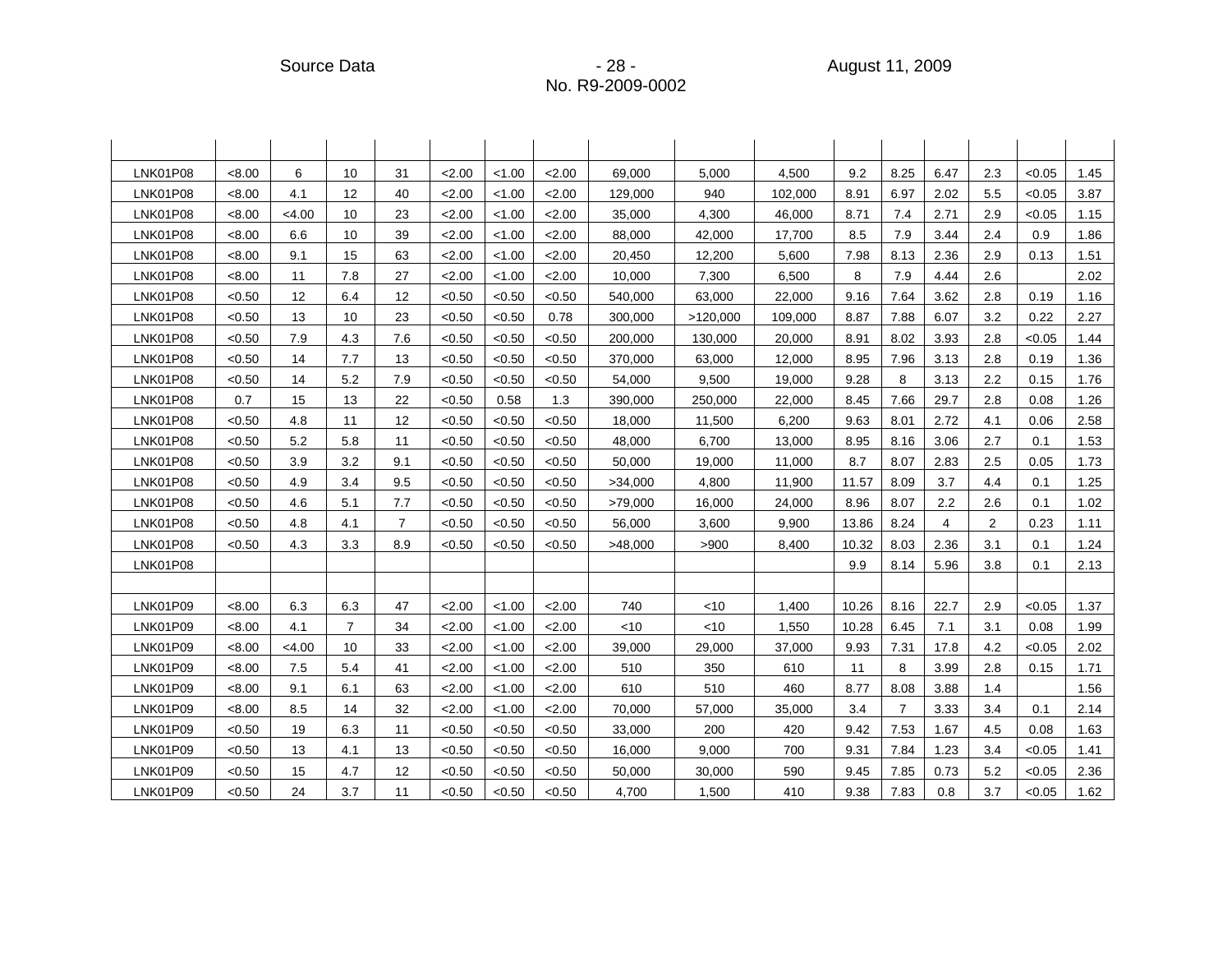Source Data - 29 - August 11, 2009

| LNK01P09 | < 0.50 | 23  | 4.1            | 12  | < 0.50 | < 0.50 | < 0.50       | 6,300     | 100             | 9,200  | 9.84  | 7.87 | 1.55         | 2.3            | 0.18   | 1.85  |
|----------|--------|-----|----------------|-----|--------|--------|--------------|-----------|-----------------|--------|-------|------|--------------|----------------|--------|-------|
| LNK01P09 | < 0.50 | 24  | 5.7            | 15  | < 0.50 | 1.1    | < 0.50       | 5,200     | 1,400           | 800    | 8.77  | 7.62 | 0.47         | 3.1            | 0.1    | 2.24  |
| LNK01P09 | < 0.50 | 5   | 3.7            | 12  | < 0.50 | < 0.50 | < 0.50       | 1,300     | 180             | 500    | 9.94  | 7.83 | 0.6          | 3.4            | 0.06   | 2.19  |
| LNK01P09 | < 0.50 | 4.8 | 2.8            | 8.3 | < 0.50 | < 0.50 | < 0.50       | 520       | 110             | 80     | 9.69  | 8    | 1.09         | 3.1            | 0.1    | 1.98  |
| LNK01P09 | < 0.50 | 4.3 | 1.9            | 9.1 | < 0.50 | < 0.50 | < 0.50       | 700       | 400             | 700    | 10.06 | 7.98 | 0.52         | $\overline{2}$ | 0.05   | 2.39  |
| LNK01P09 | < 0.50 | 6   | $\overline{c}$ | 6.7 | < 0.50 | < 0.50 | < 0.50       | >480      | $< \negspace 9$ | 240    | 11.74 | 7.95 | 0.58         | $\overline{2}$ | 0.1    | 2.27  |
| LNK01P09 | < 0.50 | 6.3 | 5.5            | 8.4 | < 0.50 | < 0.50 | < 0.50       | 2,100     | 60              | 320    | 9.69  | 7.94 | 0.71         | 2.2            | 0.1    | 2.19  |
| LNK01P09 | < 0.50 | 6.6 | 1.7            | 6.8 | < 0.50 | < 0.50 | < 0.50       | 590       | < 9             | 230    | 15.81 | 8.06 | $\mathbf{1}$ | $\overline{2}$ | 0.11   | 1.98  |
| LNK01P09 | < 0.50 | 4.7 | 3.3            | 8.5 | < 0.50 | < 0.50 | < 0.50       | 2,800     | 200             | 370    | 11.09 | 7.91 | 0.66         | 3              | 0.1    | 2.3   |
| LNK01P09 |        |     |                |     |        |        |              |           |                 |        | 10.32 | 7.97 | 0.59         | 2.7            | 0.1    | 2.95  |
|          |        |     |                |     |        |        |              |           |                 |        |       |      |              |                |        |       |
| LNL03P03 | 0.81   | 9.6 | 4.6            | 34  | < 0.50 | < 0.50 | < 0.50       | 80,000    | 10,000          | 2,900  | 7.56  | 7.55 | 1.19         | 2.4            | 0.17   | <0.06 |
| LNL03P03 | < 0.50 | 12  | 3.8            | 34  | < 0.50 | < 0.50 | < 0.50       | 38,000    | 8,000           | 4,700  | 9.21  | 7.6  | 1.76         | 3.7            | < 0.05 | 1.38  |
| LNL03P03 | < 0.50 | 7.1 | 4.4            | 32  | < 0.50 | < 0.50 | < 0.50       | 200,000   | 38,000          | 13,000 | 7.73  | 7.94 | 2.93         | 1.8            | 0.12   | 1.47  |
| LNL03P03 | < 0.50 | 12  | 2.8            | 26  | < 0.50 | < 0.50 | < 0.50       | 1,180,000 | 1,090,000       | 27,000 | 7.5   | 7.9  | 2.9          | 2.5            | < 0.05 | 1.25  |
| LNL03P03 | < 0.50 | 19  | 4.6            | 49  | < 0.50 | 0.58   | < 0.50       | 460,000   | 74,000          | 40,000 | 8.6   | 7.95 | 4.5          | 6.7            | 0.23   | 4.01  |
| LNL03P03 | 0.91   | 9.5 | $\overline{7}$ | 51  | < 0.50 | < 0.50 | < 0.50       | 19,000    | 1,600           | 720    | 9.67  | 7.92 | 4.03         | 4.5            | 0.07   | 4.89  |
| LNL03P03 | < 0.50 | 8.5 | 6.8            | 50  | < 0.50 | < 0.50 | < 0.50       | 1,000     | < 10            | 90     | 8.3   | 7.67 | 4.3          | 5.7            | 0.11   | 14.5  |
| LNL03P03 | < 0.50 | 9.9 | 4.6            | 53  | < 0.50 | 0.55   | 0.52         | 76,000    | 140             | 14,000 | 7.29  | 7.7  | 1.79         | 8.1            | 0.13   | 4.38  |
| LNL03P03 | < 0.50 | 6.4 | 5.7            | 54  | < 0.50 | 0.56   | < 0.50       | 58,000    | 40,000          | 28,000 | 7.72  | 7.57 | 4.29         | $\overline{7}$ | 0.15   | 3.63  |
| LNL03P03 | < 0.50 | 6.6 | 3.1            | 22  | < 0.50 | < 0.50 | < 0.50       | 59,000    | 20,000          | 13,000 | 0     | 7.95 | 5.4          | 5.3            | 0.1    | 2.78  |
| LNL03P03 | < 0.50 | 8.3 | 11             | 76  | < 0.50 | 1.1    | 1.1          | 230,000   | 45,000          | 520    | 8.12  | 7.82 | 2.8          | 12             | 0.35   | 3.33  |
| LNL03P03 | 0.72   | 8.4 | 12             | 88  | < 0.50 | 0.74   | 0.78         | 6,500     | 1,900           | 1,200  | 8.53  | 8.07 | 5.49         | 10             | 0.19   | 3.54  |
| LNL03P03 | <0.50  | 6.5 | 3.6            | 39  | < 0.50 | < 0.50 | 0.66         | 37,000    | 3,600           | 6,800  | 6.15  | 7.98 | 1.45         | 4.5            | 0.06   | 3.5   |
| LNL03P03 | < 0.50 | 6.6 | 3.4            | 44  | < 0.50 | < 0.50 | $\mathbf{1}$ | 90,000    | 29,000          | 6,700  | 7.85  | 7.76 | 2.82         | 7.4            | 0.1    | 2.57  |
| LNL03P03 | < 0.50 | 7.7 | 3.1            | 38  | < 0.50 | < 0.50 | 0.56         | 7,700     | 2,000           | 2,100  | 6.45  | 7.87 | 1.55         | $\overline{7}$ | 0.05   | 4.4   |
| LNL03P03 | < 0.50 | 4.6 | 3.5            | 41  | < 0.50 | < 0.50 | < 0.50       | >21,000   | 2,200           | 5,200  | 6.6   | 7.86 | 2.12         | 2.2            | 0.1    | 1.44  |
| LNL03P03 | < 0.50 | 5.4 | 4.1            | 31  | < 0.50 | < 0.50 | < 0.50       | >19,500   | >380            | 2,800  | 10.15 | 7.94 | 4.25         | $\overline{2}$ | 0.11   | 0.93  |
| LNL03P03 | < 0.50 | 4.8 | 2.4            | 12  | < 0.50 | 2.3    | < 0.50       | 122,000   | 10,000          | 3,200  | 12.13 | 8.13 | 3.78         | $\overline{2}$ | 0.12   | 1.49  |
| LNL03P03 | < 0.50 | 15  | 3.3            | 14  | < 0.50 | 4.1    | < 0.50       | 56,000    | 25,000          | 31,000 | 4.76  | 7.87 | 1.98         | 4.5            | 0.1    | 3.19  |
| LNL03P03 | < 0.50 | 8.8 | 4              | 21  | < 0.50 | 1.9    | < 0.50       | 58,000    | 9,400           | 10,400 | 8.06  | 8.2  | 2.14         | 6              | 0.1    | 5.21  |
| LNL03P03 | < 0.50 | 7.9 | 5.3            | 48  | < 0.50 | < 0.50 | < 0.50       | 76,000    | 8,200           | 5,800  | 8.43  | 8.12 | 4.62         | 12.9           | 0.1    | 6.83  |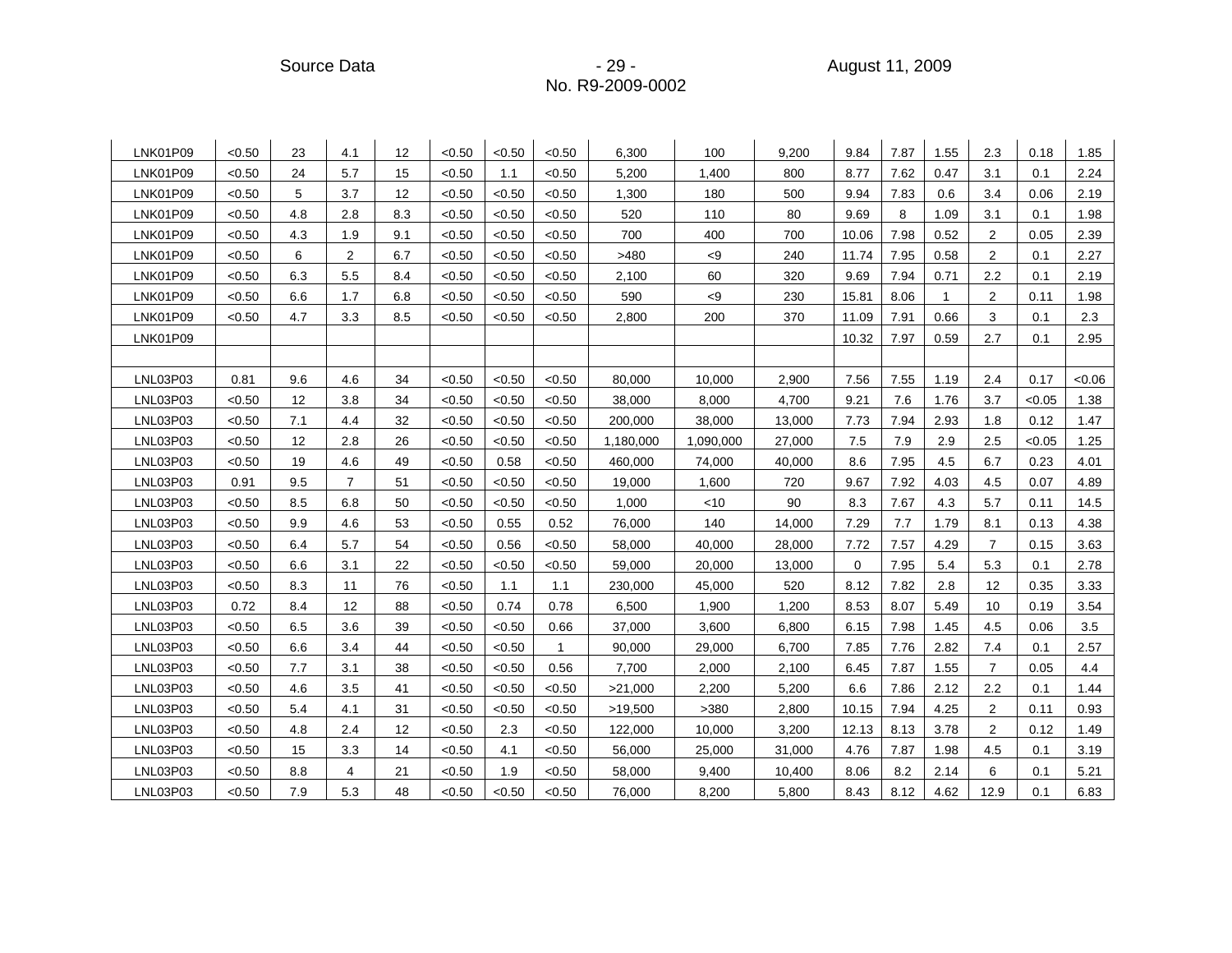| LNL03P03 | < 0.50 | 2.8 | 3.7            | 23  | < 0.50 | < 0.50       | < 0.50 | 42,000  | 1,700  | 4,300  | 10.27 | 8.1  | 3.66 | 5.1            | 0.1    | 2.29 |
|----------|--------|-----|----------------|-----|--------|--------------|--------|---------|--------|--------|-------|------|------|----------------|--------|------|
|          |        |     |                |     |        |              |        |         |        |        |       |      |      |                |        |      |
| LNL03P04 | < 8.00 | 8.1 | 4.6            | 21  | 2.00   | < 1.00       | 2.00   | < 10    | $<$ 10 | $<$ 10 | 11.87 | 8.06 | 0.87 | 1.3            | < 0.05 | 0.66 |
| LNL03P04 | < 8.00 | 7.8 | 5.6            | 43  | 2.00   | < 1.00       | 2.00   | 8,600   | 3,100  | 860    | 13.99 | 7.46 | 1.77 | < 0.20         | < 0.05 | 1.39 |
| LNL03P04 | < 8.00 | 6.3 | 6.4            | 23  | 2.00   | < 1.00       | 2.00   | 3,800   | 3,100  | 760    | 11.4  | 8.11 | 1.24 | 1.1            | 0.5    | 0.42 |
| LNL03P04 | < 8.00 | 13  | 7.9            | 51  | 2.00   | < 1.00       | < 2.00 | 4,000   | 2,100  | 1,610  | 9.24  | 8.09 | 1.28 | 1.9            | < 0.05 | 0.85 |
| LNL03P04 | <8.00  | 13  | 5.9            | 24  | 2.00   | < 1.00       | 2.00   | 450     | 260    | 1,200  | 10.99 | 8.39 | 1.77 | 2.1            |        |      |
| LNL03P04 | < 8.00 | 15  | 5.2            | 31  | 2.00   | < 1.00       | 2.00   | 300     | 110    | 1,130  | 7.97  | 7.75 | 1.53 | 1.1            |        | 1.69 |
| LNL03P04 | < 0.50 | 31  | 4.5            | 19  | < 0.50 | 1.3          | < 0.50 | 140,000 | 50,000 | 6,500  | 11.45 | 8.1  | 1.95 | 3.7            | 0.09   | 0.49 |
| LNL03P04 |        |     |                |     |        |              |        |         |        |        |       |      |      |                |        |      |
| LNL03P04 | < 0.50 | 29  | 3.4            | 19  | < 0.50 | $\mathbf{1}$ | < 0.50 | 22,000  | 2,500  | 810    | 8.2   | 7.86 | 1.32 | 3.5            | 0.08   | 1.32 |
| LNL03P04 | < 0.50 | 20  | 2.7            | 15  | < 0.50 | 0.63         | < 0.50 | 100,000 | 30,000 | 3,600  | 9.73  | 7.98 | 1.88 | 2.5            | < 0.05 | 1.64 |
| LNL03P04 | < 0.50 | 31  | 3.5            | 20  | < 0.50 | < 0.50       | <0.50  | 30,000  | 6,900  | 3,500  | 9.22  | 7.62 | 2.22 | 4.7            | 0.13   | 1.56 |
| LNL03P04 | < 0.50 | 25  | 2.6            | 13  | < 0.50 | 0.54         | < 0.50 | 9,500   | 690    | 1,200  | 5.69  | 7.5  | 2.01 | 4.3            | 0.15   | 0.92 |
| LNL03P04 | < 0.50 | 13  | 3.6            | 13  | < 0.50 | < 0.50       | < 0.50 | 9,000   | 1,300  | 1,000  | 6.03  | 7.61 | 2.18 | 3              | 0.07   | 1.35 |
| LNL03P04 | < 0.50 | 12  | 4.7            | 26  | < 0.50 | 1.5          | < 0.50 | 6,100   | 320    | 870    | 9.64  | 7.93 | 1.91 | 5.4            | 0.09   | 3.45 |
| LNL03P04 | < 0.50 | 13  | 6.2            | 20  | < 0.50 | 0.9          | < 0.50 | 400     | < 10   | 100    | 5.23  | 7.77 | 0.61 | 3.6            | 0.07   | 1.38 |
| LNL03P04 | < 0.50 | 31  | $\overline{2}$ | 22  | < 0.50 | 0.77         | < 0.50 | 8,000   | 900    | 1,900  | 6.08  | 7.78 | 1.41 | 3.7            | 0.06   | 1.79 |
| LNL03P04 | < 0.50 | 16  | 2.6            | 18  | < 0.50 | < 0.50       | <0.50  | 74,000  | 380    | 5,200  | 5.38  | 7.49 | 6.62 | 3.2            | 0.11   | 1.31 |
| LNL03P04 | < 0.50 | 10  | 2.6            | 9.4 | < 0.50 | < 0.50       | < 0.50 | >21,000 | 640    | 2,000  | 7.15  | 7.93 | 2.46 | 2.8            | 0.1    | 1.11 |
| LNL03P04 | < 0.50 | 10  | 3.6            | 7.3 | < 0.50 | < 0.50       | <0.50  | >10,700 | 830    | 4,100  | 6.82  | 8    | 14.4 | $\overline{2}$ | 0.12   | 0.78 |
| LNL03P04 | < 0.50 | 15  | 7.8            | 69  | < 0.50 | 0.84         | < 0.50 | >1,300  | 70     | 190    | 8.15  | 7.86 | 0.85 | 2.9            | 0.1    | 0.45 |
|          |        |     |                |     |        |              |        |         |        |        |       |      |      |                |        |      |
| LNL03P06 | < 8.00 | 38  | 15             | 41  | 2.00   | 2.6          | 2.00   | 1,900   | 1,400  | 1,100  | 8.77  | 7.38 | 1.35 | 7.3            | < 0.05 | 1.27 |
| LNL03P06 | < 8.00 | 42  | 19             | 51  | 2.00   | 2.3          | 2.00   | 9,300   | 6,300  | 2,600  | 8.95  | 6.99 | 2.04 | 6.9            | 0.1    | 1.53 |
| LNL03P06 | < 8.00 | 19  | 6.4            | 17  | 2.00   | 4.3          | 2.00   | 62,000  | 28,000 | 22,000 | 8.48  | 8.14 | 4.36 | 0.7            | < 0.05 | 0.45 |
| LNL03P06 | < 8.00 | 11  | 7.4            | 42  | 2.00   | < 1.00       | 2.00   | 1,210   | 440    | 450    | 7.52  | 7.52 | 1000 | 1.4            | 0.1    | 0.27 |
| LNL03P06 | < 8.00 | 42  | 36             | 43  | 2.00   | 3.2          | 2.00   | 38,000  | 13,200 | 42,000 | 1.11  | 8.03 | 8.89 | 7.9            | 0.21   | 1.86 |
| LNL03P06 | < 8.00 | 33  | 18             | 91  | 2.00   | 2.4          | 2.00   | 78,000  | 45,000 | 18,800 | 7.54  | 7.95 | 24.3 |                | 0.18   | 2.71 |
| LNL03P06 | < 8.00 | 41  | 29             | 86  | 2.00   | 4.2          | 2.00   | 26,000  | 8,050  | 10,300 | 8.26  | 7.79 | 7.23 | 4.5            |        | 1.73 |
| LNL03P06 | < 8.00 | 31  | 22             | 11  | 2.00   | < 1.00       | 2.00   | 36,000  | 26,000 | 6,500  | 8.33  | 7.4  | 3.43 | 4.7            |        | 1.43 |
| LNL03P06 | < 8.00 | 18  | 11             | 27  | 2.00   | < 1.00       | 2.00   | 65,000  | 34,000 | 11,900 | 13.39 | 8.05 | 81.7 | 2.6            | 0.2    | 2.24 |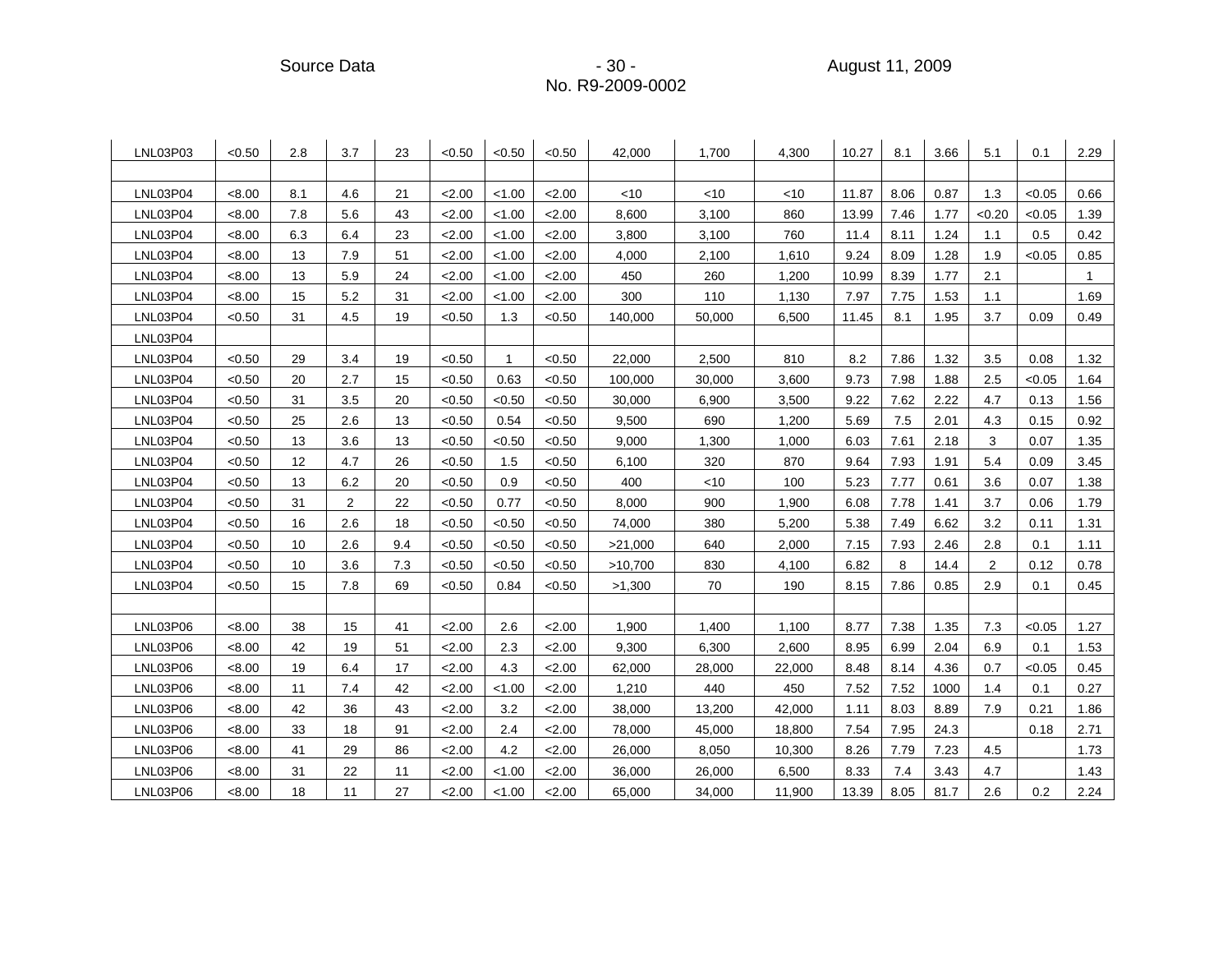Source Data - 31 - August 11, 2009

| LNL03P06 | < 8.00       | 24             | 21  | 68      | 2.00   | 1.2    | 2.00   | $<$ 200,000 | $<$ 200,000 | $<$ 200,000 | 12.85       | 8.19 | 15   | 7.3            | 1.3    | 4.79 |
|----------|--------------|----------------|-----|---------|--------|--------|--------|-------------|-------------|-------------|-------------|------|------|----------------|--------|------|
| LNL03P06 | < 0.50       | 110            | 8.1 | 72      | < 0.50 | 8.2    | < 0.50 | 30,000      | 310         | 5,400       | 8.66        | 7.85 | 3.48 | 6              | < 0.05 | 0.83 |
| LNL03P06 | < 0.50       | 80             | 9.6 | 41      | < 0.50 | 5.2    | < 0.50 | 90,000      | 3,400       | 3,900       | 9.12        | 7.56 | 2.26 | 7.8            | 0.1    | 1.31 |
| LNL03P06 | 3.1          | 16             | 6.1 | 80      | 0.98   | 3.9    | 2.9    | 9,000       | 3,100       | 430         | 9.15        | 8    | 616  | 3.1            | 0.15   | 0.45 |
| LNL03P06 | < 0.50       | 44             | 7.1 | 26      | < 0.50 | 2.1    | < 0.50 | 120,000     | 80,000      | 11,000      | 8.4         | 8    | 3.27 | 7.5            | 0.07   | 1.58 |
| LNL03P06 | 0.59         | 200            | 7.5 | 49      | < 0.50 | 4.9    | < 0.50 | 45,000      | 33,000      | 3,700       | 8.4         | 7.81 | 2.3  | 5.8            | 0.08   | 1.16 |
| LNL03P06 | < 0.50       | 24             | 13  | 45      | < 0.50 | 1.9    | < 0.50 | 43,000      | 10,000      | 880         | 7.04        | 7.29 | 3.42 | 5.3            | 0.11   | 5.39 |
| LNL03P06 | $\mathbf{1}$ | 34             | 21  | 190     | < 0.50 | 5.8    | 0.66   | 45,000      | 130         | 250         | 7.51        | 7.47 | 10.3 | 5.9            | 1.6    | 6.65 |
| LNL03P06 | < 0.50       | 28             | 7.9 | 32      | < 0.50 | 2.3    | < 0.50 | 23,000      | < 10        | 320         | 6.5         | 7.42 | 3.06 | 8              | < 0.05 | 5.43 |
| LNL03P06 | 1.6          | 16             | 9.2 | 45      | < 0.50 | 2.5    | <0.50  | 4,200       | 160         | 800         | 7.4         | 7.56 | 3.34 | 9.4            | 0.11   | 5.08 |
| LNL03P06 | < 0.50       | 24             | 6.3 | 26      | < 0.50 | 2.7    | < 0.50 | 23,000      | < 10        | < 10        | $\mathbf 0$ | 7.8  | 1.39 | 5.9            | <0.04  | 3.64 |
| LNL03P06 | < 0.50       | 48             | 15  | 38      | < 0.50 | 3.1    | < 0.50 | 37,000      | 780         | 700         | 8.59        | 7.75 | 3.19 | 8.9            | 0.12   | 3.25 |
| LNL03P06 | < 0.50       | 25             | 13  | 26      | < 0.50 | 1.7    | <0.50  | 25,000      | 900         | 6,100       | 8.98        | 7.92 | 1.51 | 8.7            | 0.12   | 2.02 |
| LNL03P06 | < 0.50       | 23             | 13  | 20      | < 0.50 | 0.87   | < 0.50 | 140,000     | 55,000      | 13,000      | 7.38        | 7.96 | 1.67 | 6.9            | 0.05   | 2.3  |
| LNL03P06 | < 0.50       | 12             | 4.7 | 20      | < 0.50 | 0.79   | < 0.50 | 50,000      | 23,000      | 47,000      | 7.96        | 7.75 | 1.63 | 6.2            | 0.05   | 2.48 |
| LNL03P06 | < 0.50       | 13             | 9   | 27      | < 0.50 | 0.94   | <0.50  | 320,000     | 19,000      | 6,000       | 6.3         | 7.8  | 3.99 | 4.3            | 0.11   | 3.22 |
| LNL03P06 | < 0.50       | 16             | 7.1 | 21      | < 0.50 | 1.1    | < 0.50 | 35,000      | 3,700       | 5,200       | 8.93        | 7.96 | 4.3  | 6.6            | 0.1    | 1.19 |
| LNL03P06 | < 0.50       | 16             | 4.5 | 20      | < 0.50 | 1.3    | < 0.50 | 27,000      | 3,300       | 2,300       | 10.88       | 8.18 | 1.87 | 4.2            | 0.08   | 0.65 |
| LNL03P06 | < 0.50       | 24             | 4.8 | 13      | < 0.50 | 0.74   | <0.50  | 13,000      | >3,300      | 2,200       | 12.36       | 8.12 | 2.41 | 3.2            | 0.1    | 0.83 |
| LNL03P06 | < 0.50       | 84             | 4.7 | 20      | < 0.50 | 3.1    | < 0.50 | >124,000    | 46,000      | 23,000      | 8.68        | 7.72 | 38   | 14.3           | 0.1    | 5.31 |
| LNL03P06 | < 0.50       | 30             | 6.3 | 21      | < 0.50 | 1.8    | < 0.50 | 84,000      | 18,400      | 8,400       | 10.87       | 8.04 | 3.99 | 8.3            | 0.15   | 2.74 |
| LNL03P06 | < 0.50       | 84             | 8.2 | 38      | < 0.50 | 3.7    | < 0.50 | >64,000     | 3,300       | 12,500      | 8.45        | 7.92 | 2.87 | 13.8           | 0.1    | 1.32 |
| LNL03P06 | < 0.50       | 110            | 7.8 | 64      | < 0.50 | 2      | < 0.50 | 34,000      | 1,800       | 3,300       | 10.29       | 7.98 | 2.42 | 13.5           | 0.1    | 1.92 |
|          |              |                |     |         |        |        |        |             |             |             |             |      |      |                |        |      |
| LWI02P18 | < 0.50       | 2.1            | 5.6 | 7.7     | < 0.50 | < 0.50 | < 0.50 | 31,000      | 4,400       | 3,900       | 9.6         | 7.7  | 4.67 | 1.9            | 0.08   | 0.75 |
| LWI02P18 | < 0.50       | 1.9            | 1.4 | 2.00    | < 0.50 | < 0.50 | < 0.50 | 18,000      | 990         | 2,800       | 7.84        | 7.76 | 835  | 1.1            | 0.09   | 0.57 |
| LWI02P18 | < 0.50       | $\overline{4}$ | 3.5 | 6.6     | < 0.50 | < 0.50 | < 0.50 | 40,000      | 6,000       | 4,900       | 0           | 7.88 | 9.22 | 1.2            | 0.08   | 1.52 |
| LWI02P18 | < 0.50       | 3.7            | 2.5 | 3.2     | < 0.50 | <0.50  | <0.50  | 7,100       | 700         | 1,300       | 8.2         | 7.67 | 23.3 | 1.8            | 0.06   | 1.85 |
| LWI02P18 | < 0.50       | 4.9            | 2.1 | $6.2\,$ | < 0.50 | < 0.50 | < 0.50 | 36,000      | 8,300       | 6,500       | 5.84        | 7.87 | 25.9 | 1.3            | 0.12   | 1.6  |
| LWI02P18 | < 0.50       | 3.9            | 4.2 | 9.5     | < 0.50 | < 0.50 | < 0.50 | >9,500      | 140         | 8,000       | 9.87        | 7.82 | 3.73 | 2.3            | 0.15   | 0.36 |
| LWI02P18 | < 0.50       | 3.8            | 1.4 | 5.6     | < 0.50 | <0.50  | <0.50  | 36,000      | 24,000      | 5,700       | 12.27       | 7.85 | 12.9 | 2              | 0.11   | 0.3  |
| LWI02P18 | < 0.50       | 4.4            | 1.8 | 6.2     | < 0.50 | < 0.50 | < 0.50 | 9,700       | 860         | 3,700       | 7.06        | 7.88 | 13.7 | $\overline{c}$ | 0.1    | 0.34 |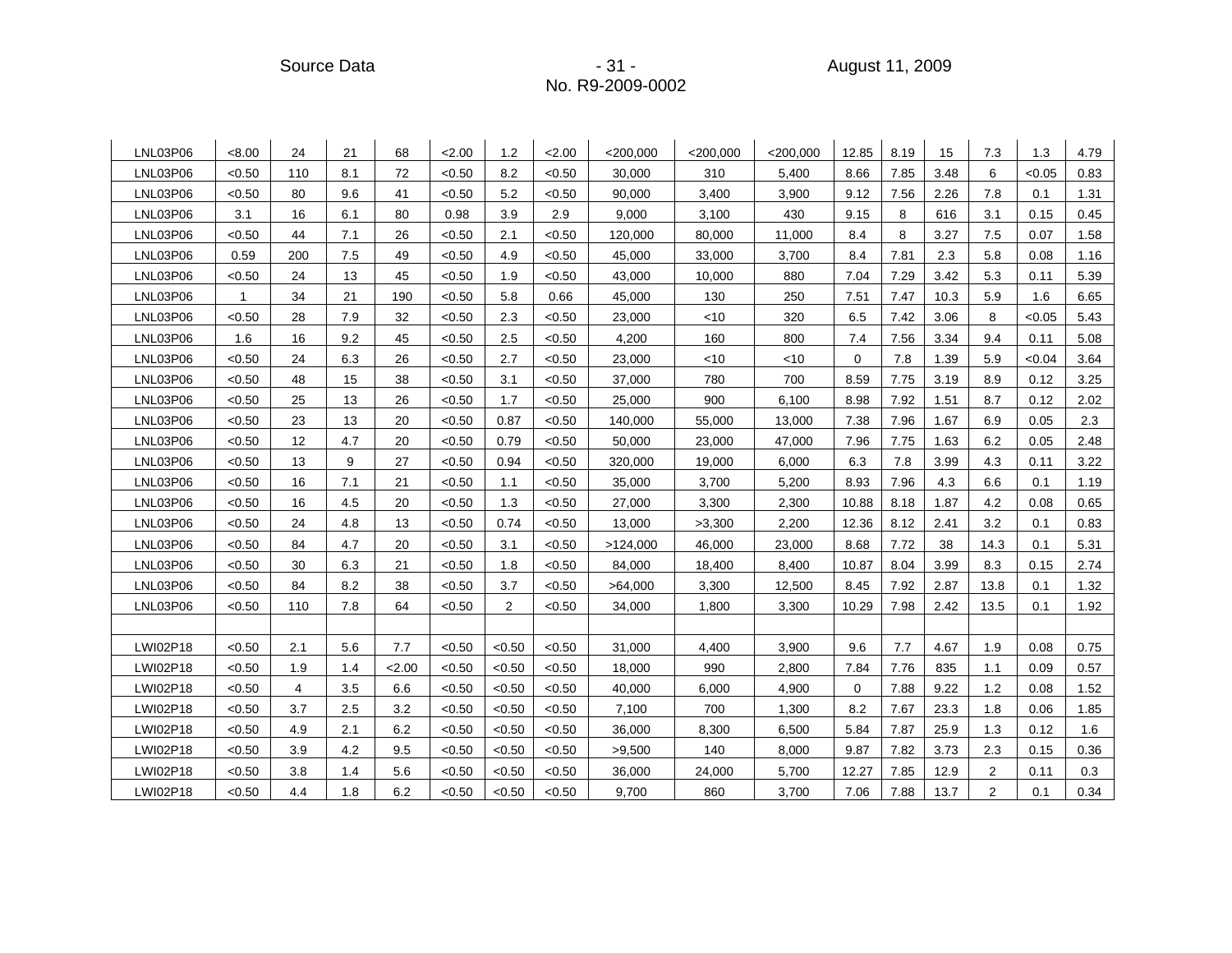Source Data - 32 - August 11, 2009

| LWI02P18  | < 0.50 | 5.1            | 3.5  | 8.9            | < 0.50 | < 0.50 | < 0.50 | 16,000  | 2,500           | 8,200  | 7.31  | 7.35 | 21   | $\overline{2}$ | 0.25   | 0.45 |
|-----------|--------|----------------|------|----------------|--------|--------|--------|---------|-----------------|--------|-------|------|------|----------------|--------|------|
| LWI02P18  | < 0.50 | 3.7            | 1    | 3.6            | < 0.50 | < 0.50 | < 0.50 | 26,000  | 620             | 3,200  | 11.8  | 7.66 | 22.8 | $\overline{2}$ | 0.1    | 0.41 |
| LWI02P18  | < 0.50 | 2.9            | 3.9  | 5              | < 0.50 | < 0.50 | < 0.50 | 2,300   | 210             | 500    | 9.41  | 7.61 | 14.1 | $\overline{2}$ | 0.1    | 0.3  |
| LWI02P18  | < 0.50 | 2.9            | 6.6  | 6.7            | < 0.50 | < 0.50 | < 0.50 | 21,000  | 1,600           | 5,700  | 10.2  | 7.76 | 17.9 | 2              | 0.21   | 0.3  |
|           |        |                |      |                |        |        |        |         |                 |        |       |      |      |                |        |      |
| LWJ01ASVM | < 0.50 | 100            | 2.4  | 27             | < 0.50 | 32     | < 0.50 | 9,000   | 3,500           | 130    | 8.94  | 7.34 | 0.31 | 1              | 0.1    | 1.08 |
| LWJ01ASVM |        |                |      |                |        |        |        |         |                 |        |       |      |      |                |        |      |
| LWJ01ASVM | < 0.50 | 110            | 2.6  | 29             | < 0.50 | 14     | < 0.50 | 3,100   | 330             | 200    | 9.42  | 7.75 | 0.26 | 1.1            | < 0.05 | 0.99 |
| LWJ01ASVM | < 0.50 | 97             | 2.1  | 20             | < 0.50 | 15     | < 0.50 | 16,000  | 13,000          | 240    | 8.62  | 7.61 | 0.37 | 3.5            | < 0.05 | 1.15 |
| LWJ01ASVM | < 0.50 | 90             | 2.2  | 16             | < 0.50 | 11     | < 0.50 | 17,000  | 3,700           | 740    | 8.16  | 7.55 | 0.4  | 1.6            | < 0.05 | 1.19 |
| LWJ01ASVM | < 0.50 | 100            | 2.7  | 55             | < 0.50 | 16     | < 0.50 | 27,000  | 2,000           | 1,900  | 8.12  | 7.72 | 0.6  | 1.9            | < 0.05 | 1.08 |
| LWJ01ASVM | < 0.50 | 120            | 2.4  | 26             | < 0.50 | 23     | < 0.50 | 2,600   | 1,100           | 490    | 13.4  | 7.6  | 0.96 | 1.9            | 0.06   | 1.18 |
| LWJ01ASVM | < 0.50 | 110            | 2.3  | 18             | < 0.50 | 17     | < 0.50 | 2,600   | 130             | 460    | 9.26  | 7.72 | 0.44 | 1.5            | 0.08   | 1.53 |
| LWJ01ASVM | < 0.50 | 100            | 2.1  | 18             | < 0.50 | 17     | < 0.50 | 3,700   | 540             | 220    | 8.72  | 7.7  | 0.56 | 0.9            | 0.09   | 1.4  |
| LWJ01ASVM | < 0.50 | 100            | 2    | 17             | < 0.50 | 11     | < 0.50 | 8,200   | 2,800           | 170    | 9.75  | 7.33 | 0.33 | 1.7            | < 0.05 | 1.27 |
| LWJ01ASVM | < 0.50 | 85             | 2.9  | 11             | <0.50  | 23     | < 0.50 | 5,000   | $<$ 10          | <10    | 8.72  | 7.76 | 0.29 | 1.4            | < 0.05 | 1.15 |
| LWJ01ASVM | < 0.50 | 67             | 3.4  | 16             | < 0.50 | 12     | < 0.50 | 1,600   | 200             | 140    | 13.37 | 7.92 | 0.27 | 1.3            | 0.12   | 1.2  |
| LWJ01ASVM | < 0.50 | 68             | 3    | 18             | < 0.50 | 10     | < 0.50 | 3,100   | 1,700           | 1,100  | 9.21  | 7.95 | 0.31 | 0.8            | 0.05   | 1.14 |
| LWJ01ASVM | < 0.50 | 56             | 0.98 | 13             | < 0.50 | 6.2    | < 0.50 | 5,600   | 2,000           | 1,300  | 8.09  | 7.78 | 0.66 | 0.7            | 0.05   | 1.3  |
| LWJ01ASVM | < 0.50 | 57             | 2.6  | 15             | < 0.50 | 2.4    | < 0.50 | 17,000  | 6,900           | 4,100  | 8.05  | 7.86 | 2.79 | 0.4            | 0.5    | 1.32 |
| LWJ01ASVM | < 0.50 | 54             | 0.95 | $\overline{7}$ | < 0.50 | 0.68   | < 0.50 | 2,800   | 400             | 300    | 8.5   | 7.84 | 0.76 | 0.6            | 0.05   | 1.24 |
| LWJ01ASVM | < 0.50 | 83             | 1.8  | 18             | < 0.50 | 5.9    | < 0.50 | >21,000 | 900             | 14,400 | 9.47  | 7.94 | 3.68 | $\overline{2}$ | 0.1    | 1.22 |
| LWJ01ASVM | < 0.50 | 78             | 0.93 | 14             | < 0.50 | 2.2    | < 0.50 | >940    | $< \negspace 9$ | 200    | 8.72  | 7.68 | 0.56 | $\overline{2}$ | 0.1    | 0.96 |
| LWJ01ASVM | < 0.50 | 77             | 2.1  | 16             | < 0.50 | 11     | < 0.50 | >10,400 | 1,800           | 1,130  | 7.83  | 7.84 | 1.68 | $\overline{2}$ | 0.12   | 1.39 |
| LWJ01ASVM | < 0.50 | 83             | 1.7  | 10             | < 0.50 | 6.8    | < 0.50 | >900    | 210             | 60     | 10.06 | 7.71 | 1.83 | 1              | 0.1    | 1.12 |
| LWJ01ASVM | < 0.50 | 68             | 2    | 17             | < 0.50 | 10     | < 0.50 | 4,100   | 440             | 520    | 7.63  | 7.75 | 0.69 | $\overline{2}$ | 0.1    | 1.25 |
| LWJ01ASVM | < 1.00 | 76             | 2.6  | 19             | < 1.00 | 6.3    | < 1.00 | >1,220  | 250             | 540    | 10.04 | 7.84 | 0.64 | $\overline{2}$ | 0.1    | 0.83 |
| LWJ01ASVM |        |                |      |                |        |        |        | 2,200   | 240             | 280    | 11.95 | 7.87 | 0.77 | $\overline{2}$ | 0.1    | 0.98 |
|           |        |                |      |                |        |        |        |         |                 |        |       |      |      |                |        |      |
| MVJ01P03  | < 8.00 | 5.5            | 19   | 70             | 2.00   | 1.00   | 2.1    | 27,000  | 12,000          | 40.400 | 7.28  | 7.93 | 5.44 | $\mathbf{1}$   | 0.19   | 1.13 |
| MVJ01P03  | <8.00  | <4.00          | 6.1  | 37             | 2.00   | < 1.00 | 2.00   | 25,000  | 6,000           | 15,400 | 9.5   | 7.21 | 1.68 | 0.9            | 0.14   | 1.77 |
| MVJ01P03  | < 8.00 | $\overline{4}$ | 12   | 35             | 2.00   | < 1.00 | 2.00   | 60,000  | 43,000          | 16,100 | 1.35  | 7.86 | 1.66 | 1.1            | 0.33   | 0.48 |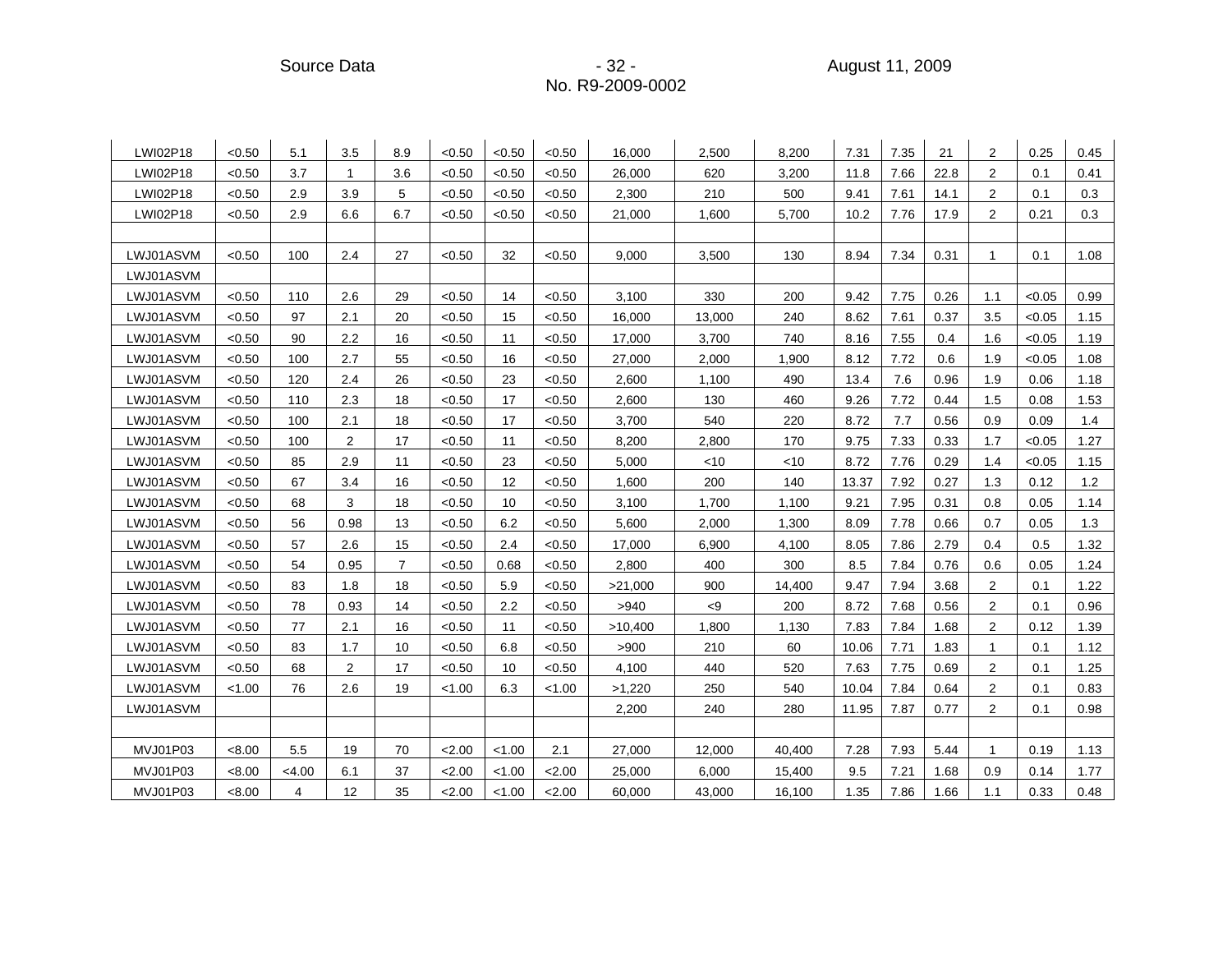| MVJ01P03 | < 8.00 | 4.6            | 16     | 40   | 2.00   | < 1.00 | 2.00   | 18.600     | 5.200   | 70       | 6.57  | 7.35 | 3.66 | 1.5              | 0.1    | 1.45           |
|----------|--------|----------------|--------|------|--------|--------|--------|------------|---------|----------|-------|------|------|------------------|--------|----------------|
| MVJ01P03 | < 8.00 | < 4.00         | 17     | 34   | 2.00   | < 1.00 | 2.00   | 34,000     | 7,600   | 15,800   | 2.17  | 7.62 | 4.65 | 1.6              | 0.3    | 1.36           |
| MVJ01P03 | < 8.00 | 4.5            | 6.6    | 45   | 2.00   | < 1.00 | 2.00   | 25,000     | 15,200  | 7,000    | 11.1  | 7.89 | 2.85 | 1.5              | 0.1    | 1.37           |
| MVJ01P03 | < 8.00 | 6.6            | 9.7    | 47   | 2.00   | < 1.00 | 2.00   | 85,000     | 70,000  | 23,000   | 7.8   | 7.7  | 2.3  | 1.5              | 0.25   | 7.82           |
| MVJ01P03 | < 8.00 | 7.9            | 39     | 53   | 2.00   | < 1.00 | 2.00   | 28,000     | 13,000  | 49,000   | 7.79  | 7.57 | 3.72 | 1.9              |        | 1.82           |
| MVJ01P03 | < 8.00 | 13             | 38     | 40   | 2.00   | < 1.00 | 2.00   | 106,000    | 71,000  | 18,400   | 6.8   | 7.7  | 3.6  | 1.8              | 0.2    | 2.04           |
| MVJ01P03 | < 8.00 | $\overline{7}$ | 16     | 30   | 2.00   | < 1.00 | 2.00   | 47,000     | 30,000  | 34,000   | 7.9   | 7.52 | 4.13 | 2.1              | 0.4    | 2.33           |
| MVJ01P03 | 2.4    | 9.4            | 72     | 35   | < 0.50 | < 0.50 | < 0.50 | 77,000     | 21,000  | 27,000   | 11.4  | 7.46 | 36.1 | 2.6              | 0.02   | 1.11           |
| MVJ01P03 | < 0.50 | 13             | 11     | 19   | < 0.50 | < 0.50 | < 0.50 | 320,000    | 56,000  | 19,000   | 7.79  | 7.01 | 1.47 | 1.9              | 0.27   | 1.38           |
| MVJ01P03 | 1.7    | 15             | 14     | 27   | < 0.50 | < 0.50 | < 0.50 | 200,000    | 11,000  | 3,900    | 8.75  | 7.43 | 1.34 | 3.1              | < 0.05 | 1.4            |
| MVJ01P03 | < 0.50 | 9.8            | 4.2    | 14   | < 0.50 | < 0.50 | < 0.50 | 80,000     | 62,000  | 19,000   | 7.57  | 7.52 | 1.66 | 2.1              | 0.07   | 1.37           |
| MVJ01P03 | < 0.50 | 7.5            | 3.4    | 9.9  | < 0.50 | < 0.50 | < 0.50 | 54,000     | 33,000  | 5,900    | 7.24  | 7.44 | 24.7 | 2.1              | 0.18   | 1.45           |
| MVJ01P03 | 1.1    | 16             | 7.8    | 21   | < 0.50 | < 0.50 | < 0.50 | 53,000     | 29,000  | 3,000    | 9.6   | 7.4  | 1.96 | 2.7              | < 0.05 | 1.02           |
| MVJ01P03 | < 0.50 | <0.50          | < 0.50 | 2.00 | < 0.50 | < 0.50 | < 0.50 | 1,050,000  | 130,000 | 3,900    | 8.02  | 7.52 | 3.79 | 2.6              | 0.12   | 0.91           |
| MVJ01P03 | 0.65   | 5.9            | 12     | 27   | < 0.50 | < 0.50 | < 0.50 | 230,000    | 13,000  | 37,000   | 7.27  | 7.47 | 2.29 | 1.9              | 0.14   | 1.37           |
| MVJ01P03 | 0.52   | 4.9            | 9      | 15   | < 0.50 | < 0.50 | < 0.50 | 41,000     | 33,000  | 4,900    | 7.62  | 7.16 | 1.69 | 1.7              | 0.13   | 1.33           |
| MVJ01P03 | < 0.50 | 11             | 7.5    | 17   | < 0.50 | < 0.50 | < 0.50 | 310,000    | 25,000  | 7,200    | 11.9  | 7.61 | 1.49 | 1.5              | < 0.05 | 1.29           |
| MVJ01P03 | 0.53   | 4.4            | 17     | 22   | < 0.50 | < 0.50 | < 0.50 | 350,000    | 11,000  | 16,000   | 8.73  | 7.75 | 2.38 | $\overline{2}$   | 0.11   | 0.71           |
| MVJ01P03 | 1.2    | 4.9            | 8.7    | 16   | < 0.50 | < 0.50 | < 0.50 | 5,800      | 1,000   | 15,000   | 8.11  | 7.6  | 2.15 | 1.8              | 0.13   | 1.22           |
| MVJ01P03 | < 0.50 | 5.5            | 3.6    | 13   | < 0.50 | < 0.50 | < 0.50 | >1,200,000 | 18,000  | >120,000 | 5.79  | 7.77 | 675  | 1.9              | 0.32   | 1.38           |
| MVJ01P03 | < 0.50 | 4.3            | 7.3    | 13   | < 0.50 | < 0.50 | < 0.50 | 110,000    | 18,000  | 11,000   | 7.67  | 7.74 | 1.95 | 2.1              | 0.37   | 1.48           |
| MVJ01P03 | < 0.50 | 4.6            | 13     | 13   | < 0.50 | < 0.50 | < 0.50 | 50,000     | 28,000  | 7,700    | 7.59  | 7.73 | 1.95 | 1.6              | 0.12   | 1.38           |
| MVJ01P03 | < 0.50 | 4.9            | 6.9    | 15   | < 0.50 | < 0.50 | < 0.50 | 32,000     | 3,800   | 4,200    | 8.78  | 7.52 | 1.66 | 2.7              | 0.43   | $\overline{2}$ |
| MVJ01P03 | < 0.50 | 5.2            | 6.3    | 18   | < 0.50 | < 0.50 | < 0.50 | >40,000    | 2,200   | 12,200   | 9.46  | 7.81 | 1.56 | 1.5              | 0.1    | 1.1            |
| MVJ01P03 | < 0.50 | 5.8            | 4      | 15   | < 0.50 | < 0.50 | < 0.50 | 48,000     | 7,500   | 3,300    | 7.24  | 7.95 | 1.61 | 0.2              | 0.12   | 1.29           |
| MVJ01P03 | < 0.50 | 6              | 6.2    | 25   | < 0.50 | < 0.50 | < 0.50 | >121,000   | 29,000  | 13,700   | 8.68  | 7.41 | 5.29 | 2.5              | 0.27   | 1.43           |
| MVJ01P03 | < 0.50 | 4.1            | 4.8    | 20   | < 0.50 | < 0.50 | < 0.50 | 102,000    | 15,000  | 10,000   | 10.78 | 8.15 | 3.86 | 2                | 0.14   | 1.29           |
| MVJ01P03 | 0.56   | $\,$ 5 $\,$    | 6.7    | 17   | < 0.50 | < 0.50 | < 0.50 | 39,000     | 320     | 2,600    | 7.94  | 7.69 | 1.86 | $\boldsymbol{2}$ | 0.34   | 0.74           |
| MVJ01P03 | 0.52   | 7.1            | 5.5    | 22   | < 0.50 | < 0.50 | < 0.50 | 29,000     | 870     | 7,400    | 8.77  | 7.5  | 1.72 | 2.1              | 0.1    | 1.6            |
| MVJ01P03 |        |                |        |      |        |        |        |            |         |          | 8.78  | 7.94 | 1.7  | 2.2              | 0.33   | 1.4            |
|          |        |                |        |      |        |        |        |            |         |          |       |      |      |                  |        |                |
| MVJ07P02 | < 8.00 | 8              | 18     | 50   | 2.00   | < 1.00 | 2.00   | 2,180      | 1,260   | 750      | 12.66 | 7.9  | 195  | 2.1              | < 0.05 | 1.87           |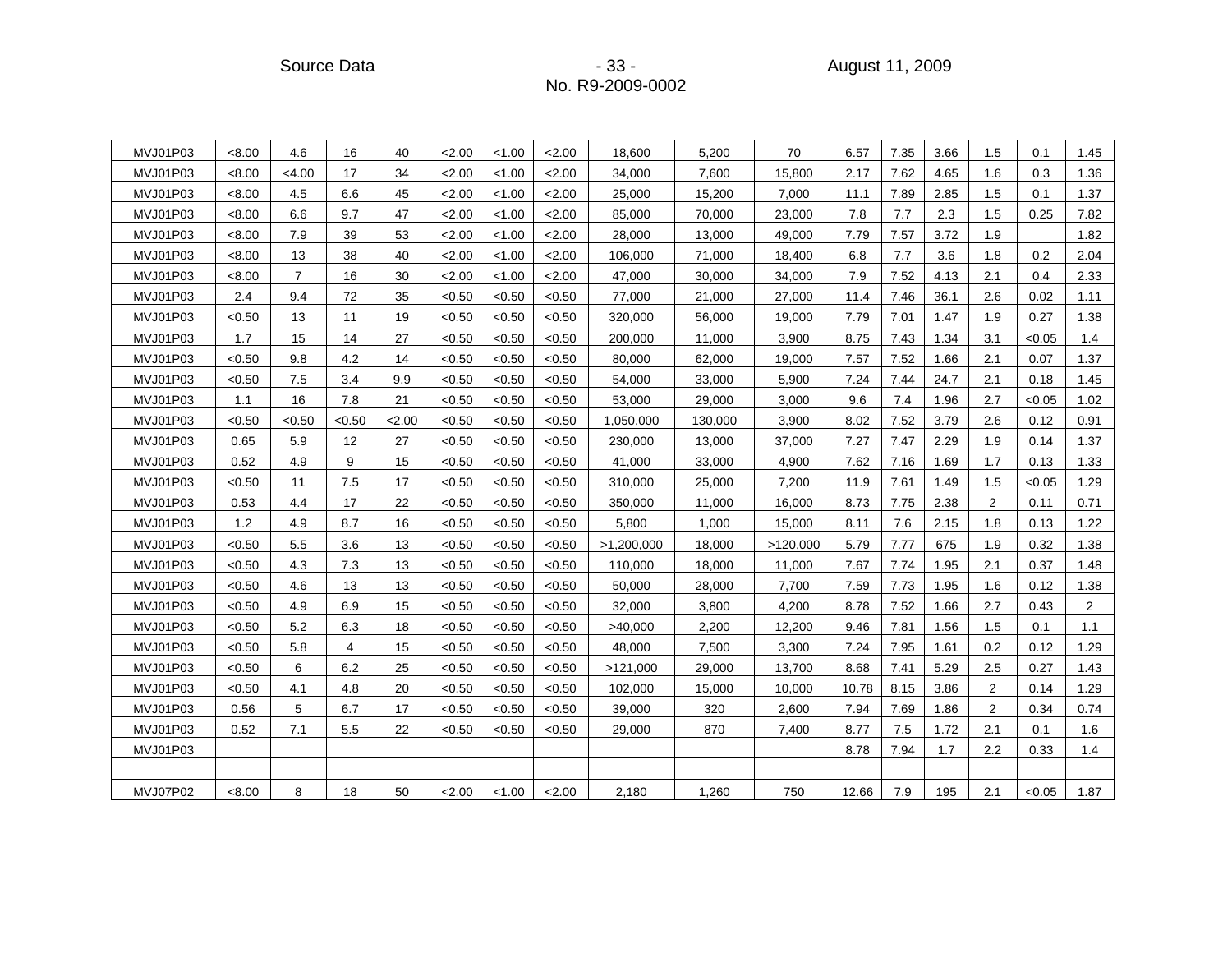Source Data - 34 - August 11, 2009

| MVJ07P02 | < 8.00 | 12    | 6.7 | 57  | 2.00   | 1.5            | 2.00   | 52,000  | 27,000   | 48,000  | 6.12  | 7.73 | 12.5 | 1.7            | < 0.05 | 0.94 |
|----------|--------|-------|-----|-----|--------|----------------|--------|---------|----------|---------|-------|------|------|----------------|--------|------|
| MVJ07P02 | < 8.00 | 4.9   | 8.9 | 50  | 2.00   | 1.3            | 2.00   | 10,500  | 8,700    | 9,500   | 8.35  | 7.97 | 11.3 | 0.7            | 0.32   | 0.74 |
| MVJ07P02 | < 8.00 | 6.9   | 13  | 52  | 2.00   | < 1.00         | 2.00   | 13,600  | 2,400    | 6,200   | 11.84 | 8.13 | 3.38 | 3.3            |        | 2.05 |
| MVJ07P02 | < 8.00 | <4.00 | 12  | 34  | 2.00   | < 1.00         | 2.00   | 123,000 | 81,000   | 18,600  | 7.96  | 8.31 | 5.66 | 2.8            | 0.22   | 1.31 |
| MVJ07P02 | < 8.00 | 13    | 79  | 380 | 2.00   | $\overline{2}$ | 3.3    | 159,000 | 95,000   | 197,000 | 9.21  | 8.03 | 7.37 | 3.1            | 0.25   | 3.81 |
| MVJ07P02 | < 0.50 | 6.9   | 6.8 | 15  | < 0.50 | < 0.50         | < 0.50 | 270,000 | >120,000 | 5,900   | 8.91  | 7.74 | 1.86 | 3.7            | 0.13   | 1.44 |
| MVJ07P02 | < 0.50 | 5.9   | 9   | 13  | < 0.50 | <0.50          | < 0.50 | 20,000  | 9,000    | 11,000  | 8.7   | 7.89 | 1.75 | 2.2            | < 0.05 | 1.66 |
| MVJ07P02 | < 0.50 | 7.6   | 4.9 | 54  | < 0.50 | < 0.50         | < 0.50 | 240,000 | 140,000  | 10,400  | 7.77  | 7.96 | 7.4  | 3              | 0.09   | 1.81 |
| MVJ07P02 | < 0.50 | 4.5   | 9.4 | 23  | < 0.50 | < 0.50         | < 0.50 | 170,000 | 5,300    | 4,000   | 8.3   | 8.22 | 2.23 | 1.6            | 0.18   | 1.01 |
| MVJ07P02 | 0.53   | 3.7   | 9.8 | 17  | < 0.50 | < 0.50         | < 0.50 | 46,000  | 30,000   | 8,200   | 8.36  | 7.94 | 8.31 | 1.4            | 0.08   | 1.35 |
| MVJ07P02 | 0.64   | 5.8   | 14  | 19  | < 0.50 | < 0.50         | < 0.50 | 190,000 | 32,000   | 7,100   | 8.05  | 8.02 | 2.06 | 0.9            | 0.1    | 1.98 |
| MVJ07P02 | < 0.50 | 5.3   | 8.9 | 15  | < 0.50 | < 0.50         | < 0.50 | 140,000 | 4,000    | 6,000   | 9.61  | 8.33 | 1.69 | 1.6            | 0.19   | 1.67 |
| MVJ07P02 | < 0.50 | 5.3   | 8.6 | 35  | < 0.50 | < 0.50         | < 0.50 | 38,000  | 25,000   | 13,000  | 8.6   | 8.07 | 3.52 | 2.3            | 0.15   | 1.49 |
| MVJ07P02 | < 0.50 | 6.3   | 8.4 | 27  | < 0.50 | < 0.50         | < 0.50 | 160,000 | 6,000    | 7,300   | 10.58 | 8.17 | 2.32 | 3.1            | 0.1    | 1.62 |
| MVJ07P02 | < 0.50 | 3.8   | 7.6 | 11  | < 0.50 | < 0.50         | < 0.50 | >72,000 | 22,000   | 9,600   | 5.77  | 8.1  | 2.17 | 2.2            | 0.16   | 1.44 |
| MVJ07P02 | < 0.50 | 6.4   | 10  | 30  | < 0.50 | < 0.50         | < 0.50 | 52,000  | 21,000   | 9,500   | 7.41  | 8.17 | 4    | 2.1            | 0.28   | 1.1  |
| MVJ07P02 | < 0.50 | 4.6   | 4.5 | 8.9 | < 0.50 | < 0.50         | < 0.50 | >10,600 | 2,100    | 1,590   | 13.66 | 8.39 | 1.6  | 2.8            | 0.1    | 1.61 |
| MVJ07P02 |        |       |     |     |        |                |        |         |          |         | 9.66  | 8.29 | 4.47 | 3.6            | 0.1    | 1.65 |
|          |        |       |     |     |        |                |        |         |          |         |       |      |      |                |        |      |
| MVL02P14 | < 0.50 | 13    | 6.6 | 14  | < 0.50 | 1.4            | < 0.50 | 270,000 | 270,000  | 21,000  | 4.69  | 7.63 | 3.16 | 5.1            | 0.14   | 1.35 |
| MVL02P14 | < 0.50 | 11    | 7.4 | 13  | < 0.50 | 1.9            | < 0.50 | 390,000 | 20,000   | 31,000  | 8.97  | 7.86 | 3.38 | 2.1            | 0.2    | 1.42 |
| MVL02P14 | < 0.50 | 12    | 11  | 35  | < 0.50 | 1.3            | < 0.50 | 420,000 | 170,000  | 33,000  | 7.42  | 7.62 | 5.94 | 2.2            | 0.14   | 1.17 |
| MVL02P14 | < 0.50 | 7.8   | 13  | 10  | < 0.50 | 1.6            | < 0.50 | 230,000 | 9,000    | 51,000  |       | 7.72 | 5.34 | 1.6            | 0.11   | 1.44 |
| MVL02P14 | < 0.50 | 7.7   | 9   | 13  | < 0.50 | 1.1            | < 0.50 | 170,000 | 40,000   | 15,000  | 11.32 | 8.02 | 2.54 | 12.8           | < 0.05 | 1.22 |
| MVL02P14 | < 0.50 | 4.2   | 6.9 | 8.5 | < 0.50 | < 0.50         | < 0.50 | 10,700  | 9,100    | 8,800   | 9.57  | 8.05 | 3.6  | 2.1            | 0.1    | 1.36 |
| MVL02P14 | < 0.50 | 3.3   | 6.4 | 9.1 | < 0.50 | < 0.50         | < 0.50 | 270,000 | 4,500    | 21,000  | 8.85  | 8.05 | 2.97 | 1.5            | 0.09   | 1.52 |
| MVL02P14 | < 0.50 | 3.5   | 5.6 | 7.1 | < 0.50 | < 0.50         | < 0.50 | 65,000  | 14,000   | 17,000  | 8.22  | 8.35 | 4.01 | 1.4            | 0.11   | 1.59 |
| MVL02P14 | < 0.50 | 4     | 8.4 | 7.6 | < 0.50 | < 0.50         | < 0.50 | 190,000 | 16,000   | 28,000  | 8.27  | 8.21 | 4.75 | 1.7            | 0.1    | 1.81 |
| MVL02P14 | < 0.50 | 3.4   | 4.8 | 7.6 | < 0.50 | < 0.50         | < 0.50 | 270,000 | 54,000   | 48,000  | 7.93  | 8.01 | 5.38 | 1.2            | 0.05   | 1.88 |
| MVL02P14 | < 0.50 | 4.2   | 5.2 | 10  | < 0.50 | 0.57           | < 0.50 | >64,000 | 11,500   | 7,000   | 9.3   | 8.2  | 6.53 | 2.3            | 0.08   | 1.05 |
| MVL02P14 | < 0.50 | 3.7   | 4.7 | 8   | < 0.50 | <0.50          | < 0.50 | >35,000 | 5,300    | 12,900  | 5.19  | 8.08 | 2.76 | 2.1            | 0.11   | 0.81 |
| MVL02P14 | <0.50  | 3.8   | 5.4 | 7.6 | <0.50  | <0.50          | < 0.50 | >84,000 | 32,000   | 10,000  | 8.86  | 8.37 | 3.92 | $\overline{c}$ | 0.12   | 1.02 |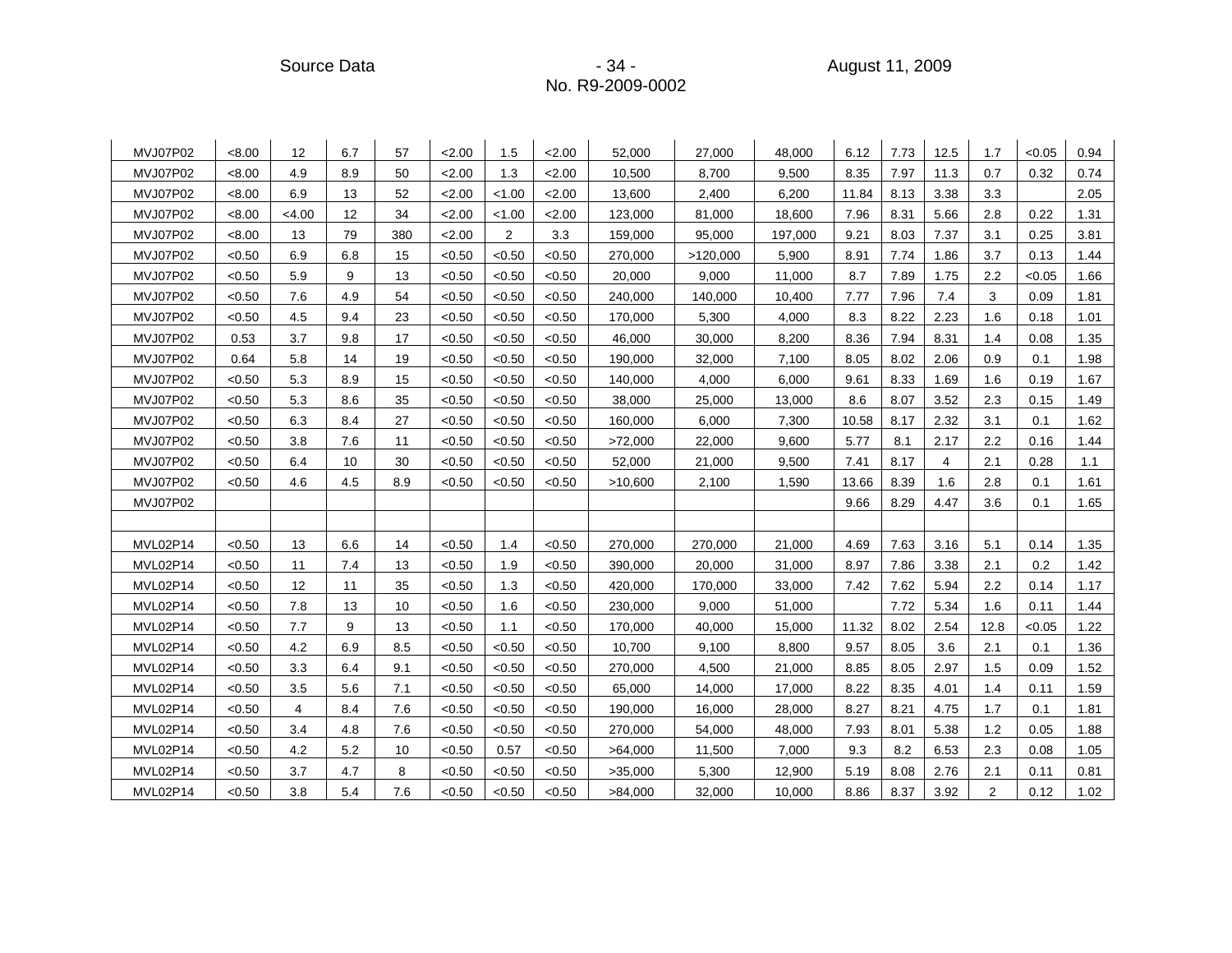Source Data - 35 - 35 - 35 - 35 - 35 - 35 - 39 - 3009 - 39 - 35 - 35 - 35 - 35 - 3009 - 35 - 3009 - 35 - 3009

| MVL02P14 | < 0.50 | 5.3            | 4.6 | 6   | < 0.50 | 0.53   | < 0.50 | >124,000  | 38,000   | 14,100  | 9.75  | 8.16 | 2.38 | 2.3          | 0.1    | 1.04  |
|----------|--------|----------------|-----|-----|--------|--------|--------|-----------|----------|---------|-------|------|------|--------------|--------|-------|
| MVL02P14 | < 0.50 | 4.1            | 4.3 | 7.1 | < 0.50 | < 0.50 | < 0.50 | 150,000   | 84,000   | 71,000  | 11.64 | 8.02 | 90.7 | 2            | 0.15   | 1.2   |
| MVL02P14 | < 0.50 | 4.3            | 6.8 | 9   | < 0.50 | < 0.50 | < 0.50 | 34,000    | 5,800    | 11,100  | 10.29 | 8.29 | 3.74 | 2.5          | 0.1    | 1.48  |
| MVL02P14 |        |                |     |     |        |        |        |           |          |         | 9.38  | 8.13 | 3.09 | 1.9          | 0.1    | 1.05  |
|          |        |                |     |     |        |        |        |           |          |         |       |      |      |              |        |       |
| MVL02P20 | < 8.00 | < 4.00         | 9   | 20  | 2.00   | < 1.00 | 2.00   | 400       | 155      | 190     | 10.73 | 8.57 | 9.64 | 1.8          | 0.06   | 1.21  |
| MVL02P20 | < 8.00 | <4.00          | 7.8 | 27  | 2.00   | < 1.00 | 2.00   | 8,100     | 3,400    | 6,600   | 9.79  | 7.37 | 3.45 | 1.3          | 0.07   | 1.4   |
| MVL02P20 | < 8.00 | 4.3            | 15  | 27  | 2.00   | < 1.00 | 2.00   | 75,000    | 42,000   | 53,000  | 8.92  | 7.98 | 1.9  | $\mathbf{1}$ | 0.2    | 0.65  |
| MVL02P20 |        |                |     |     |        |        |        |           |          |         |       |      |      |              |        |       |
| MVL02P20 | < 8.00 | 8.7            | 16  | 77  | 2.00   | < 1.00 | 2.00   | 52,000    | 28,000   | 42,000  | 9.12  | 8.24 | 6.94 | 0.9          | 0.4    | 1.31  |
| MVL02P20 | < 8.00 | 4              | 9.1 | 35  | 2.00   | < 1.00 | 2.00   | 36,000    | 28,000   | 10,600  | 8.66  | 8.41 | 2.37 | 1.5          | 0.16   | 1.82  |
| MVL02P20 | < 8.00 | 5.1            | 7.6 | 29  | 2.00   | < 1.00 | 2.00   | 88,000    | 58,000   | 9,850   | 9.13  | 8.14 | 4.95 | 1.7          | 0.1    | 1.7   |
| MVL02P20 | 1.1    | 7.1            | 22  | 48  | < 0.50 | 0.5    | 0.8    | 280,000   | >120,000 | 33,000  | 8.78  | 7.74 | 26.6 | 2.5          | 38.8   | 1.36  |
| MVL02P20 | < 0.50 | 6.1            | 5   | 11  | < 0.50 | < 0.50 | < 0.50 | 340,000   | 47,000   | 12,000  | 8.63  | 8.23 | 1.72 | 3.5          | < 0.05 | 1.44  |
| MVL02P20 | < 0.50 | 4.6            | 8.7 | 10  | < 0.50 | < 0.50 | < 0.50 | 120,000   | 75,000   | 21,000  | 8.89  | 7.89 | 2.5  | 2            | < 0.05 | 2.54  |
| MVL02P20 | 0.62   | 5.3            | 9.7 | 15  | < 0.50 | < 0.50 | < 0.50 | 240,000   | 16,000   | 10,000  | 4.94  | 7.74 | 2.83 | 1.9          | 0.15   | 21.35 |
| MVL02P20 | < 0.50 | 4              | 10  | 9.1 | < 0.50 | < 0.50 | < 0.50 | 40,000    | 5,700    | 7,600   | 9.7   | 7.99 | 2.8  | $\mathbf{2}$ | 0.12   | 1.25  |
| MVL02P20 | < 0.50 | 3.7            | 6.7 | 9.3 | < 0.50 | < 0.50 | < 0.50 | 270,000   | 170,000  | 65,000  |       | 7.82 | 4.48 | $\mathbf{1}$ | 0.21   | 1.64  |
| MVL02P20 | < 0.50 | $\overline{2}$ | 4.6 | 6.2 | < 0.50 | < 0.50 | < 0.50 | 5,800     | 3,700    | 8,800   | 10.91 | 8.27 | 2.86 | 2.2          | 0.06   | 1.06  |
| MVL02P20 | < 0.50 | 2.3            | 7.9 | 11  | < 0.50 | < 0.50 | < 0.50 | 47,000    | 7,000    | 48,000  | 8.5   | 8.18 | 4.87 | 1.8          | 0.07   | 1.53  |
| MVL02P20 | < 0.50 | 3              | 6.6 | 21  | < 0.50 | < 0.50 | < 0.50 | 250,000   | 10,000   | 11,200  | 9.48  | 8.38 | 3.36 | 1.3          | 0.25   | 1.26  |
| MVL02P20 | < 0.50 | 3.7            | 7.9 | 32  | < 0.50 | < 0.50 | < 0.50 | >45,000   | 4,100    | 12,000  | 9.28  | 8.22 | 2.7  | 2.6          | 0.22   | 1.27  |
| MVL02P20 | < 0.50 | 2.7            | 8.1 | 15  | < 0.50 | < 0.50 | < 0.50 | >98,000   | 49,000   | 23,000  | 9.27  | 8.24 | 2.71 | 3.5          | 0.1    | 2.11  |
| MVL02P20 | < 0.50 | 2.7            | 6.7 | 8.5 | < 0.50 | < 0.50 | < 0.50 | 61,000    | 12,000   | 12,300  | 8.86  | 8.21 | 4.38 | 3            | 0.1    | 1.15  |
| MVL02P20 | < 0.50 | 2.2            | 5.9 | 9.4 | < 0.50 | < 0.50 | < 0.50 | 3,100,000 | 8,000    | 102,000 | 9.78  | 8.19 | 3.43 | 2.1          | 0.13   | 0.92  |
| MVL02P20 |        |                |     |     |        |        |        |           |          |         | 9.49  | 8.09 | 5.34 | 2.8          | 0.14   | 4.87  |
|          |        |                |     |     |        |        |        |           |          |         |       |      |      |              |        |       |
| MVL03P09 | < 0.50 | 71             | 3.6 | 29  | < 0.50 | 18     | < 0.50 | 25,000    | 2,300    | 1,300   | 8.17  | 6.67 | 7.42 | 1.3          | < 0.05 | 1.07  |
| MVL03P09 | 0.73   | 82             | 5.1 | 36  | < 0.50 | 19     | < 0.50 | 33,000    | 2,000    | 2,800   | 7.83  | 6.5  | 2.01 | 2.6          | < 0.05 | 1.17  |
| MVL03P09 | < 0.50 | 130            | 4.8 | 45  | < 0.50 | 33     | < 0.50 | 28,000    | 16,000   | 700     | 7.48  | 6.82 | 1.96 | < 0.20       | < 0.05 | 0.79  |
| MVL03P09 | < 0.50 | 97             | 3.3 | 40  | < 0.50 | 15     | < 0.50 | 47,000    | 35,000   | 5,400   | 6.91  | 6.74 | 5    | 2.4          | < 0.05 | 1.44  |
| MVL03P09 | < 0.50 | 110            | 4.2 | 37  | < 0.50 | 29     | < 0.50 | 41,000    | 20,000   | 980     | 7.27  | 7.09 | 4.1  | 2.3          | 0.06   | 0.73  |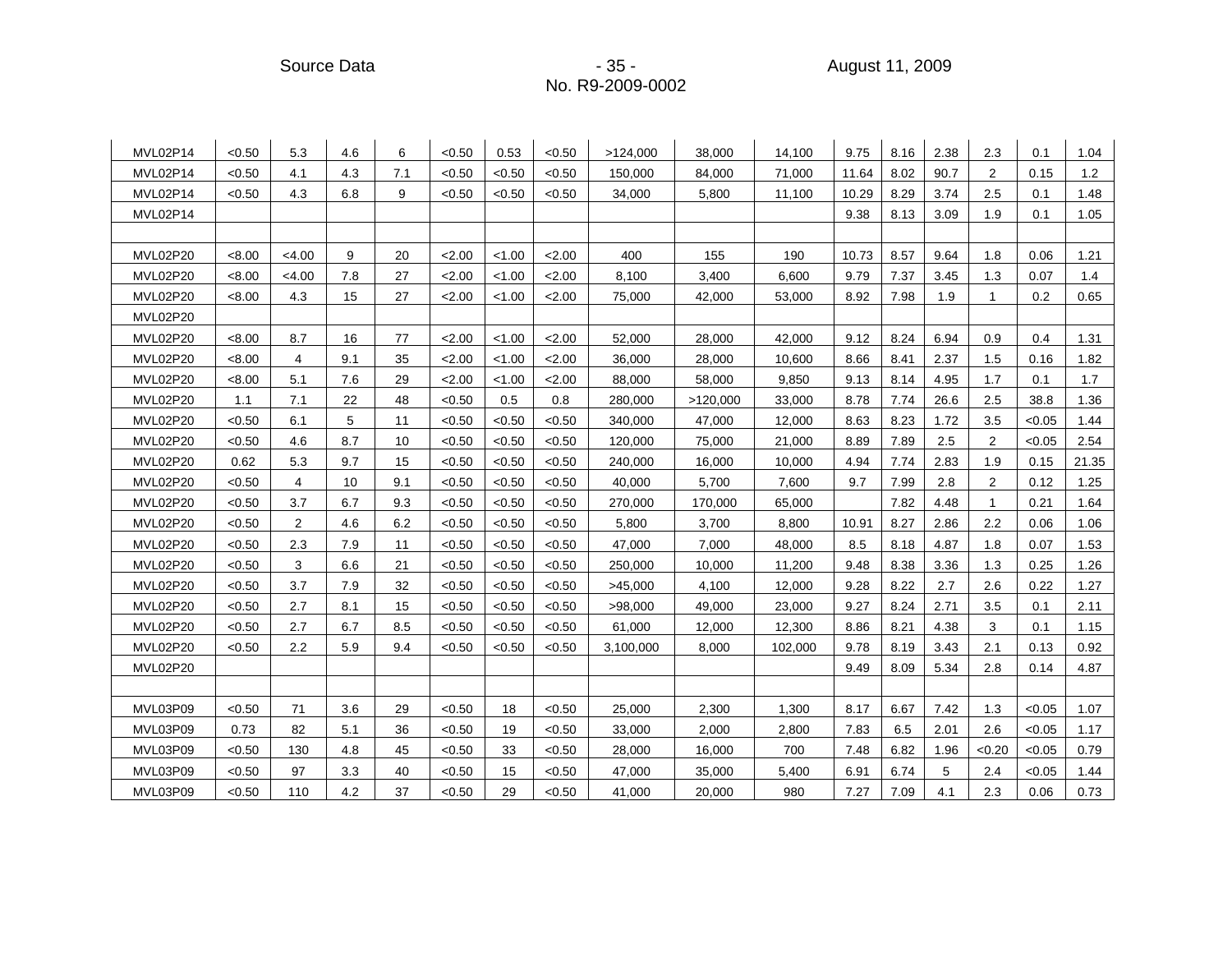| MVL03P09 | < 0.50 | 110 | 6   | 41  | < 0.50 | 26     | < 0.50 | 50.000   | 6.000   | 300      | 8.47  | 6.8  | 1.75 | 3.2            | < 0.05 | 0.86 |
|----------|--------|-----|-----|-----|--------|--------|--------|----------|---------|----------|-------|------|------|----------------|--------|------|
| MVL03P09 | < 0.50 | 87  | 5.2 | 49  | < 0.50 | 18     | < 0.50 | 170,000  | 30,000  | 26,000   | 8.07  | 6.97 | 12.3 | 2.9            | < 0.05 | 1.23 |
| MVL03P09 | < 0.50 | 79  | 4.8 | 40  | < 0.50 | 24     | < 0.50 | 43,000   | 20,000  | 8,000    | 7.35  | 7.2  | 15.7 | 2.1            | 0.11   | 1.13 |
| MVL03P09 | 0.68   | 62  | 11  | 31  | < 0.50 | 15     | < 0.50 | 80,000   | 40,000  | 12,000   | 6.98  | 6.59 | 15.8 | 3.2            | 0.09   | 1.62 |
| MVL03P09 | < 0.50 | 98  | 3.9 | 37  | < 0.50 | 24     | < 0.50 | 41,000   | 29,000  | 4,200    | 13.68 | 7.43 | 3.71 | 3.3            | 0.12   | 0.93 |
| MVL03P09 | < 0.50 | 100 | 5.1 | 45  | < 0.50 | 26     | < 0.50 | 55,000   | 1,900   | 1,070    | 7.37  | 6.8  | 3.93 | $\overline{2}$ | 0.05   | 1.28 |
| MVL03P09 | 0.91   | 87  | 5   | 38  | < 0.50 | 23     | < 0.50 | 25,000   | 10,000  | 4,600    | 7.63  | 6.97 | 9.01 | 2.4            | 0.08   | 1.24 |
| MVL03P09 | < 0.50 | 100 | 4.5 | 40  | < 0.50 | 26     | < 0.50 | 37,000   | 7,600   | 1,500    | 7.24  | 7.36 | 2.16 | 2.2            | 0.05   | 0.84 |
| MVL03P09 | < 0.50 | 67  | 6.2 | 30  | < 0.50 | 16     | < 0.50 | 110,000  | 28,000  | 21,000   | 7.21  | 7.11 | 5.1  | 1.7            | 0.1    | 1.02 |
| MVL03P09 | < 0.50 | 60  | 4.1 | 28  | < 0.50 | 16     | < 0.50 | 220,000  | 42,000  | 9.000    | 8.02  | 7.25 | 2.38 | 1.9            | 0.06   | 1.34 |
| MVL03P09 | < 0.50 | 65  | 4.1 | 26  | < 0.50 | 17     | < 0.50 | 21,000   | 890     | 860      | 8.72  | 7.02 | 3.33 | 3.2            | 0.1    | 0.82 |
| MVL03P09 | < 0.50 | 89  | 4.6 | 33  | < 0.50 | 22     | < 0.50 | >4,600   | 370     | 1,900    | 8.67  | 6.98 | 2.83 | 2.8            | 0.11   | 0.65 |
| MVL03P09 | < 0.50 | 28  | 2.1 | 16  | < 0.50 | 4.3    | < 0.50 | >8,000   | 5,300   | 1,070    | 7.93  | 7.82 | 6.26 | 2.1            | 0.1    | 1.01 |
| MVL03P09 | < 0.50 | 66  | 4.8 | 27  | < 0.50 | 15     | < 0.50 | >116,000 | 54,000  | 11,000   | 8.75  | 6.98 | 3.67 | 2.8            | 0.1    | 0.85 |
| MVL03P09 | < 0.50 | 64  | 3.5 | 32  | < 0.50 | 18     | < 0.50 | 20,000   | 3,000   | 4,100    | 12.38 | 7.4  | 3.44 | 2.2            | 0.1    | 0.77 |
| MVL03P09 | < 0.50 | 99  | 4.5 | 35  | < 0.50 | 21     | < 0.50 | >38,000  | 1,400   | 3,100    | 7.3   | 7.11 | 3.17 | 2.2            | 0.13   | 0.62 |
| MVL03P09 | < 0.50 | 69  | 5.5 | 30  | < 0.50 | 15     | < 0.50 | >55,000  | 2,900   | 6,600    | 8.21  | 7.13 | 9.75 | 2.6            | 0.1    | 1.04 |
| MVL03P09 |        |     |     |     |        |        |        |          |         |          | 8.85  | 7.3  | 4.04 | 2.2            | 0.1    | 0.62 |
|          |        |     |     |     |        |        |        |          |         |          |       |      |      |                |        |      |
| MVL03P11 | < 8.00 | 8.4 | 7.3 | 18  | 2.00   | 1.1    | 2.00   | 40       | <10     | $<$ 10   | 11.16 | 7.96 | 7.5  | 2.4            | 0.15   | 2.5  |
| MVL03P11 | < 8.00 | 8.1 | 5.2 | 26  | 2.00   | 1.6    | 2.00   | 28,000   | 12,200  | 2,800    | 9.72  | 7.21 | 1.14 | 2.1            | < 0.05 | 1.23 |
| MVL03P11 | < 8.00 | 6   | 9.4 | 23  | 2.00   | 1.5    | 2.00   | 62,000   | 48,000  | 7,800    | 3.05  | 8.26 | 1.11 | 0.5            | 0.28   | 0.28 |
| MVL03P11 | < 8.00 | 10  | 7.7 | 41  | 2.00   | < 1.00 | 2.00   | 15,300   | 8,800   | 6,700    | 8.08  | 8.2  | 2.18 | $\overline{2}$ | 1.1    | 0.08 |
| MVL03P11 | < 8.00 | 13  | 7.5 | 22  | 2.00   | 1.1    | 2.00   | 29,000   | 15,600  | 6,000    | 8.33  | 8.18 | 1.87 | 2.7            | 0.15   | 0.85 |
| MVL03P11 | < 8.00 | 12  | 6.9 | 22  | 2.00   | 1.1    | 2.00   | 52,000   | 32,000  | 19,600   | 9.28  | 8.17 | 3.28 | 1.7            | 0.1    | 0.96 |
| MVL03P11 | < 0.50 | 19  | 4   | 8.5 | < 0.50 | 0.71   | < 0.50 | 69,000   | 10,700  | 87,000   | 8.93  | 7.64 | 11.1 | 3.2            | 0.09   | 1.58 |
| MVL03P11 | < 0.50 | 20  | 6.7 | 18  | < 0.50 | 1.3    | < 0.50 | 18,000   | 8,000   | 3,400    | 8.13  | 7.83 | 1.9  | 2.5            | 0.92   | 1.52 |
| MVL03P11 | < 0.50 | 14  | 5.6 | 25  | < 0.50 | 0.76   | 0.5    | 330,000  | 150,000 | >120,000 | 8.32  | 8.12 | 2.18 | 2.9            | < 0.05 | 1.67 |
| MVL03P11 | < 0.50 | 28  | 18  | 33  | < 0.50 | 2.2    | 0.6    | 30,000   | 12,000  | 1,300    | 5.68  | 7.92 | 3.84 | 3.1            | 0.11   | 1.34 |
| MVL03P11 | < 0.50 | 24  | 4.2 | 7.8 | < 0.50 | 0.94   | <0.50  | 46,000   | 3,300   | 3,600    | 9.37  | 7.88 | 1.31 | 2.9            | 0.1    | 0.94 |
| MVL03P11 | < 0.50 | 9.5 | 5.7 | 7.9 | < 0.50 | 0.69   | < 0.50 | 70,000   | 16,000  | 17,000   | 8.83  | 7.86 | 4.18 | 1.8            | 0.06   | 1.38 |
| MVL03P11 | < 0.50 | 6.6 | 4.7 | 9.4 | < 0.50 | 0.58   | < 0.50 | 7,600    | 4,000   | 18,000   | 9.5   | 8.19 | 2.35 | 3.6            | 0.05   | 1.28 |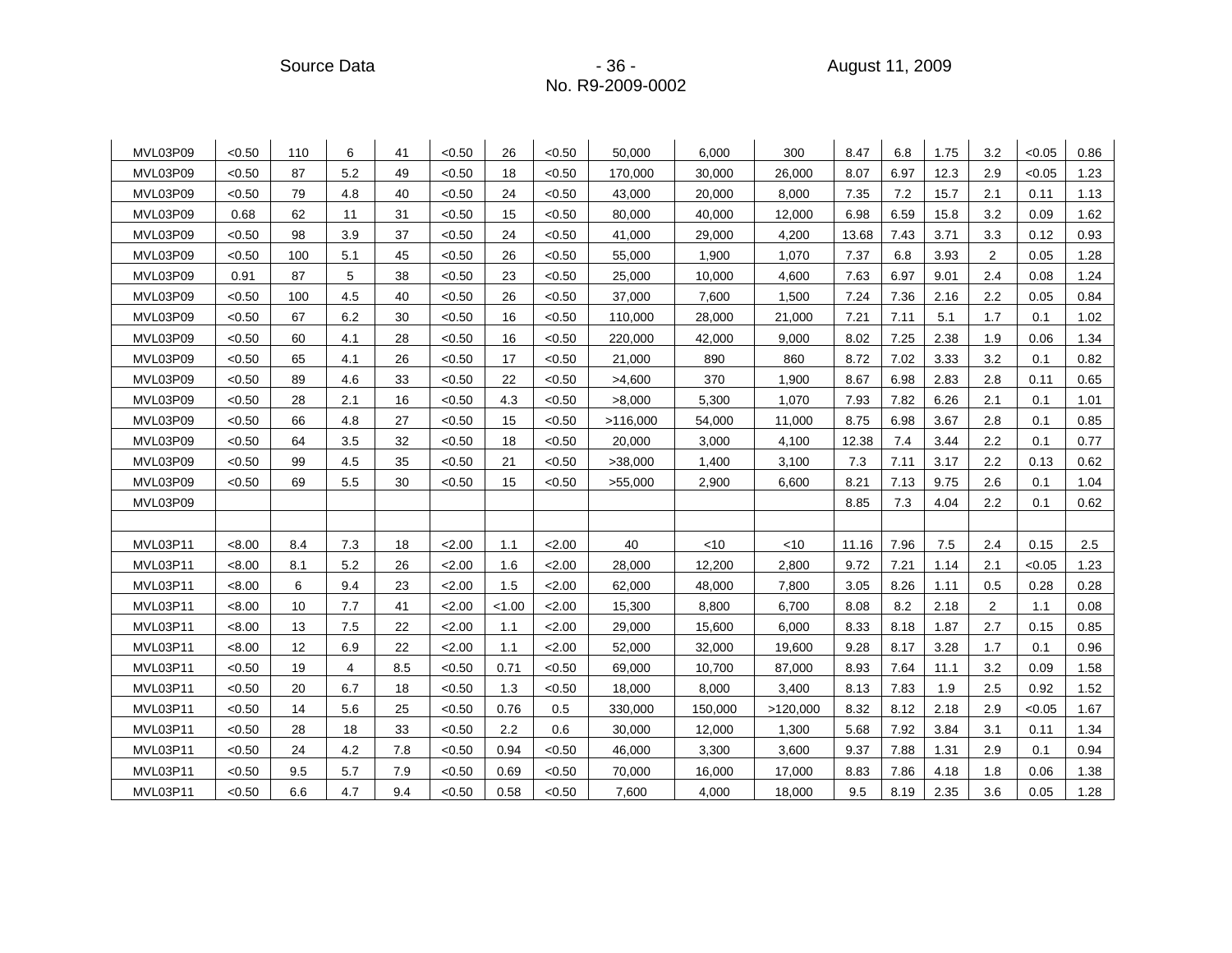Source Data - 37 - 37 - 37 - August 11, 2009 - 30

| MVL03P11  | 2.8    | 5.3    | 5.8 | 6.9 | < 0.50 | 0.71   | < 0.50 | 23,000    | 2,100     | 4,400     | 8.41  | 8.14 | 3.33              | 2.4            | 0.1    | 1.02 |
|-----------|--------|--------|-----|-----|--------|--------|--------|-----------|-----------|-----------|-------|------|-------------------|----------------|--------|------|
| MVL03P11  | 0.89   | 7.3    | 5.1 | 8.2 | < 0.50 | < 0.50 | < 0.50 | 56.000    | 11,000    | 3.500     | 9.03  | 8.19 | $12 \overline{ }$ | 1.8            | 0.05   | 0.99 |
| MVL03P11  | < 0.50 | 9      | 5.6 | 14  | < 0.50 | 0.74   | < 0.50 | >20,000   | 5,400     | 5,900     | 9.54  | 8.16 | 4.79              | 2.4            | 0.2    | 1.2  |
| MVL03P11  | < 0.50 | 6      | 3.7 | 4.8 | < 0.50 | 0.66   | < 0.50 | 56,000    | 8,400     | 5,600     | 8.21  | 8.18 | 1.78              | 2              | 0.11   | 1.11 |
| MVL03P11  | < 0.50 | 4.4    | 3.6 | 5.3 | < 0.50 | < 0.50 | < 0.50 | 46,000    | 6,600     | 10,100    | 11.65 | 8.6  | $\mathbf{2}$      | 2.2            | 0.1    | 0.93 |
| MVL03P11  |        |        |     |     |        |        |        |           |           |           | 9.55  | 7.93 | 0.78              | 2.6            | 0.1    | 0.91 |
|           |        |        |     |     |        |        |        |           |           |           |       |      |                   |                |        |      |
| RSML02@AP | < 0.50 | 3.7    | 1.9 | 7.2 | < 0.50 | < 0.50 | < 0.50 | >68,000   | 4,800     | 10,000    | 9.01  | 8.02 | 1.59              | 2              | 0.1    | 1.59 |
| RSML02@AP | < 0.50 | 2.1    | 1.8 | 4.4 | < 0.50 | < 0.50 | < 0.50 | 27,000    | 2,000     | 9,400     | 9.77  | 8.09 | 5.85              | 2              | 0.1    | 0.61 |
| RSML02@AP | < 0.50 | 2.3    | 2.6 | 5.2 | < 0.50 | < 0.50 | < 0.50 | >76,000   | 24,000    | 5,200     | 9.28  | 8.06 | 1.63              | $\overline{2}$ | 0.45   | 0.3  |
| RSML02@AP | < 0.50 | 4.5    | 2.9 | 14  | < 0.50 | < 0.50 | < 0.50 | 6,400,000 | 2,200,000 | 1,490,000 | 9.77  | 7.81 | 11.3              | 2.3            | 0.12   | 1.03 |
| RSML02@AP | < 0.50 | 6.8    | 2.4 | 5.6 | < 0.50 | < 0.50 | < 0.50 | 64,000    | 14,000    | 7,500     | 12.62 | 7.9  | 2.76              | $\overline{2}$ | 0.2    | 0.85 |
| RSML02@AP | < 0.50 | 5.7    | 2.3 | 5.7 | < 0.50 | < 0.50 | < 0.50 | 38,000    | 390       | 5,000     | 10.25 | 7.98 | 1.86              | 2              | 0.11   | 1.12 |
| RSML02@AP |        |        |     |     |        |        |        |           |           |           | 9.54  | 7.86 | 2.11              | $\overline{2}$ | 0.1    | 0.99 |
|           |        |        |     |     |        |        |        |           |           |           |       |      |                   |                |        |      |
| RSML02P25 | < 8.00 | < 4.00 | 9.3 | 27  | 2.00   | < 1.00 | 2.00   | 8,200     | 4,700     | 7,050     | 8.94  | 8.19 | 2.7               | 1.5            | 0.2    | 1.42 |
| RSML02P25 | < 8.00 | < 4.00 | 3.3 | 35  | 2.00   | < 1.00 | 2.00   | 37,000    | 7,850     | 1,900     | 9.29  | 7.28 | 6.87              | 1.9            | < 0.05 | 1.31 |
| RSML02P25 | <8.00  | < 4.00 | 4.5 | 23  | 2.00   | < 1.00 | 2.00   | 36,000    | 22,000    | 66,000    | 9.57  | 7.95 | 3.47              | 1.4            | 0.07   | 0.35 |
| RSML02P25 | <8.00  | < 4.00 | 4.2 | 43  | 2.00   | < 1.00 | 2.00   | 34,000    | 27,000    | 11,000    | 9.26  | 8    | 2.98              |                | < 0.05 | 0.55 |
| RSML02P25 | < 8.00 | 5.2    | 6.5 | 32  | 2.00   | < 1.00 | 2.00   | 42,000    | 19,800    | 21,000    | 9.51  | 7.94 | 2.89              | 1.5            |        | 1.43 |
| RSML02P25 | < 8.00 | 4.8    | 3.2 | 25  | 2.00   | < 1.00 | 2.00   | 31,000    | 21,000    | 10,600    | 8.38  | 7.93 | 1.75              | 0.9            |        | 0.74 |
| RSML02P25 | < 0.50 | 6.9    | 2.6 | 7.9 | < 0.50 | < 0.50 | < 0.50 | 45,000    | 15,000    | 3,800     | 9.67  | 7.5  | 1.62              | 2.3            | < 0.05 | 0.65 |
| RSML02P25 | < 0.50 | 5.9    | 2.7 | 9.2 | < 0.50 | < 0.50 | < 0.50 | 41,000    | 8,000     | 6,300     | 8.89  | 8.02 | 2.92              | 3.1            | < 0.05 | 1.25 |
| RSML02P25 | < 0.50 | 6.9    | 2.5 | 6.9 | < 0.50 | < 0.50 | < 0.50 | 130,000   | 23,000    | 5,000     | 8.75  | 7.96 | 1.6               | $\overline{2}$ | < 0.05 | 0.96 |
| RSML02P25 | < 0.50 | 10     | 3.2 | 9.9 | < 0.50 | < 0.50 | < 0.50 | 50,000    | 12,000    | 530       | 8.86  | 7.87 | 1.28              | 2.5            | 0.07   | 0.79 |
| RSML02P25 | < 0.50 | 9.6    | 3.6 | 16  | < 0.50 | < 0.50 | < 0.50 | 44,000    | 7,000     | 25,000    | 9.14  | 7.82 | 2.4               | $\overline{2}$ | < 0.05 | 1.56 |
| RSML02P25 | < 0.50 | 2.2    | 4   | 7.7 | < 0.50 | < 0.50 | < 0.50 | 36,000    | 26,000    | 17,000    | 8.62  | 7.7  | 2.41              | 1.3            | 0.07   | 0.92 |
| RSML02P25 | < 0.50 | 2.3    | 2.8 | 5   | < 0.50 | < 0.50 | < 0.50 | 48,000    | 17,000    | 5,800     | 9.81  | 7.9  | 1.64              | 2.1            | 0.05   | -1   |
| RSML02P25 | < 0.50 | 2.3    | 3.3 | 4.8 | < 0.50 | < 0.50 | < 0.50 | 63,000    | 22,000    | 7,300     | 7.2   | 8.1  | 2.44              | 1.4            | 0.05   | 0.99 |
| RSML02P25 | < 0.50 | 2.3    | 2.1 | 4.6 | < 0.50 | < 0.50 | < 0.50 | 51,000    | 32,000    | 10,000    | 8.81  | 8.01 | 2.11              | 4.1            | 0.05   | 1.93 |
| RSML02P25 | < 0.50 | 3.3    | 3.7 | 7.1 | < 0.50 | < 0.50 | < 0.50 | >9,000    | 1,700     | 3,100     | 9.37  | 7.97 | 1.25              | 2.1            | 0.1    | 0.83 |
| RSML02P25 | < 0.50 | 2.6    | 2.8 | 4   | < 0.50 | < 0.50 | < 0.50 | 21,000    | 8,500     | 6,200     | 9.78  | 8.55 | 1.95              | $\overline{2}$ | 0.12   | 0.74 |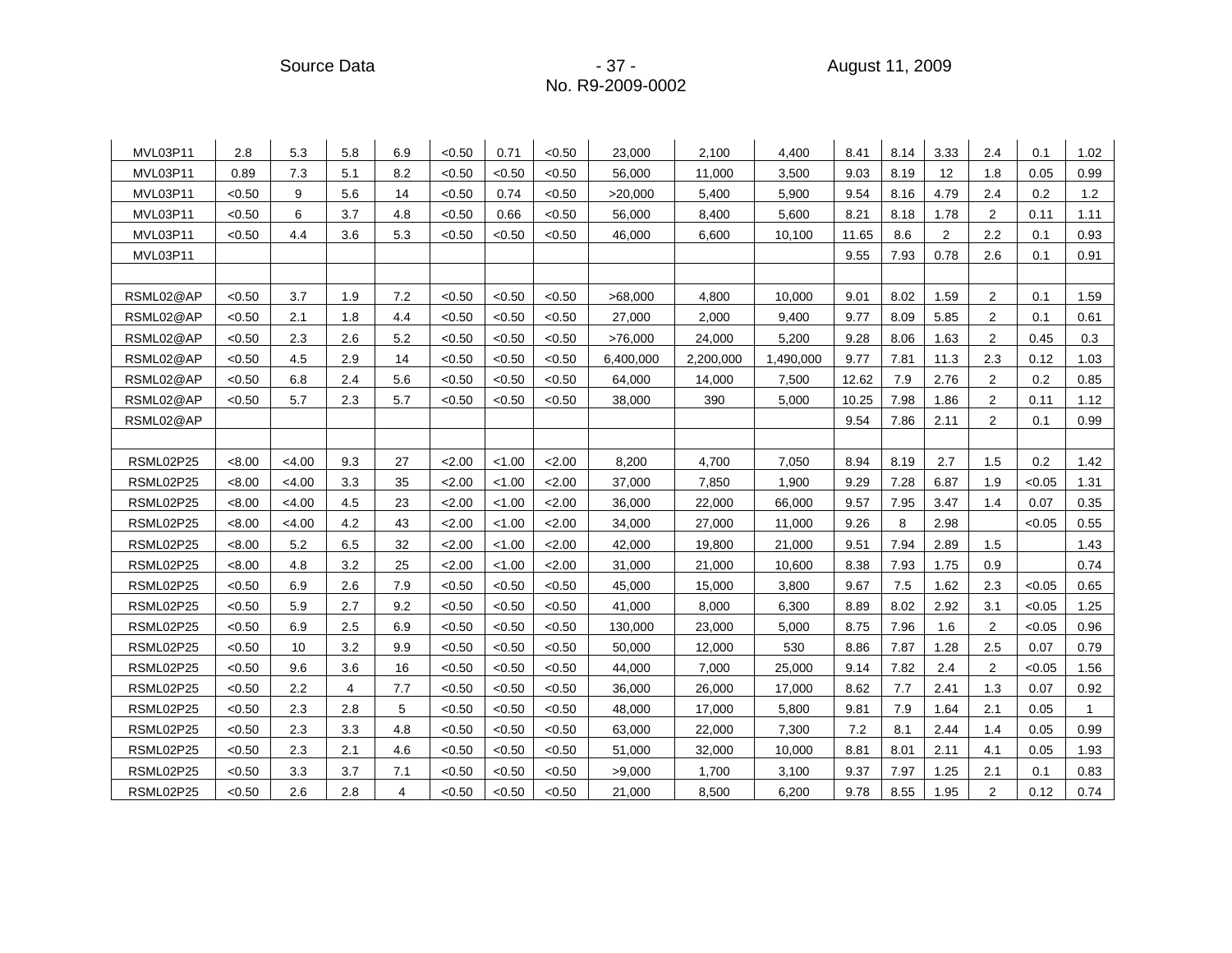Source Data - 38 - August 11, 2009

| RSML02P25 | < 0.50         | 2.3            | 2.3 | 3.9 | < 0.50 | < 0.50 | < 0.50 | >7,900     | 3,900  | 5,100   | 12.81 | 8.23 | 0.99 | $\overline{2}$ | 0.12   | 0.69 |
|-----------|----------------|----------------|-----|-----|--------|--------|--------|------------|--------|---------|-------|------|------|----------------|--------|------|
| RSML02P25 | < 0.50         | 4.8            | 4   | 4   | < 0.50 | < 0.50 | < 0.50 | >7,100     | 1,200  | 2,000   | 11.12 | 8.08 | 1.09 | 2              | 0.1    | 0.76 |
|           |                |                |     |     |        |        |        |            |        |         |       |      |      |                |        |      |
| RSML02P28 | < 8.00         | 17             | 19  | 75  | 2.00   | < 1.00 | 2.00   | 10,000     | 5,600  | 5,150   | 8.55  | 8.23 | 25.8 | 1.1            | 0.3    | 0.85 |
| RSML02P28 | < 8.00         | 17             | 19  | 75  | 2.00   | < 1.00 | 2.00   | 4,200      | 1,450  | 1,850   | 9.33  | 6.77 | 10.2 | 1.8            | 0.22   | 0.17 |
| RSML02P28 | <8.00          | 4.1            | 16  | 61  | 2.00   | < 1.00 | 2.00   | 37,000     | 2,800  | 7,600   | 8.81  | 7.85 | 5.22 | $\mathbf{1}$   | 0.45   | 0.23 |
| RSML02P28 | < 8.00         | 6.1            | 15  | 63  | 2.00   | < 1.00 | 2.00   | 11,200     | 7,200  | 6,800   | 14    | 8.3  | 5.59 | 1.4            | 0.55   | 1.13 |
| RSML02P28 | <8.00          | 7.4            | 6.4 | 63  | 2.00   | < 1.00 | 2.00   | 6,400      | 1,460  | 3,400   | 9     | 7.96 | 42.8 | 1.8            |        | 0.97 |
| RSML02P28 |                |                |     |     |        |        |        |            |        |         |       |      |      |                |        |      |
| RSML02P28 | 0.88           | 7.4            | 19  | 50  | < 0.50 | < 0.50 | 0.6    | 340,000    | 800    | 970     | 9.91  | 7.84 | 5.99 | 1.4            | 0.6    | 1.57 |
| RSML02P28 | < 0.50         | 6              | 7.5 | 20  | < 0.50 | < 0.50 | < 0.50 | 31,000     | 21,000 | 1,500   | 9.08  | 8.05 | 2.3  | 2.1            | 0.08   | 1.38 |
| RSML02P28 | < 0.50         | 4.1            | 2.6 | 13  | < 0.50 | < 0.50 | < 0.50 | 20,000     | 1,190  | 1,900   | 8.52  | 8.2  | 3.1  | 2              | < 0.05 | 0.55 |
| RSML02P28 | < 0.50         | 3.3            | 2.4 | 17  | < 0.50 | < 0.50 | < 0.50 | 5,100      | 3,200  | 150     | 9.45  | 8.4  | 0.98 | 2              | 0.08   | 0.41 |
| RSML02P28 | 0.52           | 8.9            | 21  | 120 | < 0.50 | < 0.50 | < 0.50 | 420,000    | 68,000 | 4,300   | 9.26  | 8.11 | 4.21 | 2.1            | 0.35   | 1.03 |
| RSML02P28 | 3.8            | 1              | 6.6 | 4.7 | < 0.50 | < 0.50 | < 0.50 | 5,600      | 3,100  | 200     | 8.69  | 8.22 | 25.9 | 1.4            | 0.06   | 0.62 |
| RSML02P28 | < 0.50         | $\overline{2}$ | 9.4 | 20  | < 0.50 | < 0.50 | < 0.50 | 400,000    | 27,000 | 52,000  | 9.97  | 8.97 | 5.18 | 2.7            | 0.06   | 1.76 |
| RSML02P28 | < 0.50         | 1.5            | 7.1 | 12  | < 0.50 | < 0.50 | < 0.50 | 460,000    | 66,000 | 4,400   | 7.21  | 8.32 | 2.3  | 1.7            | 0.05   | 0.74 |
| RSML02P28 | < 0.50         | 2.2            | 5.1 | 15  | < 0.50 | < 0.50 | < 0.50 | 16,000     | 3,000  | 1,400   | 9.04  | 8.4  | 1.09 | 2.3            | 0.05   | 0.94 |
| RSML02P28 | 5.1            | 15             | 25  | 410 | < 0.50 | < 0.50 | 0.71   | >38,000    | 4,400  | 6,400   | 9.83  | 8.46 | 8.75 | 2.4            | 0.42   | 6.3  |
| RSML02P28 | $\overline{2}$ | 6.4            | 6.9 | 470 | < 0.50 | < 0.50 | < 0.50 | >9,100,000 | >8,400 | 240,000 | 8.63  | 8.29 | 11.9 | 3.6            | 0.43   | 0.54 |
| RSML02P28 |                |                |     |     |        |        |        |            |        |         |       |      |      |                |        |      |
| RSML02P28 | < 0.50         | 3.7            | 6   | 15  | < 0.50 | < 0.50 | < 0.50 | >11,800    | 1,100  | 2,100   | 11.6  | 8.45 | 1.78 | 2.7            | 0.1    | 0.72 |
|           |                |                |     |     |        |        |        |            |        |         |       |      |      |                |        |      |
| RSML02P32 | <8.00          | < 4.00         | 23  | 41  | 2.00   | < 1.00 | 2.00   | 29,000     | 18,000 | 24,800  | 6.91  | 7.98 | 5.89 | 3.6            | < 0.05 | 1.15 |
| RSML02P32 | <8.00          | < 4.00         | 22  | 34  | 2.00   | < 1.00 | 2.00   | 4,950      | 1,800  | 3,300   | 9.34  | 7.01 | 11.6 | 2.4            | 0.22   | 1.34 |
| RSML02P32 | < 8.00         | < 4.00         | 11  | 24  | 2.00   | < 1.00 | 2.00   | 8,900      | 6,200  | 8,000   | 7.93  | 7.71 | 3.16 | 1.2            | 0.15   | 0.39 |
| RSML02P32 | <8.00          | < 4.00         | 6.7 | 70  | 2.00   | < 1.00 | 2.00   | 16,100     | 8,950  | 10,000  | 8.41  | 8.1  | 4.9  | 3.9            | 0.13   | 1.21 |
| RSML02P32 | <8.00          | 4.8            | 12  | 41  | 2.00   | < 1.00 | 2.00   | 31,000     | 24,000 | 50,000  | 9.21  | 8.02 | 1.93 | 3              |        | 1.68 |
| RSML02P32 | <8.00          | 5.4            | 9.4 | 31  | 2.00   | < 1.00 | 2.00   | 45,000     | 35,000 | 9,450   | 8.71  | 7.77 | 2.88 | 2.9            |        | 1.34 |
| RSML02P32 | < 0.50         | 4.7            | 24  | 12  | < 0.50 | < 0.50 | < 0.50 | 52,000     | 40,000 | 1,900   | 9.44  | 7.36 | 2.82 | 4.6            | 0.07   | 0.96 |
| RSML02P32 | < 0.50         | 3.9            | 5.3 | 21  | < 0.50 | < 0.50 | < 0.50 | 33,000     | 8,000  | 7,000   | 8.37  | 8.02 | 6.59 | 3.4            | 0.08   | 1.4  |
| RSML02P32 | <0.50          | 4.4            | 5.2 | 11  | < 0.50 | <0.50  | < 0.50 | 20,000     | 8,600  | 6,500   | 8.42  | 7.92 | 1.6  | 3.1            | < 0.05 | 1.48 |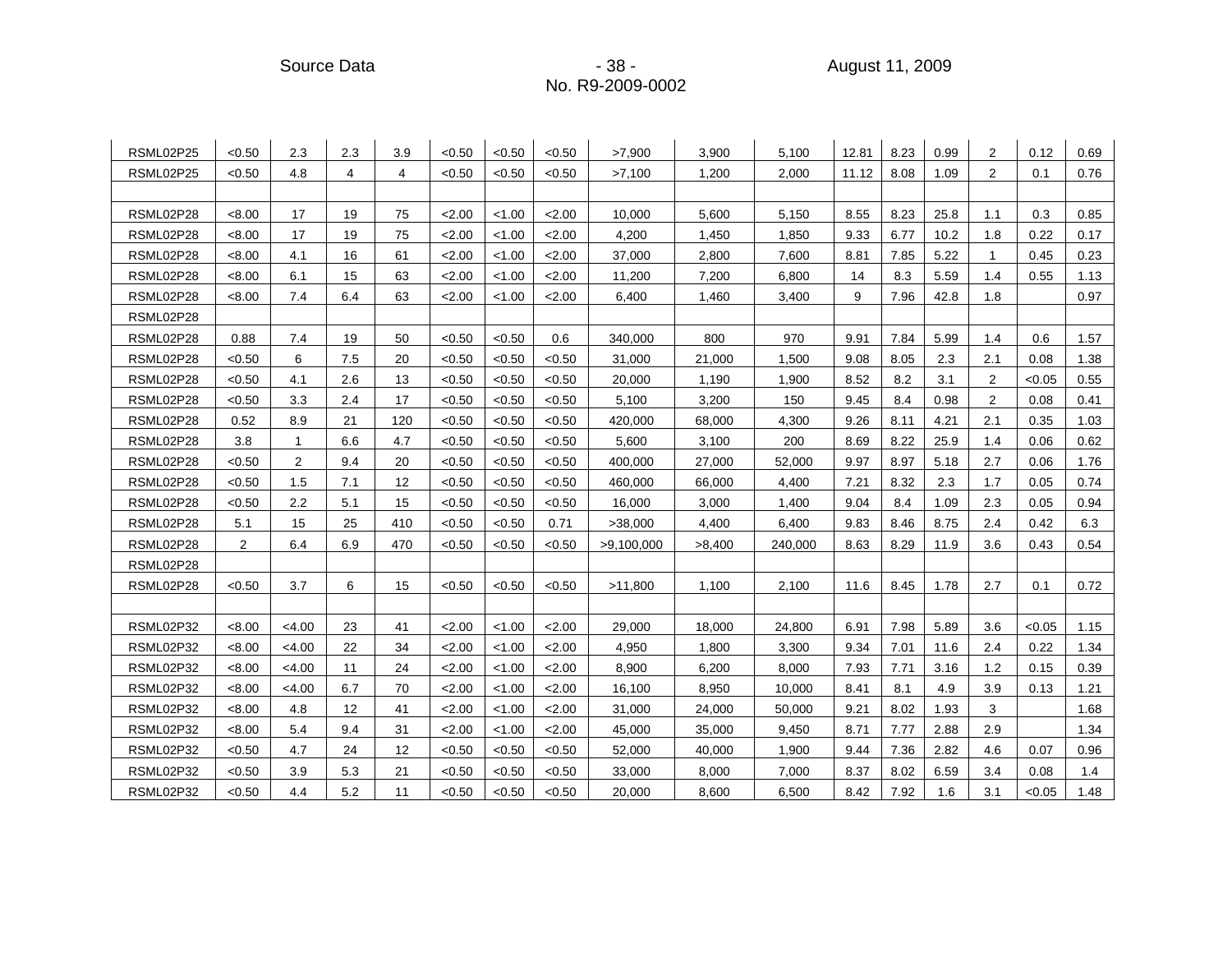| RSML02P32 | 0.59   | 5.9            | 9.9 | 18  | < 0.50 | < 0.50 | < 0.50 | 190,000 | 150,000 | 53,000 | 8.98  | 7.87 | 8.05 | 3.4          | < 0.05 | 0.97         |
|-----------|--------|----------------|-----|-----|--------|--------|--------|---------|---------|--------|-------|------|------|--------------|--------|--------------|
| RSML02P32 | < 0.50 | 5.6            | 15  | 20  | < 0.50 | < 0.50 | < 0.50 | 19.000  | 4,100   | 17.000 | 9.2   | 7.84 | 1.95 | 3.4          | 0.48   | 2.3          |
| RSML02P32 | < 0.50 | 1.9            | 7.5 | 11  | < 0.50 | < 0.50 | < 0.50 | 58,000  | 25,000  | 43,000 | 8.57  | 7.79 | 2.85 | 2.7          | 0.1    | 29.9         |
| RSML02P32 | 0.64   | 1.2            | 3.3 | 9.2 | < 0.50 | < 0.50 | < 0.50 | 6,100   | 4,400   | 1,220  | 9.65  | 8.16 | 0.61 | 2.9          | 0.08   | 0.8          |
| RSML02P32 | 0.53   | 1.9            | 6.7 | 11  | < 0.50 | < 0.50 | < 0.50 | 680,000 | 580,000 | 86,000 | 6.98  | 8.07 | 6.56 | $\mathbf{1}$ | 0.06   | 3.77         |
| RSML02P32 | < 0.50 | 1.3            | 3.8 | 10  | < 0.50 | < 0.50 | < 0.50 | 57,000  | 28,000  | 16,000 | 8.8   | 8.17 | 1.6  | 2.1          | 0.23   | 1.29         |
| RSML02P32 | 2.1    | 2.2            | 3.6 | 15  | < 0.50 | < 0.50 | < 0.50 | >12,600 | 4,400   | 5,800  | 10.23 | 8.23 | 1.98 | 3.2          | 0.1    | 0.89         |
| RSML02P32 | 0.54   | 2.5            | 4.6 | 10  | < 0.50 | < 0.50 | < 0.50 | 28,000  | 8,800   | 8,600  | 8.79  | 8.11 | 1.59 | 3            | 0.1    | 0.83         |
| RSML02P32 | < 0.50 | $\overline{2}$ | 4.4 | 6.1 | < 0.50 | < 0.50 | < 0.50 | 49,000  | 11,000  | 15,400 | 12.75 | 7.94 | 2.39 | 3.4          | 0.1    | 0.9          |
| RSML02P32 | < 0.50 | 1.4            | 4.8 | 7.8 | < 0.50 | < 0.50 | < 0.50 | 27,000  | 3,000   | 11,000 | 9.65  | 8.19 | 1.85 | 2            | 0.1    | 0.76         |
| RSML02P32 |        |                |     |     |        |        |        |         |         |        | 9.72  | 8.14 | 0.86 | 2.5          | 0.1    | 0.97         |
|           |        |                |     |     |        |        |        |         |         |        |       |      |      |              |        |              |
| RSML02P45 | < 8.00 | < 4.00         | 10  | 36  | 2.00   | < 1.00 | 2.00   | 9,550   | 8,300   | 5,500  | 7.74  | 8.26 | 7.81 | 3.5          | < 0.05 | 1.33         |
| RSML02P45 | < 8.00 | < 4.00         | 4.2 | 22  | 2.00   | < 1.00 | 2.00   | 2,900   | 2,700   | 6,550  | 7.18  | 6.9  | 4.17 | 4.5          | < 0.05 | 0.36         |
| RSML02P45 | < 8.00 | < 4.00         | 4.9 | 27  | 2.00   | < 1.00 | 2.00   | 26,000  | 14,600  | 8,100  | 7.84  | 8.1  | 2.85 | $\mathbf{1}$ | 0.1    | 0.33         |
| RSML02P45 | < 8.00 | < 4.00         | 4.3 | 34  | 2.00   | < 1.00 | 2.00   | 30,000  | 23,000  | 10,600 | 7.17  | 7.9  | 1.74 | 1.7          |        | 0.96         |
| RSML02P45 | < 8.00 | 6.1            | 7.3 | 37  | 2.00   | 1.00   | 2.00   | 7,800   | 6,300   | 6,600  | 9.15  | 8.13 | 3.56 | 2.9          | < 0.05 | 1.72         |
| RSML02P45 | < 8.00 | < 4.00         | 3.6 | 26  | 2.00   | < 1.00 | 2.00   | 10,600  | 7,300   | 5,600  | 9.53  | 7.97 | 2.91 | 2.7          |        | 1.28         |
| RSML02P45 | < 0.50 | 5.8            | 4.7 | 5.5 | < 0.50 | < 0.50 | < 0.50 | 41,000  | 9,300   | 10,000 | 7.57  | 7.88 | 10.4 | 2.6          | 0.13   | 0.77         |
| RSML02P45 | < 0.50 | 4.5            | 9   | 14  | < 0.50 | < 0.50 | < 0.50 | 17,000  | 11,000  | 5,200  | 8.89  | 7.94 | 1.35 | 2.5          | < 0.05 | 1.47         |
| RSML02P45 | < 0.50 | 4.6            | 3.5 | 7.7 | < 0.50 | < 0.50 | < 0.50 | 43,000  | 7,500   | 4,900  | 21.82 | 8.03 | 1.3  | 2.9          | < 0.05 | 1.14         |
| RSML02P45 | < 0.50 | 5.5            | 4.7 | 9.6 | < 0.50 | < 0.50 | < 0.50 | 120,000 | 17,000  | 1,200  | 8.84  | 8.01 | 3.82 | 2.8          | 0.08   | 1.07         |
| RSML02P45 | < 0.50 | 4.8            | 4.1 | 6.5 | < 0.50 | < 0.50 | < 0.50 | 40,000  | 15,000  | 5,400  | 9.17  | 8.08 | 2.81 | 2.9          | 0.11   | 1.35         |
| RSML02P45 | 0.65   | 8              | 7.4 | 5.7 | < 0.50 | < 0.50 | < 0.50 | 39,000  | 8,000   | 12,000 | 8.1   | 7.85 | 3.57 | 1.5          | 0.7    | 2.38         |
| RSML02P45 | < 0.50 | 1.3            | 2.5 | 7.2 | < 0.50 | < 0.50 | < 0.50 | 40,000  | 5,100   | 8,100  | 10.71 | 8.28 | 1.23 | 2.5          | 0.1    | $\mathbf{1}$ |
| RSML02P45 | < 0.50 | 1.3            | 3   | 7.8 | < 0.50 | < 0.50 | < 0.50 | 61,000  | 5,200   | 3,900  | 9.43  | 8.22 | 1.98 | 2.1          | 0.1    | 0.96         |
| RSML02P45 | < 0.50 | 1.4            | 2.4 | 4.3 | < 0.50 | < 0.50 | < 0.50 | 39,000  | 8,000   | 7,200  |       |      | 1.64 | 2            | 0.1    | 0.79         |
| RSML02P45 | < 0.50 | 1.9            | 4.8 | 9.5 | < 0.50 | < 0.50 | < 0.50 | >52,000 | 38,000  | 88.000 | 11.34 | 8.33 | 3.56 | 2.4          | 0.2    | 1.01         |
| RSML02P45 | 0.67   | 2.6            | 7.7 | 17  | < 0.50 | < 0.50 | < 0.50 | >39,000 | 17,000  | 7,200  | 8.65  | 8.19 | 4.74 | 4.6          | 0.7    | 1.5          |
| RSML02P45 | < 0.50 | 2.4            | 3.3 | 4.4 | < 0.50 | < 0.50 | < 0.50 | >57,000 | 5,000   | 60,000 | 12.84 | 8.05 | 1.82 | 2.4          | 0.1    | 1.15         |
| RSML02P45 | < 0.50 | 1.2            | 3.6 | 5.7 | < 0.50 | < 0.50 | < 0.50 | 46,000  | 2,700   | 9,300  | 9.82  | 8.22 | 1.73 | 2            | 0.1    | 0.45         |
| RSML02P45 |        |                |     |     |        |        |        |         |         |        | 9.92  | 8.13 | 3.36 | 2.3          | 0.1    | 0.57         |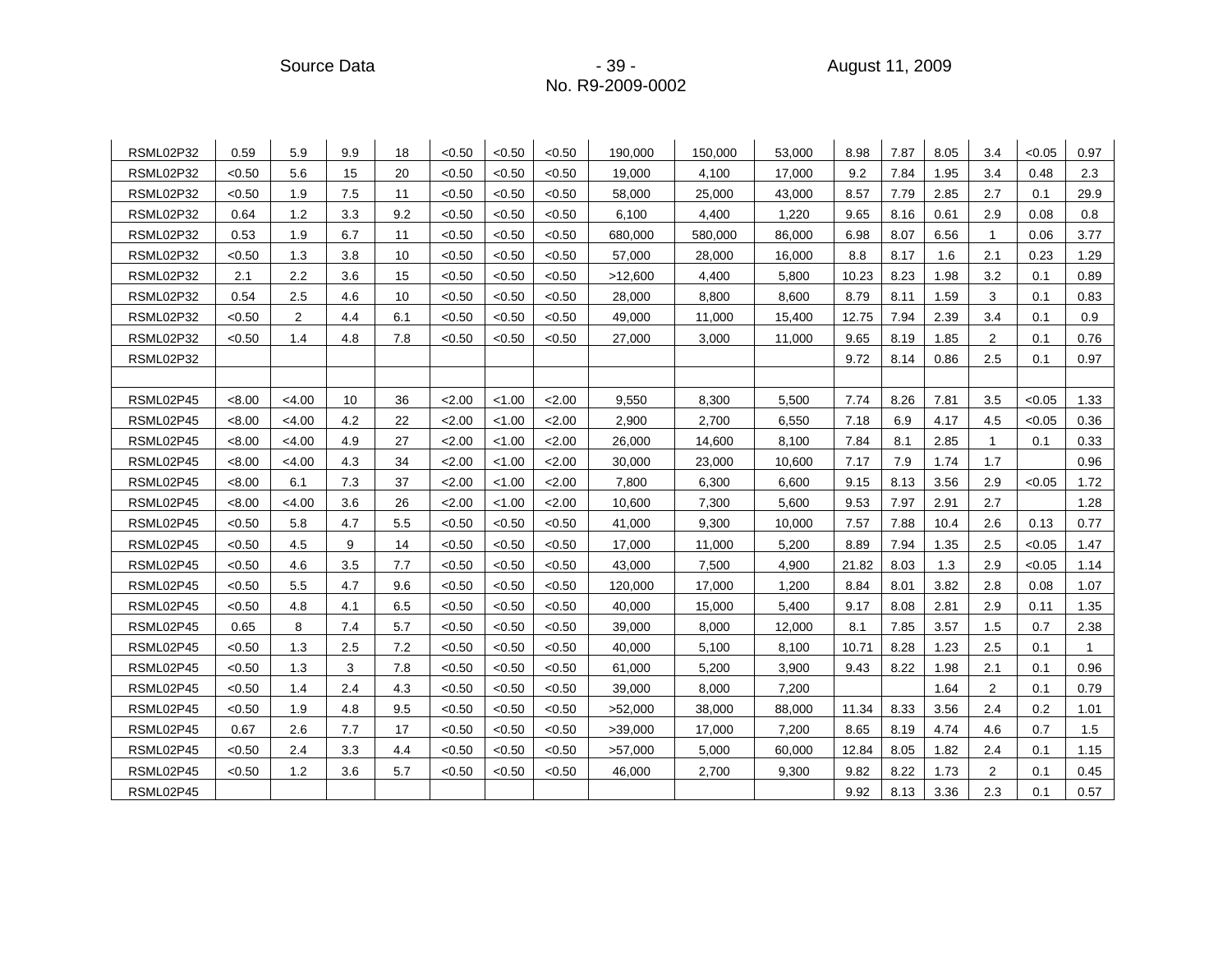| RSML11P02 | < 8.00 | < 4.00 | 26  | 58  | 2.00   | < 1.00 | 2.00   | 26,400      | 10,600      | 11,300  | 10.53 | 7.96 | 8.8  | 2.4            | 0.9    | 1.44  |
|-----------|--------|--------|-----|-----|--------|--------|--------|-------------|-------------|---------|-------|------|------|----------------|--------|-------|
| RSML11P02 | < 8.00 | < 4.00 | 9   | 42  | 2.00   | < 1.00 | 2.00   | 16,300      | 7,400       | 9,900   | 8.1   | 8.5  | 3.59 | < 0.20         | < 0.05 | 2.65  |
| RSML11P02 | < 8.00 | < 4.00 | 8.2 | 22  | 2.00   | < 1.00 | 2.00   | 41,000      | 25,000      | 33,000  | 19.01 | 8.24 | 8.75 | $\overline{2}$ | < 0.05 | 1.73  |
| RSML11P02 | < 8.00 | < 4.00 | 9.3 | 35  | 2.00   | < 1.00 | 2.00   |             |             |         | 8.36  | 8.23 | 2.13 | 2.9            | 0.08   | 1.44  |
| RSML11P02 | < 8.00 | < 4.00 | 7.1 | 26  | 2.00   | < 1.00 | 2.00   | 42,000      | 7,900       | 28,000  | 8.37  | 8.04 | 5.22 | 2.8            | 0.15   | 1.4   |
| RSML11P02 | < 8.00 | 5.5    | 7.6 | 39  | 2.00   | < 1.00 | 2.00   | 114,000     | 45,000      | 116,000 | 12    | 7.8  | 5.4  | 2.2            | 0.1    | 1.59  |
| RSML11P02 | 0.59   | 6.1    | 17  | 19  | < 0.50 | < 0.50 | < 0.50 | 800,000     | 6,700       | 2,300   | 7.6   | 7.98 | 2.65 | 1.5            | 0.45   | 1.63  |
| RSML11P02 | < 0.50 | 4.3    | 4.9 | 11  | < 0.50 | < 0.50 | < 0.50 | 240,000     | 210,000     | 44,000  | 9.4   | 7.94 | 4.17 | $2.2\,$        | < 0.05 | 1.93  |
| RSML11P02 | < 0.50 | 4      | 6.7 | 17  | < 0.50 | < 0.50 | < 0.50 | 300,000     | 130,000     | 34,000  | 9.03  | 8.15 | 4.6  | 2.2            | 0.1    | 1.56  |
| RSML11P02 | 0.64   | 10     | 36  | 180 | < 0.50 | < 0.50 | < 0.50 | 330,000     | 65,000      | 42,000  | 8.63  | 7.94 | 8.49 | 3              | < 0.05 | 2.08  |
| RSML11P02 | < 0.50 | 5.1    | 9.1 | 15  | < 0.50 | < 0.50 | < 0.50 | 360,000     | 120,000     | 20,000  | 9.13  | 8.09 | 5.54 | 1.9            | 0.25   | 1.89  |
| RSML11P02 | < 0.50 | 6      | 4.6 | 12  | < 0.50 | < 0.50 | < 0.50 | 150,000     | 90,000      | 23,000  | 8.64  | 7.91 | 4.34 | 1.5            | 0.1    | 1.71  |
| RSML11P02 | < 0.50 | 2.4    | 12  | 12  | < 0.50 | < 0.50 | < 0.50 | 38,000      | 4,300       | 8,300   | 9.43  | 8.2  | 11   | 2.9            | 0.13   | 1.13  |
| RSML11P02 | < 0.50 | 1.9    | 5.5 | 11  | < 0.50 | < 0.50 | < 0.50 | 190,000     | 22,000      | 23,000  | 9.32  | 8.16 | 3.46 | 2.3            | 0.09   | 1.27  |
| RSML11P02 | < 0.50 | 2.6    | 4.5 | 8.5 | < 0.50 | < 0.50 | < 0.50 | 70,000      | 26,000      | 32,000  |       |      | 3.98 | 2.7            | 0.25   | 1.91  |
| RSML11P02 | < 0.50 | 2.6    | 5.6 | 17  | < 0.50 | < 0.50 | < 0.50 | 34,000      | 5,900       | 13,200  | 11.03 | 8.32 | 3.73 | 2.4            | 0.18   | 0.87  |
| RSML11P02 | < 0.50 | 2.8    | 8.6 | 13  | < 0.50 | < 0.50 | < 0.50 | 380,000     | 110,000     | 500,000 | 8.61  | 8.2  | 3.14 | 2.4            | 0.11   | 1.21  |
| RSML11P02 | < 0.50 | 2.5    | 3.1 | 7.4 | < 0.50 | < 0.50 | < 0.50 | 680,000     | 38,000      | 42,000  | 12.92 | 7.93 | 3.8  | 2.2            | 0.12   | 1.31  |
| RSML11P02 | < 0.50 | 1.8    | 6.5 | 8.4 | < 0.50 | < 0.50 | < 0.50 | 33,000      | 2,400       | 23,000  | 9.74  | 8.2  | 3.21 | 2.1            | 0.1    | 0.87  |
| RSML11P02 |        |        |     |     |        |        |        |             |             |         | 9.77  | 8.2  | 8.14 | $\overline{2}$ | 0.1    | 0.74  |
|           |        |        |     |     |        |        |        |             |             |         |       |      |      |                |        |       |
| SCBS@M02  | < 8.00 | 41     | 62  | 220 | 2.00   | 3.2    | 4.3    | 78.000      | 37,000      | 58.000  | 5.23  | 7.89 | 18.8 | 2.6            | 2.6    | 12.76 |
| SCBS@M02  | <8.00  | 18     | 3.9 | 30  | 2.00   | 1.9    | 2.00   | 62,000      | 14,000      | 4,300   | 5.32  | 7.32 | 8.13 | 3.2            | 0.12   | 1.26  |
| SCBS@M02  | <8.00  | 18     | 7.1 | 44  | 2.00   | < 1.00 | 2.00   | <10         | $<$ 10      | $<$ 10  | 5.23  | 8    | 10.2 | 1.8            | 0.3    | 0.27  |
| SCBS@M02  | <8.00  | 21     | 9.1 | 27  | 2.00   | < 1.00 | 2.00   | 14,500      | 27,000      | 78,000  | 1.69  | 8.04 | 5    | 0.9            | 0.55   | 0.22  |
| SCBS@M02  | <8.00  | 19     | 18  | 52  | 2.00   | 2.2    | 2.00   | 166,000     | 46,000      | 119,000 | 1.75  | 8.01 | 10.6 | 0.8            | 1.35   | 0.86  |
| SCBS@M02  |        |        |     |     |        |        |        |             |             |         |       |      |      |                |        |       |
| SCBS@M02  | < 8.00 | 21     | 8.4 | 62  | 2.00   | < 1.00 | 2.00   | 10.400      | 8.850       | 12,700  | 7.66  | 8.19 | 7.48 | 4.4            | 0.38   | 2.02  |
| SCBS@M02  | < 8.00 | 20     | 9   | 39  | 2.00   | < 1.00 | 2.00   | 64,000      | 37,000      | 11,200  | 8.85  | 8.18 | 7.82 | 4.7            | 0.13   | 1.27  |
| SCBS@M02  | < 8.00 | 26     | 13  | 97  | 2.00   | < 1.00 | 2.00   | $<$ 200,000 | $<$ 200,000 | 129,000 | 7.98  | 8.13 | 6.5  | 3              | 0.45   | 1.69  |
| SCBS@M02  | < 8.00 | 29     | 10  | 15  | 2.00   | < 1.00 | 2.00   | 28,000      | 20,222      | 49,000  | 14.4  | 8.3  | 6.7  | 4.4            | 0.15   | 1.04  |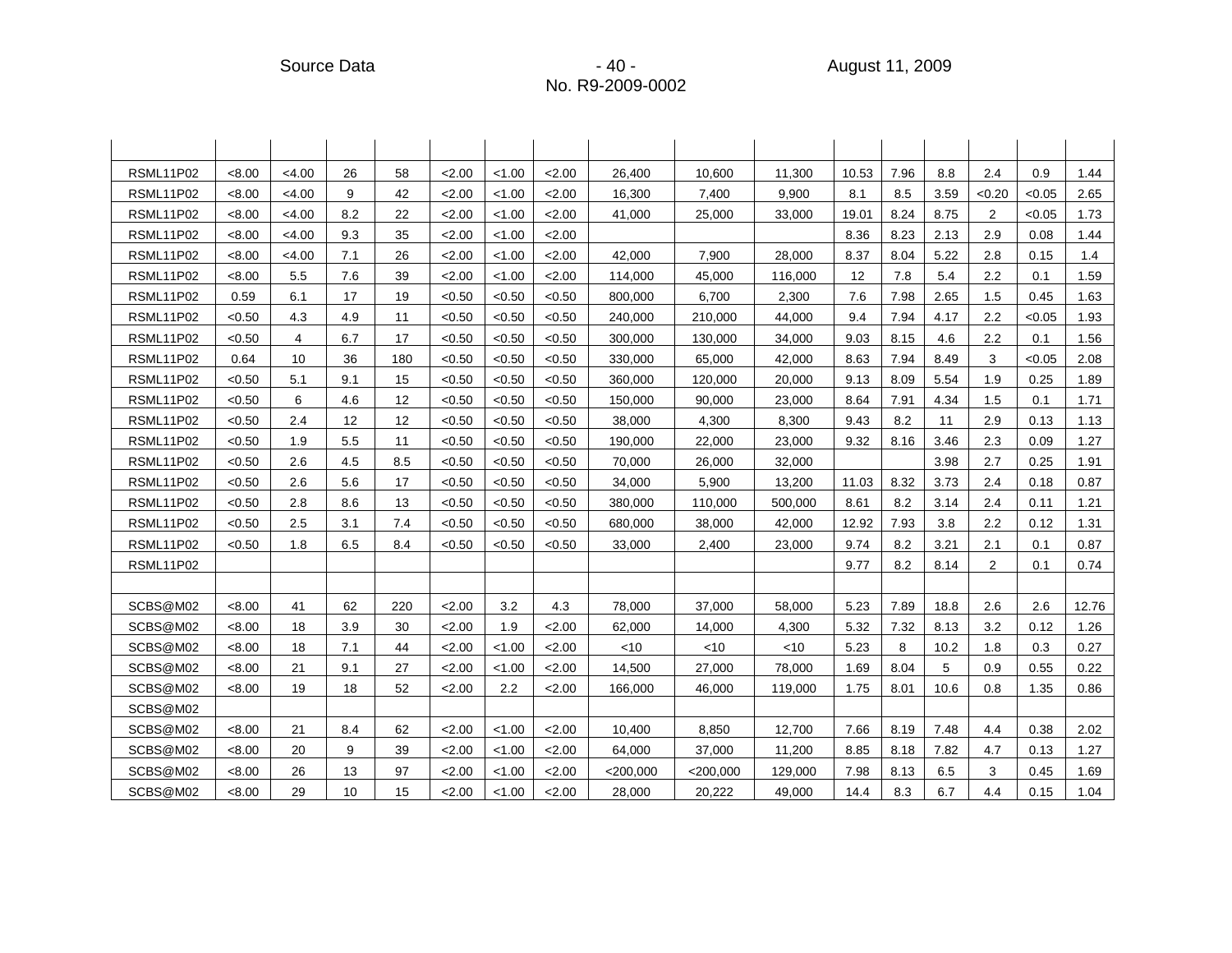Source Data - 41 - August 11, 2009

| SCBS@M02 | < 8.00 | 31  | 5.2            | 16        | 2.00   | < 1.00         | 2.00   | 7,900      | 4,800      | 2,100  | 14    | 8.3  | 33.7 | 2.32 | 0.2    | 1.36 |
|----------|--------|-----|----------------|-----------|--------|----------------|--------|------------|------------|--------|-------|------|------|------|--------|------|
| SCBS@M02 | < 0.50 | 71  | 5.9            | 28        | < 0.50 | 4.5            | <0.50  | 38,000     | 30,000     | 3,000  | 7.73  | 8.03 | 2.03 | 3    | < 0.05 | 0.52 |
| SCBS@M02 | < 0.50 | 86  | 4.6            | 11        | < 0.50 | 1.4            | < 0.50 | 370,000    | 47,000     | 9,400  | 8.9   | 7.53 | 1.7  | 5.1  | 0.14   | 0.55 |
| SCBS@M02 | 0.89   | 36  | $\overline{7}$ | 4.2       | < 0.50 | 1.6            | < 0.50 | 200,000    | 150,000    | 4,200  | 9.05  | 8.03 | 1.52 | 2.9  | 0.29   | 0.51 |
| SCBS@M02 | < 0.50 | 67  | 6.1            | 11        | < 0.50 | $\overline{2}$ | < 0.50 | 720.000    | 190,000    | 240    | 8.8   | 8.02 | 1.8  | 3.3  | < 0.05 | 0.43 |
| SCBS@M02 | < 0.50 | 54  | 9.2            | 3         | < 0.50 | 1.3            | < 0.50 | 310,000    | 45,000     | 1,700  | 8.88  | 8.05 | 1.2  | 5    | < 0.05 | 0.44 |
| SCBS@M02 | < 0.50 | 45  | 5.8            | 16        | < 0.50 | 1.9            | <0.50  | 200,000    | 58,000     | 730    | 8.43  | 8.04 | 1.22 | 5.1  | 0.44   | 0.35 |
| SCBS@M02 | < 0.50 | 39  | 4.4            | 9.6       | < 0.50 | 1.6            | < 0.50 | 76,000     | 42,000     | 2,200  | 9.03  | 7.97 | 1.44 | 3.9  | 0.12   | 0.62 |
| SCBS@M02 | 1.3    | 49  | 17             | 20        | < 0.50 | 1.6            | < 0.50 | 160,000    | 10         | 18,300 | 7.44  | 8.08 | 5.91 | 3.5  | 0.32   | 1.01 |
| SCBS@M02 | < 0.50 | 34  | 9.3            | 14        | < 0.50 | 1.4            | < 0.50 | 1,190,000  | 480,000    | 4,100  | 7.92  | 7.87 | 1.71 | 3.3  | 0.5    | 0.73 |
| SCBS@M02 | < 0.50 | 37  | 5.8            | 4.8       | < 0.50 | 0.53           | < 0.50 | 87,000     | 12,000     | 9,600  | 9.98  | 7.81 | 3.75 | 2.2  | 0.15   | 0.5  |
| SCBS@M02 | 0.53   | 14  | 18             | 17        | < 0.50 | 1.5            | < 0.50 | >1,200,000 | >1,200,000 | 640    | 7.94  | 8.12 | 6.12 | 5.8  | 0.65   | 2.32 |
| SCBS@M02 | 1.1    | 30  | 67             | 130       | < 0.50 | 1.2            | 1.1    | 270,000    | 6,300      | 62,000 | 8.1   | 8.19 | 113  | 4.5  | 5.2    | 2.92 |
| SCBS@M02 | < 0.50 | 13  | 5.4            | 6.2       | < 0.50 | < 0.50         | < 0.50 | 36,000     | 7,700      | 5,500  | 9.5   | 8.06 | 5.26 | 3.4  | 0.05   | 0.83 |
| SCBS@M02 | < 0.50 | 16  | 4.6            | 7.8       | < 0.50 | < 0.50         | < 0.50 | 30,000     | 1,700      | 4,900  | 9.48  | 8.16 | 4.19 | 4    | 0.05   | 0.97 |
| SCBS@M02 | 0.73   | 14  | 5.8            | 23        | < 0.50 | < 0.50         | < 0.50 | 240,000    | 2,900      | 3,800  | 6.65  | 8.05 | 4    | 4.2  | 0.15   | 0.43 |
| SCBS@M02 | < 0.50 | 17  | 5.2            | 9.4       | < 0.50 | 0.92           | < 0.50 | 390,000    | 6,100      | 3,100  | 9.72  | 8.21 | 4.65 | 2.3  | 0.23   | 0.56 |
| SCBS@M02 | < 0.50 | 8.8 | 3.4            | 4.4       | < 0.50 | < 0.50         | < 0.50 | 51,000     | 2,800      | 3,900  | 8.92  | 8.28 | 2.98 | 2.8  | 0.11   | 0.54 |
| SCBS@M02 | < 2.50 | 11  | 4              | $<$ 10.00 | < 2.50 | 2.50           | 2.50   | 9,600,000  | 43,000     | 7,800  | 9.16  | 8.03 | 20.5 | 5.1  | 1.05   | 0.74 |
| SCBS@M02 | < 0.50 | 10  | 3.9            | 8.6       | < 0.50 | < 0.50         | < 1.00 | 31,000     | 2,700      | 1,140  | 12.22 | 8.06 | 2.6  | 5.7  | 0.33   | 0.69 |
| SCBS@M02 | < 1.00 | 11  | 13             | 8.8       | < 1.00 | < 1.00         | < 0.50 | 640,000    | 46,000     | 84,000 | 13.94 | 8.16 | 21.9 | 4.7  | 0.15   | 0.95 |
| SCBS@M02 | < 1.00 | 13  | 4.5            | 9.1       | < 1.00 | < 1.00         | 2.50   | 116,000    | >99        | 8,400  | 10.85 | 8.21 | 1.45 | 2.8  | 0.24   | 0.45 |
| SCBS@M02 | < 0.50 | 9.9 | 7.8            | 23        | 2.50   | < 2.50         | 2.50   | 95,000     | 2,200      | 42,000 | 15.85 | 8.21 | 3.15 | 4.9  | 0.19   | 0.51 |
|          |        |     |                |           |        |                |        |            |            |        |       |      |      |      |        |      |
| SCM00P03 | < 8.00 | 15  | 12             | 62        | 2.00   | < 1.00         | 2.00   | 89,000     | 42,000     | 10,800 | 13.6  | 8.19 | 2.77 | 0.4  | 0.65   | 0.27 |
| SCM00P03 |        |     |                |           |        |                |        |            |            |        |       |      |      |      |        |      |
| SCM00P03 | < 8.00 | 18  | 6.5            | 39        | 2.00   | < 1.00         | 2.00   |            |            |        | 8.07  | 7.75 |      | 2.4  | 0.35   | 0.69 |
| SCM00P03 | < 8.00 | 19  | 8.2            | 36        | 2.00   | < 1.00         | 2.00   | 27.000     | 17,800     | 1.400  | 4.18  | 7.58 | 1.6  | 2.1  | 0.15   | 0.74 |
| SCM00P03 | 0.53   | 24  | 13             | 81        | < 0.50 | 0.54           | < 0.50 | 370,000    | 4,600      | 13,000 | 9.08  | 7.65 | 3.35 | 2.9  | 0.18   | 1.4  |
| SCM00P03 | 0.58   | 39  | 8.6            | 6.2       | < 0.50 | 1.1            | < 0.50 | 15,000     | 2,400      | 800    | 12.17 | 8.27 | 2.01 | 0.4  | < 0.03 | 0.6  |
| SCM00P03 | 0.85   | 18  | 23             | 66        | < 0.50 | 0.78           | 1.1    | 37,000     | 31,000     | 2,500  | 9.52  | 8.14 | 4.43 | 4.4  | 1.02   | 2.95 |
| SCM00P03 | 0.79   | 38  | 11             | 20        | < 0.50 | 0.85           | < 0.50 | 3,200      | 600        | 2,000  | 13.92 | 8.27 | 16.1 | 1.3  | 0.08   | 0.67 |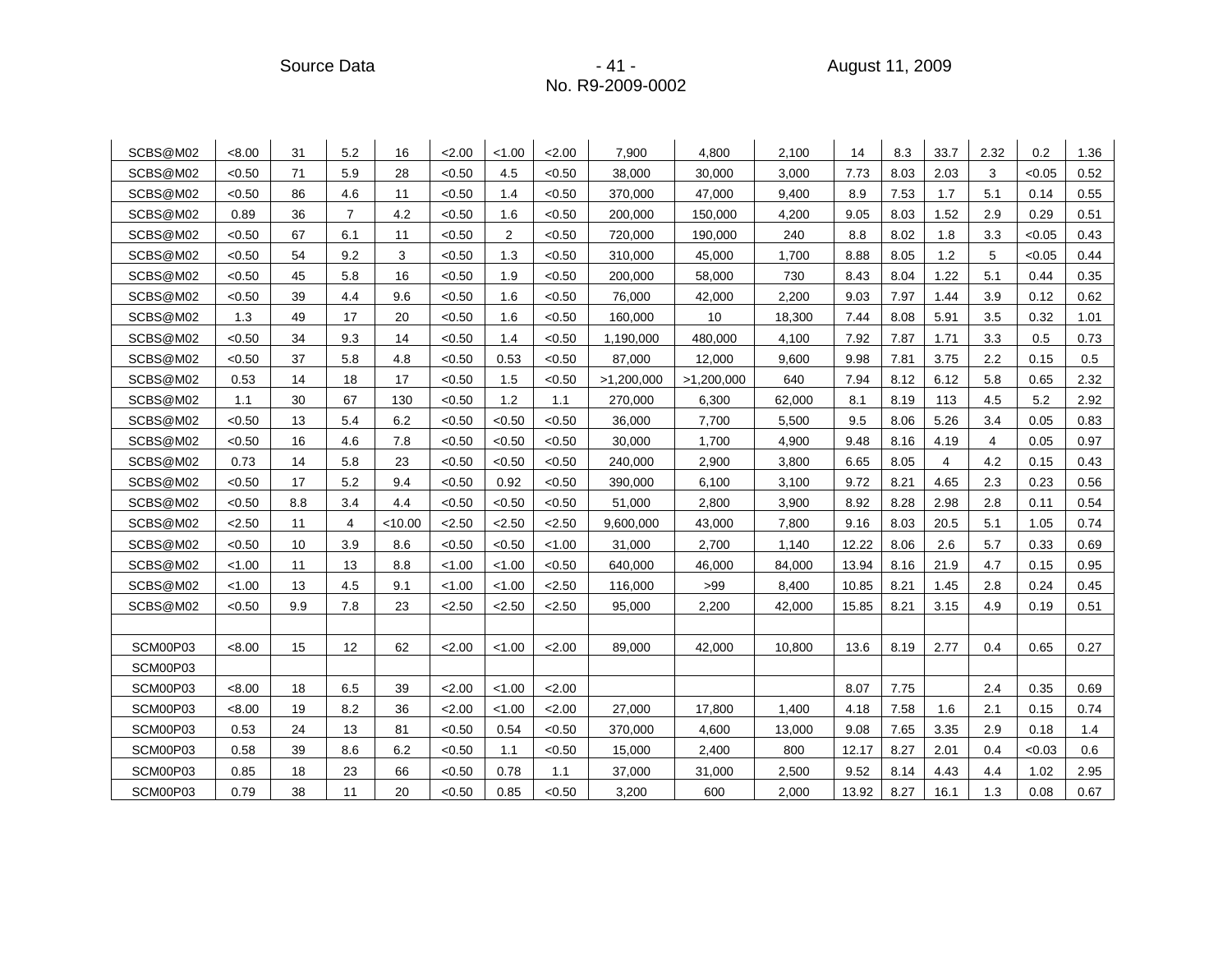Source Data - 42 - August 11, 2009

| SCM00P03 | 1      | 9.9 | 14             | 500     | < 0.50 | < 0.50 | < 0.50 | >1,200,000 | 5,100  | 7,400  | 9.08  | 8.25 | 22.9           | 1.8            | 4.3    | 1.49 |
|----------|--------|-----|----------------|---------|--------|--------|--------|------------|--------|--------|-------|------|----------------|----------------|--------|------|
| SCM00P03 | 1.8    | 15  | 8.9            | 77      | < 0.50 | < 0.50 | < 0.50 | 160,000    | 21,000 | 11,000 | 9.73  | 8.22 | 4.49           | 1.9            | 0.7    | 1.37 |
| SCM00P03 | < 0.50 | 10  | 6.7            | 47      | < 0.50 | 0.63   | < 0.50 | 2,800      | 1,200  | 1,100  | 9.94  | 8.28 | 2.66           | 2.5            | 0.09   | 1.48 |
| SCM00P03 | < 0.50 | 14  | 6.6            | 62      | < 0.50 | 3.5    | < 0.50 | 3,800      | 500    | 600    | 5.79  | 8.21 | 4.85           | 2.1            | 0.05   | 1.26 |
| SCM00P03 |        |     |                |         |        |        |        |            |        |        |       |      |                |                |        |      |
| SCM00P03 | < 0.50 | 19  | 5.8            | 52      | < 0.50 | 0.73   | < 0.50 | >2,400     | 110    | 590    | 10.85 | 8.14 | 0.33           | $\overline{2}$ | 0.11   | 0.53 |
| SCM00P03 | 0.51   | 14  | 4.6            | 48      | < 1.00 | < 1.00 | < 1.00 | 49,000     | >130   | 8,200  | 8.71  | 8.01 | 4.8            | 2.2            | 0.1    | 0.83 |
| SCM00P03 | 2.00   | 16  | 5.7            | 15      | < 0.50 | < 0.50 | < 0.50 | 27,000     | 240    | 3,400  | 13.51 | 7.66 | 15.6           | 3.6            | 0.12   | 0.76 |
| SCM00P03 |        |     |                |         |        |        |        |            |        |        | 9.8   | 8.06 | $\overline{7}$ | 2              | 0.1    | 1.26 |
|          |        |     |                |         |        |        |        |            |        |        |       |      |                |                |        |      |
| SCM02XXX | < 8.00 | 760 | 2.00           | 130     | 2.00   | 54     | 2.00   | 16,000     | 2,850  | 12,650 | 10.54 | 7.89 | 7.82           | 6.7            | < 0.05 | 0.3  |
| SCM02XXX | 120    | 9.8 | 9.6            | 50      | 2.00   | < 1.00 | 2.00   | 3,800      | 3,100  | 1,760  | 8.87  | 8.1  | 403            | 1.3            | 0.45   | 0.18 |
| SCM02XXX | < 8.00 | 14  | 7.4            | 160     | 2.00   | < 1.00 | 2.00   | 12,000     | 6,100  | 3,900  | 9.33  | 8.27 | 13.5           | 0.7            | 0.1    | 1.56 |
| SCM02XXX | < 8.00 | 25  | 13             | 54      | 2.00   | 5.4    | 2.00   | 77,000     | 67,000 | 4,700  | 7.02  | 7.38 | 3.44           | 3.1            | 1.5    | 2.49 |
| SCM02XXX |        |     |                |         |        |        |        |            |        |        |       |      |                |                |        |      |
| SCM02XXX | < 8.00 | 12  | 7.8            | < 10.00 | 2.00   | < 1.00 | 2.00   | 111,000    | 85,000 | 17,200 | 9.14  | 8.1  | 62.1           | 1.5            |        | 2.33 |
| SCM02XXX | 0.82   | 22  | 6.1            | 4.5     | < 0.50 | 0.52   | < 0.50 | 22,000     | 5,200  | 13,000 | 7.23  | 8.3  | 7.13           | 3.5            | < 0.05 | 1.5  |
| SCM02XXX | 0.54   | 29  | 5.2            | 4.1     | < 0.50 | < 0.50 | < 0.50 | 65,000     | 27,000 | 5,700  | 9.75  | 8.05 | 46.9           | 1.7            | < 0.05 | 1.28 |
| SCM02XXX | 0.58   | 24  | $\overline{4}$ | 3.3     | < 0.50 | 0.52   | < 0.50 | 25,000     | 12,000 | 4,800  | 9.6   | 8.13 | 3.1            | 1.8            | 0.06   | 1.51 |
| SCM02XXX | 0.64   | 11  | 5.3            | 7.6     | < 0.50 | < 0.50 | < 0.50 | 5,900      | 3,600  | 530    | 9.49  | 8.14 | 16.9           | 1.8            | 0.35   | 0.79 |
| SCM02XXX | < 0.50 | 7.6 | 6.9            | 11      | < 0.50 | < 0.50 | < 0.50 | 630        | 270    | 400    | 9.26  | 8.14 | 16.1           | 1.9            | 0.08   | 1.64 |
| SCM02XXX | < 0.50 | 12  | 5.9            | 75      | < 0.50 | < 0.50 | < 0.50 | 52,000     | 2,900  | 3,000  | 8.34  | 8.02 | 16.1           | 4              | 0.06   | 1.67 |
| SCM02XXX | 0.55   | 16  | 4.6            | 6.8     | < 0.50 | 0.53   | < 0.50 | 15,000     | 9,000  | 4,900  | 10.34 | 8.26 | 5.17           | 2.8            | 0.09   | 1.23 |
| SCM02XXX | 0.69   | 14  | 4.9            | 7.9     | < 0.50 | 0.56   | < 0.50 | 37,000     | 930    | 2,000  | 7.45  | 8.19 | 3.95           | 3.1            | 0.05   | 1.39 |
| SCM02XXX | < 0.50 | 7.8 | 3.7            | 18      | < 0.50 | < 0.50 | < 0.50 | 150,000    | 22,000 | 39,000 | 6.5   | 7.8  | 3.51           | 11.2           | 0.07   | 2.35 |
| SCM02XXX |        |     |                |         |        |        |        |            |        |        |       |      |                |                |        |      |
| SCM02XXX | 0.52   | 12  | 6.4            | 9.9     | < 0.50 | 0.57   | < 0.50 | 32.000     | 2,600  | 2,400  | 11.26 | 8.08 | 676            | 4              | 0.11   | 1.1  |
| SCM02XXX | < 0.50 | 9.9 | 5.4            | 15      | < 0.50 | 0.62   | < 0.50 | >44,000    | 28,000 | 51,000 | 11.48 | 8.16 | 6.2            | 3.1            | 0.12   | 3.11 |
| SCM02XXX | < 0.50 | 11  | 4.2            | 8       | < 0.50 | 0.52   | < 0.50 | 33,000     | 5,300  | 9,200  | 15.27 | 8.23 | 6.93           | 4.1            | 0.1    | 1.77 |
| SCM02XXX |        |     |                |         |        |        |        |            |        |        | 11.16 | 7.92 | 2.36           | 2.8            | 0.1    | 1.64 |
|          |        |     |                |         |        |        |        |            |        |        |       |      |                |                |        |      |
| SCM03P01 | < 8.00 | 22  | 8              | 35      | 2.00   | 3.3    | < 2.00 | 94,000     | 56,000 | 2,950  | 7.86  | 7.44 | 17.6           | $\overline{2}$ | < 0.05 | 0.53 |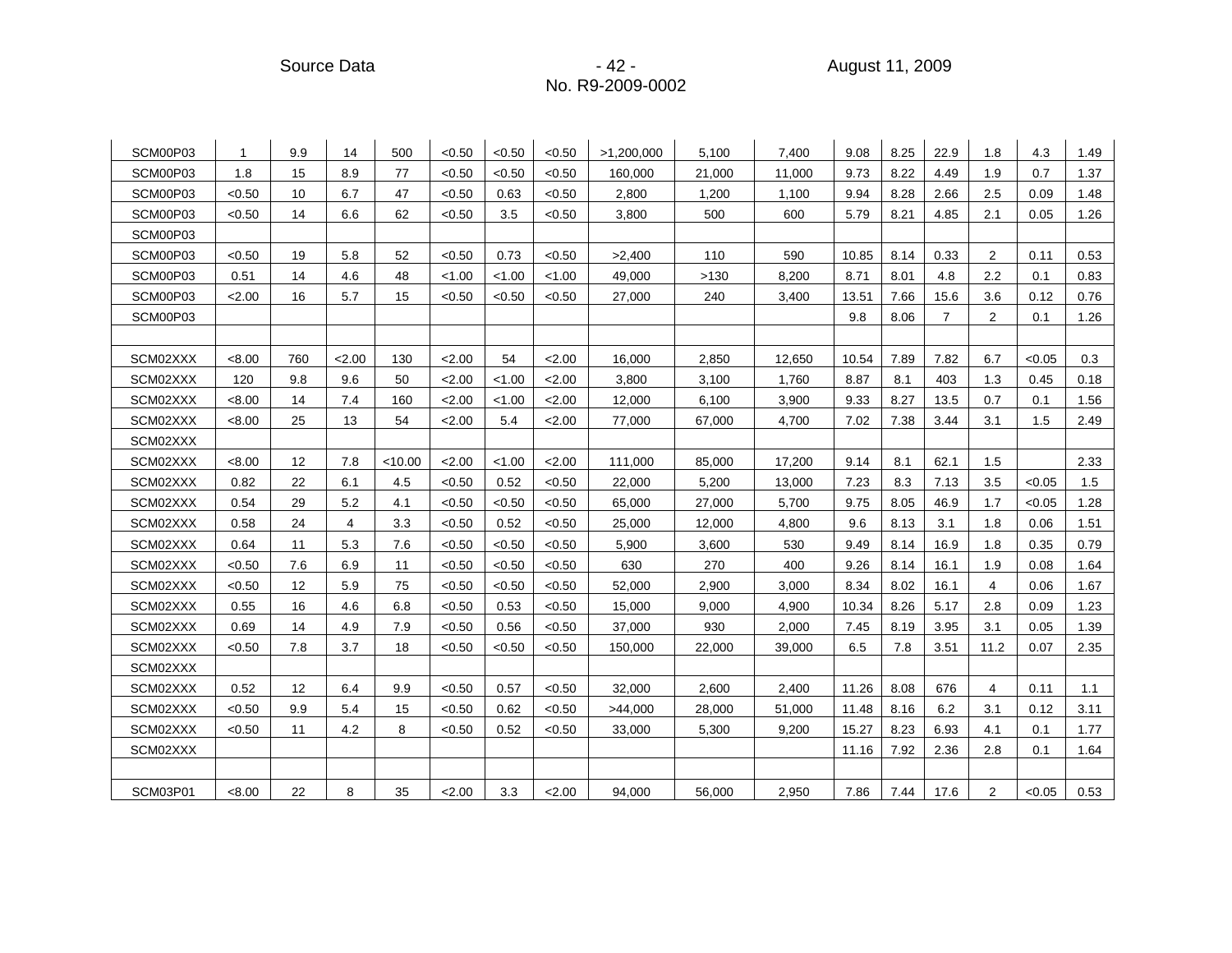Source Data - 43 - August 11, 2009

| SCM03P01  | < 8.00 | 17     | 8.4            | 19  | 2.00   | $\overline{2}$ | 2.00   | 59,000     | 5,000    | 3,200      | 7.08  | 7.8  | 4.88 | 3.2 | 0.15   | 1.98 |
|-----------|--------|--------|----------------|-----|--------|----------------|--------|------------|----------|------------|-------|------|------|-----|--------|------|
| SCM03P01  | < 8.00 | 26     | 9.2            | 53  | 2.00   | 4.3            | 2.00   | 4,500      | 3,200    | 5,900      | 7.83  | 7.47 | 6.94 | 1.1 | 0.1    | 0.41 |
| SCM03P01  | < 8.00 | 37     | 9.3            | 63  | 2.00   | 8.8            | 2.00   | 8,000      | 2,800    | 6,000      | 7.67  | 7.34 | 3.07 | 2.6 |        | 1.24 |
| SCM03P01  | < 8.00 | 14     | $\overline{7}$ | 21  | 2.00   | < 1.00         | 2.00   | 84,000     | 49,000   | 58,000     | 9.34  | 8.3  | 4.79 | 1.5 | 0.1    | 1.24 |
| SCM03P01  | < 8.00 | 30     | 9              | 54  | 2.00   | 5.9            | 2.00   | 3,200      | 1,400    | 1,080      | 6.53  | 7.33 | 1.59 | 2.5 | 0.1    | 1.53 |
| SCM03P01  | 0.5    | 42     | 5.8            | 22  | < 0.50 | 6.6            | < 0.50 | 36,000     | 30,000   | 8,000      | 5.02  | 7.3  | 2.03 | 3.4 | < 0.05 | 1.14 |
| SCM03P01  | < 0.50 | 42     | 6.9            | 26  | < 0.50 | 7.9            | < 0.50 | 180,000    | 190,000  | 13,800     | 6.56  | 7.17 | 2.13 | 3.2 | < 0.05 | 1.12 |
| SCM03P01  | < 0.50 | 35     | 5.5            | 19  | < 0.50 | 6.6            | < 0.50 | 48,000     | 16,000   | 6,200      | 7.55  | 7.48 | 2.5  | 2.9 | < 0.05 | 1.36 |
| SCM03P01  | 0.58   | 66     | 5.3            | 40  | < 0.50 | 15             | < 0.50 | 28,000     | 2,400    | 800        | 7.56  | 7.4  | 0.85 | 5.3 | < 0.03 | 1.02 |
| SCM03P01  | < 0.50 | 59     | 6.7            | 46  | < 0.50 | 13             | < 0.50 | 1,080,000  | 570,000  | >1,200,000 | 7.59  | 7.57 | 2.57 | 3.6 | 0.28   | 2.06 |
| SCM03P01  | <0.50  | 57     | 6.1            | 37  | < 0.50 | 12             | < 0.50 | 450,000    | 50,000   | 86,000     | 4.8   | 7.71 | 2.56 | 4.8 | 0.18   | 1.94 |
| SCM03P01  | < 0.50 | 60     | 5.3            | 32  | < 0.50 | 13             | < 0.50 | 4,600      | 50,000   | 500        | 6.24  | 7.44 | 1.12 | 5   | 0.1    | 0.99 |
| SCM03P01  | <0.50  | 73     | $\overline{7}$ | 45  | < 0.50 | 16             | < 0.50 | 290,000    | 27,000   | 20,000     | 4.81  | 7.63 | 1.4  | 5.4 | 0.07   | 1.19 |
| SCM03P01  | <0.50  | 81     | 4.5            | 54  | < 0.50 | 21             | < 0.50 | 5,000      | 3,000    | 500        | 6.47  | 7.43 | 1.82 | 5.6 | 0.05   | 1.27 |
| SCM03P01  | < 0.50 | 11     | 5.3            | 13  | < 0.50 | 1.3            | < 0.50 | >35,000    | 6,400    | 10,800     | 8.96  | 7.65 | 2.35 | 5.2 | 0.17   | 1.17 |
| SCM03P01  | < 0.50 | 26     | 3.9            | 15  | < 0.50 | 3.5            | < 0.50 | 20,000     | 3,600    | 3,100      | 8.57  | 7.96 | 2.12 | 3.7 | 0.1    | 1.61 |
| SCM03P01  | < 0.50 | 24     | 2.1            | 21  | < 0.50 | 2.4            | < 0.50 | >8,000     | 2,700    | 7,400      | 10.67 | 8.2  | 2.53 | 4.7 | 0.1    | 1.21 |
| SCM03P01  |        |        |                |     |        |                |        |            |          |            | 7.54  | 6.96 | 5.1  | 5.6 | 0.14   | 1.35 |
|           |        |        |                |     |        |                |        |            |          |            |       |      |      |     |        |      |
| SJCL01@CC | < 8.00 | < 4.00 | 5              | 56  | 2.00   | < 1.00         | 2.00   | 2,070      | 725      | 580        | 10.88 | 8.41 | 2.4  | 0.8 | < 0.05 | 0.82 |
| SJCL01@CC | < 8.00 | 6.9    | 13             | 370 | 2.00   | < 1.00         | 6.1    | 39,000     | 960      | 1,030      | 10.2  | 7.62 | 5.43 | 6.4 | < 0.05 | 1.22 |
| SJCL01@CC | <8.00  | < 4.00 | 3.5            | 17  | 2.00   | < 1.00         | 2.00   | 1,130      | 980      | 960        | 8.69  | 7.82 | 1.14 | 1.7 | < 0.05 | 0.44 |
| SJCL01@CC | < 8.00 | < 4.00 | 12             | 42  | 2.00   | < 1.00         | 2.00   | 8,200      | 4,300    | 6,100      | 7.6   | 8.21 | 6.72 | 0.8 | 0.18   | 0.16 |
| SJCL01@CC | < 8.00 | <4.00  | 2.2            | 15  | 2.00   | < 1.00         | 2.00   | 8,700      | 3,300    | 3,900      | 9.7   | 8.29 | 0.88 | 0.9 | < 0.05 | 0.17 |
| SJCL01@CC | < 8.00 | 5.3    | 12             | 80  | 2.00   | < 1.00         | 2.2    | 79,000     | 72,000   | 2,800      | 10.23 | 8.51 | 3.05 | 1.2 | 0.24   | 1.43 |
| SJCL01@CC | < 8.00 | 6.2    | 10             | 88  | 2.00   | < 1.00         | 2.00   | 4,700      | 3,300    | 1,290      | 4.24  | 7.84 | 10.9 | 1.3 | 0.15   | 1.68 |
| SJCL01@CC | < 8.00 | 5.1    | 7.2            | 40  | 2.00   | < 1.00         | 2.00   | 11,400     | 8,900    | 1,210      | 9.51  | 8.36 | 1.95 | 0.8 | 0.15   | 1.03 |
| SJCL01@CC | < 8.00 | 23     | 9.2            | 37  | 2.00   | < 1.00         | 2.00   | 73,000     | 58,000   | 87,000     | 14.6  | 8.2  | 6.4  |     | 0.1    | 3.85 |
| SJCL01@CC | < 8.00 | 7.1    | 10             | 150 | 2.00   | < 1.00         | 2.00   | 62,000     | 50,000   | 53,000     | 13.8  | 8.6  | 15.9 |     | 0.9    | 3.87 |
| SJCL01@CC | < 0.50 | 4.4    | 5.5            | 28  | < 0.50 | < 0.50         | < 0.50 | 30,000     | 400      | 3,000      | 8.11  | 8.26 | 1.97 | 2.7 | 0.08   | 0.77 |
| SJCL01@CC | < 0.50 | 10     | 15             | 460 | < 0.50 | 0.62           | 3.7    | 820,000    | >100,000 | 103,000    | 8.2   | 7.53 | 2.4  | 1.4 | 0.45   | 5.02 |
| SJCL01@CC | 1.5    | 5.1    | 3.6            | 60  | 0.72   | 1.1            | 1.4    | >1,200,000 | >120,000 | >120,000   | 7.36  | 7.87 | 2.11 | 0.9 | 0.6    | 1.15 |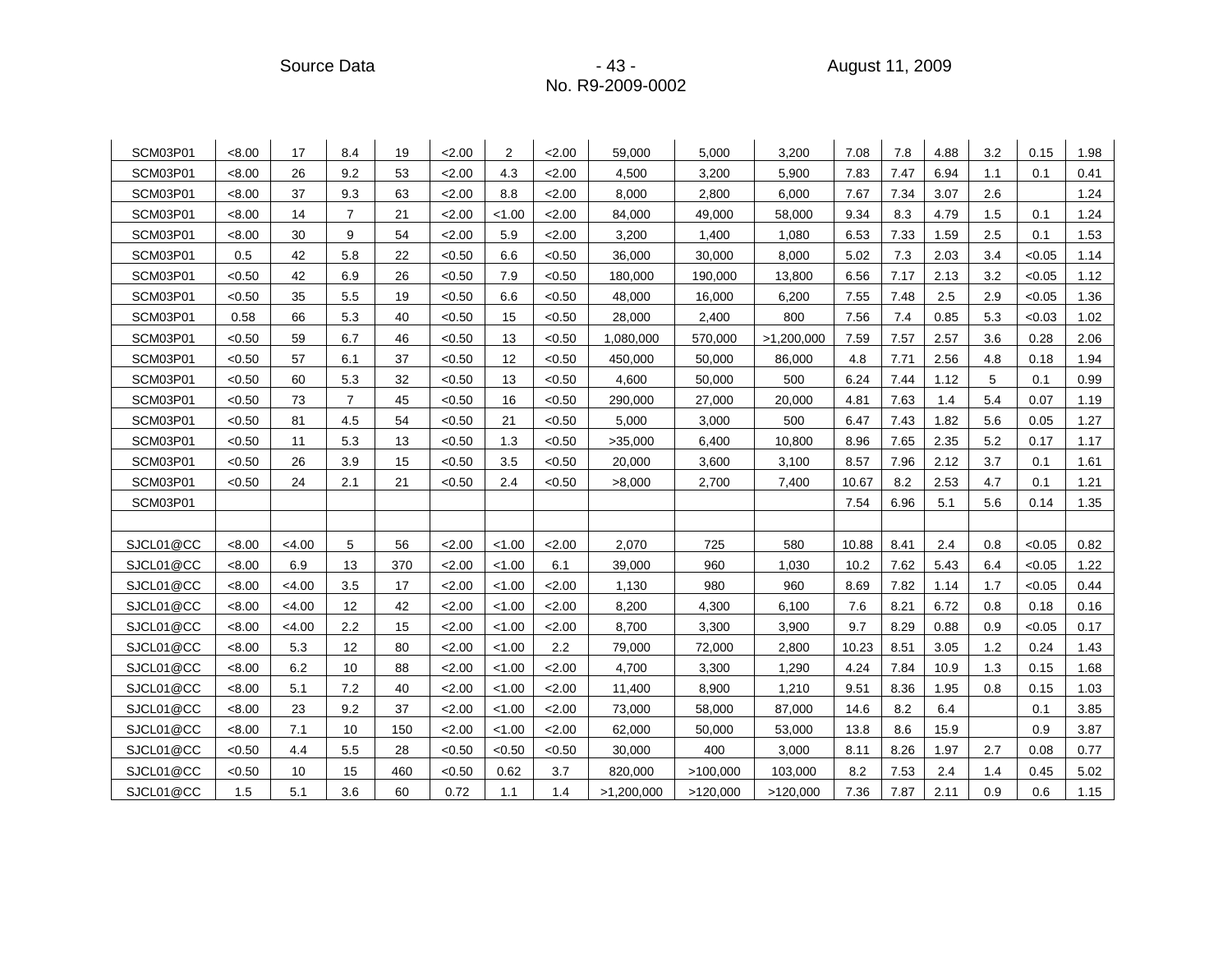Source Data **Contract Contract Contract Contract Contract Contract Contract Contract Contract Contract Contract Contract Contract Contract Contract Contract Contract Contract Contract Contract Contract Contract Contract Co** 

| SJCL01@CC | < 0.50 | 4.4    | 3.5 | 25  | < 0.50 | < 0.50 | <0.50          | 40,000    | 18,000  | 6,000   | 8.41  | 8.28 | 1.08 | 4.7            | 0.11   | 1.83           |
|-----------|--------|--------|-----|-----|--------|--------|----------------|-----------|---------|---------|-------|------|------|----------------|--------|----------------|
| SJCL01@CC | < 0.50 | 5      | 4.5 | 55  | < 0.50 | < 0.50 | < 0.50         | 24,000    | 7,900   | 1,500   | 8.29  | 8.08 | 2.1  | 2.8            | 0.14   | 1.82           |
| SJCL01@CC | < 0.50 | 8.2    | 8.6 | 49  | < 0.50 | < 0.50 | < 0.50         | 600,000   | 110,000 | 3,400   | 10.25 | 8.08 | 1.93 | 3.3            | 0.5    | 1.14           |
| SJCL01@CC | < 0.50 | 5.5    | 7.8 | 39  | < 0.50 | < 0.50 | < 0.50         | 710,000   | 9,200   | 3,000   | 8.75  | 8.07 | 4.3  | 1.4            | 0.22   | 1.61           |
| SJCL01@CC | < 0.50 | 6.1    | 6.9 | 45  | < 0.50 | < 0.50 | < 0.50         | 39,000    | $<$ 10  | 7,700   | 9.09  | 8.21 | 1.6  | 1.5            | 0.15   | 1.56           |
| SJCL01@CC | < 0.50 | 1.9    | 6   | 31  | < 0.50 | < 0.50 | < 0.50         | 24,000    | 5,000   | 4,300   | 9.1   | 7.88 | 1.58 | 1.7            | 0.22   | 1.45           |
| SJCL01@CC | < 0.50 | 1.3    | 4.1 | 14  | < 0.50 | 0.64   | <0.50          | < 10      | <10     | < 10    | 0     | 8.34 | 0.34 | 1.6            | 0.12   | 0.23           |
| SJCL01@CC | 1.1    | 2.4    | 8.2 | 35  | < 0.50 | < 0.50 | <0.50          | 30,000    | 3,000   | 1,000   | 9.06  | 8.12 | 6.51 | 2.1            | 0.18   | 0.74           |
| SJCL01@CC | < 0.50 | 5.9    | 13  | 500 | < 0.50 | 0.67   | 5.2            | 14,000    | 1,500   | 6,200   | 8.81  | 8.14 | 1.22 | 0.8            | 0.48   | 2.71           |
| SJCL01@CC | < 0.50 | 3.2    | 10  | 47  | < 0.50 | < 0.50 | 0.53           | 22,000    | 4,200   | 15,000  | 7.5   | 8.37 | 1.61 |                | 0.27   | 1.33           |
| SJCL01@CC | < 0.50 | 3.2    | 5.4 | 43  | < 0.50 | < 0.50 | < 0.50         | 540,000   | 220,000 | 84,000  | 8.99  | 8.03 | 1.58 | 1.8            | 0.3    | $\overline{2}$ |
| SJCL01@CC | 1.3    | 4.4    | 7.3 | 43  | < 0.50 | < 0.50 | 3              | 800,000   | 210,000 | 18,000  | 8.04  | 8.17 | 13.3 | 1.2            | 0.45   | 2.19           |
| SJCL01@CC | < 0.50 | 4.1    | 6.1 | 39  | < 0.50 | < 0.50 | < 0.50         | 6,400     | 5,600   | 2,400   | 9.74  | 8.3  | 4.51 | 2.3            | 0.3    | 1.46           |
| SJCL01@CC | < 0.50 | 2.9    | 5.6 | 41  | < 0.50 | < 0.50 | < 0.50         | 40,000    | 8,600   | 7,400   | 10.67 | 8.33 | 2.74 | 0.2            | 0.25   | 1.04           |
| SJCL01@CC | < 0.50 | 5.9    | 7.9 | 250 | < 0.50 | < 0.50 | $\overline{2}$ | 166,000   | 98,000  | 145,000 | 12.7  | 8.2  | 2.8  | 2.4            | 0.83   | 1.9            |
| SJCL01@CC | < 0.50 | 3.5    | 4.8 | 41  | < 0.50 | < 0.50 | < 0.50         | >7,800    | 3,100   | 4,000   | 11.05 | 8.29 | 2.81 | 2              | 0.12   | 0.73           |
| SJCL01@CC | < 0.50 | 4.3    | 6.8 | 44  | < 0.50 | < 0.50 | < 0.50         | 410,000   | 48,000  | 13,100  | 8.95  | 8.33 | 5.48 | 2.5            | 0.18   | 1.16           |
| SJCL01@CC | < 0.50 | 3.2    | 5.1 | 30  | < 0.50 | < 0.50 | < 0.50         | 79,000    | 25,000  | 51,000  | 9.66  | 8.25 | 2.95 | 2              | 0.14   | 1.09           |
| SJCL01@CC | < 0.50 | 6      | 8   | 100 | < 0.50 | < 0.50 | < 0.50         | 7,900,000 | 24,000  | 58,000  | 10.59 | 8.22 | 3.81 | 2              | 0.36   | 0.52           |
|           |        |        |     |     |        |        |                |           |         |         |       |      |      |                |        |                |
| SJCL01P03 | < 8.00 | <4.00  | 15  | 19  | 2.00   | < 1.00 | 2.00           | 29,000    | 17,000  | 13,750  | 8.62  | 8.28 | 3.96 | 6              | < 0.05 | 0.63           |
| SJCL01P03 | <8.00  | <4.00  | 6.2 | 96  | 2.00   | < 1.00 | 2.00           | 24,000    | 6,550   | 5,450   | 8.23  | 8.02 | 9.74 | 2.8            | < 0.05 | 0.61           |
| SJCL01P03 | <8.00  | < 4.00 | 4.1 | 19  | 2.00   | < 1.00 | 2.00           | 7,100     | 6,200   | 6,500   | 8.47  | 8.33 | 2.43 | $\overline{7}$ | < 0.05 | 0.88           |
| SJCL01P03 | < 8.00 | 8.2    | 5.8 | 44  | 2.00   | < 1.00 | 2.00           | 12,400    | 9,750   | 5,200   | 9.72  | 8.36 | 3.6  | 2.5            | 0.08   | 1.02           |
| SJCL01P03 | < 8.00 | 6.6    | 7.5 | 75  | 2.00   | < 1.00 | 2.00           | 52,000    | 44,000  | 10,000  | 7.57  | 8.23 | 3.17 | 5.6            | < 0.05 | 1.03           |
| SJCL01P03 | < 8.00 | 5.7    | 12  | 25  | 2.00   | < 1.00 | 2.00           | 15,200    | 11,600  | 17,000  | 10.32 | 8.01 | 7.03 | 5.6            |        | $\overline{1}$ |
| SJCL01P03 | < 0.50 | 13     | 3.8 | 13  | < 0.50 | 0.9    | < 0.50         | 100,000   | 2,800   | 5,400   | 8.4   | 7.69 | 2.65 | 5.9            | < 0.05 | 0.63           |
| SJCL01P03 | < 0.50 | 9.5    | 3.3 | 10  | < 0.50 | < 0.50 | < 0.50         | 53,000    | 17,000  | 17,000  | 8.17  | 8.05 | 7.92 | 4.6            | < 0.05 | 4.36           |
| SJCL01P03 |        |        |     |     |        |        |                | 270,000   | 48,000  | 30,000  | 8.01  | 8.22 | 16.7 | 2.9            | 0.07   | 3.01           |
| SJCL01P03 | 0.52   | 11     | 2.8 | 9.1 | < 0.50 | < 0.50 | < 0.50         | 66,000    | 11,700  | 3,400   | 8.68  | 8.18 | 1.7  | 4.3            | 0.08   | <0.06          |
| SJCL01P03 | < 0.50 | 8.5    | 4.6 | 9.2 | < 0.50 | < 0.50 | < 0.50         | 85,000    | 1,400   | 34,000  | 7.65  | 7.98 | 64.3 | 4.2            | 0.13   | 2.09           |
| SJCL01P03 | 0.56   | 3.7    | 11  | 25  | < 0.50 | < 0.50 | 1.2            | 140,000   | 18,000  | 17,000  | 6.71  | 8.21 | 227  | 3.5            | 0.25   | 1.74           |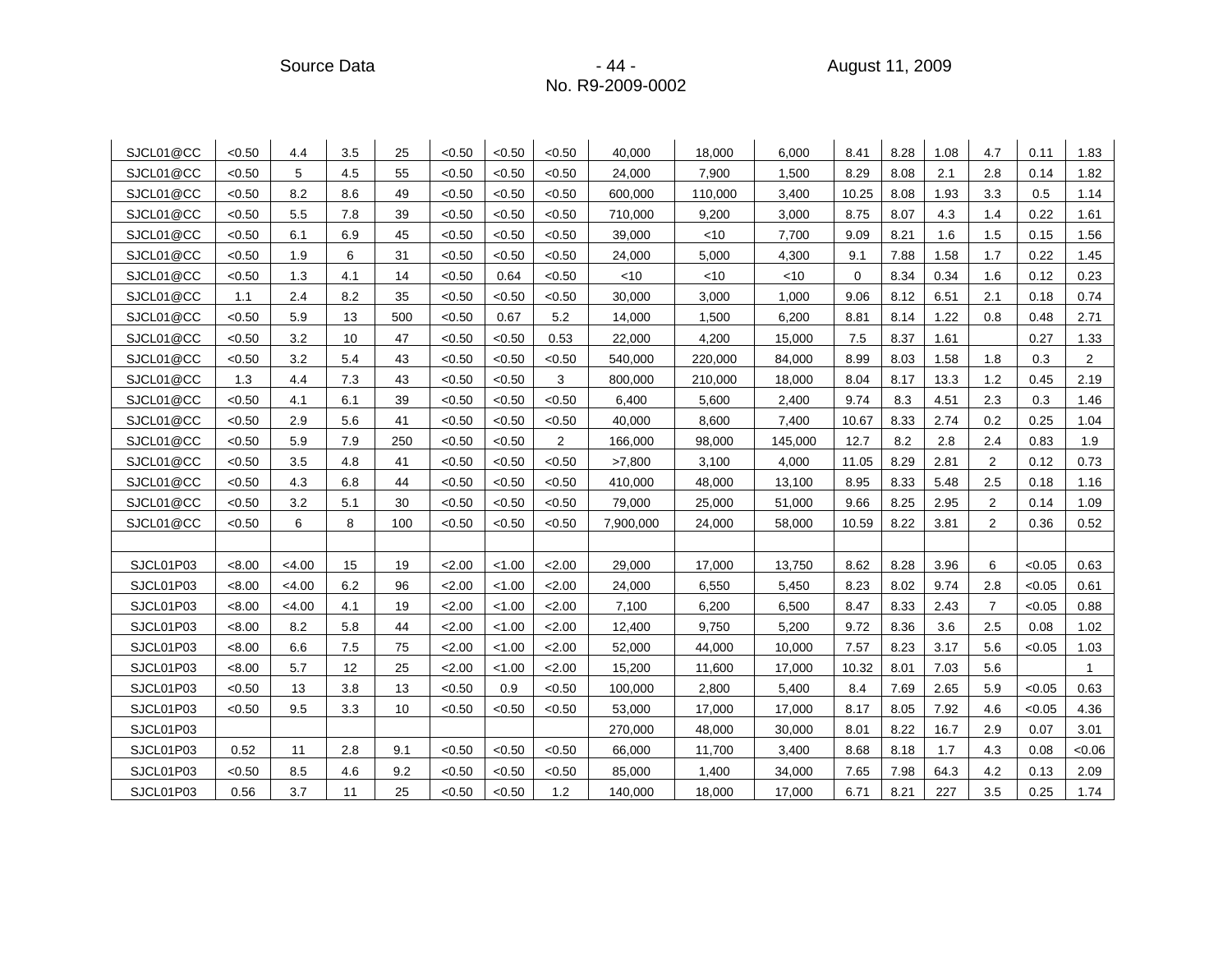Source Data - 45 - August 11, 2009

| SJCL01P03        | < 0.50 | 2.3 | 3   | 10  | < 0.50 | < 0.50 | < 0.50 | 19,000    | 5,900     | 6,100     | 8.72  | 8.18 | 3.4  | 4              | 0.08   | 0.95 |
|------------------|--------|-----|-----|-----|--------|--------|--------|-----------|-----------|-----------|-------|------|------|----------------|--------|------|
| SJCL01P03        | < 0.50 | 3.6 | 2.2 | 6   | < 0.50 | < 0.50 | < 0.50 | 30,000    | 3,400     | 8,900     | 8.11  | 8.3  | 2.97 | 4.4            | 0.1    | 1.36 |
| SJCL01P03        | < 0.50 | 3.2 | 3.4 | 13  | < 0.50 | < 0.50 | < 0.50 | 47,000    | 5,400     | 7,600     | 7.5   | 8.05 | 52.3 | 3.3            | 0.35   | 1.34 |
| SJCL01P03        | < 0.50 | 3.5 | 6.2 | 11  | < 0.50 | < 0.50 | < 0.50 | >34,000   | 3,500     | 7,600     | 8.14  | 8.12 | 2.24 | 4              | 0.12   | 0.69 |
| SJCL01P03        | < 0.50 | 2.5 | 2.6 | 2.9 | < 0.50 | < 0.50 | < 0.50 | 41,000    | 5,600     | 6,400     | 8.18  | 8.54 | 3.24 | 2              | 0.1    | 0.47 |
| SJCL01P03        | 0.5    | 4.8 | 2.9 | 5.6 | < 0.50 | < 0.50 | < 0.50 | 32,000    | 3,600     | 8,100     | 13.68 | 8.33 | 0.66 | 3.3            | 0.1    | 0.68 |
| SJCL01P03        |        |     |     |     |        |        |        |           |           |           | 8.82  | 8.2  | 3.71 | 2              | 0.1    | 1.21 |
|                  |        |     |     |     |        |        |        |           |           |           |       |      |      |                |        |      |
| SJCL01S01        | < 0.50 | 5.3 | 3.6 | 7.7 | < 0.50 | < 0.50 | < 0.50 | 31,000    | 3,800     | 3,300     | 9.61  | 8.14 | 1.92 | 3.1            | 0.12   | 0.61 |
| SJCL01S01        | 0.53   | 5.8 | 5.6 | 14  | < 0.50 | 1.3    | < 0.50 | >5,100    | 220       | 780       | 9.29  | 8.09 | 3.06 | 3.9            | 0.12   | 0.87 |
| SJCL01S01        | <0.50  | 1.6 | 2.2 | 16  | < 0.50 | < 0.50 | < 0.50 | 3,700     | 210       | 9.400     | 11.06 | 7.98 | 1.94 | 2              | 0.1    | 0.3  |
| SJCL01S01        | < 0.50 | 7.3 | 4   | 13  | < 0.50 | < 0.50 | < 0.50 | >39,000   | 13,000    | 10,900    | 9.85  | 8.07 | 9.53 | 4.1            | 0.1    | 1.17 |
| SJCL01S01        | <0.50  | 6.4 | 2.9 | 4.8 | < 0.50 | < 0.50 | < 0.50 | 21,000    | 3,400     | 8,800     | 9.47  | 8.06 | 1.67 | 3.6            | 0.1    | 0.86 |
| <b>SJCL01S01</b> | <0.50  | 6.9 | 4.2 | 5.1 | < 0.50 | < 0.50 | < 0.50 | >5,900    | 100       | 600       | 10.29 | 8.24 | 2.23 | 3.2            | 0.1    | 0.92 |
| SJCL01S01        | < 0.50 | 3.1 | 4.4 | 5.8 | < 0.50 | < 0.50 | < 1.00 | 38,000    | 330       | 1,860     | 13.2  | 8.12 | 2.95 | 4.2            | 0.1    | 1.61 |
| SJCL01S01        |        |     |     |     |        |        |        |           |           |           | 10.32 | 8.06 | 3.16 | 3.7            | 0.1    | 0.99 |
|                  |        |     |     |     |        |        |        |           |           |           |       |      |      |                |        |      |
| SJCL01TBN1       | < 0.50 | 4.3 | 12  | 9.5 | < 0.50 | < 0.50 | < 0.50 | 100,000   | 8,000     | 4,000     | 7.78  | 9.07 | 7.38 | 1.9            | 0.2    | 1.23 |
| SJCL01TBN1       | < 0.50 | 5.2 | 11  | 11  | < 0.50 | < 0.50 | < 0.50 | 220,000   | 14,000    | 26,000    | 8.49  | 7.71 | 6.12 | 2.6            | 0.2    | 2.38 |
| SJCL01TBN1       | 0.76   | 4.6 | 15  | 11  | < 0.50 | < 0.50 | < 0.50 | 140,000   | 38,000    | 16,000    | 8.94  | 7.99 | 10   | $\overline{2}$ | 0.08   | 1.86 |
| SJCL01TBN1       | 93     | 92  | 23  | 87  | < 0.50 | 25     | 26     | <b>NR</b> | <b>NR</b> | <b>NR</b> | 8.02  | 8.1  | 6.1  | 1              | 0.1    | 1.2  |
| SJCL01TBN1       | 0.59   | 6.8 | 4.1 | 18  | < 0.50 | < 0.50 | < 0.50 | 62,000    | 38,000    | 38,000    | 8.86  | 8.04 | 3.3  | 1.6            | 0.35   | 1.9  |
| SJCL01TBN1       | 0.54   | 5   | 11  | 8.5 | < 0.50 | < 0.50 | < 0.50 | 23,000    | 8,000     | 3,900     | 9.51  | 8    | 3.23 | 3.6            | 0.18   | 1.51 |
| SJCL01TBN1       | 0.85   | 4.8 | 13  | 8   | < 0.50 | < 0.50 | <0.50  | 280,000   | 480       | 56,000    | 10.75 | 8.46 | 4.86 | 5.1            | 0.1    | 3.43 |
| SJCL01TBN1       | 0.63   | 6.4 | 16  | 19  | < 0.50 | < 0.50 | < 0.50 | 24,000    | 3,200     | 10,000    | 11.27 | 8.5  | 3.46 | 3.9            | 0.25   | 2.73 |
| SJCL01TBN1       | <0.50  | 2.1 | 13  | 8.8 | < 0.50 | < 0.50 | < 0.50 | 470,000   | 54,000    | 57,000    | 9.99  | 8.17 | 4.65 | 3.3            | 0.18   | 3.65 |
| SJCL01TBN1       | < 0.50 | 2.9 | 8.1 | 5.7 | < 0.50 | < 0.50 | < 0.50 | 210,000   | 22,000    | 12,000    | 12.3  | 8.1  | 2.41 | 1.8            | < 0.05 | 1.3  |
| SJCL01TBN1       | 0.61   | 3.1 | 20  | 13  | < 0.50 | < 0.50 | < 0.50 | 102,000   | 20,000    | 15,000    | 3.94  | 8.21 | 3.63 | 6.3            | 0.8    | 2.94 |
| SJCL01TBN1       | <0.50  | 1.4 | 20  | 5.1 | < 0.50 | < 0.50 | < 0.50 | 6,300     | 790       | 5,100     | 9.28  | 8.17 | 1.32 | 2.7            | 0.11   | 3.77 |
| SJCL01TBN1       | < 0.50 | 2.1 | 9.6 | 5.5 | < 0.50 | < 0.50 | < 0.50 | 36,000    | 13,000    | 56,000    | 0.2   | 8.16 | 2.2  | 3.1            | 0.05   | 3.51 |
| SJCL01TBN1       | < 0.50 | 1.7 | 8.4 | 4.4 | < 0.50 | < 0.50 | < 0.50 | 32,000    | 1,600     | 4,100     | 8.51  | 8.11 | 5.2  | 2.2            | 0.1    | 1.37 |
| SJCL01TBN1       | <0.50  | 2.4 | 7.9 | 9   | < 0.50 | < 0.50 | < 0.50 | 63,000    | 15,000    | 4,000     | 6.4   | 8.18 | 3.46 | 2.9            | 0.25   | 3.26 |